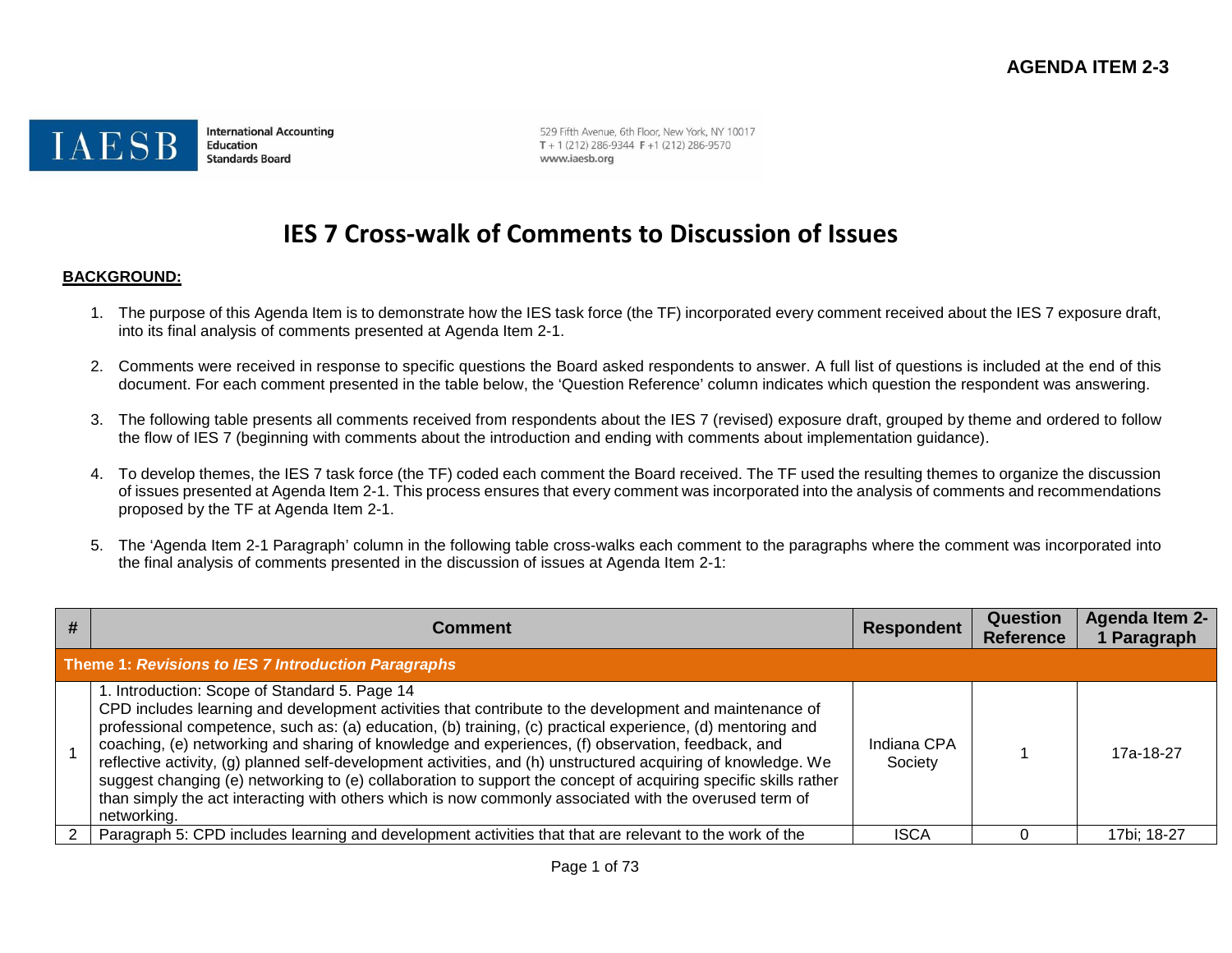| #              | <b>Comment</b>                                                                                                                                                                                                                                                                                                                                                                                                                                                                                                                                                                                                                                                                                                                                                                                                                                                                                                                                                                                                                                                                                                                                                                                                                                                                                                                                                                                                                                                                                                                  | <b>Respondent</b>                                | <b>Question</b><br><b>Reference</b> | Agenda Item 2-<br>1 Paragraph |  |  |
|----------------|---------------------------------------------------------------------------------------------------------------------------------------------------------------------------------------------------------------------------------------------------------------------------------------------------------------------------------------------------------------------------------------------------------------------------------------------------------------------------------------------------------------------------------------------------------------------------------------------------------------------------------------------------------------------------------------------------------------------------------------------------------------------------------------------------------------------------------------------------------------------------------------------------------------------------------------------------------------------------------------------------------------------------------------------------------------------------------------------------------------------------------------------------------------------------------------------------------------------------------------------------------------------------------------------------------------------------------------------------------------------------------------------------------------------------------------------------------------------------------------------------------------------------------|--------------------------------------------------|-------------------------------------|-------------------------------|--|--|
|                | professional accountant, and contribute to the development and maintenance of professional competence,<br>such as:                                                                                                                                                                                                                                                                                                                                                                                                                                                                                                                                                                                                                                                                                                                                                                                                                                                                                                                                                                                                                                                                                                                                                                                                                                                                                                                                                                                                              |                                                  |                                     |                               |  |  |
| 3              | The revised IES 7 appears to be weak regarding having a strong link to the CPD being relevant to the<br>professional accountant's role. The explanatory material could also emphasise this further.                                                                                                                                                                                                                                                                                                                                                                                                                                                                                                                                                                                                                                                                                                                                                                                                                                                                                                                                                                                                                                                                                                                                                                                                                                                                                                                             | <b>ICPAU</b>                                     | 3                                   | 17bii; 18-27                  |  |  |
| $\overline{4}$ | Although the meaning of the term 'Relevant' comes out in the body of the standard, it may be helpful to<br>define 'Relevant CPD Activities'. This definition would further strengthen the 'role specific' nature of CPD.                                                                                                                                                                                                                                                                                                                                                                                                                                                                                                                                                                                                                                                                                                                                                                                                                                                                                                                                                                                                                                                                                                                                                                                                                                                                                                        | <b>IRBA</b>                                      | 5                                   | 17biii; 18-27                 |  |  |
| 5              | Paragraph 5 refers to "planned self-development activities". We agree that it is important to plan activities<br>but we do not believe that it is always possible to plan activities in advance. Sometimes, opportunities arise<br>serendipitously and it is not always possible for individuals to know in advance what it is that they need.<br>Therefore, whilst recognising that careful planning is good practice, we believe that there must be scope for<br>unplanned, as well as planned, self-development activities.                                                                                                                                                                                                                                                                                                                                                                                                                                                                                                                                                                                                                                                                                                                                                                                                                                                                                                                                                                                                  | Professors<br>Catriona and<br>Nicholas<br>Paisey | $\mathbf{2}$                        | 17c; 18-27                    |  |  |
| 6              | The Association does recommend a change to the "Scope of this Standard" section that precedes this<br>Objective statement. We recommend IAESB consider a clarification to paragraph 5(h) to revise unstructured<br>acquiring of knowledge to unstructured acquisition of knowledge and development of skills. This change will<br>recognize that professional competence is not just the acquisition of knowledge, it is the demonstration of<br>the application of knowledge, which can be obtained through unstructured activities such as on-the-job<br>training, peer-to-peer learning, and mentoring and coaching.                                                                                                                                                                                                                                                                                                                                                                                                                                                                                                                                                                                                                                                                                                                                                                                                                                                                                                         | <b>AICPA</b>                                     |                                     | 17c; 18-27                    |  |  |
| $\overline{7}$ | Promotion of and Access to CPD-Examples of Learning and Development Activities. Requirements<br>paragraph 5 and explanatory paragraph A17 refer to planned activities. While paragraph 5 recognizes<br>unstructured acquisition, we believe it is important to understand that unstructured learning activities such as<br>on-the-job training or coaching are often opportunistic and thus not planned or part of a predetermined<br>planned program of CPD. In an attempt to understand the IAESB's intent regarding planned activities, we<br>considered the Explanatory Memorandum, which on Page 8 states "self-development activities need to be<br>planned" and on Page 9 states "all forms of learning, formal and informal, and practical experience are<br>valid learning and development activities when they are planned, relevant, and reflected upon."<br>We seek clarification from IAESB as to its intent regarding the term "planned" to ensure that unstructured<br>learning activities although they may not originally be established as part of a planned program of CPD are<br>acceptable methods of learning and development activities that may be measured within an output-based<br>measurement approach. If the IAESB is proposing that self-development activities that are not planned may<br>not qualify as CPD, we strongly object as this would mean unplanned on-the-job training would not count as<br>CPD despite understanding 70% of learning occurs on-the-job – unplanned, unstructured. | <b>AICPA</b>                                     | 3                                   | 17d; 18-27                    |  |  |
|                | Theme 2: Revisions to Explanatory Material for IES 7 (revised) Introduction Paragraph A1                                                                                                                                                                                                                                                                                                                                                                                                                                                                                                                                                                                                                                                                                                                                                                                                                                                                                                                                                                                                                                                                                                                                                                                                                                                                                                                                                                                                                                        |                                                  |                                     |                               |  |  |
| 1              | This paragraph provides further detail on the notion of professional competence beyond the definition in the<br>IAESB Glossary. The end of the paragraph refers to "which were achieved during IPD." This makes it<br>sound like achievement of the outcomes is an end point, rather than conveying the need for ongoing and<br>progressive development based on different roles and responsibilities. We therefore recommend that this<br>wording be removed.                                                                                                                                                                                                                                                                                                                                                                                                                                                                                                                                                                                                                                                                                                                                                                                                                                                                                                                                                                                                                                                                  | Deloitte                                         | 0                                   | 28-29                         |  |  |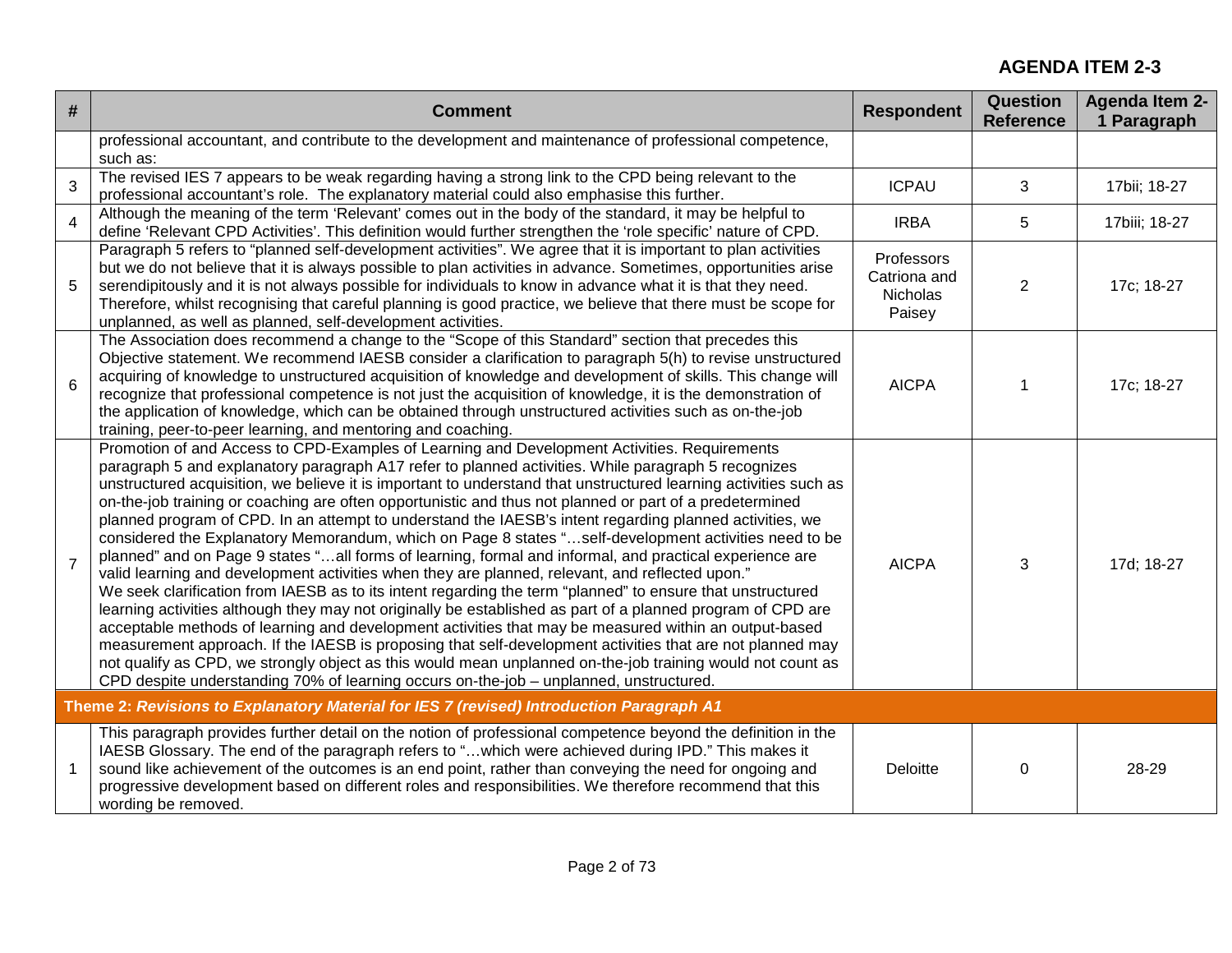| #              | <b>Comment</b>                                                                                                                                                                                                                                                                                                                                                                                                                                                                                                                                                                                                                                                                                                                                                                                                                                                                                                                                                                                                                                                                                                                                                                                                                                                                                                                                               | <b>Respondent</b>   | <b>Question</b><br><b>Reference</b> | <b>Agenda Item 2-</b><br>1 Paragraph |
|----------------|--------------------------------------------------------------------------------------------------------------------------------------------------------------------------------------------------------------------------------------------------------------------------------------------------------------------------------------------------------------------------------------------------------------------------------------------------------------------------------------------------------------------------------------------------------------------------------------------------------------------------------------------------------------------------------------------------------------------------------------------------------------------------------------------------------------------------------------------------------------------------------------------------------------------------------------------------------------------------------------------------------------------------------------------------------------------------------------------------------------------------------------------------------------------------------------------------------------------------------------------------------------------------------------------------------------------------------------------------------------|---------------------|-------------------------------------|--------------------------------------|
|                | Theme 3: Revision to Explanatory Material for IES (revised) Introduction Paragraph A2                                                                                                                                                                                                                                                                                                                                                                                                                                                                                                                                                                                                                                                                                                                                                                                                                                                                                                                                                                                                                                                                                                                                                                                                                                                                        |                     |                                     |                                      |
| $\overline{1}$ | Scope of this Standard-Lifelong learning. We recommend the explanation of lifelong learning in explanatory<br>paragraph A2, which currently references "technical competence" be restated as follows: "Lifelong learning<br>represents the ongoing, voluntary, and self-motivated pursuit of professional competence and is critical if<br>professional accountants are to meet public interest expectations." We believe professional competence<br>encompasses what IAESB defines as technical competence in the IAESB Glossary of Terms (2015) and<br>that IAESB does not intend to exclude professional skills and professional values, ethics, and attitudes from<br>the explanation of lifelong learning. We believe the use of both terms - professional and technical<br>competence is confusing. We recognize this has implications to other IESs beyond IES 7, but we<br>recommend consideration be given to professional competence being the overarching term and goal of CPD<br>which embodies technical skills, non-technical skills, as well as the necessary values, ethics, and attitudes,<br>which are currently referred to in the IESs with slightly different terminology (e.g. technical competence in<br>IES 2 could be reframed as technical skills and professional skills in IES 3 could be reframed as non-<br>technical skills). | <b>AICPA</b>        | 3                                   | 30a-31-33                            |
| 2              | Lifelong Learning: we suggest that the definition is expanded to make clear that this activity continues<br>throughout a professional accountant's career: "The ongoing, voluntary and selfmotivated pursuit of<br>technical competence, professional skills and professional values, ethics and attitudes throughout a<br>professional accountant's working life."                                                                                                                                                                                                                                                                                                                                                                                                                                                                                                                                                                                                                                                                                                                                                                                                                                                                                                                                                                                          | <b>FRC</b>          | 5                                   | 30b; 31-33                           |
| 3              | Use of the words "voluntary" and "self-motivated" in the definition of "Lifelong Learning" (Glossary and<br>paragraph A2) seem to be more applicable to optional activities, rather than a<br>core element of the pursuit of professional competence that is "critical" to meet public interest expectations.<br>We recommend removing the words "voluntary" and "self-motivated." We offer as an alternative definition<br>the following:<br>"Lifelong Learning represents the ongoing pursuit of technical competence; professional skills; and<br>professional values, ethics, and attitudes. Lifelong Learning is critical if professional accountants are to meet<br>public interest expectations".                                                                                                                                                                                                                                                                                                                                                                                                                                                                                                                                                                                                                                                     | <b>PwC</b>          | 5                                   | 30c; 31-33                           |
| 4              | Explanatory paragraph A2 describes lifelong learning. However, there is a disconnect between lifelong<br>learning being 'critical' to the profession and its public interest expectations, and also being a 'voluntary' and<br>'self-motivated' pursuit. We appreciate that this description of lifelong learning is aspirational, but on the<br>continuum of attitudes towards CPD by professional accountants, only a small percentage share this vision<br>or belief of lifelong learning.<br>Suggestion: Consideration needs to be made as to whether an item of such critical nature should not<br>necessarily be voluntary and self-motivated, but an expectation or requirement of attaining and maintaining<br>professional accountant accreditation.<br>IES 7, para. 10 contains a minor grammatical error. It currently states: 'a commitment to, CPD as well to<br>the as development'.<br>Suggestion: This should be changed as follows: 'a commitment to, CPD as well as to the development'.                                                                                                                                                                                                                                                                                                                                                   | Knowledge<br>Equity | 5                                   | 30c; 31-33                           |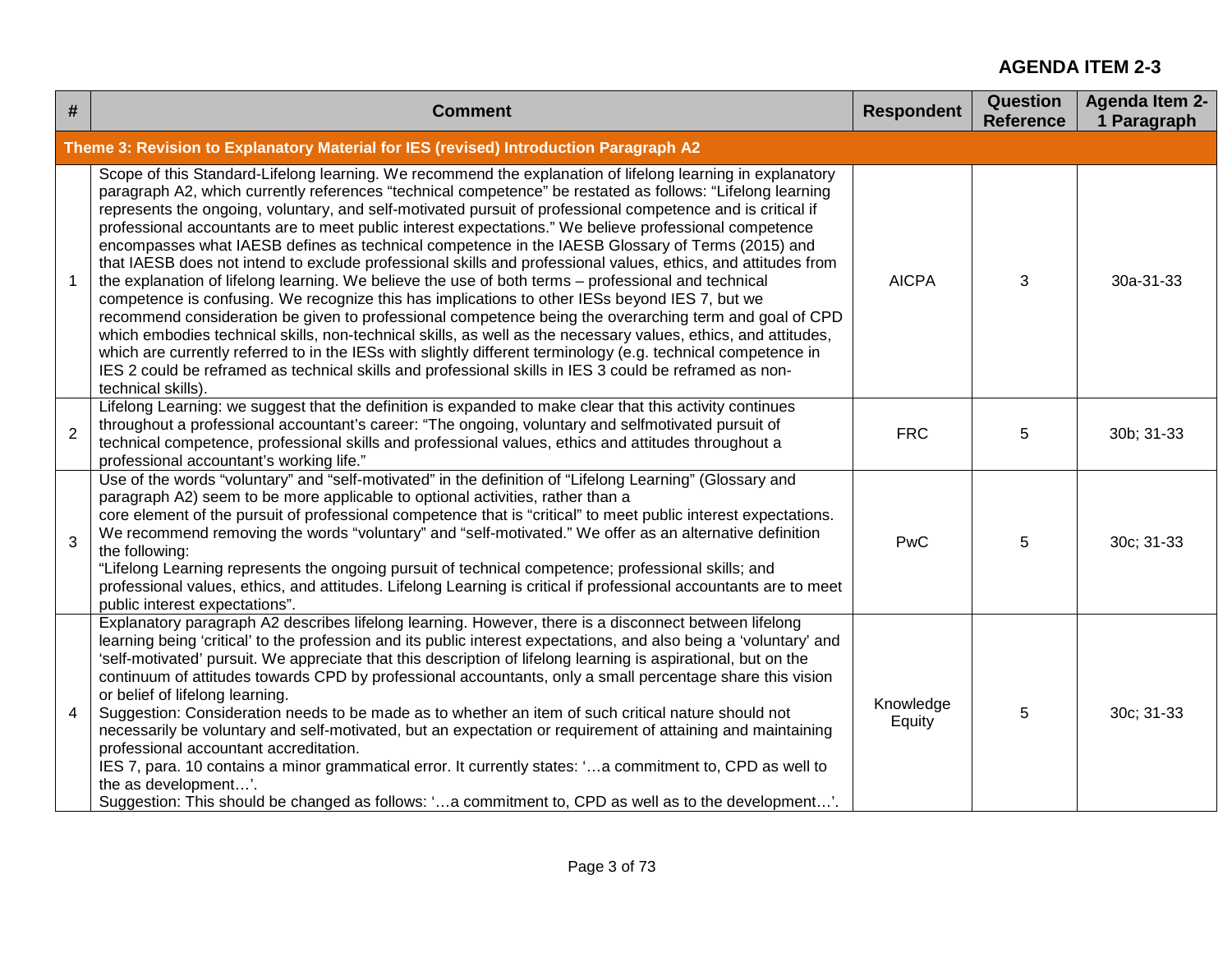| #              | <b>Comment</b>                                                                                                                                                                                                                                                                                                                                                                                                                                                                                                                                                                                                                                                                                                                                                                                                                                                                                                                                                                                                                                                                                                                                                                                                                                                                             | <b>Respondent</b>   | <b>Question</b><br><b>Reference</b> | <b>Agenda Item 2-</b><br>1 Paragraph |
|----------------|--------------------------------------------------------------------------------------------------------------------------------------------------------------------------------------------------------------------------------------------------------------------------------------------------------------------------------------------------------------------------------------------------------------------------------------------------------------------------------------------------------------------------------------------------------------------------------------------------------------------------------------------------------------------------------------------------------------------------------------------------------------------------------------------------------------------------------------------------------------------------------------------------------------------------------------------------------------------------------------------------------------------------------------------------------------------------------------------------------------------------------------------------------------------------------------------------------------------------------------------------------------------------------------------|---------------------|-------------------------------------|--------------------------------------|
|                | Theme 4: Revisions to Explanatory Material for IES 7 (revised) Introduction Paragraph A3                                                                                                                                                                                                                                                                                                                                                                                                                                                                                                                                                                                                                                                                                                                                                                                                                                                                                                                                                                                                                                                                                                                                                                                                   |                     |                                     |                                      |
| $\mathbf{1}$   | Use of the word "increased" in the context of expectations to display professional competence (paragraph<br>A3) implies a change in expectations over what was expected prior to the proposed revisions to IES 7. As<br>an alternative we recommend replacing "face increased expectations" with "continue to be expected". We<br>also recommend replacing "display" with "develop and maintain" to align more closely with the objective of<br>Revised IES 7. In summary, we offer as an alternative the following:<br>"Professional accountants continue to be expected to develop and maintain professional competence as<br>they anticipate and adapt to changes in processes, technology, professional<br>standards, regulatory requirements, employer demands, and other areas".                                                                                                                                                                                                                                                                                                                                                                                                                                                                                                     | PwC                 | 5                                   | 34a; 35                              |
| $\overline{2}$ | Scope of this Standard-Increased Expectations of Professional Accountants. We appreciate the IAESB<br>noting in explanatory paragraph A3 that professional accountants face increased expectations in an evolving<br>world and specifically identifying technological advancements as a cause. Given the rapidly changing<br>business world professional accountants operate in, we recommend IAESB maintain previous extant IES 7<br>considerations that because of such change "it may be appropriate for IFAC member bodies to periodically<br>review their CPD policies and the application of this IES".                                                                                                                                                                                                                                                                                                                                                                                                                                                                                                                                                                                                                                                                              | <b>AICPA</b>        | 3                                   | 34b: 35                              |
|                | Theme 5: Revisions to Explanatory Material for IES (revised) Introduction Paragraph A4                                                                                                                                                                                                                                                                                                                                                                                                                                                                                                                                                                                                                                                                                                                                                                                                                                                                                                                                                                                                                                                                                                                                                                                                     |                     |                                     |                                      |
| $\mathbf{1}$   | Remove 'Undertaking CPD does not guarantee that all professional accountants will develop and maintain<br>professional competence necessary to provide high quality professional service. However'.<br>We suggest reinforcing the personal responsibility of professional accountants towards CPD and the role it<br>plays in developing and maintaining their professional competence by using the following revision:<br>'All professional accountants have a personal and professional responsibility to develop and maintain their<br>professional competence. CPD plays an important part in strengthening public confidence and trust by<br>enabling professional accountants to develop and maintain professional competence that is relevant to their<br>role'.<br>Note: With a revised A4 section, there may be an opportunity to further revise our response to Question 2,<br>paragraph 10, to become even more clear i.e.<br>'IFAC member bodies shall communicate the importance of CPD for professional accountants as it provides<br>for maintaining and developing their professional competence.<br>IFAC member bodies shall demonstrate a commitment to CPD for professional accountants as it provides<br>for maintaining and developing their professional competence. | <b>ICAS</b>         | 3                                   | 36a; 37-38                           |
| $\overline{2}$ | Explanatory paragraph A4 reads as a measure to placate the public to show that the profession has a<br>system in place. But, it also acknowledges that the system is not sufficient. Meeting the CPD requirements<br>should guarantee (or at least aspire to such) that professional accountants are able to perform at the<br>required level.<br>Suggestion: The CPD requirements should be worded in the positive form, and structured such that<br>undertaking CPD leads to the provision of high-quality professional service. If a professional accountant is                                                                                                                                                                                                                                                                                                                                                                                                                                                                                                                                                                                                                                                                                                                         | Knowledge<br>Equity | 3                                   | 36a; 37-38                           |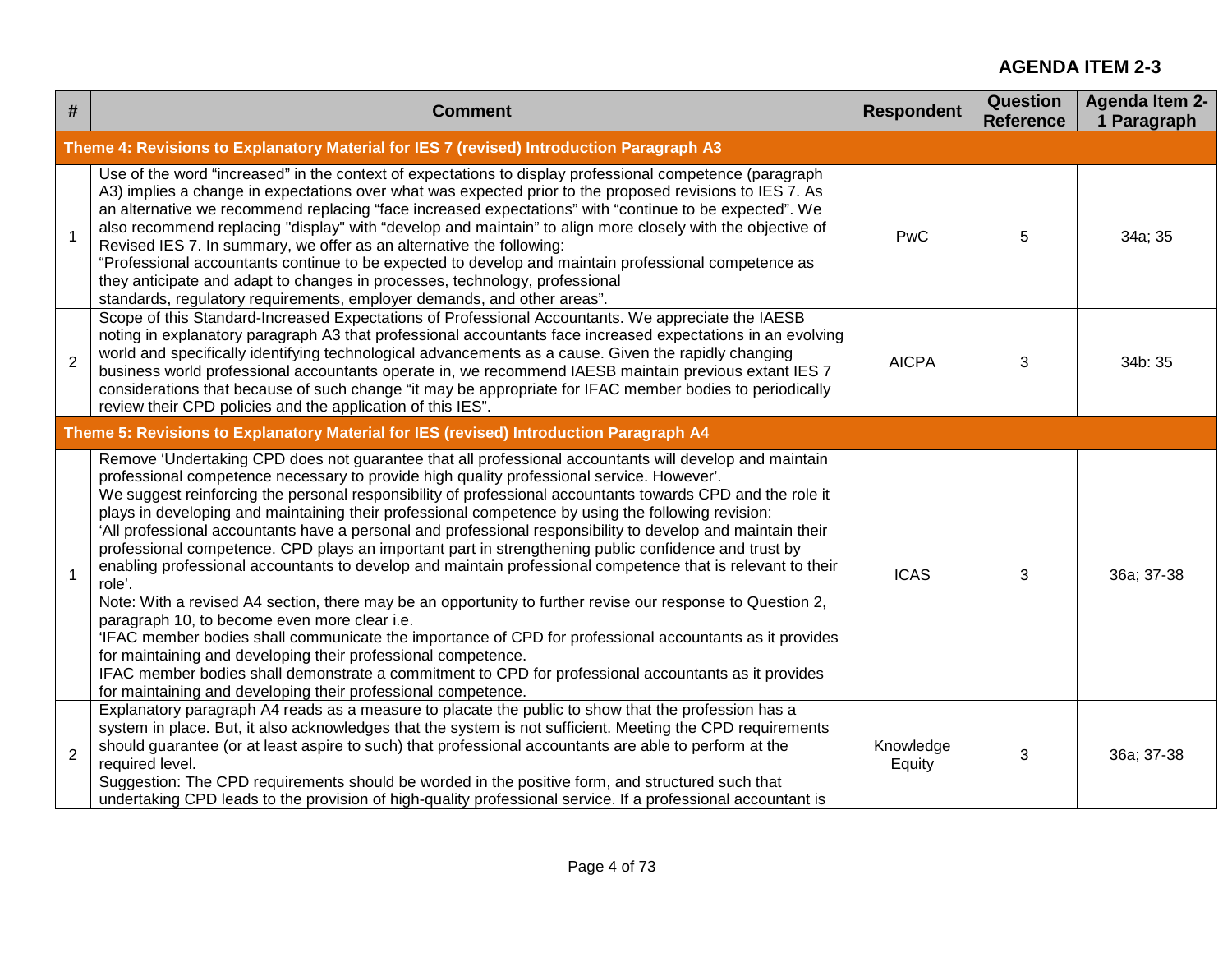| #              | <b>Comment</b>                                                                                                                                                                                                                                                                                                                                                                                                                                                                                                                                                                                                                                                                                                                                                                                                                                                                                                                                        | <b>Respondent</b>   | Question<br><b>Reference</b> | <b>Agenda Item 2-</b><br>1 Paragraph |
|----------------|-------------------------------------------------------------------------------------------------------------------------------------------------------------------------------------------------------------------------------------------------------------------------------------------------------------------------------------------------------------------------------------------------------------------------------------------------------------------------------------------------------------------------------------------------------------------------------------------------------------------------------------------------------------------------------------------------------------------------------------------------------------------------------------------------------------------------------------------------------------------------------------------------------------------------------------------------------|---------------------|------------------------------|--------------------------------------|
|                | found to not be providing such high-quality professional services, then the CPD undertaken (if any) has not<br>been sufficient and the professional accountant has not met their obligations in maintaining their<br>professional accountant status (or alternatively, the relevant IFAC member has not ensured the CPD was<br>sufficient in the circumstances)                                                                                                                                                                                                                                                                                                                                                                                                                                                                                                                                                                                       |                     |                              |                                      |
| 3              | Paragraph A4: we suggest that the point made in the second sentence of this paragraph would be<br>strengthened by the replacement of "enabling" with "requiring".                                                                                                                                                                                                                                                                                                                                                                                                                                                                                                                                                                                                                                                                                                                                                                                     | <b>FRC</b>          | 3                            | 36b; 37-38                           |
|                | Theme 6: Objective Statement is Appropriate and Clear                                                                                                                                                                                                                                                                                                                                                                                                                                                                                                                                                                                                                                                                                                                                                                                                                                                                                                 |                     |                              |                                      |
| $\mathbf{1}$   | Yes the objective statement is clear and appropriate. It clarifies the responsibility of the completion of CPD<br>to be for the Professional Accountant.                                                                                                                                                                                                                                                                                                                                                                                                                                                                                                                                                                                                                                                                                                                                                                                              | <b>SAIPA</b>        | $\mathbf{1}$                 | 41, 42bii; 43-62                     |
| $\overline{2}$ | Yes, the Objective statement is appropriate and clear as the completion of CPD is the responsibility of the<br>Professional Accountant.                                                                                                                                                                                                                                                                                                                                                                                                                                                                                                                                                                                                                                                                                                                                                                                                               | <b>PAFA</b>         | 1                            | 41, 42bii; 43-62                     |
| 3              | 6 Yes. ICAEW believes that the objective of the IES "for professional accountants to develop and maintain<br>the professional competence necessary, in the public interest, to perform their roles, and to meet the needs<br>of clients, employers, and other stakeholders" is appropriate.<br>7 It is of great importance to the accountancy profession and the needs of the clients that professional<br>competence is regularly reviewed, analysed, and interrogated in order to ensure that the standards of<br>competence are aligned with the needs of the stakeholders and also the needs of the rapidly changing<br>business landscape.<br>8 It is therefore welcome that IAESB states that regardless of the CPD approach, whether input-based,<br>output-based, or a mixed approach, the professional competence of the accountant is the aim.<br>9 We also view the Objective here as more clearly expressed than in the current standard. | <b>ICAEW</b>        | 1                            | 41, 42bii; 43-62                     |
| 4              | Yes, the objective statement is appropriate and clear.                                                                                                                                                                                                                                                                                                                                                                                                                                                                                                                                                                                                                                                                                                                                                                                                                                                                                                | EY                  |                              | 41, 42bii; 43-62                     |
| 5              | The revised Objective statement is appropriate and clear.                                                                                                                                                                                                                                                                                                                                                                                                                                                                                                                                                                                                                                                                                                                                                                                                                                                                                             | PwC                 |                              | 41, 42bii; 43-62                     |
| 6              | The objective statement is appropriate and clear with the accountability for the professional competence of a<br>professional accountant resting with the individual.                                                                                                                                                                                                                                                                                                                                                                                                                                                                                                                                                                                                                                                                                                                                                                                 | <b>ICAS</b>         | -1                           | 41, 42bii; 43-62                     |
| $\overline{7}$ | The Objective statement is appropriate and clear.                                                                                                                                                                                                                                                                                                                                                                                                                                                                                                                                                                                                                                                                                                                                                                                                                                                                                                     | GAO                 | $\overline{1}$               | 41, 42bii; 43-62                     |
| 8              | 3.2. AAT agrees that the objective statement is appropriate and clear and clarifies the importance of CPD in<br>terms of the numerous stakeholders which may be affected.                                                                                                                                                                                                                                                                                                                                                                                                                                                                                                                                                                                                                                                                                                                                                                             | <b>AAT</b>          |                              | 41, 42bii; 43-62                     |
| 9              | Yes, we believe that the objective statement is clear and appropriate in respect of its ultimate goal.                                                                                                                                                                                                                                                                                                                                                                                                                                                                                                                                                                                                                                                                                                                                                                                                                                                | Knowledge<br>Equity |                              | 41, 42bii; 43-62                     |
| 10             | The objective statement in paragraph 8 is appropriate and clearly communicates the public interest<br>associated with having professional accountants maintain their professional competence.                                                                                                                                                                                                                                                                                                                                                                                                                                                                                                                                                                                                                                                                                                                                                         | <b>NASBA</b>        | $\mathbf 1$                  | 41, 42bii; 43-62                     |
| 11             | Yes, the FRC supports the proposed objective statement.                                                                                                                                                                                                                                                                                                                                                                                                                                                                                                                                                                                                                                                                                                                                                                                                                                                                                               | <b>FRC</b>          | $\mathbf{1}$                 | 41, 42bii; 43-62                     |
| 12             | We believe that the Objective outlined in paragraph 8 is appropriate and clear.                                                                                                                                                                                                                                                                                                                                                                                                                                                                                                                                                                                                                                                                                                                                                                                                                                                                       | <b>KPMG</b>         | $\mathbf{1}$                 | 41, 42bii; 43-62                     |
| 13             | Yes, the objective is appropriate and clear. Reframing the objective as that of "IES 7" instead of "IFAC<br>Member Body" provides a clear purpose for the standard. Further, we appreciate how explanatory                                                                                                                                                                                                                                                                                                                                                                                                                                                                                                                                                                                                                                                                                                                                            | <b>AICPA</b>        | 1                            | 41, 42bii; 43-62                     |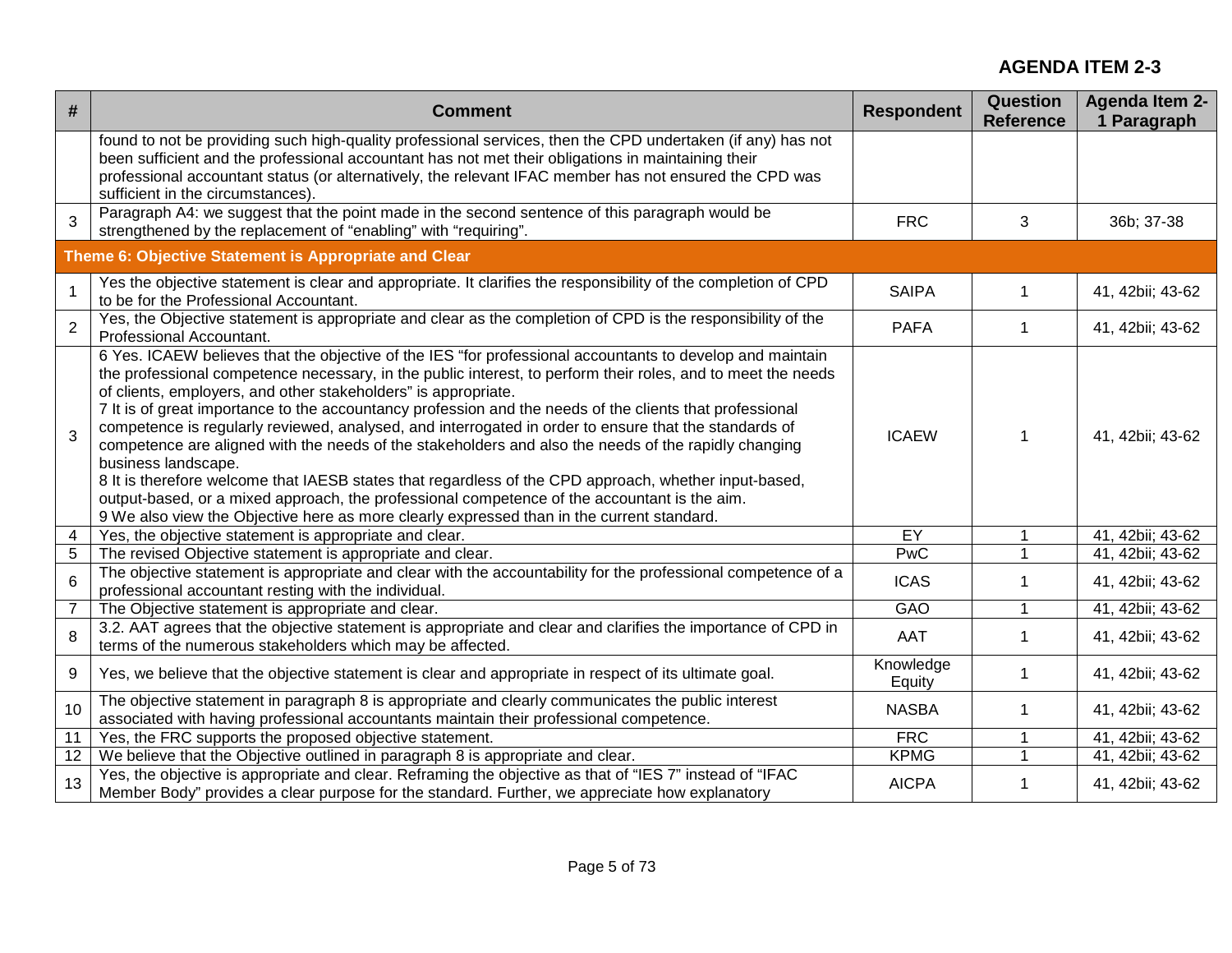| #              | <b>Comment</b>                                                                                                                                                                                                                                                                                                                                                                                                                                                                                                                                                                                                                                                                                                                                                                                                                                                                                                                                                                                                                                                                                                                                                                                                                   | <b>Respondent</b>                       | <b>Question</b><br><b>Reference</b> | <b>Agenda Item 2-</b><br>1 Paragraph |
|----------------|----------------------------------------------------------------------------------------------------------------------------------------------------------------------------------------------------------------------------------------------------------------------------------------------------------------------------------------------------------------------------------------------------------------------------------------------------------------------------------------------------------------------------------------------------------------------------------------------------------------------------------------------------------------------------------------------------------------------------------------------------------------------------------------------------------------------------------------------------------------------------------------------------------------------------------------------------------------------------------------------------------------------------------------------------------------------------------------------------------------------------------------------------------------------------------------------------------------------------------|-----------------------------------------|-------------------------------------|--------------------------------------|
|                | paragraph A6 clearly explains why professional competence is necessary and appropriately identifies<br>protecting the public interest as the primary goal.                                                                                                                                                                                                                                                                                                                                                                                                                                                                                                                                                                                                                                                                                                                                                                                                                                                                                                                                                                                                                                                                       |                                         |                                     |                                      |
| 14             | It is appropriate and clear.                                                                                                                                                                                                                                                                                                                                                                                                                                                                                                                                                                                                                                                                                                                                                                                                                                                                                                                                                                                                                                                                                                                                                                                                     | <b>JICPA</b>                            | $\mathbf{1}$                        | 41, 42bii; 43-62                     |
| 15             | Yes, it is appropriate and clear.                                                                                                                                                                                                                                                                                                                                                                                                                                                                                                                                                                                                                                                                                                                                                                                                                                                                                                                                                                                                                                                                                                                                                                                                | <b>FACPCE</b>                           | 1                                   | 41, 42bii; 43-62                     |
| 16             | CPA Canada believes the Objective Statement of the Proposed IES 7 is clear. We have no further<br>comments or concerns.                                                                                                                                                                                                                                                                                                                                                                                                                                                                                                                                                                                                                                                                                                                                                                                                                                                                                                                                                                                                                                                                                                          | CPA Canada                              | 1                                   | 41, 42bii; 43-62                     |
| 17             | The revision of the objective makes it clear that CPD applies to professional accountants working in a range<br>of organizations, commerce and roles. In particular:<br>> We support the emphasis this places on professional accountants as it provides a recognition that being a<br>'professional' places a requirement on each individual to develop and maintain their own professional<br>competence in order to be able to perform their role.<br>> We note that the revised objective no longer refers to the IFAC member body. We are supportive of this<br>change as it brings the proposed IES in line with the other IESs.<br>> We also support the continued focus on the concepts of 'develop' and 'maintain' which during a period of<br>great social, commercial and technological change reemphasizes the need for professional accountants to<br>constantly build their skillset to respond to change.                                                                                                                                                                                                                                                                                                         | <b>BDO</b>                              | 1                                   | 41, 42bii; 43-62                     |
| 18             | Yes, the Objective statement of the proposed IES 7 is appropriate and clear.                                                                                                                                                                                                                                                                                                                                                                                                                                                                                                                                                                                                                                                                                                                                                                                                                                                                                                                                                                                                                                                                                                                                                     | Miguel Angel<br><b>Bouzas</b><br>Sanudo | $\mathbf{1}$                        | 41, 42bii; 43-62                     |
| 19             | Yes, the Objective statement is appropriate and clear. The statement clarifies that it is the responsibility of<br>the Professional Accountant to complete CPD in order to develop and maintain their professional<br>competence.                                                                                                                                                                                                                                                                                                                                                                                                                                                                                                                                                                                                                                                                                                                                                                                                                                                                                                                                                                                                | <b>ICPAU</b>                            | 1                                   | 41, 42bii; 43-62                     |
| 20             | Yes, it is appropriate and clear.                                                                                                                                                                                                                                                                                                                                                                                                                                                                                                                                                                                                                                                                                                                                                                                                                                                                                                                                                                                                                                                                                                                                                                                                | <b>TURMOB</b>                           | $\mathbf{1}$                        | 41, 42bii; 43-62                     |
|                | <b>Theme 7: Further Revisions to Objective Statement</b>                                                                                                                                                                                                                                                                                                                                                                                                                                                                                                                                                                                                                                                                                                                                                                                                                                                                                                                                                                                                                                                                                                                                                                         |                                         |                                     |                                      |
| $\mathbf{1}$   | The "Objective" section of Appendix 2 "IAESB Drafting Conventions" of the 2015 revision of the Framework<br>for International Education Standards for Professional Accountants and Aspiring Professional Accountants<br>("IES Framework") states that the objective of an IES "assists an IFAC member body to understand the<br>overall aim of the standard, and what needs to be accomplished, as well as to decide whether more needs<br>to be done to achieve the objective".<br>In this instance we note that the "Objective" of the proposed revised standard is directed at the professional<br>accountant. While we understand that the ultimate aim of the Board, and for the profession more widely, is<br>for professional accountants to develop and maintain the required level of professional competence, the<br>purpose and focus of this standard is to set expectations and requirements for IFAC member bodies to<br>implement, measure, monitor and enforce in order to achieve this. We therefore recommend the Board<br>reconsiders the formulation of the Objective statement and revises it such that it addresses the Objective as<br>it relates to the role and responsibilities of IFAC member bodies. | Deloitte                                | 1                                   | 42a; 43-62                           |
| $\overline{2}$ | In addition, while we recognize the public interest context in which all IESs are written, we do not believe                                                                                                                                                                                                                                                                                                                                                                                                                                                                                                                                                                                                                                                                                                                                                                                                                                                                                                                                                                                                                                                                                                                     | <b>Deloitte</b>                         | 1                                   | 42b: 43-62                           |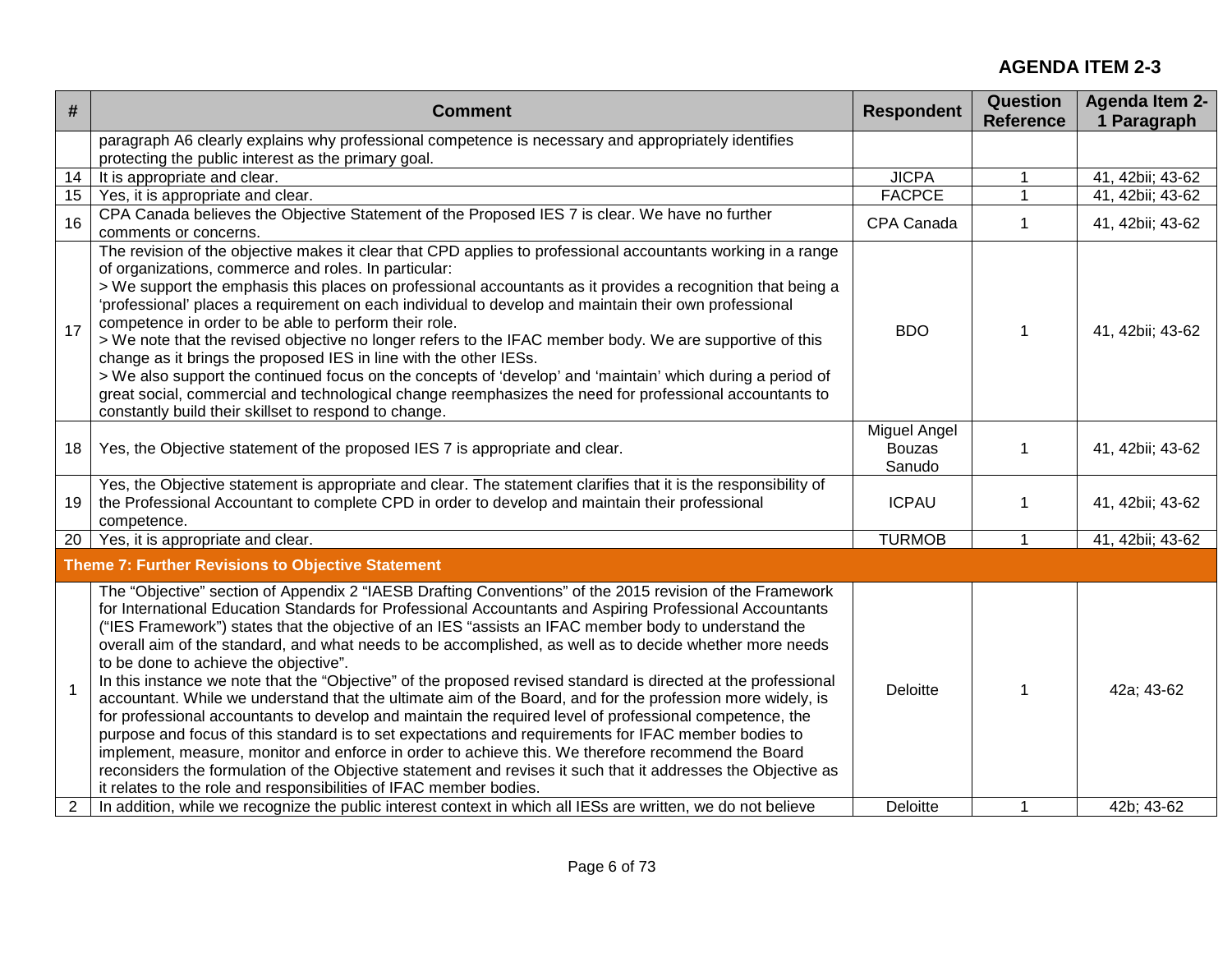| # | <b>Comment</b>                                                                                                                                                                                                                                                                                                                                                                                                                                                                                                                                                                                                                                                                                                                                                                                                                                                                                                                                                                                                                                                                                                                                                                                                                                                                                                                                                                                                                                                                                                                                                                                                                                                                                                                                                                                                                                                                                                                                                                                                                                                                                                                                                                                                                                                                                                                                                                                                                                                                                                                                                                                                                                                                                                                                                                                                                                                                                                                                                      | <b>Respondent</b> | <b>Question</b><br><b>Reference</b> | <b>Agenda Item 2-</b><br>1 Paragraph |
|---|---------------------------------------------------------------------------------------------------------------------------------------------------------------------------------------------------------------------------------------------------------------------------------------------------------------------------------------------------------------------------------------------------------------------------------------------------------------------------------------------------------------------------------------------------------------------------------------------------------------------------------------------------------------------------------------------------------------------------------------------------------------------------------------------------------------------------------------------------------------------------------------------------------------------------------------------------------------------------------------------------------------------------------------------------------------------------------------------------------------------------------------------------------------------------------------------------------------------------------------------------------------------------------------------------------------------------------------------------------------------------------------------------------------------------------------------------------------------------------------------------------------------------------------------------------------------------------------------------------------------------------------------------------------------------------------------------------------------------------------------------------------------------------------------------------------------------------------------------------------------------------------------------------------------------------------------------------------------------------------------------------------------------------------------------------------------------------------------------------------------------------------------------------------------------------------------------------------------------------------------------------------------------------------------------------------------------------------------------------------------------------------------------------------------------------------------------------------------------------------------------------------------------------------------------------------------------------------------------------------------------------------------------------------------------------------------------------------------------------------------------------------------------------------------------------------------------------------------------------------------------------------------------------------------------------------------------------------------|-------------------|-------------------------------------|--------------------------------------|
|   | that the reference to the "public interest" in the Objective of the proposed revised standard, as a means of<br>understanding what needs to be done, is necessary. We note that, although extant IES 7 includes a<br>reference to the public interest in its Objective, extant IES 7 was issued prior to the IES Framework and<br>therefore the reference to the "public interest" in the proposed Objective for IES 7 requires reconsideration.<br>The only other standard that makes reference to the public interest in its objective is IES 1, which was also<br>issued prior to the current Framework, and therefore the objective in IES 1 should also be reconsidered.<br>This does not imply that we believe that no reference to the public interest should be made or that it is not<br>relevant. Indeed, the references to the public interest in paragraphs 7 and A35 are appropriate. We do<br>however believe the Board's overarching public interest objective is well understood and clearly articulated<br>through the Board's Framework, such that it is clear that each of the IESs addresses public interest<br>concerns, and this does not require reiteration in the Objective statement of individual standards.                                                                                                                                                                                                                                                                                                                                                                                                                                                                                                                                                                                                                                                                                                                                                                                                                                                                                                                                                                                                                                                                                                                                                                                                                                                                                                                                                                                                                                                                                                                                                                                                                                                                                                                             |                   |                                     |                                      |
|   | We do not believe that the objective statement is appropriate and clear because we do not believe it to be<br>appropriate to include the reference to "in the public interest' in an objective. In accordance with the<br>"Objective" section of Appendix 2 of the Framework for International Education Standards for Professional<br>Accountants and Aspiring Professional Accountants, the objective "assists an IFAC member body to<br>understand the overall aim of the standard, and what needs to be accomplished, as well as to decide<br>whether more needs to be done to achieve the objective".<br>Although extant IES 7 had a reference to the public interest in its objective, extant IES 7 was issued prior to<br>the issuance of the current Framework with its new role for objectives, and therefore the reference to the<br>"public interest" in the objective requires reconsideration. The only other standard that makes reference to<br>the public interest in its objective is IES 1, which was also issued prior to the issuance of the current<br>Framework and therefore the objective in IES 1 also need to be reconsidered in this context.<br>We recognize the public interest context in which all IESs are written, but we do not believe that an objective<br>referring to the public interest as a means of understanding what needs to be done, and in particular,<br>whether more needs to be done, is enforceable in any jurisdiction of which we are aware. This is because<br>laws, regulations and standards are written by legislators, regulators and standard setters (including the<br>IAESB), respectively, in the public interest. There is a presumption in writing laws, regulations and<br>standards, that when those subject to the laws, regulations and standards have complied with them, the<br>public interest has been served because those complying with laws, regulations and standards cannot be<br>expected to ascertain who the public is and what their interests are - that is the role of legislators, regulators<br>and standard setters when writing laws, regulations and standards, respectively. For these reasons, we<br>strongly recommend deleting the reference to "in the public interest' in the objective.<br>Overall, we do not believe that references should be made to the "public interest' in standards unless<br>needed for context. In any case, such references should be made in a manner that is in line with the use of<br>the term in the current IESBA Code (paragraph 100.1). This does not imply that we believe that no reference<br>to the public interest could be made. The references to the public interest context in paragraph 7 and A35,<br>for example, appear to be appropriate. On the other hand, the IAESB might wish to consider whether the<br>reference to the public interest in paragraph A2 ought to be changed to "stakeholder expectations", and | <b>IDW</b>        |                                     | 42b; 43-62                           |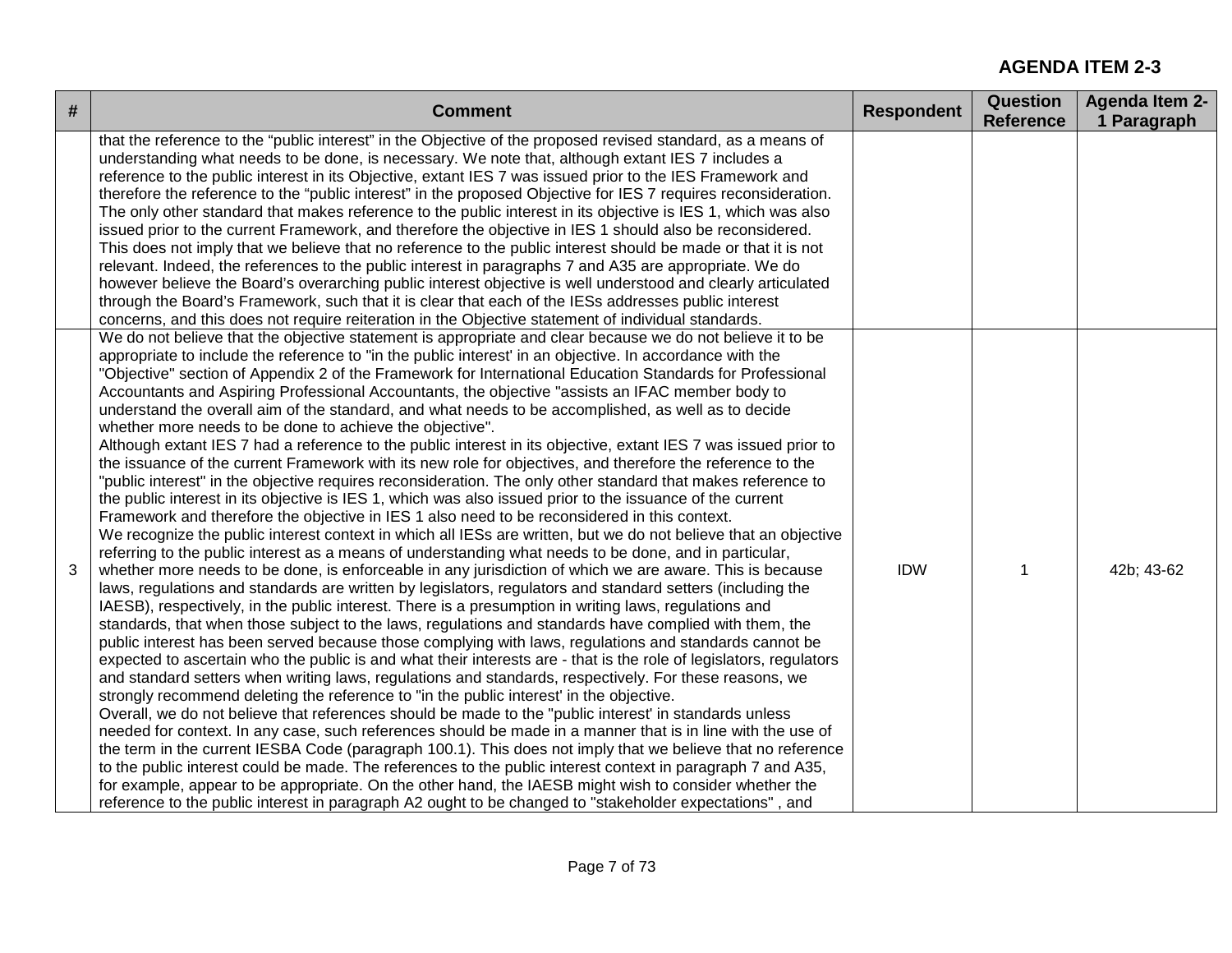| #              | <b>Comment</b>                                                                                                                                                                                                                                                                                                                                                                                                                                                                                                                                                                                                                                                                                                                                                                                                                                                                                                                                                                                                                                                                                                          | <b>Respondent</b>    | <b>Question</b><br><b>Reference</b> | <b>Agenda Item 2-</b><br>1 Paragraph |
|----------------|-------------------------------------------------------------------------------------------------------------------------------------------------------------------------------------------------------------------------------------------------------------------------------------------------------------------------------------------------------------------------------------------------------------------------------------------------------------------------------------------------------------------------------------------------------------------------------------------------------------------------------------------------------------------------------------------------------------------------------------------------------------------------------------------------------------------------------------------------------------------------------------------------------------------------------------------------------------------------------------------------------------------------------------------------------------------------------------------------------------------------|----------------------|-------------------------------------|--------------------------------------|
|                | whether the reference to the public interest in A 18 is superfluous given the reference to "public<br>expectations". The same applies to paragraphs A32 and A33.                                                                                                                                                                                                                                                                                                                                                                                                                                                                                                                                                                                                                                                                                                                                                                                                                                                                                                                                                        |                      |                                     |                                      |
| 4              | Paragraph 8 address the objective of this IES, mentioning that professional accountants need to develop<br>and maintain the professional competency necessary, in the public interest, to perform their roles, and to<br>meet the needs of clients, employers, and other stakeholders.<br>We observe that it seems be repetitive include in the objective that the professional accountant need to<br>meet the needs of the public interest and also the needs of the clients, employers and stakeholders, if these<br>later do not conflict to the public interest needs.<br>In addition, acting in the public interest cannot meet the needs of the clients and employers which give an<br>idea of some inconsistences in the objective described.<br>Therefore, we believe that the objective statement proposed can be clearer.                                                                                                                                                                                                                                                                                     | <b>IBRACON</b>       | 1                                   | 42b; 43-62                           |
| 5              | We wonder if keeping the term "in the public interest" is still in line with Appendix 1 of the Framework for<br>International Education Standards for Professional Accountants and Aspiring Professional Accountants<br>(2015). According to the Framework the "objective assists an IFAC member body to understand the overall<br>aim of the standard, and what needs to be accomplished, as well as to decide whether more needs to be<br>done to achieve the objective". Public interest is the underlying rationale of all IESs. But the core of the<br>objective for all professional accountants is to develop and maintain the professional competence necessary<br>to perform their roles, and to meet the needs of clients, employers, and other stakeholders.                                                                                                                                                                                                                                                                                                                                                 | <b>WPK</b>           |                                     | 42b; 43-62                           |
| 6              | Proposed statement: The objective of this IES is that professional accountants develop and maintain the<br>necessary professional competence, regarding the public interest, to perform their functions and meet the<br>needs of clients, employers and other stakeholders Commentary: We believe it should be drafted as follows:<br>The objective of this IES is that professional accountants develop and maintain the professional competence<br>necessary to perform their functions protecting the public interest to meet the needs of clients, employers<br>and other stakeholders.                                                                                                                                                                                                                                                                                                                                                                                                                                                                                                                             | IAA                  |                                     | 42e; 43-62                           |
| $\overline{7}$ | While the objective of the IES as stated in Paragraph 8 is appropriate and consistent with how the<br>Objectives have been defined for other IESs, including IES 2, IES 3 and IES 4, it can be further expanded to<br>provide greater clarity on what constitutes 'public interest' and in particular, for professional accountants to<br>be committed to act on 'public interest' and strengthen the public trust in the profession by ensuring<br>continued development to their professional competence. The element of being relevant in the changing<br>business environment or changing scope of work can also be included. We suggest the following<br>amendment to Paragraph 8 to better align with Paragraphs 9 and A7."The objective of this IES is that<br>professional accountants develop and maintain the professional competence necessary, in the public<br>interest, to perform their roles, and to meet the needs of provide competent and relevant professional<br>services to clients, employers, and other stakeholders based on current developments in practice, legislation<br>and techniques." | <b>ISCA</b>          | 1                                   | 42c; 43-62                           |
| 8              | 8. The objective of this /ES is that professional accountants develop and maintain the professional<br>competence necessary, in the public interest, to perform their roles, and to meet the needs of clients,<br>employers, and other stakeholders.                                                                                                                                                                                                                                                                                                                                                                                                                                                                                                                                                                                                                                                                                                                                                                                                                                                                    | <b>CPA Australia</b> | 1                                   | 42d; 43-62                           |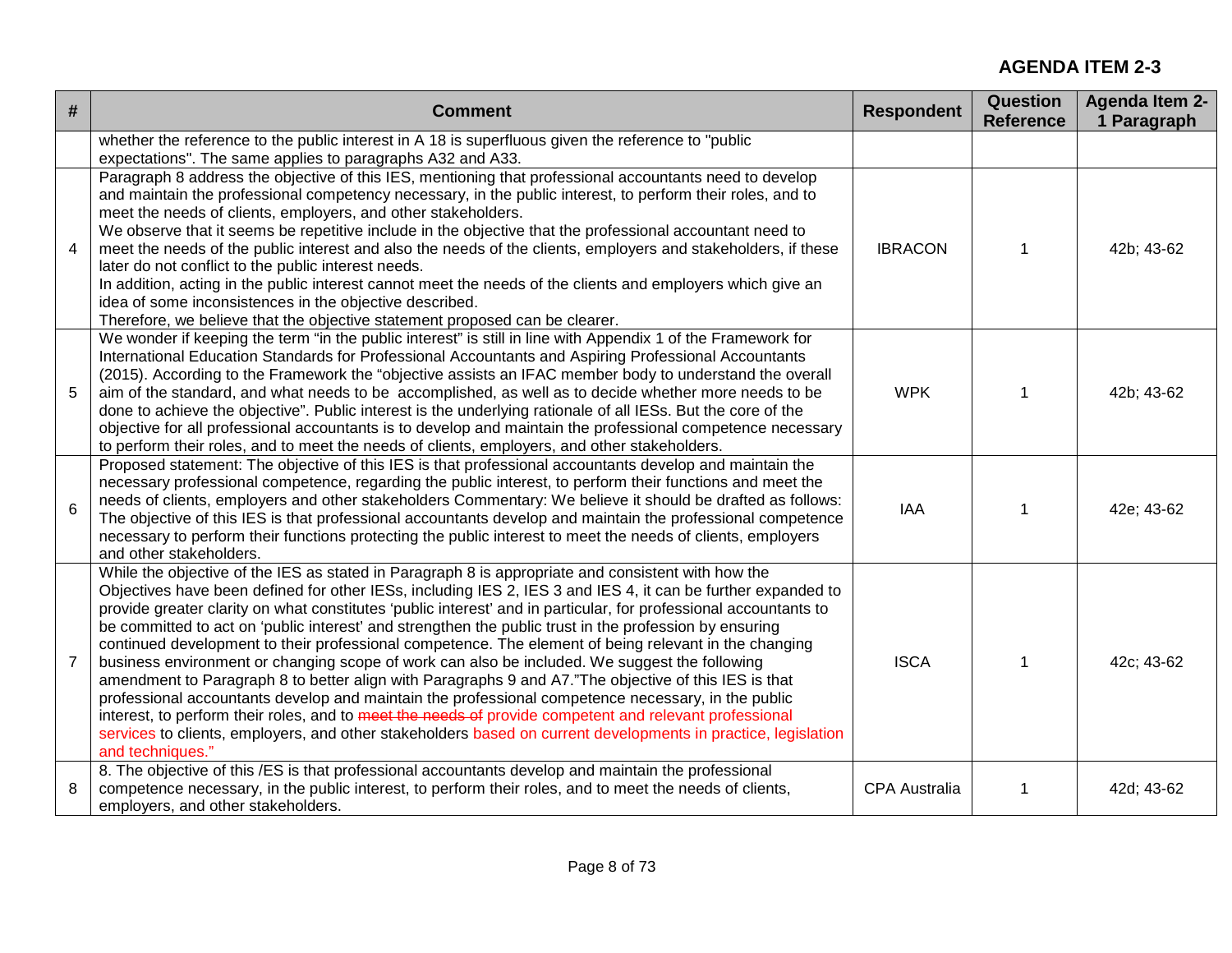| #  | <b>Comment</b>                                                                                                                                                                                                                                                                                                                                                                                                                                                                                                                                                                                                                                                                                                                                                                                                                                                                                                                                                                                    | <b>Respondent</b> | <b>Question</b><br><b>Reference</b> | <b>Agenda Item 2-</b><br>1 Paragraph            |
|----|---------------------------------------------------------------------------------------------------------------------------------------------------------------------------------------------------------------------------------------------------------------------------------------------------------------------------------------------------------------------------------------------------------------------------------------------------------------------------------------------------------------------------------------------------------------------------------------------------------------------------------------------------------------------------------------------------------------------------------------------------------------------------------------------------------------------------------------------------------------------------------------------------------------------------------------------------------------------------------------------------|-------------------|-------------------------------------|-------------------------------------------------|
|    | CPA Australia supports this objective statement as it is appropriate and clear, and specifically in that it<br>promotes the credibility of the accounting profession, in the public interest. However, we would recommend<br>the re-insertion of the reference to CPD into this objective statement as the focus of this standard is CPD<br>and the universal language of professional accounting is "CPD", as it relates to the development of<br>professional competence.                                                                                                                                                                                                                                                                                                                                                                                                                                                                                                                       |                   |                                     |                                                 |
| 9  | ACCA believes that for the most part the objective statement is appropriate and clear, however would ask<br>that the following be considered:<br>Learning new skills for career progression is an important aspect of CPD.<br>a)<br>Undertaking CPD in order to gain new skills to aid career progression is not explicit in the objective<br>b)<br>statement as it refers to "develop and maintain the professional competence, , to perform their<br>roles".<br>Is there scope to include a specific reference to 'maintenance of professional ethics' in the objective<br>C)<br>statement?                                                                                                                                                                                                                                                                                                                                                                                                     | <b>ACCA</b>       | $\mathbf 1$                         | a) 42c; 43-62<br>b) 42d; 43-62<br>c) 42e; 43-62 |
| 10 | Clarity may be needed on the use of the word 'develop' in the objective statement as the use of the word<br>may be construed to mean that the standards also governs the requirements on initial professional<br>development of professional accountants. We propose the removal of develop in the objective statement, so<br>that it reads as follows: "The objective of this IES is that professional accountants acquire develop and<br>maintain the professional competence necessary, in the public interest, to perform their roles, and to meet<br>the needs of clients, employers, and other stakeholders."                                                                                                                                                                                                                                                                                                                                                                               | <b>ICAZ</b>       |                                     | 42c; 43-62                                      |
| 11 | For a person to be referred to as a professional accountant, it infers that the person must have developed<br>the professional competence required to perform the roles as an accountant in the first instance. Such a<br>person needs is continuous update of skills and retraining for effective service delivery. Continuing<br>Professional Development (CPD) is a regular programme designed to assist professional accountants in<br>updating their skills and competencies as the need arises and also to adapt to contemporary and emerging<br>issues. This standard focuses on continuing professional development (education) which is different from<br>other education standards. Its objective should therefore read thus: "The objective of this IES is that<br>professional accountants UPDATE develop and maintain the professional competence necessary, in the<br>public interest, to perform their roles, and to meet the needs of clients, employers and other stakeholders." | <b>ICAN</b>       |                                     | 42c; 43-62                                      |
|    | Theme 8: Should the explanatory material for the Objective statement be further revised or expanded?                                                                                                                                                                                                                                                                                                                                                                                                                                                                                                                                                                                                                                                                                                                                                                                                                                                                                              |                   |                                     |                                                 |
| 1  | We suggest that paragraph A6 be revised because as currently written the 'it' in the second sentence is<br>circular. Therefore, as currently written this states 'Ensuring professional accountants develop and maintain<br>the professional competence necessary to perform their roles improves professional competence necessary<br>to provide high quality services'. As a result, we propose the paragraph be reworded as follows: "Ensuring<br>that professional accountants develop and maintain the professional competence necessary to perform their<br>roles serves several purposes. It protects the public interest, improves professional competence necessary<br>to provide supports the provision of high quality services to clients, employers, and other stakeholders, and<br>promotes the credibility of the accountancy profession."                                                                                                                                         | <b>EY</b>         |                                     | 66;70                                           |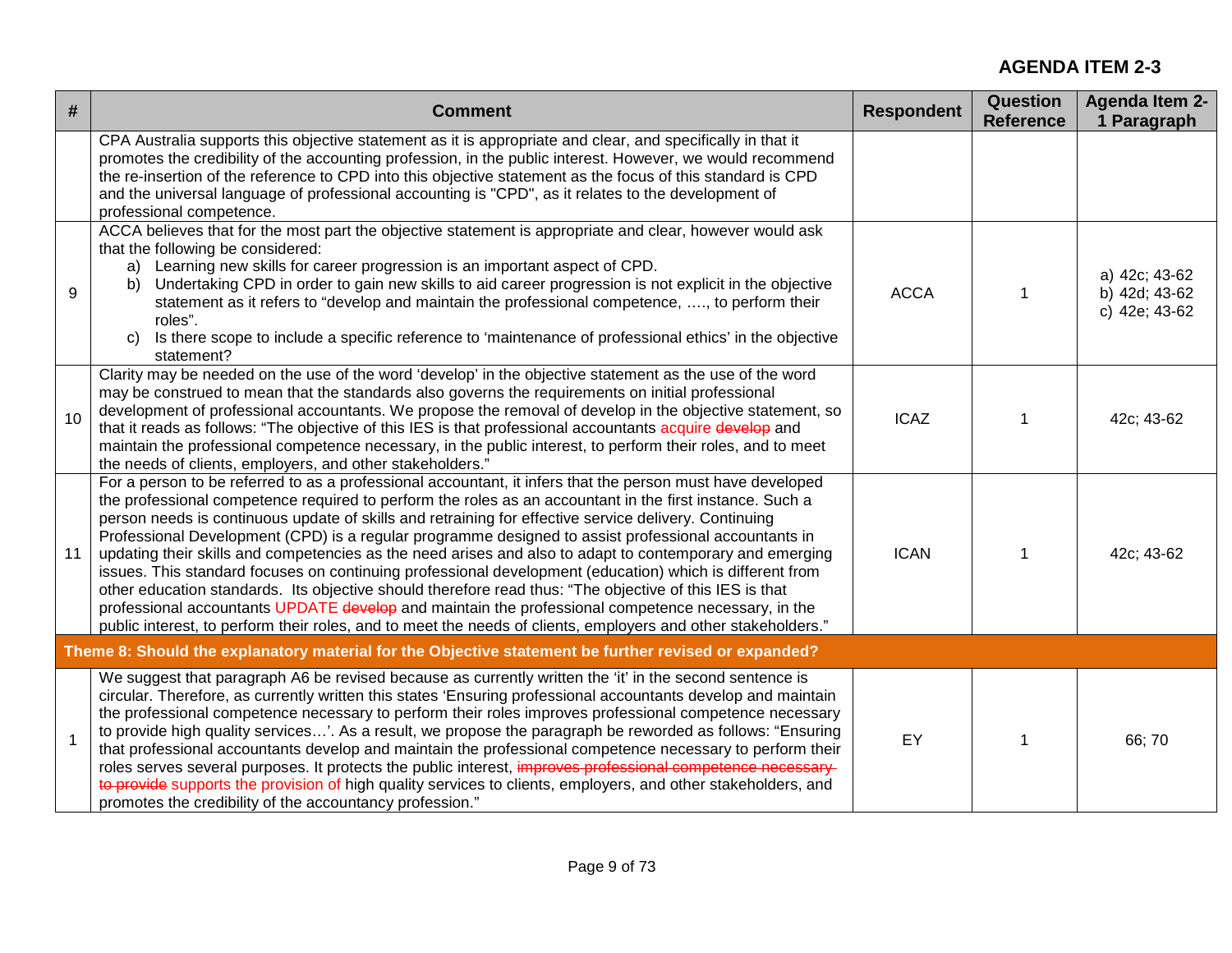| #              | <b>Comment</b>                                                                                                                                                                                                                                                                                                                                                                                                                                                                                                                                                                                                                                                                                                                                                                                    | <b>Respondent</b> | <b>Question</b><br><b>Reference</b> | <b>Agenda Item 2-</b><br>1 Paragraph |
|----------------|---------------------------------------------------------------------------------------------------------------------------------------------------------------------------------------------------------------------------------------------------------------------------------------------------------------------------------------------------------------------------------------------------------------------------------------------------------------------------------------------------------------------------------------------------------------------------------------------------------------------------------------------------------------------------------------------------------------------------------------------------------------------------------------------------|-------------------|-------------------------------------|--------------------------------------|
| $\overline{2}$ | However, when reviewing the associated explanatory material we identified the phrase 'lt improves<br>professional competence necessary to provide high quality services to'. While we note that this phrase is<br>similar to that of the objective in the original IES 7, we found the wording used in paragraph A6 to be<br>confusing as it seems to imply that the development and maintenance of professional competence<br>increases the level of professional competence needed in order to provide high quality services as opposed<br>to increasing the capacity of the professional accountant to provide high quality services. We recommend<br>that it is changed to 'improves professional accountants' professional competence which enables them to<br>provide high quality services | <b>BDO</b>        |                                     | 66;70                                |
| 3              | The opening of this paragraph states: "Ensuring that professional accountants develop and maintain the<br>professional competence". We do not believe it is appropriate to use the word "ensuring".                                                                                                                                                                                                                                                                                                                                                                                                                                                                                                                                                                                               | Deloitte          | $\mathbf{1}$                        | 67; 70                               |
| $\overline{4}$ | Paragraph A6: we suggest that it would be more accurate to say that a body's CPD regime "maintains"<br>"rather than "promotes" the credibility of the accountancy profession".                                                                                                                                                                                                                                                                                                                                                                                                                                                                                                                                                                                                                    | <b>FRC</b>        | $\mathbf 1$                         | 68;70                                |
| 5              | The Objective statement is appropriate and clear though we wonder it's better to articulate in such a way<br>that the public interest appears as the ultimate outcome, say:<br>"Ensuring that professional accountants develop and maintain the professional competence necessary to<br>perform their roles serves several purposes. It improves professional competence necessary to provide high<br>quality services to clients, employers, and other stakeholders, promotes the credibility of the accountancy<br>profession and, in so doing, helps ensure the profession works in the public interest."                                                                                                                                                                                      | <b>EFAA</b>       |                                     | 69;70                                |
| 6              | The change in the objective paragraph from the previous standard has been noted. The objective is now<br>more concise and places emphasis on the overarching purpose which is the competence of professional<br>accountants. However, as the standard is addressed first and foremost to IFAC member bodies there should<br>be an expansion on the role of the IFAC member bodies in achieving the objective. This expansion can be<br>done through the explanatory material paragraph A6. Furthermore, with reference to point 2 above, and in<br>addition to relating the objective to the member body, there should also be a link back to the objective at the<br>level of the professional accountant.                                                                                       | <b>IRBA</b>       | 1                                   | $71 - 77$                            |
|                | Theme 9: Revisions to 'CPD for All Professional Accountants' Requirement                                                                                                                                                                                                                                                                                                                                                                                                                                                                                                                                                                                                                                                                                                                          |                   |                                     |                                      |
| $\mathbf{1}$   | The output-based approach focuses on whether professional accountants can demonstrate the achievement<br>of learning outcomes. The measurement focus is on what professional accountants achieved from having<br>undertaken learning and development activities. SAIPA sees in a need to define Professional Accountant in<br>the context of this IES 7.                                                                                                                                                                                                                                                                                                                                                                                                                                          | <b>SAIPA</b>      | 4                                   | 78a; 79-86                           |
| $\overline{2}$ | SAIPA sees in a need to define Professional Accountant in the context of this IES 7.                                                                                                                                                                                                                                                                                                                                                                                                                                                                                                                                                                                                                                                                                                              | <b>SAIPA</b>      | 5                                   | 78a; 79-86                           |
| 3              | The term 'professional accountant' may require further clarification and we have included our comments<br>within the General Comments section.                                                                                                                                                                                                                                                                                                                                                                                                                                                                                                                                                                                                                                                    | <b>ICAS</b>       | 5                                   | 78a; 79-86                           |
| $\overline{4}$ | What is meant by "professional accountants" in paragraphs 8 and A6, whereas "all" is added to the words in<br>paragraphs 9 and A7?                                                                                                                                                                                                                                                                                                                                                                                                                                                                                                                                                                                                                                                                | <b>JICPA</b>      | 0                                   | 78a; 79-86                           |
| 5              | Since the term is not defined in the proposed standard nor in the IAESB Glossary of Terms, it is unclear to<br>us what is meant by reference to "professional responsibilities" in Paragraph 9 and how this is intended to                                                                                                                                                                                                                                                                                                                                                                                                                                                                                                                                                                        | EY                | $\mathbf 0$                         | 78b; 79-86                           |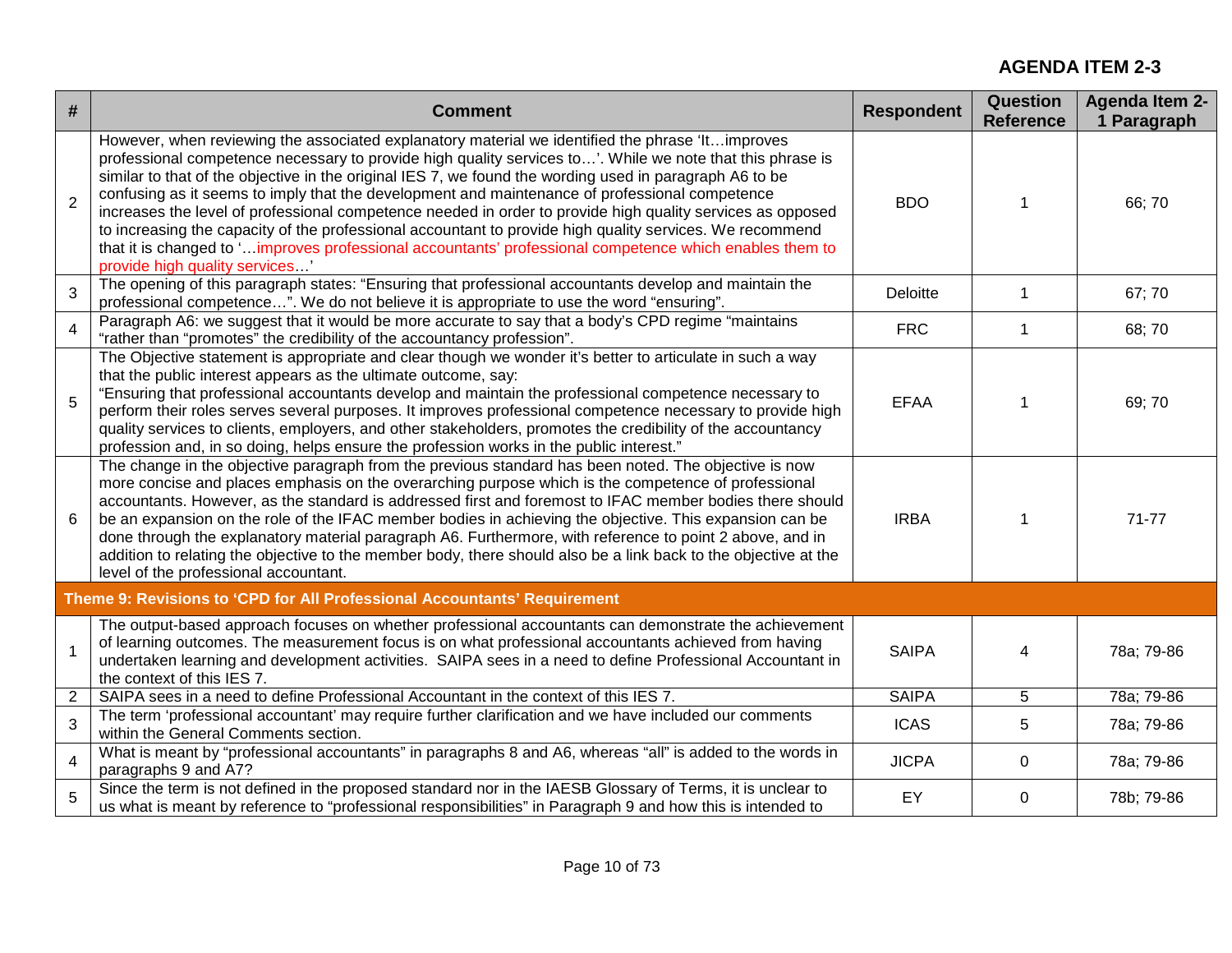| # | <b>Comment</b>                                                                                                                                                                                                                                                                                                                                                                                                                                                                                                                                                                                                                                                                                                                                                                                                                                                                                                                                                                                                                                                                                                                                                                                                                                                                                                                                                                                                                                                                                                                                                                                                                                                                                                                                                                                                                                                                                                                                                                                                                                                                                                                                                                                                          | <b>Respondent</b>                                | <b>Question</b><br><b>Reference</b> | <b>Agenda Item 2-</b><br>1 Paragraph |
|---|-------------------------------------------------------------------------------------------------------------------------------------------------------------------------------------------------------------------------------------------------------------------------------------------------------------------------------------------------------------------------------------------------------------------------------------------------------------------------------------------------------------------------------------------------------------------------------------------------------------------------------------------------------------------------------------------------------------------------------------------------------------------------------------------------------------------------------------------------------------------------------------------------------------------------------------------------------------------------------------------------------------------------------------------------------------------------------------------------------------------------------------------------------------------------------------------------------------------------------------------------------------------------------------------------------------------------------------------------------------------------------------------------------------------------------------------------------------------------------------------------------------------------------------------------------------------------------------------------------------------------------------------------------------------------------------------------------------------------------------------------------------------------------------------------------------------------------------------------------------------------------------------------------------------------------------------------------------------------------------------------------------------------------------------------------------------------------------------------------------------------------------------------------------------------------------------------------------------------|--------------------------------------------------|-------------------------------------|--------------------------------------|
|   | be different from the reference to one's role. For example, is it intended to encompass the skills that support<br>the professional accountant's compliance with a relevant code of ethics? Or the competencies required to<br>achieve professional certification in the jurisdiction served by the professional accountant? Or something<br>else? As a result, we believe additional clarification is needed in the proposed IES 7 as to a professional<br>accountant's professional responsibility to develop and maintain professional competence relevant to their<br>role and professional responsibilities.                                                                                                                                                                                                                                                                                                                                                                                                                                                                                                                                                                                                                                                                                                                                                                                                                                                                                                                                                                                                                                                                                                                                                                                                                                                                                                                                                                                                                                                                                                                                                                                                       |                                                  |                                     |                                      |
| 6 | Yes. The term professional responsibilities should be defined within the revised IES 7.                                                                                                                                                                                                                                                                                                                                                                                                                                                                                                                                                                                                                                                                                                                                                                                                                                                                                                                                                                                                                                                                                                                                                                                                                                                                                                                                                                                                                                                                                                                                                                                                                                                                                                                                                                                                                                                                                                                                                                                                                                                                                                                                 | EY                                               | 5                                   | 78b; 79-86                           |
| 7 | We noted that the requirements in paragraphs 9, 13 and 14 each refer to the professional accountant's<br>"roles and responsibilities". We did not know whether the addition of "and responsibilities" implies a new<br>consideration in the context of CPD. We note that scope paragraph 4 and explanatory material paragraphs<br>A4 and A6 mention only "roles". We also note that the term "responsibilities" is not defined in the Framework<br>or the Glossary of Terms. Other than the use of "responsibilities" in a different context in IES 5, we do not<br>believe this term is used elsewhere in the Standards. We believe that proposed IES 7 can achieve the<br>intended objectives without the addition of this term. If the addition of this term was intentional, we believe it<br>should be defined and used consistently throughout the proposed revisions to IES 7 and the relevance to<br>other Standards should be considered.                                                                                                                                                                                                                                                                                                                                                                                                                                                                                                                                                                                                                                                                                                                                                                                                                                                                                                                                                                                                                                                                                                                                                                                                                                                                      | PwC                                              | 2                                   | 78b; 79-86                           |
| 8 | We refer you to our third point in response to Question 2 regarding the possible addition of the term<br>"responsibilities" to the Glossary if this term is retained.                                                                                                                                                                                                                                                                                                                                                                                                                                                                                                                                                                                                                                                                                                                                                                                                                                                                                                                                                                                                                                                                                                                                                                                                                                                                                                                                                                                                                                                                                                                                                                                                                                                                                                                                                                                                                                                                                                                                                                                                                                                   | PwC                                              | 5                                   | 78b; 79-86                           |
| 9 | The essence of our concern is that, at various points, the proposed standard refers to the professional<br>responsibilities of accountants and to their role. For example, paragraph 9 states that "IFAC member bodies<br>shall require all professional accountants to undertake and record CPD that develops and maintains<br>professional competence relevant to their role and professional responsibilities" while paragraph 13 refers to<br>the proposed switch from an emphasis on the demonstration of competencies to the achievement of<br>learning outcomes relating to role and professional responsibilities. The preamble makes it clear that the<br>intention here is that the CPD would now relate to both role and professional responsibilities but, although<br>the term "role" is clear, the term "professional responsibilities" is used in various places but is not defined.<br>The conjunction of role and professional responsibilities makes it clear that professional responsibilities are<br>not the same as one's role. We believe that professional responsibilities should relate to one's<br>responsibilities as a member of the accountancy profession in the same way as we would expect, for<br>example, a doctor's professional responsibilities to relate to the practice of medicine.<br>For many accountants, their role will be in an area related to accounting and hence their professional<br>responsibilities will relate in some way to the accountancy profession. For such accountants, the proposals<br>will be relatively straightforward to apply as CPD activities relating to role would also relate to some aspect<br>of professional responsibilities and vice versa. However, where a professionally qualified accountant is not<br>currently working within an accounting-related role, difficulties could arise. To some extent this is<br>recognised in paragraph A9 which acknowledges that each professional accountant has differing learning<br>and development needs but there could be some instances that cause particular difficulty.<br>To illustrate with some examples from the UK, it is commonplace for professionally-qualified solicitors who | Professors<br>Catriona and<br>Nicholas<br>Paisey | 5                                   | 78b; 79-86                           |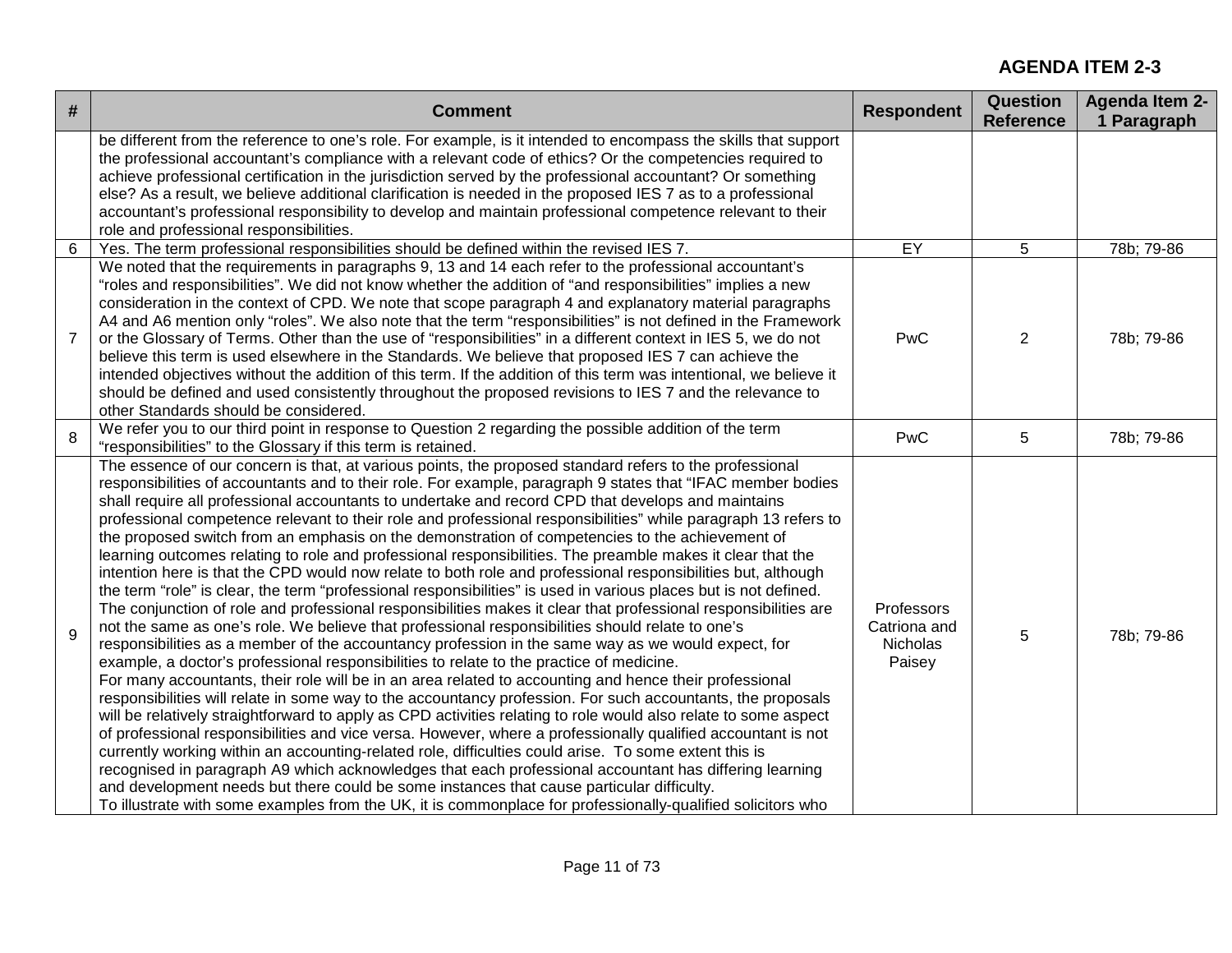| # | <b>Comment</b>                                                                                                                                                                                                                                                                                                                                                                                                                                                                                                                                                                                                                                                                                                                                                                                                                                                                                                                                                                                                                                                                                                                                                                                                                                                                                                                                                                                                                                                                                                                                                                                                                                                                                                                                                                                                                                                                                                                                                                                                                                                                                                                                                                                                                                                                                                                                                                                                                                                                                                                                                                                                                                                                                                                                                                                                                                                                                                                                                                                                                                                                                                                                                                                                                                                                                                                                                                                                                                                                                                                                                                                                                                                                                                                                                                                                                                                                                                                                                       | <b>Respondent</b> | <b>Question</b><br><b>Reference</b> | <b>Agenda Item 2-</b><br>1 Paragraph |
|---|----------------------------------------------------------------------------------------------------------------------------------------------------------------------------------------------------------------------------------------------------------------------------------------------------------------------------------------------------------------------------------------------------------------------------------------------------------------------------------------------------------------------------------------------------------------------------------------------------------------------------------------------------------------------------------------------------------------------------------------------------------------------------------------------------------------------------------------------------------------------------------------------------------------------------------------------------------------------------------------------------------------------------------------------------------------------------------------------------------------------------------------------------------------------------------------------------------------------------------------------------------------------------------------------------------------------------------------------------------------------------------------------------------------------------------------------------------------------------------------------------------------------------------------------------------------------------------------------------------------------------------------------------------------------------------------------------------------------------------------------------------------------------------------------------------------------------------------------------------------------------------------------------------------------------------------------------------------------------------------------------------------------------------------------------------------------------------------------------------------------------------------------------------------------------------------------------------------------------------------------------------------------------------------------------------------------------------------------------------------------------------------------------------------------------------------------------------------------------------------------------------------------------------------------------------------------------------------------------------------------------------------------------------------------------------------------------------------------------------------------------------------------------------------------------------------------------------------------------------------------------------------------------------------------------------------------------------------------------------------------------------------------------------------------------------------------------------------------------------------------------------------------------------------------------------------------------------------------------------------------------------------------------------------------------------------------------------------------------------------------------------------------------------------------------------------------------------------------------------------------------------------------------------------------------------------------------------------------------------------------------------------------------------------------------------------------------------------------------------------------------------------------------------------------------------------------------------------------------------------------------------------------------------------------------------------------------------------------|-------------------|-------------------------------------|--------------------------------------|
|   | are members of the Law Society of Scotland to relinquish membership of the Law Society if they move to<br>employment in another field. This effectively means that they align role with profession. However, this does<br>not always apply within accountancy. If we take our own institute, ICAS, as an example, there are significant<br>numbers of ICAS members who do not work within accountancy-related jobs but who retain their<br>membership of ICAS. For example, there are comedians, radio presenters, members of the clergy and<br>people who have left to train as science teachers. For these people, they retain professional membership<br>but do not have an accounting role, hence profession and role are not aligned. For such individuals, the<br>CPD that would be helpful to them to retain professional competence (defined using the IAESB definition as<br>the ability to perform a role to a defined standard) might well have nothing whatsoever to do with accounting.<br>For example, a science teacher might want to undertake CPD on some new teaching method while a<br>comedian or radio presenter might want to undertake CPD on a new sound recording system. The question<br>then becomes, what CPD should these people undertake in order to meet IES 7 (proposed) requirements?<br>Professional bodies with such categories of member would therefore have to consider whether CPD<br>activities that have no relationship with accounting, however widely defined, are acceptable for their CPD<br>purposes. Given that an expressed reason for CPD is the maintenance of trust in the public interest, it<br>seems to us that non-accounting related CPD would be unlikely to maintain trust or be in the public interest.<br>The public would rightly be concerned if someone could maintain membership of a medical professional<br>body by undertaking CPD not related to their medical practice and it is our view that the same argument<br>applies in accountancy. Following this logic, we believe that CPD requirements need to relate to the work of<br>the profession of accountancy. Whilst recognising that this professional scope is nowadays quite wide, we<br>believe that there will be activities that form part of some members' role that will fall outside of the scope of<br>the accountancy profession and in these circumstances we believe that the CPD must relate to professional<br>responsibilities (in the sense of the accountancy profession) rather than the member's current role. We<br>recognise that this will present difficulties for individual professional bodies who retain people in membership<br>who are no longer in accounting-related roles. It is possible that some exemption might be required for them<br>but we do not believe that the existence of such members should drive the CPD requirements more<br>generally.<br>This view essentially focuses on what is meant by a professional accountant. The IAESB has defined a<br>professional accountant as "an individual who achieves, demonstrates and further develops professional<br>competence to perform a role in the accountancy profession". We believe that the view we have presented<br>above is consistent with people performing a "role in the accountancy profession" but not with someone<br>simply performing "a role".<br>Taking everything together we would like to see paragraph 9 and other mentions revised with the addition of<br>"in the accountancy profession" and "accountancy-related" as follows:<br>"IFAC member bodies shall require all professional accountants to undertake and record CPD that develops<br>and maintains professional competence relevant to their role in the accountancy profession and<br>accountancy-related professional responsibilities".<br>This means that a new requirement will be necessary for those current members who do not have a role in |                   |                                     |                                      |
|   |                                                                                                                                                                                                                                                                                                                                                                                                                                                                                                                                                                                                                                                                                                                                                                                                                                                                                                                                                                                                                                                                                                                                                                                                                                                                                                                                                                                                                                                                                                                                                                                                                                                                                                                                                                                                                                                                                                                                                                                                                                                                                                                                                                                                                                                                                                                                                                                                                                                                                                                                                                                                                                                                                                                                                                                                                                                                                                                                                                                                                                                                                                                                                                                                                                                                                                                                                                                                                                                                                                                                                                                                                                                                                                                                                                                                                                                                                                                                                                      |                   |                                     |                                      |

I.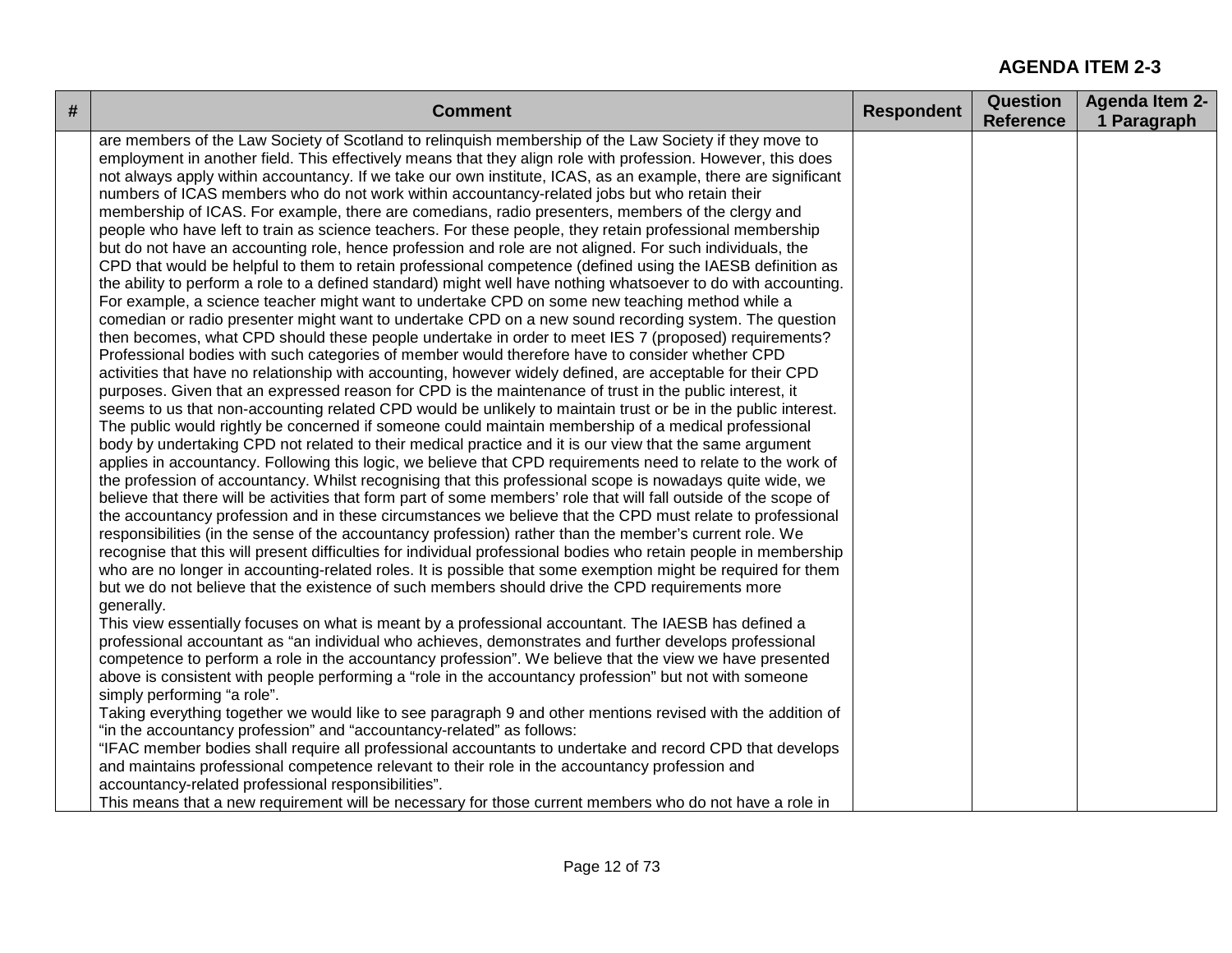| $\#$ | <b>Comment</b>                                                                                                                                                                                                                                                                                                                                                                                                                                                                                                                                                                                                                                                                                                                                                                                                                                                                                                                                                                                                                                                                                                 | <b>Respondent</b>       | <b>Question</b><br><b>Reference</b> | <b>Agenda Item 2-</b><br>1 Paragraph |
|------|----------------------------------------------------------------------------------------------------------------------------------------------------------------------------------------------------------------------------------------------------------------------------------------------------------------------------------------------------------------------------------------------------------------------------------------------------------------------------------------------------------------------------------------------------------------------------------------------------------------------------------------------------------------------------------------------------------------------------------------------------------------------------------------------------------------------------------------------------------------------------------------------------------------------------------------------------------------------------------------------------------------------------------------------------------------------------------------------------------------|-------------------------|-------------------------------------|--------------------------------------|
|      | the accountancy profession or accountancy-related professional responsibilities. For such members, there<br>are three logically-consistent possibilities. The first is to exempt them from CPD but to ensure that such<br>members cannot hold themselves out to be a member of their institute e.g. they should not use designatory<br>letters after their name or refer to themselves by their designation, for example by saying that they are a<br>chartered accountant. The second is to remove them from membership. The third is to move away from<br>linking CPD to the concept of being a professional accountant but that, in our view, would have detrimental<br>consequences for public trust and confidence in the accountancy profession.                                                                                                                                                                                                                                                                                                                                                         |                         |                                     |                                      |
| 10   | It may be worth including mandatory professional development areas such as ethics in the standard.                                                                                                                                                                                                                                                                                                                                                                                                                                                                                                                                                                                                                                                                                                                                                                                                                                                                                                                                                                                                             | <b>SAIPA</b>            | $\overline{7}$                      | 78ci; 79-86                          |
| 11   | In view of the changing expectations for professional accountants to be equipped with multidisciplinary skills,<br>it is commended for IES 7 to reflect the prevalent use of new information technology tools as well as the<br>increasing need for specialised knowledge. To equip ISCA members with specialised knowledge, ISCA offer<br>a wide range of Continuing Professional Education (CPE) courses, including areas of financial forensics,<br>business and data analytics.                                                                                                                                                                                                                                                                                                                                                                                                                                                                                                                                                                                                                            | <b>ISCA</b>             | 3                                   | 78ci; 79-86                          |
| 12   | It is recommended to separate the training in the undergraduate or accounting professional who is a<br>professional and technologist or professional technician and that there will be programs to only prepare<br>auditors as auditors and in the case of Colombia a program Only Tax Reviewers, this helps to improve the<br>quality of professionals in all three areas and to fulfill their role and responsibility, helping to minimize<br>corruption, fraud among others in which accountants are immersed, auditors signatures or Independent<br>auditors are being sanctioned for professional neglect, As well as forensic auditing for investigations of<br>frauds and crimes discovered after they occur, this will also help to strengthen their special work.<br>In addition to strengthening aspects of ethics as well as being done by the IFAC, but in universities and<br>teachers so that during the whole program of accounting or audit or fiscal reviewer this aspect is instilled<br>throughout his career and helping Strengthen their professional nature with subjects of humanities. | Alvaro<br>Fonseca Vivas | 0                                   | 78ci; 79-86                          |
| 13   | Suggest appending A13 to end of 9 given significance of the role the partner role has on public interest.<br>Paragraph 9: IFAC member bodies shall require all professional accountants to undertake and record CPD<br>that develops and maintains professional relevant to their role and professional responsibilities. Given the<br>significance of the audit engagement partner role to the public interest, IFAC member bodies shall require<br>professional accountants performing the role of an engagement partner to develop and maintain<br>professional competence by demonstrating the achievement of learning outcomes and by undertaking CPD,<br>as set out under IES 8, Professional Competence for Engagement Partners Responsible for Audits of<br>Financial Statements (2016).                                                                                                                                                                                                                                                                                                               | <b>ISCA</b>             | 2                                   | 78cii; 79-86                         |
| 14   | Furthermore, we question why a term that is not used in the requirements of the standard ("CPD<br>Framework" appears only in the Explanatory Material), is included in the Glossary. Specifically, certain<br>jurisdictions do not transpose the Explanatory Material, as its application is not mandatory / it does not form<br>an integral part of the standard, into local law or regulations. As a result, national requirements will not<br>include any reference to concepts addressed exclusively in the Explanatory Material. Given the importance<br>of the concept of a "CPD Framework", the Board may wish to consider incorporating this term directly in the                                                                                                                                                                                                                                                                                                                                                                                                                                      | Deloitte                | 0                                   | 78d; 79-86                           |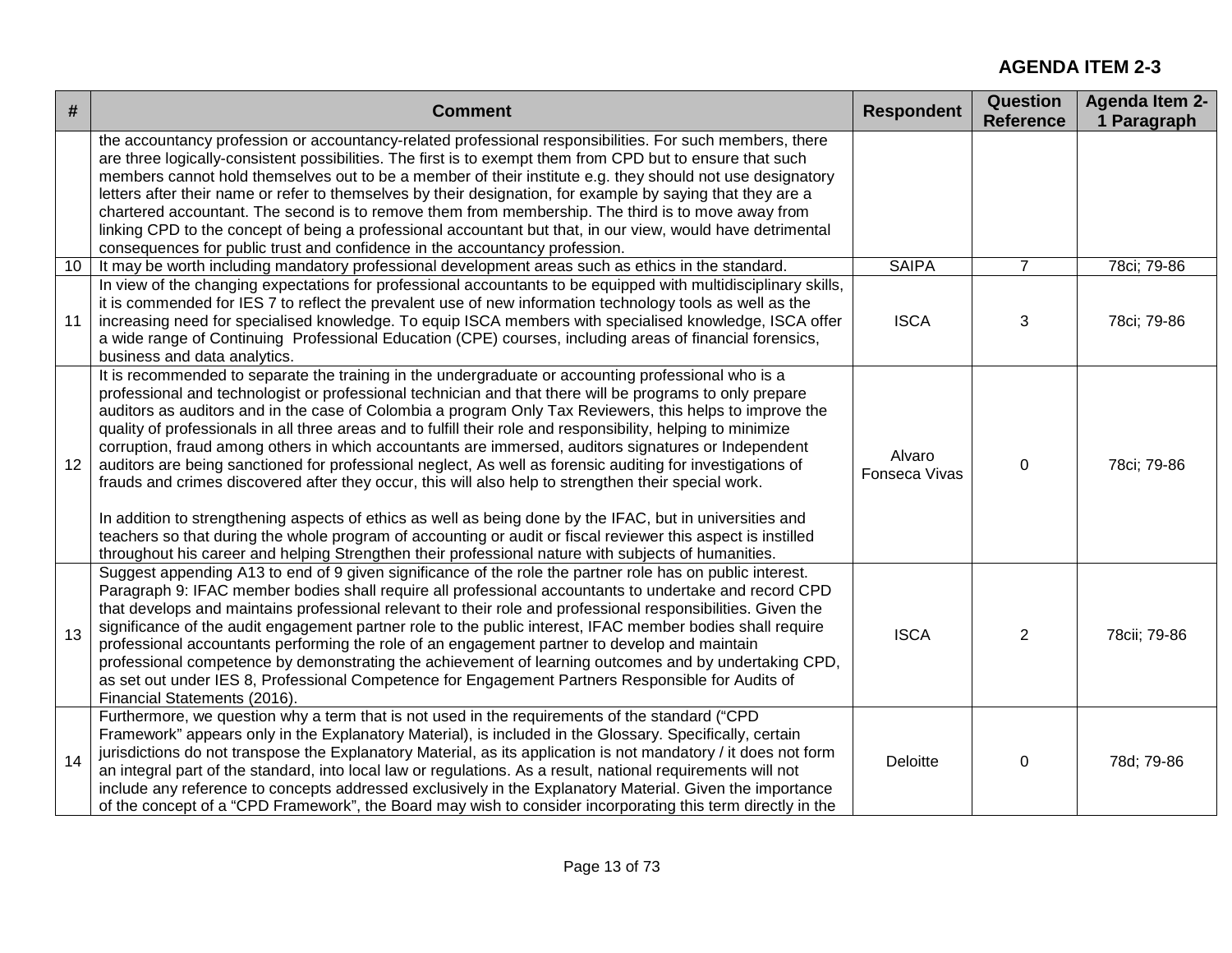| $\#$           | <b>Comment</b>                                                                                                                                                                                                                                                                                                                                                                                                                                                                                                                                                                                                                                                                                                               | <b>Respondent</b> | <b>Question</b><br><b>Reference</b> | <b>Agenda Item 2-</b><br>1 Paragraph |
|----------------|------------------------------------------------------------------------------------------------------------------------------------------------------------------------------------------------------------------------------------------------------------------------------------------------------------------------------------------------------------------------------------------------------------------------------------------------------------------------------------------------------------------------------------------------------------------------------------------------------------------------------------------------------------------------------------------------------------------------------|-------------------|-------------------------------------|--------------------------------------|
|                | requirements of the revised standard.                                                                                                                                                                                                                                                                                                                                                                                                                                                                                                                                                                                                                                                                                        |                   |                                     |                                      |
|                | Theme 10: Revisions to Explanatory Material for CPD Frameworks and Self-Appraisal related to the CPD for All Professional Accountants Requirement                                                                                                                                                                                                                                                                                                                                                                                                                                                                                                                                                                            |                   |                                     |                                      |
| $\mathbf{1}$   | A9 could be improved by illustrating the CPD Framework as a diagram showing the continual feedback<br>cycle.                                                                                                                                                                                                                                                                                                                                                                                                                                                                                                                                                                                                                 | <b>SAIPA</b>      | 3                                   | 87a; 88-98                           |
| $\overline{c}$ | A9 would be improved by illustrating the CPD Framework as a diagram showing the continual feedback<br>cycle.                                                                                                                                                                                                                                                                                                                                                                                                                                                                                                                                                                                                                 | <b>PAFA</b>       | 3                                   | 87a; 88-98                           |
| 3              | A7-A14 Based on our comments, there is a need to review the explanatory notes that supplement the<br>paragraphs of the standard. The guidance could benefit from a diagram that explains the framework as an<br>overview.                                                                                                                                                                                                                                                                                                                                                                                                                                                                                                    | <b>ICAS</b>       | 3                                   | 87a; 88-98                           |
| $\overline{4}$ | A9 could be improved by illustrating the CPD Framework as a diagram showing the continual feedback<br>cycle.                                                                                                                                                                                                                                                                                                                                                                                                                                                                                                                                                                                                                 | <b>ICPAU</b>      | 3                                   | 87a; 88-98                           |
| 5              | CPD for All Professional Accountants-Self-Appraisal. IAESB introduces the concept of self-appraisal<br>(explanatory paragraphs A9, A17, and A20), but does not define it within IES 7 or the IAESB Glossary of<br>Terms (2015). Because the IAESB cites in the Explanatory Memorandum (Page 9) that research indicates<br>self-appraisal is critical to the success and efficacy of CPD, the Association recommends IAESB define the<br>term to avoid confusion among IFAC member bodies in implementation of IES 7.                                                                                                                                                                                                         | <b>AIPCA</b>      | 3                                   | 87bi; 88-98                          |
| 6              | A8 and A9, A10 and A11 Whilst an emphasis on the planning and structure of learning activities does help<br>focus the attention for professional accountants on planning their CPD, it would be useful to highlight the<br>relevance of unstructured learning that can be reflected upon both during and after the activity using self-<br>appraisal and reflective learning, which may lead to the revision of learning and development plans<br>accordingly.<br>This is especially relevant to those members working at a senior level, whose role requires them to be more<br>reactive to the changing environment in which they or their organisation operate.                                                           | <b>ICAS</b>       | 3                                   | 87bii; 88-98                         |
| $\overline{7}$ | We welcome the inclusion of Paragraph A9 in "acknowledging that each professional accountant has<br>differing learning and development needs" and including the self-appraisal process as part of the suggested<br>structure of CPD framework. This encourages professional accountants to self-evaluate and take charge of<br>the requirements of their roles and monitor<br>their own progress in CPD on an ongoing basis, in light of the rapidly changing business landscape. In<br>addition, it would be good to include a recommended frequency for performance of self-appraisal, review<br>and evaluation of planning, completing and recording of learning and development activities (e.g. on an<br>annual basis). | <b>ISCA</b>       | 3                                   | 87biii; 88-98                        |
| 8              | Paragraph A9 introduces the concept of a self-appraisal in the context of identifying relevant learning<br>outcomes and personal learning and development gaps. However, we believe that the standard should be<br>clear that self-appraisal is not sufficient to demonstrate the achievement of learning outcomes in an output-<br>based approach.                                                                                                                                                                                                                                                                                                                                                                          | <b>NASBA</b>      | 3                                   | 87biv; 88-98                         |
| 9              | CPD Framework: we suggest that the definition includes a reference to monitoring and enforcement so that<br>it states: "In support of Continuing Professional Development, increased structure, further guidance or                                                                                                                                                                                                                                                                                                                                                                                                                                                                                                          | <b>FRC</b>        | 5                                   | 87ci; 88-98                          |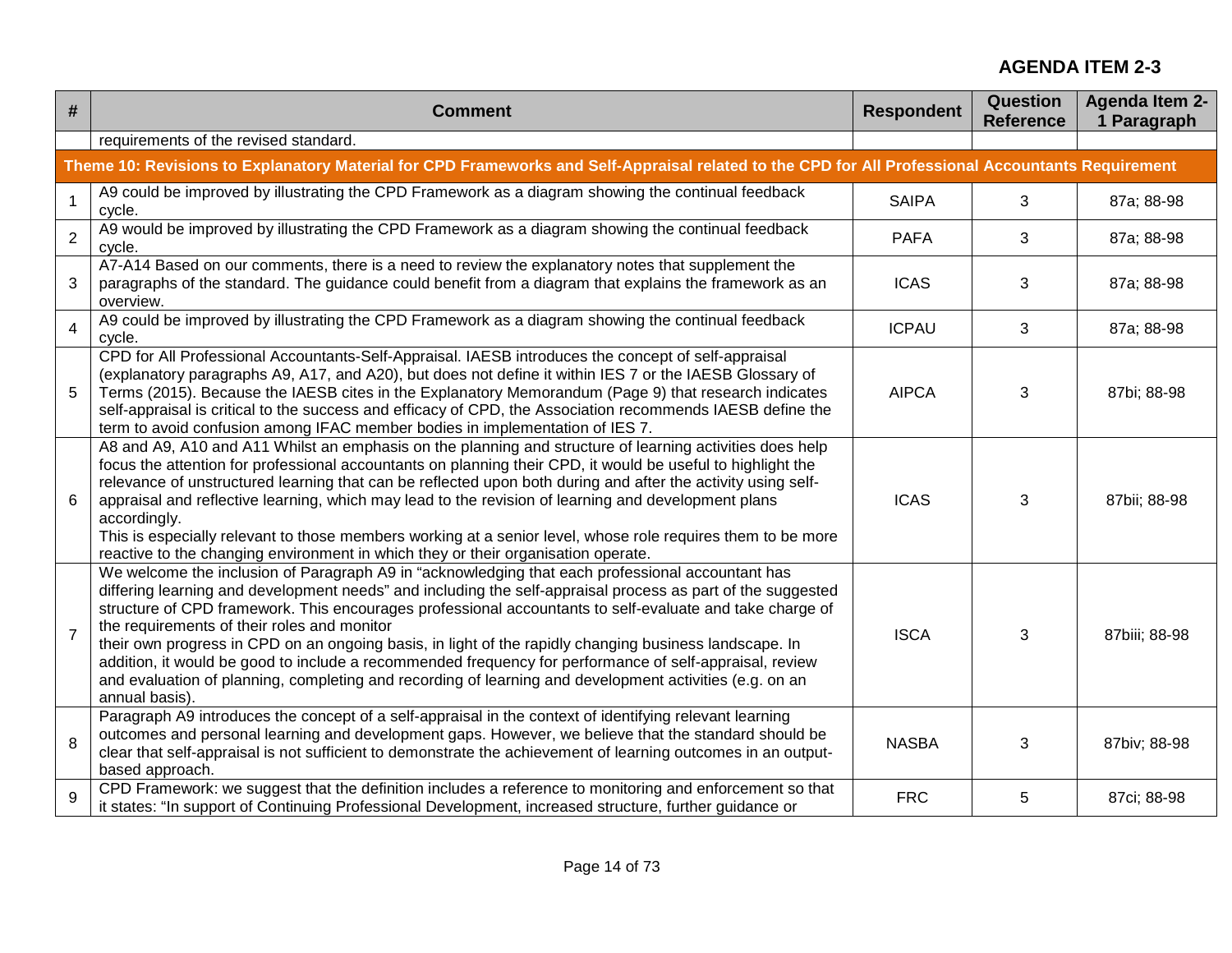| #              | <b>Comment</b>                                                                                                                                                                                                                                                                                                                                                                                                                                                                                                                                                                                                                                                                                                                                                                                                                                                                                                                                                                                                                                                                                                                                                                                 | <b>Respondent</b>      | <b>Question</b><br><b>Reference</b> | <b>Agenda Item 2-</b><br>1 Paragraph |
|----------------|------------------------------------------------------------------------------------------------------------------------------------------------------------------------------------------------------------------------------------------------------------------------------------------------------------------------------------------------------------------------------------------------------------------------------------------------------------------------------------------------------------------------------------------------------------------------------------------------------------------------------------------------------------------------------------------------------------------------------------------------------------------------------------------------------------------------------------------------------------------------------------------------------------------------------------------------------------------------------------------------------------------------------------------------------------------------------------------------------------------------------------------------------------------------------------------------|------------------------|-------------------------------------|--------------------------------------|
|                | explanation of concepts to support the learning and development of professional accountants and the<br>monitoring and enforcement of those who do not comply."                                                                                                                                                                                                                                                                                                                                                                                                                                                                                                                                                                                                                                                                                                                                                                                                                                                                                                                                                                                                                                 |                        |                                     |                                      |
| 10             | The current definition of "CPD Framework" stands as follows:<br>"In support of Continuing Professional Development, increased structure, further guidance, or explanation of<br>concepts to support the learning and development of professional accountants."<br>We recommend simplifying by removing the qualifiers "increased structure" and "further guidance" so that<br>that definition reads:<br>"In support of Continuing Professional Development, structure, guidance, or explanation of concepts to<br>support the learning and development of professional accountants."                                                                                                                                                                                                                                                                                                                                                                                                                                                                                                                                                                                                           | Deloitte               | 0                                   | 87cii; 88-98                         |
| 11             | We note the inclusion of a CPD framework in paragraph A9 and find this to be a very valuable addition to<br>the explanatory materials. Such a CPD framework requires the professional accountant to be an active<br>participant throughout the CPD cycle and helps them as 'professionals' to draw a direct correlation between<br>the activities of CPD and their workplace performance. As we currently read the Exposure Draft the<br>framework positioning only seems to be relevant to use in an output-based approach, however for the<br>reasons stated above, we believe that it has value no matter which measurement approach an IFAC<br>member body chooses to adopt and that adoption of such a CPD framework should be promoted.<br>As such we recommend the following:<br>>Paragraph A15(a) - append 'and promoting the use of a CPD framework'.<br>>Add a new paragraph under measurement of CPD (general) such as 'IFAC member bodies may provide<br>guidance on the use of a CPD framework. Such a framework allows professional accountants to play an<br>active role in their CPD and helps draw a direct correlation between CPD activities and performance in a<br>role.' | <b>BDO</b>             | 3                                   | 87d; 88-98                           |
| 12             | CPD for All Professional Accountants (Ref: Para.9) A9-A11 Page 17<br>We support the premises outlined in A9-A11, however we caution that the CPD requirements, maps and<br>frameworks developed and used by member bodies not be too restrictive so as to prevent professional<br>accountants the flexibility and adaptability to achieve competence.                                                                                                                                                                                                                                                                                                                                                                                                                                                                                                                                                                                                                                                                                                                                                                                                                                          | Indiana CPA<br>Society | $\overline{4}$                      | 87e; 88-98                           |
|                | Theme 11: Revisions to Explanatory Material for the CPD for All Professional Accountants Requirement - Paragraphs A7 and A8                                                                                                                                                                                                                                                                                                                                                                                                                                                                                                                                                                                                                                                                                                                                                                                                                                                                                                                                                                                                                                                                    |                        |                                     |                                      |
| $\overline{1}$ | We would like to seek clarity on guidelines on what constitutes a competency map under Paragraph A10,<br>given the varying needs of professional accountants in different industries and specialisation roles.                                                                                                                                                                                                                                                                                                                                                                                                                                                                                                                                                                                                                                                                                                                                                                                                                                                                                                                                                                                 | <b>ISCA</b>            | 3                                   | 99a; 100-106                         |
| $\overline{2}$ | Explanatory paragraph A27 (d) includes, as an example of verifiable evidence, "Records of work performed<br>(work logs) that have been verified against a competency map;" While we recognize extant IES 7 contained<br>this explanatory material as well, we do believe that because of the ever-growing and diverse roles<br>professional accountants serve today and tomorrow that there may not always be a competency map to<br>verify work performed against. We ask IAESB to consider defining competency map, which is not currently<br>defined in IES 7 or the IAESB Glossary of Terms (2015), to be broadly defined which may include job<br>descriptions or even project descriptions of roles and responsibilities.                                                                                                                                                                                                                                                                                                                                                                                                                                                                | <b>AICPA</b>           | 3                                   | 99a; 100-106                         |
| 3              | The opening of this paragraph states: "In addition to CPD frameworks," and then presents examples of                                                                                                                                                                                                                                                                                                                                                                                                                                                                                                                                                                                                                                                                                                                                                                                                                                                                                                                                                                                                                                                                                           | Deloitte               | 0                                   | 99b; 100-106                         |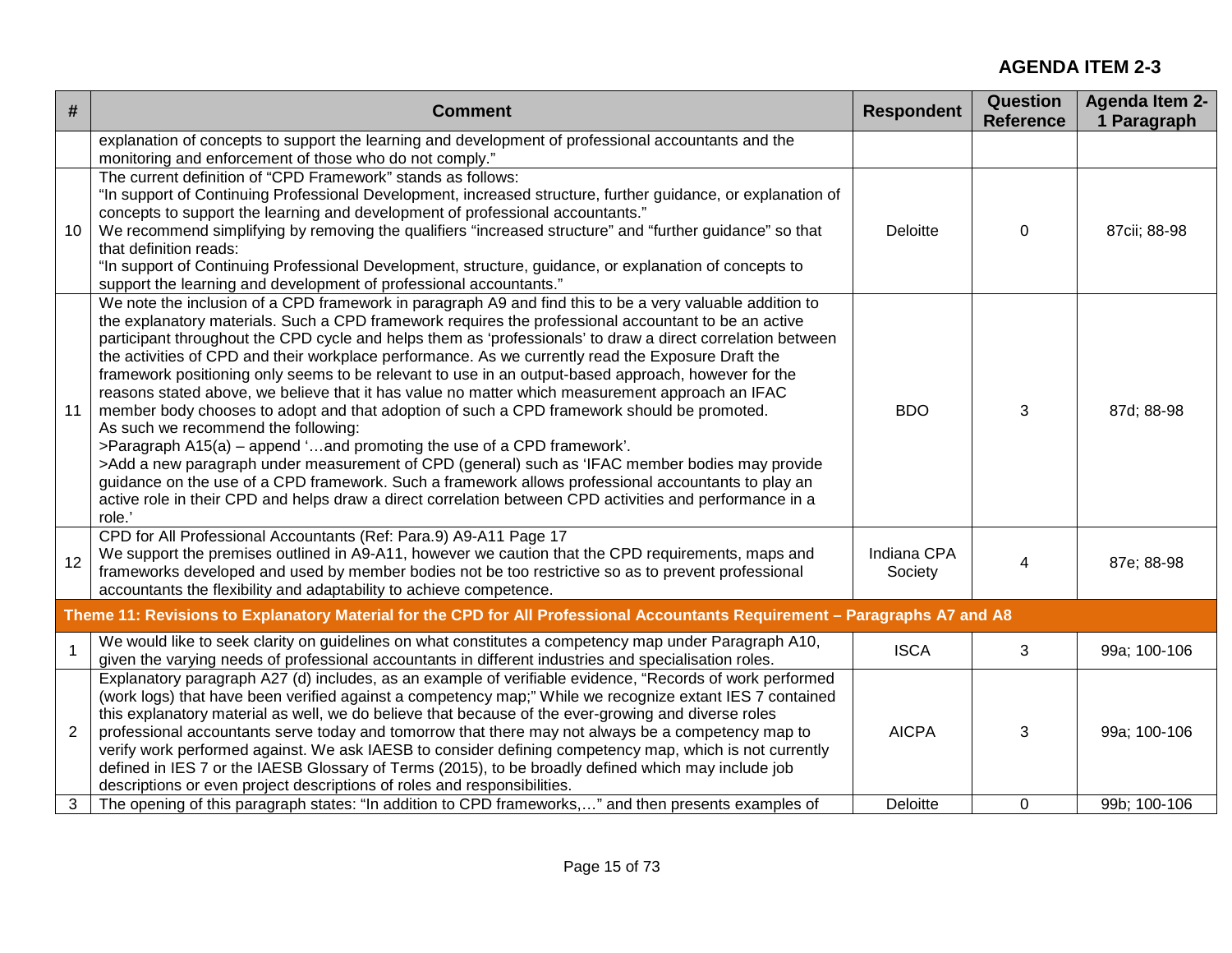| #              | <b>Comment</b>                                                                                                                                                                                                                                                                                                                                                                                                                                                                                                                                                                                                                                                                                                                    | <b>Respondent</b>    | <b>Question</b><br><b>Reference</b> | <b>Agenda Item 2-</b><br>1 Paragraph |
|----------------|-----------------------------------------------------------------------------------------------------------------------------------------------------------------------------------------------------------------------------------------------------------------------------------------------------------------------------------------------------------------------------------------------------------------------------------------------------------------------------------------------------------------------------------------------------------------------------------------------------------------------------------------------------------------------------------------------------------------------------------|----------------------|-------------------------------------|--------------------------------------|
|                | other tools that IFAC member bodies may provide. Given that the definition of CPD Framework makes<br>reference to "in support of CPD" and to the structure, guidance and concepts to support the learning and<br>development, our view is that competency maps and learning plan templates would form part of the overall<br>CPD framework, rather than be positioned as additional tools. We therefore recommend that reference to "In<br>addition to CPD frameworks" is either removed or replaced with "As part of the CPD framework" instead.                                                                                                                                                                                 |                      |                                     |                                      |
| $\overline{4}$ | All the reference to the profession should be to the accountancy profession therefore is convenient to add<br>this adjective to:<br>Paragraph A7. (c)<br>Paragraph A10. (a)                                                                                                                                                                                                                                                                                                                                                                                                                                                                                                                                                       | Jorge Resa<br>Monroy | $\Omega$                            | 99c; 100-106                         |
| 5              | Paragraph A7 (c) makes reference to reputational damage and standing of the professional accountant, the<br>employer and the profession as a whole. ACCA believes that lack of competence has the potential to<br>damage the reputation of the IFAC member body and would therefore ask for this to be considered for<br>inclusion.                                                                                                                                                                                                                                                                                                                                                                                               | <b>ACCA</b>          | 3                                   | 99d; 100-106                         |
| 6              | Paragraph A 7, mention that CPD applies to all professional accountant regardless of sector or size the<br>organization, which we agree. However, it would be helpful to clarify, since the beginning of the explanatory<br>material that CPD requirements can be different and will depend on the role of the professional accountant.<br>In addition, in item (a) of this paragraph mention that professional accountant needs to maintain professional<br>knowledge and skill to ensure that a client and employer receives competent professional service. We agree<br>in part of this statement as we believe that there is other parties interest in the professional accountant role<br>that was not mentioned in A 7 (a). | <b>IBRACON</b>       | 3                                   | 99e; 100-106                         |
|                | Theme 12: Revisions to Explanatory Material for the CPD for All Professional Accountants Requirement - Paragraph A11 and A12                                                                                                                                                                                                                                                                                                                                                                                                                                                                                                                                                                                                      |                      |                                     |                                      |
| $\mathbf{1}$   | We believe that the nature of paragraphs A11 and A12 is more akin to implementation guidance than to<br>explanatory material, i.e. the material highlights, but does not require, further actions an IFAC member body<br>could undertake to support professional accountants and implement CPD, and does not provide further<br>explanation of the requirements set out in paragraph 9.<br>Accordingly, we would suggest that these paragraphs be removed and incorporated into any implementation<br>guidance the Board may develop                                                                                                                                                                                              | Deloitte             | $\mathbf 0$                         | 107a; 108-110                        |
| $\overline{2}$ | A11 could be expanded to make greater reference to gathering feedback from a wider range of stakeholder<br>groups in relation to the CPD required.                                                                                                                                                                                                                                                                                                                                                                                                                                                                                                                                                                                | <b>SAIPA</b>         | 3                                   | 107b; 108-110                        |
| $\overline{3}$ | A11 could be expanded to make greater reference to gathering feedback from a wider range of stakeholder<br>groups in relation to the CPD required.                                                                                                                                                                                                                                                                                                                                                                                                                                                                                                                                                                                | <b>PAFA</b>          | 3                                   | 107b; 108-110                        |
| 4              | A11 Could illustrate a broader range of sources for CPD-related insight especially from networking within<br>their own professional member organisation i.e. through their appraisal process, internal mentoring<br>programmes, organisation-led networking events.                                                                                                                                                                                                                                                                                                                                                                                                                                                               | <b>ICAS</b>          | 3                                   | 107b; 108-110                        |
| 5              | A11 could be expanded to make greater reference to gathering feedback from a wider range of stakeholder<br>groups in relation to the CPD required.                                                                                                                                                                                                                                                                                                                                                                                                                                                                                                                                                                                | <b>ICPAU</b>         | 3                                   | 107b; 108-110                        |
| 6              | A12 could be expanded to refer to IFAC member bodies introducing mandatory requirements for CPD eq                                                                                                                                                                                                                                                                                                                                                                                                                                                                                                                                                                                                                                | <b>SAIPA</b>         | 3                                   | 107b; 108-110                        |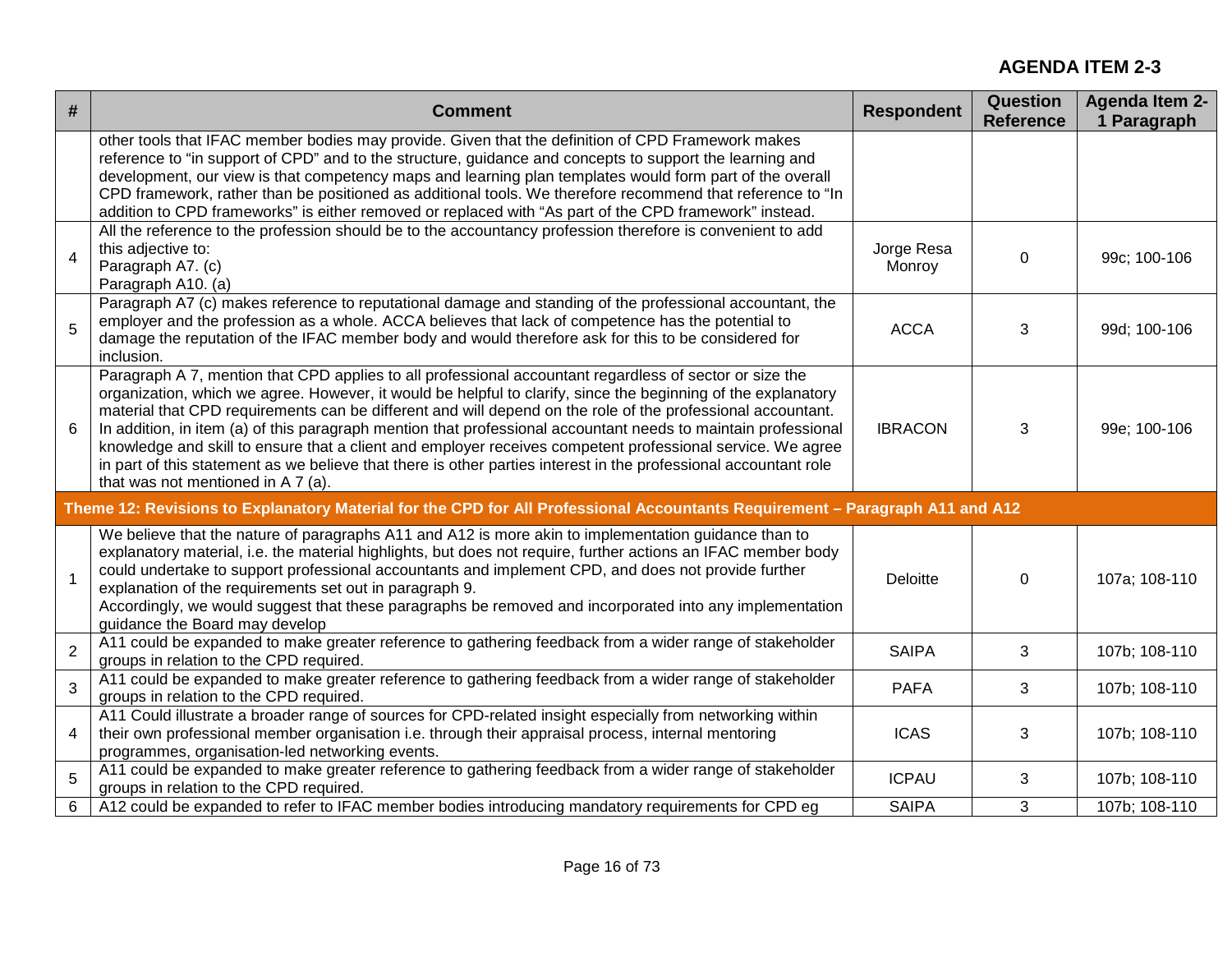| #              | <b>Comment</b>                                                                                                                                                                                                                                                                                                                                                                                                                                                                                                                                                                                                                                                                                                                                                                                                                                                                                                                                                                                                                                                                                                                                                                         | <b>Respondent</b> | Question<br><b>Reference</b> | <b>Agenda Item 2-</b><br>1 Paragraph |
|----------------|----------------------------------------------------------------------------------------------------------------------------------------------------------------------------------------------------------------------------------------------------------------------------------------------------------------------------------------------------------------------------------------------------------------------------------------------------------------------------------------------------------------------------------------------------------------------------------------------------------------------------------------------------------------------------------------------------------------------------------------------------------------------------------------------------------------------------------------------------------------------------------------------------------------------------------------------------------------------------------------------------------------------------------------------------------------------------------------------------------------------------------------------------------------------------------------|-------------------|------------------------------|--------------------------------------|
|                | ethics.                                                                                                                                                                                                                                                                                                                                                                                                                                                                                                                                                                                                                                                                                                                                                                                                                                                                                                                                                                                                                                                                                                                                                                                |                   |                              |                                      |
| $\overline{7}$ | A12 could be expanded to refer to IFAC member bodies introducing mandatory requirements for CPD eg<br>ethics.                                                                                                                                                                                                                                                                                                                                                                                                                                                                                                                                                                                                                                                                                                                                                                                                                                                                                                                                                                                                                                                                          | <b>PAFA</b>       | 3                            | 107b; 108-110                        |
| 8              | A12 Could be expanded for IFAC member bodies to introduce mandatory requirements that could relate to<br>the expectations of specific areas or roles, address public interest, or raise standards of professional<br>competence for their professional organisation i.e. in respect of ethics.                                                                                                                                                                                                                                                                                                                                                                                                                                                                                                                                                                                                                                                                                                                                                                                                                                                                                         | <b>ICAS</b>       | 3                            | 107b; 108-110                        |
| 9              | A12 could be expanded to refer to IFAC member bodies introducing mandatory requirements for CPD e.g.<br>ethics.                                                                                                                                                                                                                                                                                                                                                                                                                                                                                                                                                                                                                                                                                                                                                                                                                                                                                                                                                                                                                                                                        | <b>ICPAU</b>      | 3                            | 107b; 108-110                        |
| 10             | Paragraphs A12 and A31 refer to "risk". This begs the question: "risk of what"? Further specification is<br>needed here.                                                                                                                                                                                                                                                                                                                                                                                                                                                                                                                                                                                                                                                                                                                                                                                                                                                                                                                                                                                                                                                               | <b>IDW</b>        | 3                            | 107c; 108-110                        |
| 11             | CPD for All Professional Accountants-Relevancy. The Association recommends IAESB keep IES 7<br>paragraph A12 extant language which allows IFAC member bodies to rely on the judgment of professional<br>accountants as to the relevancy of CPD activities. The extant standard read, "Alternatively, they may choose<br>to rely on the judgment of professional accountants to make decisions on the relevance of CPD activities."<br>We believe this is important to maintain within the standard because of the great diversity in roles the<br>professional accountant has and will have as the world economy and the accountancy profession evolves.                                                                                                                                                                                                                                                                                                                                                                                                                                                                                                                               | <b>AICPA</b>      | 3                            | 107d; 108-110                        |
|                | Theme 13: Revision to Explanatory Material for the CPD for All Professional Accountants Requirement - Paragraph A14                                                                                                                                                                                                                                                                                                                                                                                                                                                                                                                                                                                                                                                                                                                                                                                                                                                                                                                                                                                                                                                                    |                   |                              |                                      |
| $\overline{1}$ | A14 It is welcomed that IFAC member bodies may consider what is relevant for professional accountants in<br>special circumstances. It may improve this further in the event a further point (c) was introduced, that<br>covered those professional accountants for whom their work does not directly require the maintaining or<br>developing of their level of professional competence but wish to continue to maintain their professional<br>designation.<br>IFAC are encouraged to continue to try to offer clarity on the term, 'professional accountant' and provide<br>guidance to ensure a consistent approach is followed by all IFAC member bodies and the professional<br>accountants for whom IES7 should apply. Individuals working acting for clients and employers are easy to<br>identify as 'professional accountants' but within each IFAC member body, there is likely to be a focus on<br>societal good and many members will continue to support charitable organisations, or move into sectors<br>where maintaining competence has no direct relationship with accountancy. We understand that this term<br>might still be a source of confusion for some bodies. | <b>ICAS</b>       | $\mathbf 0$                  | 111-113                              |
| $\overline{2}$ | Paragraph A 14, present special circunstances that would need to have specific requirements in CPD. We<br>agree that it is necessary, however we observe that it would be better explained or more guidance should be<br>included.                                                                                                                                                                                                                                                                                                                                                                                                                                                                                                                                                                                                                                                                                                                                                                                                                                                                                                                                                     | <b>IBRACON</b>    | 3                            | 111-113                              |
| 3              | Paragraph A14 may require more clarification as to what is considered a "career break" and some direction<br>as to when an individual is considered to be "retired". For example, is a retired member an accountant who<br>is no longer practicing in a professional capacity or would an individual who is otherwise retired but still<br>undertaking work of a volunteer nature be required to complete CPD?                                                                                                                                                                                                                                                                                                                                                                                                                                                                                                                                                                                                                                                                                                                                                                         | Canada            | 3                            | 111-113                              |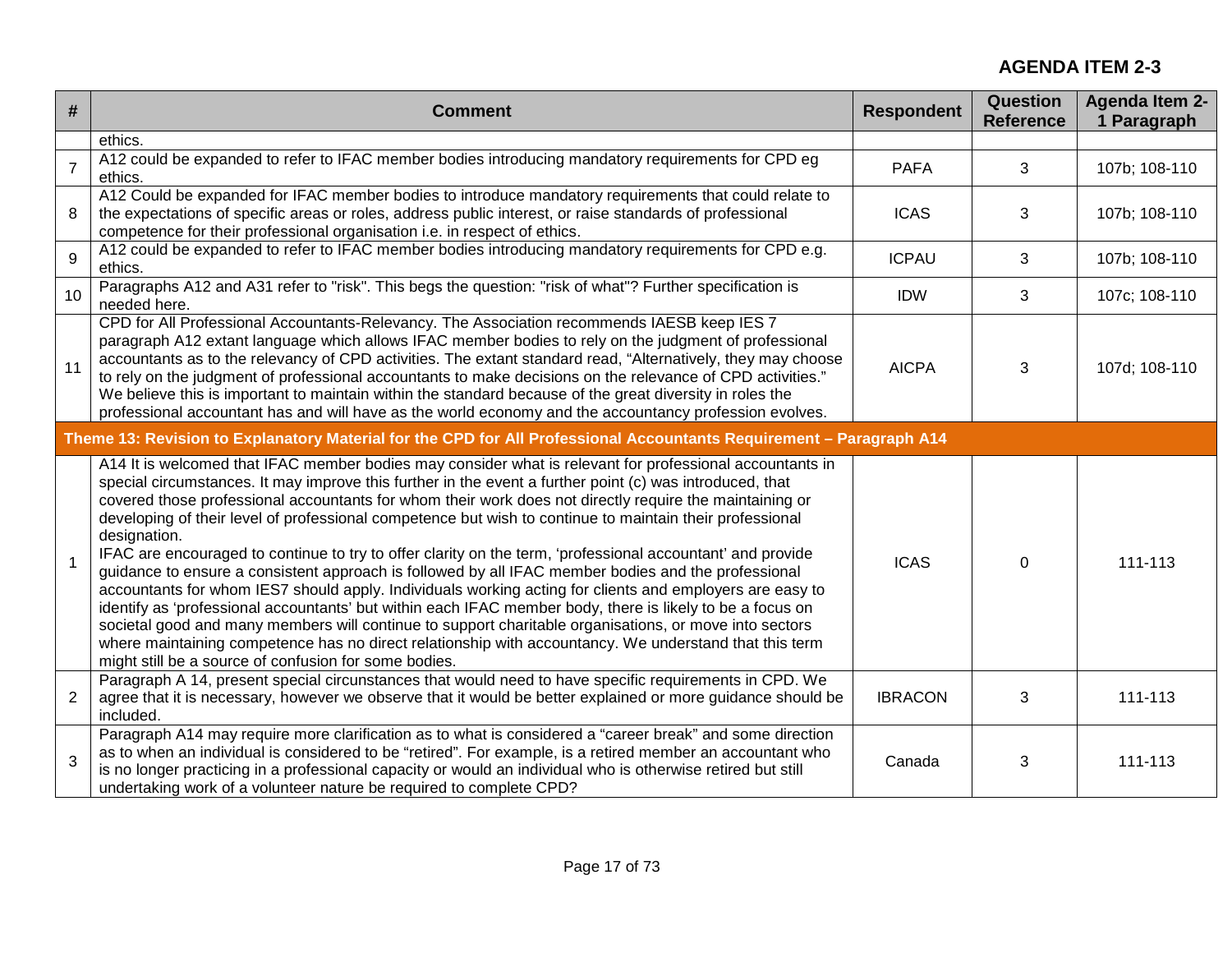| #                       | <b>Comment</b>                                                                                                                                                                                                                                                                                                                                                                                                   | <b>Respondent</b>   | <b>Question</b><br><b>Reference</b> | <b>Agenda Item 2-</b><br>1 Paragraph |
|-------------------------|------------------------------------------------------------------------------------------------------------------------------------------------------------------------------------------------------------------------------------------------------------------------------------------------------------------------------------------------------------------------------------------------------------------|---------------------|-------------------------------------|--------------------------------------|
|                         | Theme 14: Revisions to the Promotion of and Access to CPD Requirements                                                                                                                                                                                                                                                                                                                                           |                     |                                     |                                      |
| $\mathbf{1}$            | AAT would like to raise a question over the wording in paragraph 10 as it is AAT's view that this is not<br>appropriate and clear.                                                                                                                                                                                                                                                                               | AAT                 | 2                                   | 114a; 115-119                        |
| $\overline{2}$          | Paragraph 10 includes a typo. We think this paragraph should read "IFAC member bodies shall promote the<br>importance of, and a commitment to, CPD as well as to the development and maintenance of professional<br>competence."                                                                                                                                                                                 | <b>FRC</b>          | $\overline{2}$                      | 114a; 115-119                        |
| 3                       | The meaning of Paragraph 10 seems not clear. It reads thus:<br>"IFAC member bodies shall promote the importance of and a commitment to, CPD as well to the as<br>development and maintenance of professional competence.".<br>It should read thus:<br>"IFAC member bodies shall promote the importance of and a commitment to, CPD as well as to the<br>development and maintenance of professional competence." | <b>ICAN</b>         | 2                                   | 114a; 115-119                        |
| $\overline{\mathbf{4}}$ | We propose that two unnecessary words in Paragraph 10 be deleted, as shown below.<br>10. IFAC member bodies shall promote the importance of, and a commitment to, CPD as well to the as<br>development and maintenance of professional competence.                                                                                                                                                               | <b>ICAS</b>         | $\overline{2}$                      | 114a; 115-119                        |
| 5                       | With the exception of the following paragraphs, the requirements are appropriate and clear:<br>It is not properly written and its meaning is unclear. It should be redrafted to read "IFAC member bodies<br>shall promote the importance of, and a commitment to, CPD as a means of development and maintenance<br>of professional competence."                                                                  | <b>ICPAU</b>        | 2                                   | 114a; 115-119                        |
| $6\overline{6}$         | Paragraph 10: IFAC member bodies shall promote the importance of, and a commitment to, CPD as well as<br>to the as development and maintenance of professional competence.                                                                                                                                                                                                                                       | <b>ISCA</b>         | 3                                   | 114a; 115-119                        |
| $\overline{7}$          | We propose that two unnecessary words in Paragraph 10 be deleted, as shown below.<br>10. IFAC member bodies shall promote the importance of, and a commitment to, CPD as well to the as<br>development and maintenance of professional competence.                                                                                                                                                               | <b>JICPA</b>        | 0                                   | 114a; 115-119                        |
| 8                       | IES 7, para. 10 contains a minor grammatical error. It currently states: 'a commitment to, CPD as well to<br>the as development'.<br>Suggestion: This should be changed as follows: 'a commitment to, CPD as well as to the development'.                                                                                                                                                                        | Knowledge<br>Equity | $\overline{2}$                      | 114a; 115-119                        |
| 9                       | Paragraph 10 does not read well and its meaning is unclear;                                                                                                                                                                                                                                                                                                                                                      | <b>PAFA</b>         | $\overline{2}$                      | 114a; 115-119                        |
| 10                      | We noted a typo in paragraph 10. We believe it should say "IFAC member bodies shall promote the<br>importance of, and a commitment to, CPD as well as to the development and<br>maintenance of professional competence."                                                                                                                                                                                         | PwC                 | 2                                   | 114a; 115-119                        |
| 11                      | Paragraph 10. IFAC member bodies shall promote the importance of, and a commitment to, CPD as well to<br>the as development and maintenance of professional competence.<br>This paragraph does not read well and the grammar needs to be fixed.                                                                                                                                                                  | <b>SAIPA</b>        | 2                                   | 114a; 115-119                        |
| 12                      | Paragraph 10 states that "IFAC member bodies shall promote the importance of, and a commitment to, CPD<br>as well to the as development and maintenance of professional competence". It appears that the second<br>usage of 'as' is in the wrong place, however even with that being addressed AAT would suggest that 'CPD'                                                                                      | AAT                 | $\overline{2}$                      | 114b; 115-119                        |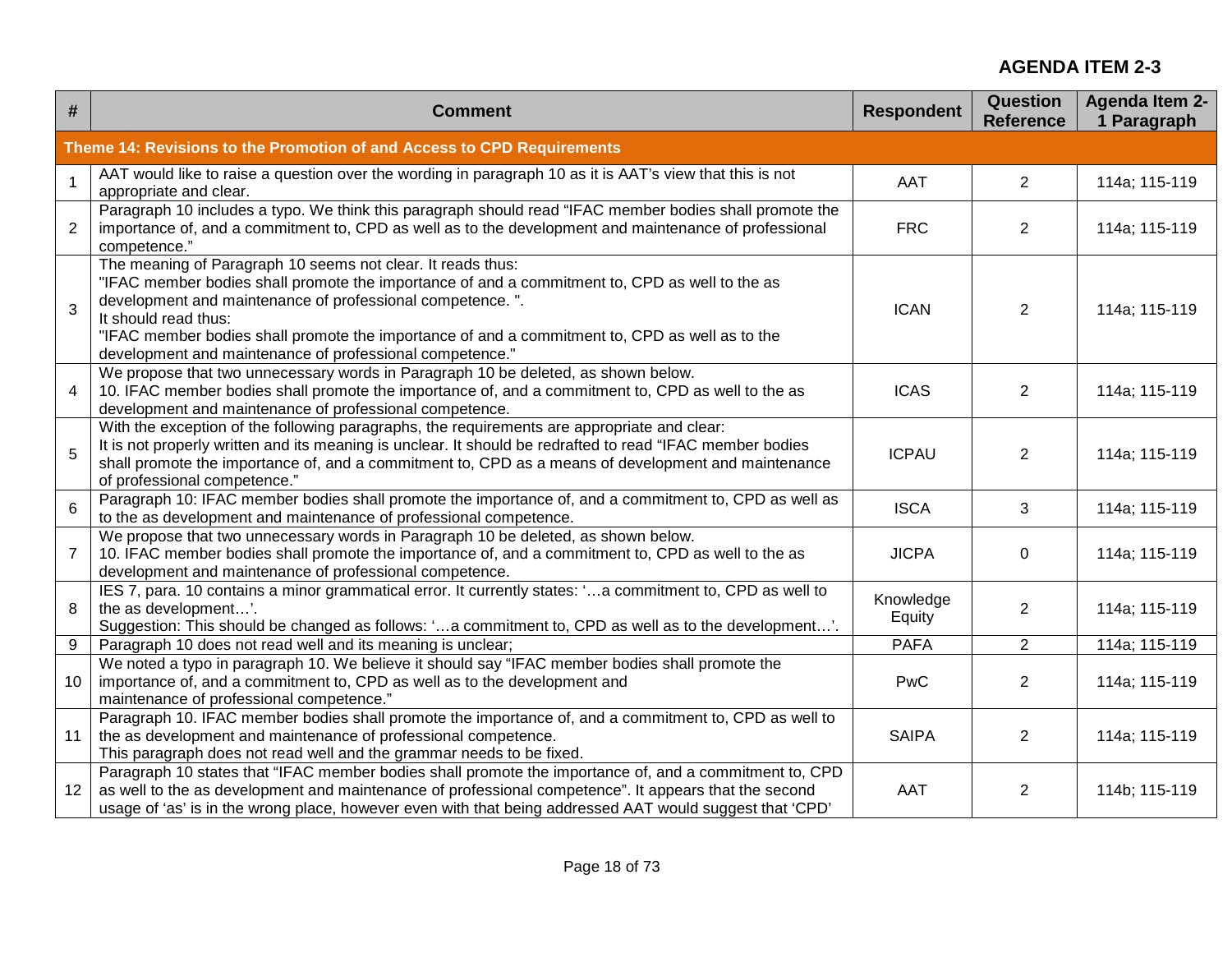| #            | <b>Comment</b>                                                                                                                                                                                                                                                                                                                                                                                                                                                                                                                                                                                                                                                                                                                                                                                                                                                                                                                                                                                                                                                                                                                                                                                                                                                                                                                                                                         | <b>Respondent</b> | <b>Question</b><br><b>Reference</b> | <b>Agenda Item 2-</b><br>1 Paragraph |
|--------------|----------------------------------------------------------------------------------------------------------------------------------------------------------------------------------------------------------------------------------------------------------------------------------------------------------------------------------------------------------------------------------------------------------------------------------------------------------------------------------------------------------------------------------------------------------------------------------------------------------------------------------------------------------------------------------------------------------------------------------------------------------------------------------------------------------------------------------------------------------------------------------------------------------------------------------------------------------------------------------------------------------------------------------------------------------------------------------------------------------------------------------------------------------------------------------------------------------------------------------------------------------------------------------------------------------------------------------------------------------------------------------------|-------------------|-------------------------------------|--------------------------------------|
|              | and 'the development and maintenance of professional competence' could be considered to be one and the<br>same thing, with the latter arguably being a definition of the former. Having this described as an additional<br>element for professional bodies to promote the importance of appears unclear in the way it is stated.                                                                                                                                                                                                                                                                                                                                                                                                                                                                                                                                                                                                                                                                                                                                                                                                                                                                                                                                                                                                                                                       |                   |                                     |                                      |
| 13           | We note that the definition in the Glossary of Terms (and repeated in paragraph 2 of the proposed<br>standard) of CPD is "learning and development that takes place after Initial Professional Development (IPD),<br>and that develops and maintains professional competence to enable professional accountants to continue to<br>perform their roles competently". Given this definition, there are a number of paragraphs in the introduction<br>and in the requirements that include redundant wording that refer to CPD and then add words about what<br>CPD is. Such redundancy not only lengthens the standard unnecessarily, but also results in some logical<br>issues in terms of what the sentences then actually mean. The paragraphs in the introduction and<br>requirements where we have identified this problem include paragraphs 1, 5, 9, and 11. For example,<br>paragraph 9 could be redrafted to simply state "IFAC member bodies shall require all professional<br>accountants to undertake and record CPD." The words "that develops and maintains professional<br>competence relevant to their role and professional responsibilities" are actually already covered in the<br>definition of CPD. There may be similar issues in the explanatory material and we therefore suggest that the<br>IAESB review the wording therein (see for example, paragraph A6}. | <b>IDW</b>        | 2                                   | 114b; 115-119                        |
| 14           | ACCA believes that for the most part these paragraphs are appropriate and clear, however would suggest<br>the following clarifications:<br>Paragraphs 10 and 11: There are references to "development and maintenance of professional<br>competence." Having defined what CPD is in Paragraph 2, would it be possible to simply refer to "CPD"<br>throughout the IES                                                                                                                                                                                                                                                                                                                                                                                                                                                                                                                                                                                                                                                                                                                                                                                                                                                                                                                                                                                                                   | <b>ACCA</b>       | 2                                   | 114b; 115-119                        |
| 15           | With a revised A4 section, there may be an opportunity to further revise our response to Question 2,<br>paragraph 10, to become even more clear i.e.<br>'IFAC member bodies shall communicate the importance of CPD for professional accountants as it provides<br>for maintaining and developing their professional competence.<br>IFAC member bodies shall demonstrate a commitment to CPD for professional accountants as it provides<br>for maintaining and developing their professional competence.                                                                                                                                                                                                                                                                                                                                                                                                                                                                                                                                                                                                                                                                                                                                                                                                                                                                              | <b>ICAS</b>       | 3                                   | 114c; 115-119                        |
|              | Theme 15: Revision to Explanatory Material for the Promotion of and Access to CPD Requirements                                                                                                                                                                                                                                                                                                                                                                                                                                                                                                                                                                                                                                                                                                                                                                                                                                                                                                                                                                                                                                                                                                                                                                                                                                                                                         |                   |                                     |                                      |
| $\mathbf{1}$ | We believe it may be relevant to add a 4th bullet point ("d") that recognizes the value of close cooperation<br>and communication between IFAC member bodies and local regulators who may have established specific<br>national CPD requirements based on local and/or regional regulatory requirements which need to be taken<br>into consideration in addition to the requirements of the IESs.                                                                                                                                                                                                                                                                                                                                                                                                                                                                                                                                                                                                                                                                                                                                                                                                                                                                                                                                                                                      | <b>Deloitte</b>   | $\mathbf 0$                         | 120a; 121-125                        |
| 2            | Self-directed learning has been omitted from the list of examples of learning and development activities that<br>may be undertaken as part of a planned program of CPD in explanatory paragraph A17. While we realize<br>the list is not meant to be exhaustive, we are not clear of the intent of its removal from extant IES 7 and seek<br>clarification on if IAESB intends a difference between self-directed learning and what is now included in IES<br>7 as "Reflecting on practical experiences and developing personal development plans through self-                                                                                                                                                                                                                                                                                                                                                                                                                                                                                                                                                                                                                                                                                                                                                                                                                        | <b>AICPA</b>      | 3                                   | 120bi; 121-125                       |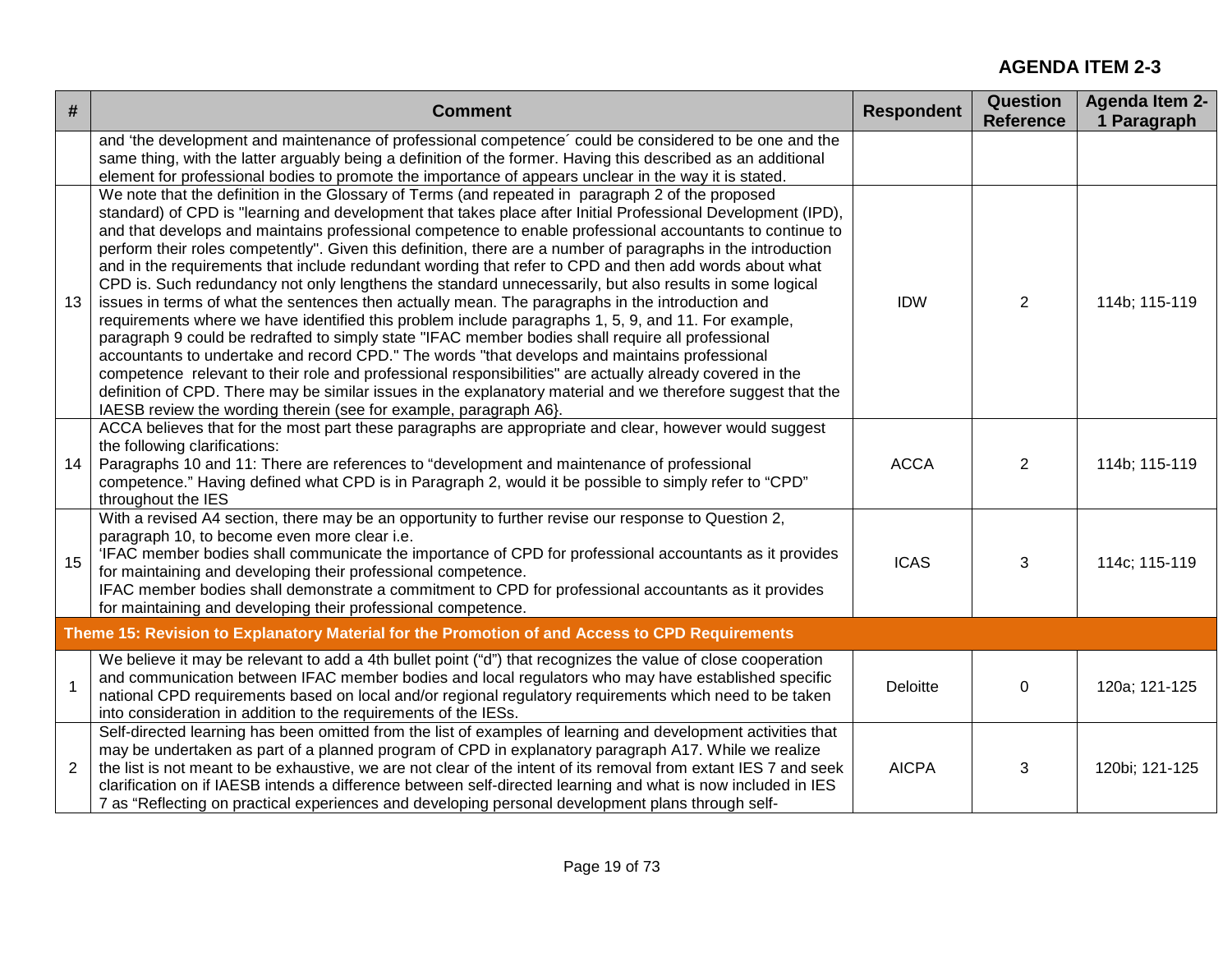| #              | <b>Comment</b>                                                                                                                                                                                                                                                                                                                                                                                                                                                                                                                                                                                                                                                                                                                                                                                                                                                                                                                                                                                                                                                                                                                                                                                                                                                                                                                                                                                                                                                                                                                                                                                                                                                                                                                                                                                                                    | <b>Respondent</b>      | <b>Question</b><br><b>Reference</b> | <b>Agenda Item 2-</b><br>1 Paragraph |
|----------------|-----------------------------------------------------------------------------------------------------------------------------------------------------------------------------------------------------------------------------------------------------------------------------------------------------------------------------------------------------------------------------------------------------------------------------------------------------------------------------------------------------------------------------------------------------------------------------------------------------------------------------------------------------------------------------------------------------------------------------------------------------------------------------------------------------------------------------------------------------------------------------------------------------------------------------------------------------------------------------------------------------------------------------------------------------------------------------------------------------------------------------------------------------------------------------------------------------------------------------------------------------------------------------------------------------------------------------------------------------------------------------------------------------------------------------------------------------------------------------------------------------------------------------------------------------------------------------------------------------------------------------------------------------------------------------------------------------------------------------------------------------------------------------------------------------------------------------------|------------------------|-------------------------------------|--------------------------------------|
|                | appraisal". Unstructured, unplanned on-the-job training is invaluable to professional competence<br>development and we do not support any intentional or unintentional changes to IES 7 that would cause<br>IFAC member bodies to conclude that such activities would not be accepted as CPD.                                                                                                                                                                                                                                                                                                                                                                                                                                                                                                                                                                                                                                                                                                                                                                                                                                                                                                                                                                                                                                                                                                                                                                                                                                                                                                                                                                                                                                                                                                                                     |                        |                                     |                                      |
| 3              | This paragraph provides examples of learning and development activities, which do not specifically relate to<br>the promotion of and access to CPD.<br>We believe the paragraph should be maintained but would be better placed as supporting the requirement in<br>paragraph 9.                                                                                                                                                                                                                                                                                                                                                                                                                                                                                                                                                                                                                                                                                                                                                                                                                                                                                                                                                                                                                                                                                                                                                                                                                                                                                                                                                                                                                                                                                                                                                  | Deloitte               | $\mathbf 0$                         | 120bii; 121-125                      |
| $\overline{4}$ | Promotion of and access to CPD (Ref: Para. 10-11) A17 Page 18<br>It should be noted that this list (a-i) is not a comprehensive list, but is representative of examples                                                                                                                                                                                                                                                                                                                                                                                                                                                                                                                                                                                                                                                                                                                                                                                                                                                                                                                                                                                                                                                                                                                                                                                                                                                                                                                                                                                                                                                                                                                                                                                                                                                           | Indiana CPA<br>Society | 5                                   | 120biii; 121-125                     |
| 5              | A17 Could indicate that this list is not exhaustive.                                                                                                                                                                                                                                                                                                                                                                                                                                                                                                                                                                                                                                                                                                                                                                                                                                                                                                                                                                                                                                                                                                                                                                                                                                                                                                                                                                                                                                                                                                                                                                                                                                                                                                                                                                              | <b>ICAS</b>            | 3                                   | 120biii; 121-125                     |
| 6              | A 17 Paragraph present some examples of learning and development activity that may be undertaken as<br>part of a planned program of CPD which we considered very useful, except for item (h) that we believe it<br>would an activity hard to measure and monitor.                                                                                                                                                                                                                                                                                                                                                                                                                                                                                                                                                                                                                                                                                                                                                                                                                                                                                                                                                                                                                                                                                                                                                                                                                                                                                                                                                                                                                                                                                                                                                                 | <b>IBRACON</b>         | 3                                   | 120biv; 121-125                      |
|                | Theme 16: Continued Availability of Multiple Measurement Approaches                                                                                                                                                                                                                                                                                                                                                                                                                                                                                                                                                                                                                                                                                                                                                                                                                                                                                                                                                                                                                                                                                                                                                                                                                                                                                                                                                                                                                                                                                                                                                                                                                                                                                                                                                               |                        |                                     |                                      |
| $\mathbf 1$    | 2.1. AAT is currently reviewing its CPD policy and recording procedures and it is useful to have sight of<br>IFAC's plans for development on IES7 to feed into consideration. AAT notes that the proposed changes to<br>IES7 include the removal of the combination measurement approach by way of addressing confusion<br>around the implementation of this measurement method, AAT welcomes this development.<br>2.2. As identified in AAT's response to the IES7 survey (submission deadline of 25 February 2016), the<br>extant IES7 identified at A16 shortcomings with input-based measurement systems. The comment column in<br>the supplement to the proposed IES7 Exposure Draft explains that the deletion of this paragraph was due to<br>it not aligning with how input-based approaches can be applied to learning and development activities. The<br>Exposure Draft does not appear to provide clarification or justification to support this change. In responding<br>to the abovementioned survey AAT indicated that it would like to see a review undertaken to establish<br>whether the effective outcomes of operating the different methods of measurement is comparable.<br>Assuming that this evidence has been obtained AAT is happy to support the maintenance of the two CPD<br>measurement approaches, however in the absence of this evidence, or any explanation to that effect in the<br>supporting guidance to the new draft IES7, AAT maintains the view that a move towards greater equality in<br>CPD attainment measurement is essential.<br>2.3. The other changes as detailed in the Exposure Draft and supporting supplement do, in AAT's view, help<br>to provide further clarity and will improve the consistency, quality and relevance of CPD undertaken by<br>professional accountants. | AAT                    | $\mathbf 0$                         | 132-138                              |
| $\overline{2}$ | KnowledgEquity welcomes the opportunity to comment on the Exposure Draft (ED). KnowledgEquity is a<br>registered training organisation (RTO) in Australia that provides training and consulting services in<br>accounting and business management. We offer face-to-face continuing professional development (CPD)<br>courses for our corporate and government clients. We ave also developed an online CPD library, which<br>contains courses and webinars across a range of performance and stewardship topics. Our subscription                                                                                                                                                                                                                                                                                                                                                                                                                                                                                                                                                                                                                                                                                                                                                                                                                                                                                                                                                                                                                                                                                                                                                                                                                                                                                                | Knowledge<br>Equity    | $\mathbf 0$                         | 132-138                              |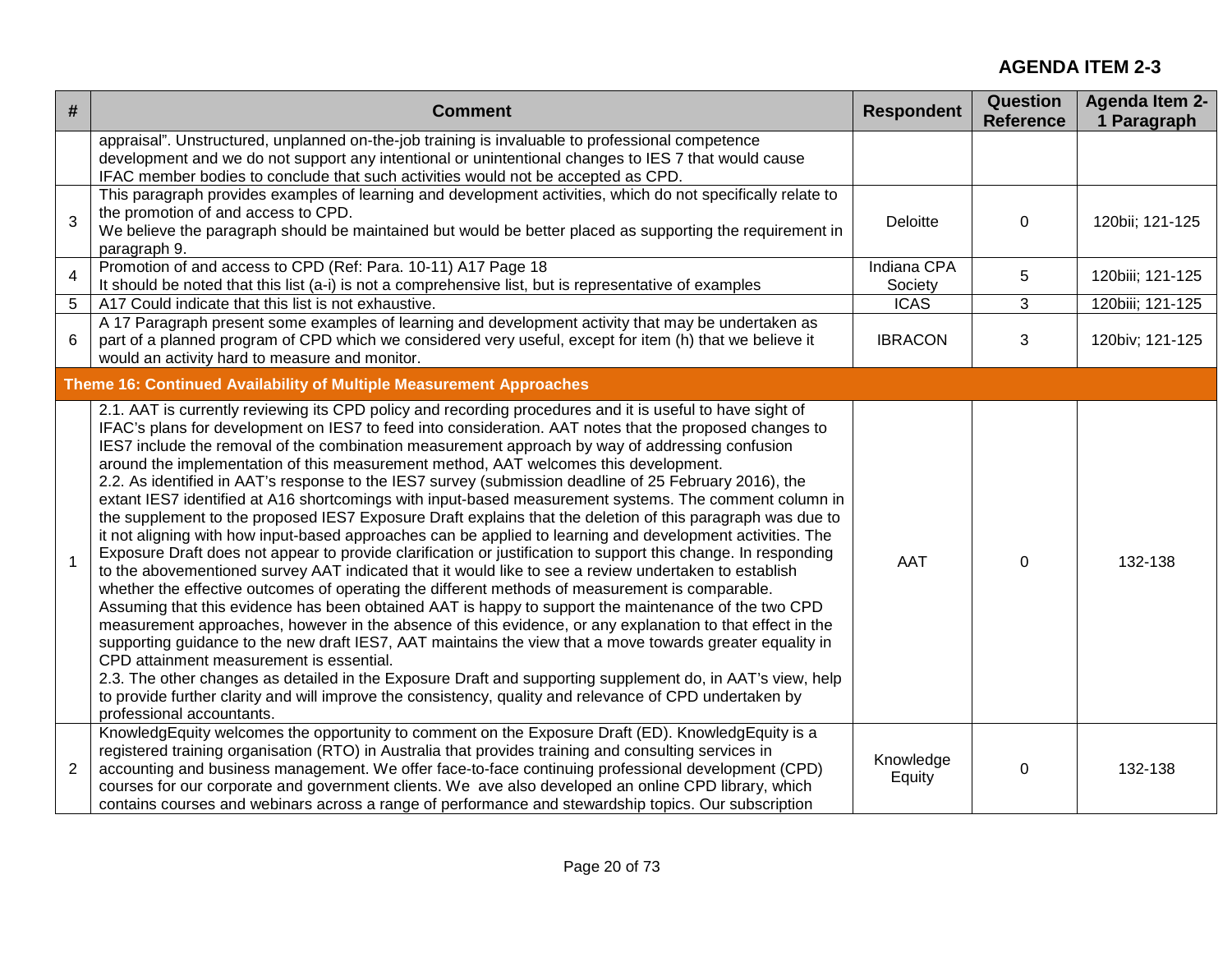| # | <b>Comment</b>                                                                                                                                                                                                                                                                                                                                                                                                                                                                                                                                                                                                                                                                                                                                                                                                                                                                                                                                                                                                                                                                                                                                                                                                                                                                                                                                                                                                                                                                                                                                                                                                                                                                                                                                                                                                                                                                                                                                                                                                                                                                                                                                                                                                                                                                                                                                                                                                                                                                                                                                                                                                                                 | <b>Respondent</b>   | <b>Question</b><br><b>Reference</b> | Agenda Item 2-<br>1 Paragraph |
|---|------------------------------------------------------------------------------------------------------------------------------------------------------------------------------------------------------------------------------------------------------------------------------------------------------------------------------------------------------------------------------------------------------------------------------------------------------------------------------------------------------------------------------------------------------------------------------------------------------------------------------------------------------------------------------------------------------------------------------------------------------------------------------------------------------------------------------------------------------------------------------------------------------------------------------------------------------------------------------------------------------------------------------------------------------------------------------------------------------------------------------------------------------------------------------------------------------------------------------------------------------------------------------------------------------------------------------------------------------------------------------------------------------------------------------------------------------------------------------------------------------------------------------------------------------------------------------------------------------------------------------------------------------------------------------------------------------------------------------------------------------------------------------------------------------------------------------------------------------------------------------------------------------------------------------------------------------------------------------------------------------------------------------------------------------------------------------------------------------------------------------------------------------------------------------------------------------------------------------------------------------------------------------------------------------------------------------------------------------------------------------------------------------------------------------------------------------------------------------------------------------------------------------------------------------------------------------------------------------------------------------------------------|---------------------|-------------------------------------|-------------------------------|
|   | model enables professional ccountants to satisfy their professional membership education and learning<br>requirements which is currently aligned to the extant IES 7. We commend the IAESB for taking the initiative<br>to revise this standard with the view to serve the public interest and based on the extensive research<br>conducted. When finalising the proposals contained in this exposure draft, we encourage the IAESB to seek<br>out specific comments and input from educational organisations and providers of CPD. We support the<br>objective of the ED, and the proposals as a useful starting point. We also roadly support the principles-<br>based approach to the standard. Against this backdrop of support, we are concerned that the proposals do<br>not go far enough to heighten the importance of CPD or change the perception of lifelong learning as being<br>'critical' to the profession and its public interest expectations. We are also concerned that the choice of<br>measurement models would result in inconsistent quality of education by professional accountants across<br>different member bodies, especially for those within the same country or jurisdiction. Our comments to<br>specific questions raised in the ED are set out in Appendix 1.                                                                                                                                                                                                                                                                                                                                                                                                                                                                                                                                                                                                                                                                                                                                                                                                                                                                                                                                                                                                                                                                                                                                                                                                                                                                                                                                                |                     |                                     |                               |
| 3 | Yes, the requirements of paragraphs 9-17 are appropriate and clear. KnowledgEquity also agrees that the<br>approach of these requirements remain primarily principles-based.<br>However, we are concerned about the unintended consequences related to the ability of a member body to<br>choose the measurement approach it would use. Throughout the exposure draft, emphasis is placed on the<br>need for professional accountants to identify their own learning and development needs. Specifically, the<br>CPD framework covered in paragraph A9 emphasises the role that individual professional accountants will<br>play in planning, undertaking and reflecting upon CPD.<br>We believe that the ability of member bodies to choose one measurement approach over another would<br>directly affect and/or influence the ability of individual accountants to choose and develop their own CPD<br>activities related to their roles. That is, the measurement choice permitted to member bodies may directly<br>limit, or be perceived to limit, the choices of valid learning and development activities that individual<br>accountants can choose from, especially for member bodies that adopt the input-based approach in<br>isolation.<br>With the primary objective of ensuring professional accountants develop and maintain the necessary<br>professional competence to perform their roles and meet stakeholder needs, there doesn't seem to be any<br>direct relationship from this objective to the input-based approach described in paragraph 14. While<br>undertaking a specified time period of learning and development activity can improve performance or<br>competence, there is no basis upon which to measure or validate that performance or competence.<br>Accordingly, we believe that an output-based approach is far superior to an input-based approach.<br>Over the years, professional accountants have perceived CPD activities to be a 'tick-the-box' exercise and<br>attending training without necessarily learning anything in order to simply comply with CPD requirements.<br>To change this perception, member bodies should adopt a more output-based measurement model for<br>verifiable CPD evidence, as a minimum. In this way, both measurement models would be used by all<br>member bodies, but for verifiable evidence that learning has taken place, there must be measurement in the<br>form of an assessment, evaluation or demonstration, as per the output-based approach.<br>We are also concerned about the inconsistent quality of CPD activities that would be undertaken across | Knowledge<br>Equity | $\overline{2}$                      | 132-138                       |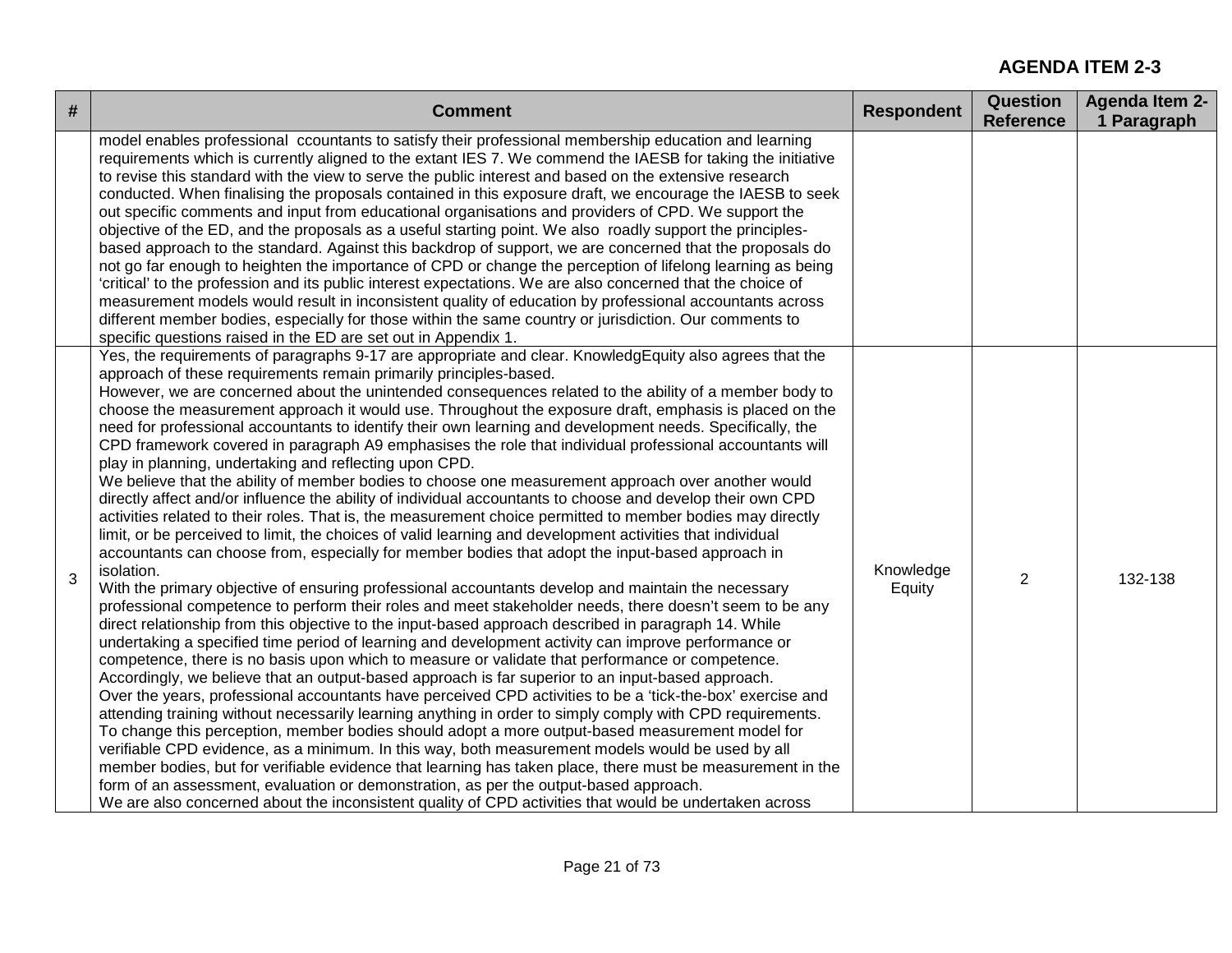| #              | <b>Comment</b>                                                                                                                                                                                                                                                                                                                                                                                                                                                                                                                                                                                                                                                                                                                                                                                                                                                                                                                                                                                                                                                                                                                                                                                                                                                                                                                                                                                                                                                                                                                                                                                                                                    | <b>Respondent</b>    | <b>Question</b><br><b>Reference</b> | <b>Agenda Item 2-</b><br>1 Paragraph |
|----------------|---------------------------------------------------------------------------------------------------------------------------------------------------------------------------------------------------------------------------------------------------------------------------------------------------------------------------------------------------------------------------------------------------------------------------------------------------------------------------------------------------------------------------------------------------------------------------------------------------------------------------------------------------------------------------------------------------------------------------------------------------------------------------------------------------------------------------------------------------------------------------------------------------------------------------------------------------------------------------------------------------------------------------------------------------------------------------------------------------------------------------------------------------------------------------------------------------------------------------------------------------------------------------------------------------------------------------------------------------------------------------------------------------------------------------------------------------------------------------------------------------------------------------------------------------------------------------------------------------------------------------------------------------|----------------------|-------------------------------------|--------------------------------------|
|                | different member bodies. Generally, those that adopt an output-based measurement model will achieve<br>higher quality CPD activities undertaken by its members in comparison to member bodies that adopt only<br>the input-based approach. This will consequently also place an unfair cost and compliance burden on<br>professional accountants belonging to different member bodies - especially when those member bodies<br>service the same country or jurisdiction.<br>Suggestion: We recommend that member bodies be required to adopt both an input-based and an output-<br>based measurement model. Therefore, the ability for an IFAC member to solely establish an input-based<br>approach (as described in paragraph 12) should be removed and we recommend a strong move towards<br>the output-based approach only in future. Further to this, where the input-based approach is used in<br>combination with the output-based, only certain types of CPD activity (e.g. providing on-the-job training or<br>mentoring), should be allowed to use the input-based approach in isolation. Other learning and development<br>activities (e.g. educational programs and training events) should be required to have an element of output-<br>based approach in measuring the CPD undertaken.<br>Verifiable evidence required by member bodies in respect of paragraph 15 should be limited to only an<br>output-based measurement approach as this would confirm the achievement of learning objectives, aid in<br>changing the perception of CPD activities by professional accountants and promote consistency across<br>member bodies. |                      |                                     |                                      |
| 4              | The view of PAFA member bodies is that they will continue to use the input and combination methods and<br>would not move to a purely output-based approach.                                                                                                                                                                                                                                                                                                                                                                                                                                                                                                                                                                                                                                                                                                                                                                                                                                                                                                                                                                                                                                                                                                                                                                                                                                                                                                                                                                                                                                                                                       | <b>PAFA</b>          | 4                                   | 132-138                              |
| 5              | CPA Australia supports the measurement of CPD using either the output-based approach or the input-<br>based approach, or a combination of both.                                                                                                                                                                                                                                                                                                                                                                                                                                                                                                                                                                                                                                                                                                                                                                                                                                                                                                                                                                                                                                                                                                                                                                                                                                                                                                                                                                                                                                                                                                   | <b>CPA Australia</b> | $\overline{2}$                      | 132-138                              |
| 6              | Paragraphs 12 to 17 have simplified the requirements on measurement, monitoring and enforcement of<br>CPD. It is good to know that the input-based approach has been retained and it is clear that IFAC member<br>bodies can still choose the input-based approach which allows flexibility for a practical approach to comply<br>with a CPD standard. We feel that while the move towards an output-based measurement approach is a<br>necessary step forward, there are still benefits of input-based measurement approach of being directly<br>measurable and for measurable inputs are good sources of primary evidence of participation in CPD<br>activities.                                                                                                                                                                                                                                                                                                                                                                                                                                                                                                                                                                                                                                                                                                                                                                                                                                                                                                                                                                                | <b>ISCA</b>          | $\overline{2}$                      | 132-138                              |
| $\overline{7}$ | Overall the Exposure Draft (ED) marks a significant improvement on the extant in terms of structure and<br>understandability. In addition, the content much better reflects the modern-day reality of how professional<br>accountants maintain and enhance their competence.<br>We welcome the approach taken towards measurement of CPD that of allowing for an output-based<br>approach, an input-based approach, or both. While we recognise the intellectual superiority of an output-<br>based approach an input-based approach is often simpler to implement, monitor and enforce. Many<br>professional accountancy organisations (PAOs), including some of our own member organisations, will likely<br>only realistically be able to implement an input-based model. Ultimately the proposed flexibility in measuring<br>CPD will foster global convergence on IES.                                                                                                                                                                                                                                                                                                                                                                                                                                                                                                                                                                                                                                                                                                                                                                       | <b>EFAA</b>          | 0                                   | 132-138                              |
| 8              | The most important aspect of the Exposure Draft is the approach taken towards measurement of CPD. The                                                                                                                                                                                                                                                                                                                                                                                                                                                                                                                                                                                                                                                                                                                                                                                                                                                                                                                                                                                                                                                                                                                                                                                                                                                                                                                                                                                                                                                                                                                                             | <b>WPK</b>           | 0                                   | 132-138                              |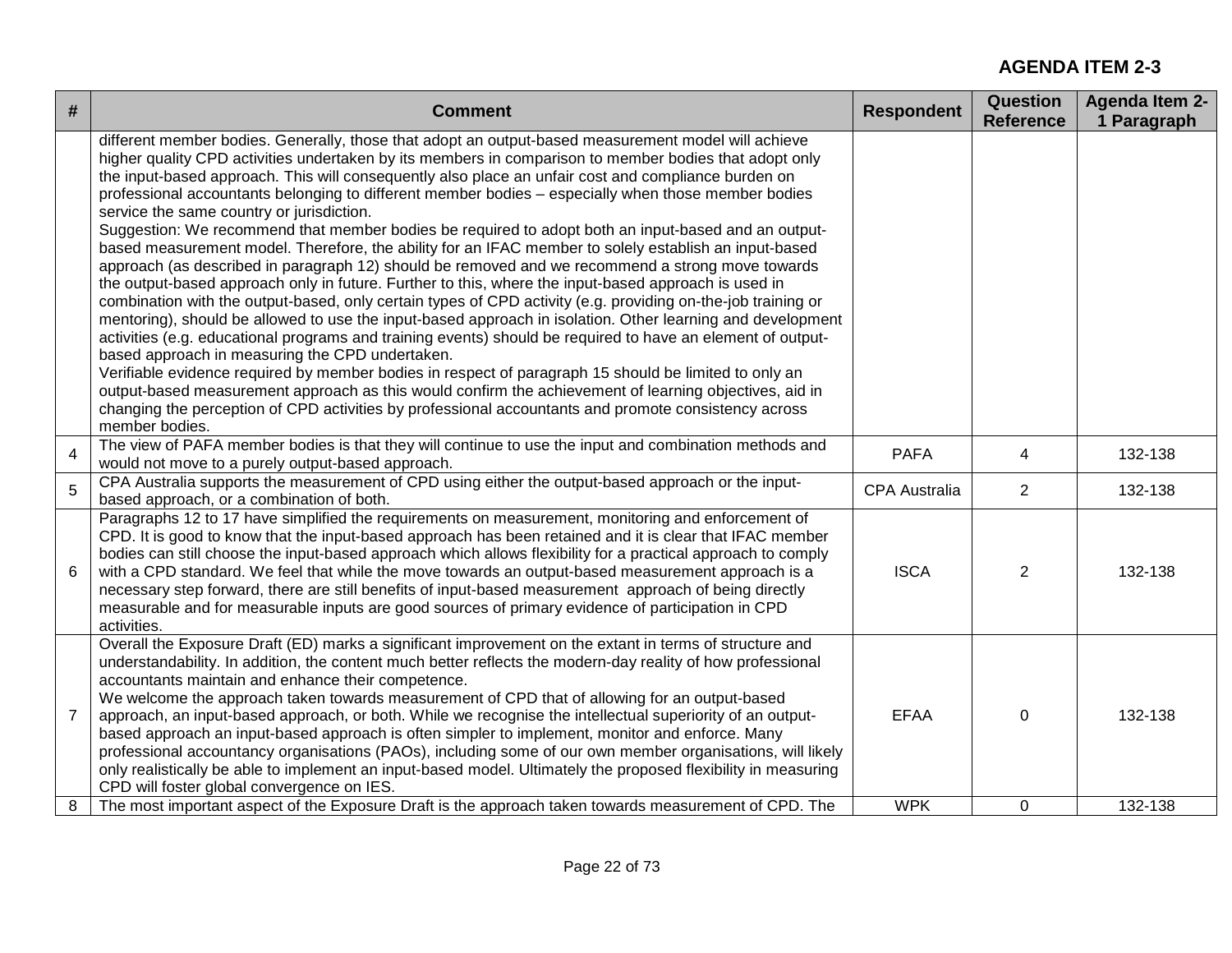| #              | <b>Comment</b>                                                                                                                                                                                                                                                                                                                                                                                                                                                                                                                                                                                                                                                                                                                                                                                                                                                                                                       | <b>Respondent</b> | <b>Question</b><br><b>Reference</b> | <b>Agenda Item 2-</b><br>1 Paragraph |
|----------------|----------------------------------------------------------------------------------------------------------------------------------------------------------------------------------------------------------------------------------------------------------------------------------------------------------------------------------------------------------------------------------------------------------------------------------------------------------------------------------------------------------------------------------------------------------------------------------------------------------------------------------------------------------------------------------------------------------------------------------------------------------------------------------------------------------------------------------------------------------------------------------------------------------------------|-------------------|-------------------------------------|--------------------------------------|
|                | Exposure Draft still allows for an output-based approach, an input-based approach, or both. That is, in our<br>view, an appropriate decision. We are aware of the complexity of this issue and the wide range of opinions<br>related to it. An input-based approach is sometimes deemed to be "simple". However, it will help many IFAC<br>Member Organizations to implement a robust CPD system comparatively easy to monitor. We think this will<br>be the right way forward if we are serious about global implementation – and not only prescription – of CPD.                                                                                                                                                                                                                                                                                                                                                   |                   |                                     |                                      |
| 9              | We give high credit to the exposure draft that allows both output-based and input-based approaches to<br>continue to coexist on an equal footing, instead of prioritizing either of the two.<br>Initially, this project was launched based on the idea that, at the end of the day, approaches should be<br>converged on the output-based approach while the input-based approach should be abolished in the mid- to<br>long-term perspective, given that it is inconsistent with the learning outcomes approach. The course of this<br>project, however, has been modified, so that it stood on its ground of realistic standards, taking into account<br>the practice of CPD in many countries. We would like to extend our warm welcome to this.                                                                                                                                                                  | <b>JICPA</b>      | $\mathbf 0$                         | 132-138                              |
| 10             | CPA Canada also recognizes that member bodies are faced with differing circumstances and challenges<br>with respect to implementation of CPD requirements and we are pleased that the revised standard<br>continues to provide member bodies with the flexibility in selecting between output-based, input-based<br>systems or both. CPA Canada believes that, because of its flexibility and focus on learning outcomes, an<br>output-based CPD reporting system would be welcomed by many professional accountants. However, we<br>also recognize the challenges of moving to an output-based system and appreciate the additional guidance<br>included in the revised draft standard.                                                                                                                                                                                                                             | CPA Canada        | $\mathbf 0$                         | 132-138                              |
| 11             | Measurement of CPD. The Association supports an output-based measurement approach that focuses on<br>professional competence attained as opposed to an input-based measurement approach that may or may<br>not result in enhanced professional competence. However, we recognize there are significant steps<br>necessary for IFAC member bodies to implement, measure, monitor, and enforce an output-based<br>measurement approach and we appreciate the IAESB's recognition of this by continuing to allow an output-<br>based, input-based, or combination of both approach to measurement. We hope that the IFAC member<br>bodies will consider a combination of both approaches as a step to experiment and learn what best meets<br>the needs of their local environment and the professional accountants in their jurisdiction in a move toward a<br>completely output-based measurement approach over time. | <b>AICPA</b>      | $\overline{2}$                      | 132-138                              |
| 12             | We continue to be supportive of a measurement approach that utilizes both input-based and output-based<br>approaches and are happy to note that paragraph 12 continues to allow for this.                                                                                                                                                                                                                                                                                                                                                                                                                                                                                                                                                                                                                                                                                                                            | <b>BDO</b>        | $\overline{2}$                      | 132-138                              |
|                | Theme 17: Proposed Revisions May Weaken the Requirements of IES 7 (revised)                                                                                                                                                                                                                                                                                                                                                                                                                                                                                                                                                                                                                                                                                                                                                                                                                                          |                   |                                     |                                      |
| $\mathbf{1}$   | 13 We think both paragraph 13 and paragraph 14 would be improved by including a reference to<br>professional competence. While this is highlighted in paragraph 9, it is important to emphasise that any<br>approach to CPD, whether input or output or mixed, must have the goal of professional competence.                                                                                                                                                                                                                                                                                                                                                                                                                                                                                                                                                                                                        | <b>ICAEW</b>      | $\overline{2}$                      | 139-150                              |
| $\overline{2}$ | 20 Yes, as noted above, paragraph 13 ('achievement of learning outcomes') and paragraph 14 ('a specified<br>amount of learning and development') could be strengthened by referring to professional competence and                                                                                                                                                                                                                                                                                                                                                                                                                                                                                                                                                                                                                                                                                                   | <b>ICAEW</b>      | 5                                   | 139-150                              |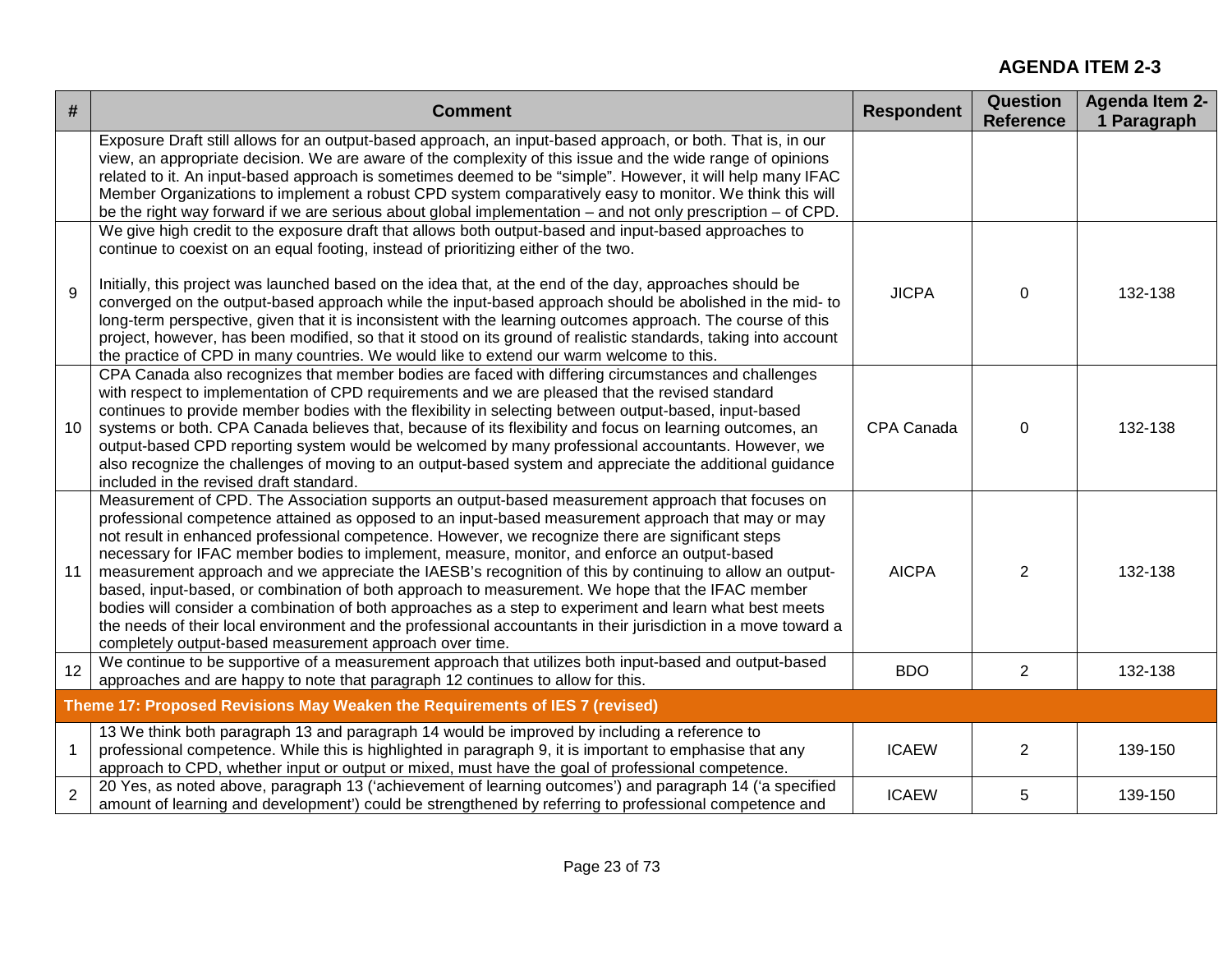| #               | <b>Comment</b>                                                                                                                                                                                                                                                                                                                                                                                                                                                                                                                                                                                                                                                                                                                                                                                                                                                                                                                                                                                 | <b>Respondent</b> | <b>Question</b><br><b>Reference</b> | <b>Agenda Item 2-</b><br>1 Paragraph |
|-----------------|------------------------------------------------------------------------------------------------------------------------------------------------------------------------------------------------------------------------------------------------------------------------------------------------------------------------------------------------------------------------------------------------------------------------------------------------------------------------------------------------------------------------------------------------------------------------------------------------------------------------------------------------------------------------------------------------------------------------------------------------------------------------------------------------------------------------------------------------------------------------------------------------------------------------------------------------------------------------------------------------|-------------------|-------------------------------------|--------------------------------------|
|                 | by expanding upon meaning in the explanatory material section.                                                                                                                                                                                                                                                                                                                                                                                                                                                                                                                                                                                                                                                                                                                                                                                                                                                                                                                                 |                   |                                     |                                      |
| 3               | 5) Paragraph 13. IFAC member bodies using an output-based approach shall require professional<br>accountants to demonstrate the achievement of learning outcomes relevant to their role and professional<br>responsibilities.<br>The requirement to demonstrate the achievement of learning outcomes is less helpful to IFAC member<br>bodies, as it loses the link to the requirement for competence. The ultimate goal of CPD must be<br>competence in a role and a learning outcome as a proxy for competence is a lessening of the standard set<br>in the existing IES7.                                                                                                                                                                                                                                                                                                                                                                                                                   | <b>SAIPA</b>      | $\overline{2}$                      | 139-150                              |
| $\overline{4}$  | Paragraph 13 - the change to demonstrate the achievement of learning outcomes is less helpful to IFAC<br>member bodies as it loses the link to the requirement for competence. The ultimate goal of CPD must be<br>competence in a role and a learning outcome as a proxy for competence is a lessening of the standard set<br>in the existing IES7.                                                                                                                                                                                                                                                                                                                                                                                                                                                                                                                                                                                                                                           | <b>PAFA</b>       | $\overline{2}$                      | 139-150                              |
| 5               | In this format, the proposed IES7 could result in a perceived lowering of standards of competence by our<br>members and require us to consider our implementation of a higher standard for our members, with the<br>associated creation of additional explanation and guidance for our members.                                                                                                                                                                                                                                                                                                                                                                                                                                                                                                                                                                                                                                                                                                | <b>ICAS</b>       | 6                                   | 139-150                              |
| $6\phantom{1}6$ | The current paragraph expresses learning outcomes as more significant than an assurance-based approach<br>that measures and verifies competence. This could be interpreted as a reduction in standards and as such,<br>we would suggest that if the learning outcome was expressed as what the professional accountant had<br>gained from the learning outcome and had applied to maintaining and developing their competence then this<br>could be viewed as more developmental in terms of CPD, providing assurance that a professional<br>accountant is technically and professionally competent for the role they are performing.<br>Proposed change to: 'IFAC member bodies using an output-based approach shall require professional<br>accountants to demonstrate what had been gained from the achievement of learning outcomes and how<br>these have been applied in developing and maintaining professional competence relevant to their role and<br>professional responsibilities'. | <b>ICAS</b>       | $\overline{2}$                      | 139-150                              |
| $\overline{7}$  | The ultimate goal of CPD is for professional accountants to achieve competence in a particular role.<br>Learning outcomes as proxy for competence, is a lessening of the standard set in the existing IES 7.<br>Therefore, the proposed change to demonstrate the achievement of learning outcomes is less helpful to<br>IFAC member bodies as it loses the link to the requirement for achievement and maintenance of<br>professional competence.                                                                                                                                                                                                                                                                                                                                                                                                                                                                                                                                             | <b>ICPAU</b>      | $\overline{2}$                      | 139-150                              |
| 8               | The proposed revisions to the objective of this IES does provide a greater level of clarity however this does<br>not fully translate to the paragraph 13 and associated explanatory materials at this time. In the event that the<br>comments we have made to the learning outcomes and how the learning that has been gained can be<br>verified and/or assessed as having been applied, such that professional competence has maintained and<br>developed, then whilst it may not significantly improve our understanding of an output-based approach, it<br>would improve our ability to apply a learning outcome driven approach.                                                                                                                                                                                                                                                                                                                                                           | <b>ICAS</b>       | 4                                   | 139-150                              |
| 9               | As noted within our direct response to paragraph 13, general responses to this consultation and under point                                                                                                                                                                                                                                                                                                                                                                                                                                                                                                                                                                                                                                                                                                                                                                                                                                                                                    | <b>ICAS</b>       | $\overline{7}$                      | 139-150                              |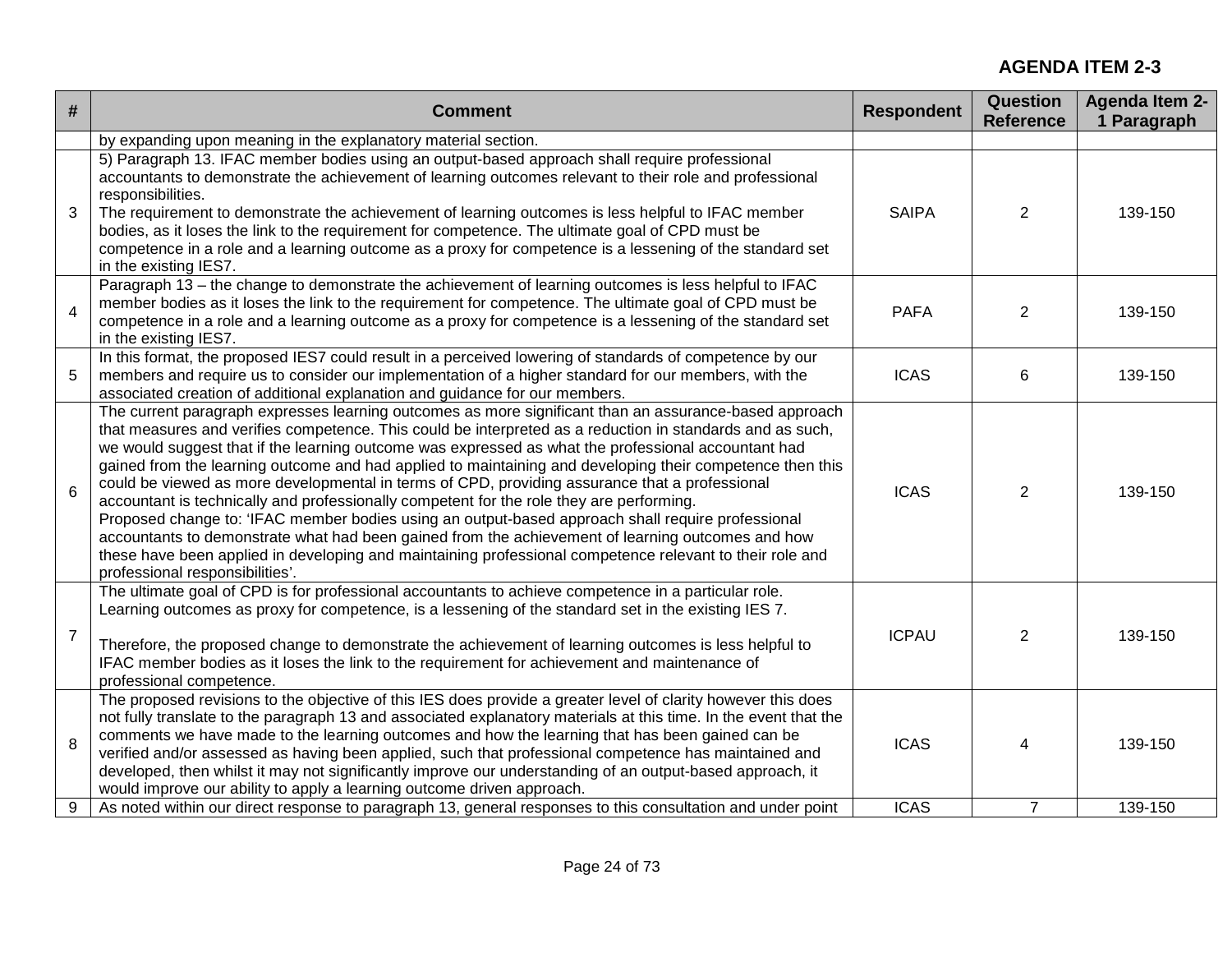| #              | <b>Comment</b>                                                                                                                                                                                                                                                                                                                                                                                                                                                                                                                                                                                                                                                                                                                     | <b>Respondent</b>      | <b>Question</b><br><b>Reference</b> | <b>Agenda Item 2-</b><br>1 Paragraph |  |  |
|----------------|------------------------------------------------------------------------------------------------------------------------------------------------------------------------------------------------------------------------------------------------------------------------------------------------------------------------------------------------------------------------------------------------------------------------------------------------------------------------------------------------------------------------------------------------------------------------------------------------------------------------------------------------------------------------------------------------------------------------------------|------------------------|-------------------------------------|--------------------------------------|--|--|
|                | 6, implementation guidance should cover how the maintaining and developing of professional competence<br>has been achieved through the gaining and application of learning from planned and unstructured learning<br>activities, such that a level of assurance can be gained that professional competence of professional<br>accountants is being developed.                                                                                                                                                                                                                                                                                                                                                                      |                        |                                     |                                      |  |  |
|                | Theme 18: Connecting Verifiable Evidence to Measurement                                                                                                                                                                                                                                                                                                                                                                                                                                                                                                                                                                                                                                                                            |                        |                                     |                                      |  |  |
| $\mathbf{1}$   | Explanatory materials relating to verifiable evidence (paragraphs A26-A28) are currently categorised within<br>"Monitoring and Enforcement of CPD". We believe these paragraphs would be better categorised within<br>Measurement of CPD" as they relate to demonstrating "achievement of the learning outcomes" (as noted in<br>paragraph 13) and completing "a specified amount of learning and development activity" (as noted in<br>paragraph 14), both of which are included within "Measurement of CPD" in Requirements.                                                                                                                                                                                                     | PwC                    | 4                                   | 151-155; 156-162                     |  |  |
| $\overline{2}$ | Yes, we consider that the revisions are helpful and improve understanding. We suggest that it may also be<br>helpful to cross-reference paragraphs A19 and A22 about the demonstration and measurement of CPD to<br>paragraphs A27 and A28 which include examples of types of verifiable evidence available to professional<br>accountants.                                                                                                                                                                                                                                                                                                                                                                                        | <b>FRC</b>             | 4                                   | 151-155; 156-162                     |  |  |
| 3              | Paragraphs A19-A21 discuss the determination of achievement of learning outcomes in an output-based<br>approach. In our opinion, these paragraphs would be improved by direct reference to paragraph A27 which<br>provides appropriate examples of verifiable evidence that could be used to demonstrate that learning<br>outcomes have been achieved in an output-based approach. The examples provided in A27 are essential to<br>understanding how professional accountants can demonstrate the achievement of learning outcomes. We<br>are concerned that all too often professional accountants may read only part of a standard, and the content<br>of paragraph A27 is essential to understanding an output-based approach. | <b>NASBA</b>           | 4                                   | 151-155; 156-162                     |  |  |
| $\overline{4}$ | We are also unclear on IAESB's intent in striking reference to verifiable under the output-based approach<br>explanatory material and leaving it only as a concept under the input-based approach explanatory material.                                                                                                                                                                                                                                                                                                                                                                                                                                                                                                            | <b>AICPA</b>           | 3                                   | 151-155; 156-162                     |  |  |
| 5              | The end of bullet point (a) refers to "of which a portion could be verifiable". This does not seem to connect<br>with the rest of this paragraph and there is nothing further in the Measurement of CPD section relating to<br>this. We assume this is intended to link to the Monitoring and Enforcement of CPD section, however<br>question whether it is needed here.                                                                                                                                                                                                                                                                                                                                                           | <b>Deloitte</b>        | $\mathbf 0$                         | 151-155; 156-162                     |  |  |
| 6              | Paragraph A22 (a): states that "a portion could be verifiable". This seems to imply that it would be<br>acceptable for a body adopting an input or mixed approach to not require any CPD to be verifiable. Was this<br>intended?                                                                                                                                                                                                                                                                                                                                                                                                                                                                                                   | <b>ACCA</b>            | $\overline{2}$                      | 151-155; 156-162                     |  |  |
|                | Theme 19: Explanatory Material for Less Easily Verifiable Activities                                                                                                                                                                                                                                                                                                                                                                                                                                                                                                                                                                                                                                                               |                        |                                     |                                      |  |  |
| $\mathbf{1}$   | 7. Monitoring and Enforcement of CPD (Ref: Para.15-17) Page 20<br>We believe the verifiable evidence under monitoring and enforcement of CPD needs to more closely aligned<br>with Introduction Scope of Standard (Ref: Para. A 5) on page 14. Providing examples of verifiable evidence<br>related to output based outcomes such as mentoring and coaching or practical experiences and<br>unstructured acquiring of knowledge.                                                                                                                                                                                                                                                                                                   | Indiana CPA<br>Society | $\overline{7}$                      | 151-155; 163-167                     |  |  |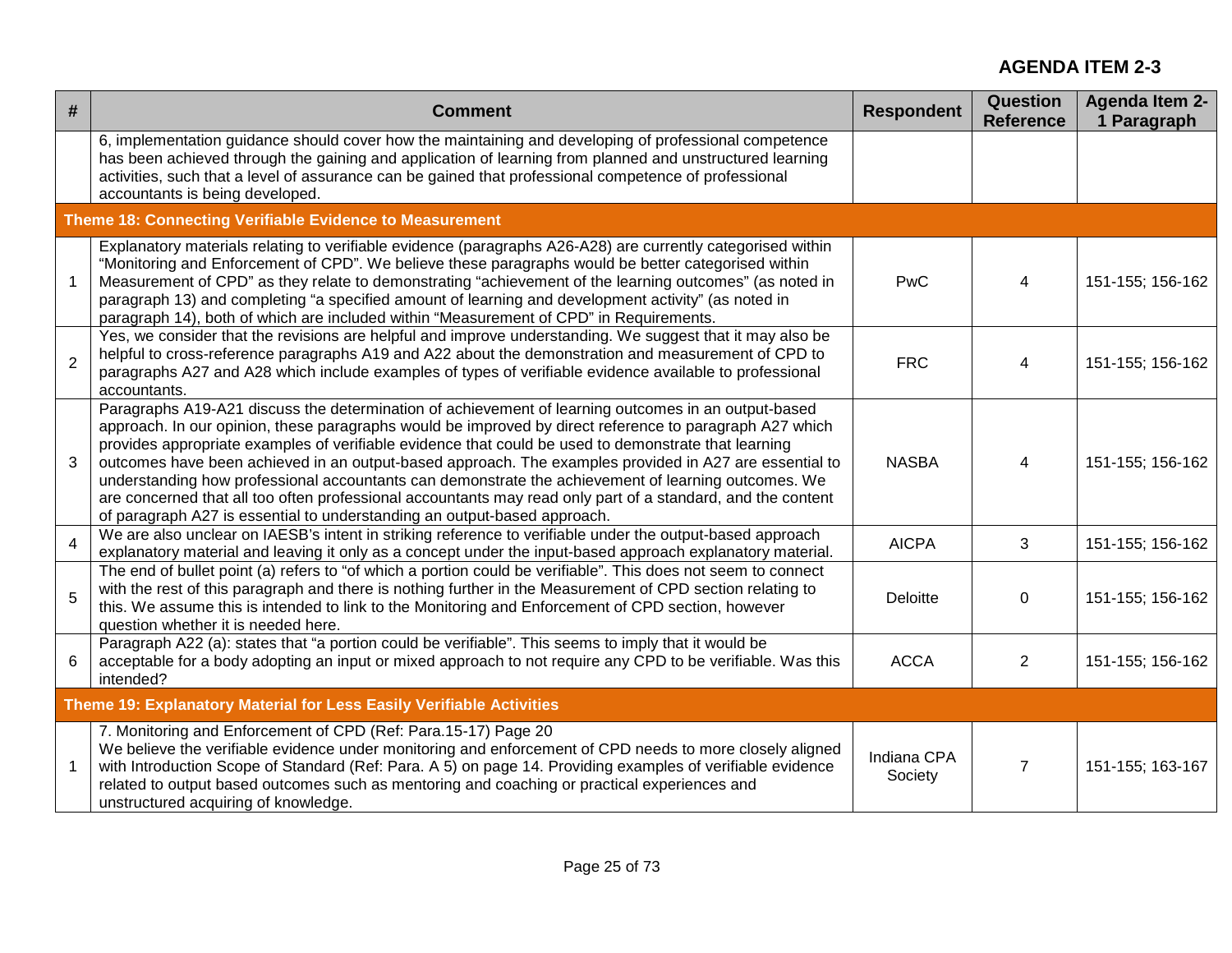| #              | <b>Comment</b>                                                                                                                                                                                                                                                                                                                                                                                                                                                                                                                                                                                                                                                                                                                                                                                                                                                                                                 | <b>Respondent</b> | Question<br><b>Reference</b> | <b>Agenda Item 2-</b><br>1 Paragraph |
|----------------|----------------------------------------------------------------------------------------------------------------------------------------------------------------------------------------------------------------------------------------------------------------------------------------------------------------------------------------------------------------------------------------------------------------------------------------------------------------------------------------------------------------------------------------------------------------------------------------------------------------------------------------------------------------------------------------------------------------------------------------------------------------------------------------------------------------------------------------------------------------------------------------------------------------|-------------------|------------------------------|--------------------------------------|
| 2              | Measurement of CPD-Input-Based Approach. Extant IES 7 explanatory paragraph A18, which has been<br>replaced by explanatory paragraph A24 stated that extant IES 7 was based on the concept that IFAC<br>member bodies expect a proportion of the learning activities that professional accountants undertake to be<br>verifiable. It also stated "Some learning activities, for example on-the-job training, may be measurable, but<br>may not be able to be verified. These activities also contribute to the development and maintenance of<br>professional competence," We believe on-the-job training (as well as peer-to-peer learning and mentoring<br>and coaching) is an important method of learning and development activity and believe it is important to note<br>that while it may not always be verifiable, it does contribute to the development and maintenance of<br>professional competence. | <b>AICPA</b>      | 3                            | 151-155; 163-167                     |
| 3              | Yes, we believe that additional explanatory paragraphs are needed to better explain the requirements of the<br>proposed IES 7. Our suggestions are as follows:<br>$\Box$ Since member bodies are responsible for specifying the amount of verifiable evidence that professional<br>accountants are required to maintain for monitoring CPD that has been undertaken, there could be<br>situations when non-verifiable activities will qualify for CPD. As a result, the IAESB should provide examples<br>of non-verifiable activities that qualify for CPD. For example, non-verifiable activities could be independent or<br>informal learning activities that are not held by a recognized educational or professional sponsor.                                                                                                                                                                              | EY                | 3                            | 151-155; 163-167                     |
| $\overline{4}$ | We believe that certain types of CPD discussed in the proposed standard, such as practical experience and<br>self-development activities, may be difficult to consistently measure, monitor, and enforce. Paragraph A17 of<br>the proposed standard provides examples of learning and development activities, and paragraphs A27 and<br>A28 provide examples of verifiable evidence<br>that could be used to measure completion of learning activities. However, we believe that the proposed<br>standard would benefit from additional guidance on implementing the measurement approaches. For<br>example, it is unclear how "reflecting on practical experiences" (one example of a learning activity included<br>in para. A17) would be verified given the examples listed in<br>paragraphs A27 and A28.                                                                                                   | GAO               | 3                            | 151-155; 163-167                     |
| 5              | Given that the learning outcome can be established by 'professional accountants when undertaking self-<br>appraisal' (Paragraph A20), the assessment of achievement of learning outcome (Paragraph A27) can also<br>be determined by themselves. The question is always what is considered sufficient, i.e. the nature and<br>extent of CPD is highly subjective and may not be easy to be adopted by IFAC member bodies in varying<br>stages of development. There is a need to elaborate and provide examples on the factors to be considered<br>in determining whether achievement of learning outcomes has occurred (Paragraph A21).                                                                                                                                                                                                                                                                       | <b>ISCA</b>       | 4                            | 151-155; 163-167                     |
|                | Theme 20: Revisions Specific to Paragraphs A27 and A28                                                                                                                                                                                                                                                                                                                                                                                                                                                                                                                                                                                                                                                                                                                                                                                                                                                         |                   |                              |                                      |
| $\mathbf{1}$   | Paragraph A27 uses the terminology "verifiable evidence that could be used to demonstrate" whereas<br>Paragraph A28 uses "evidence that could be used for verification". It is not clear why the wording for input<br>and output based approaches are not the same and ACCA would therefore suggest the wording is amended<br>for either to make them consistent.                                                                                                                                                                                                                                                                                                                                                                                                                                                                                                                                              | <b>ACCA</b>       | 2                            | 151-155; 168-182                     |
| $\overline{2}$ | Paragraph 27: ACCA would suggest amending the order of the examples in Paragraph A27 to reflect the                                                                                                                                                                                                                                                                                                                                                                                                                                                                                                                                                                                                                                                                                                                                                                                                            | <b>ACCA</b>       | 2                            | 151-155; 168-182                     |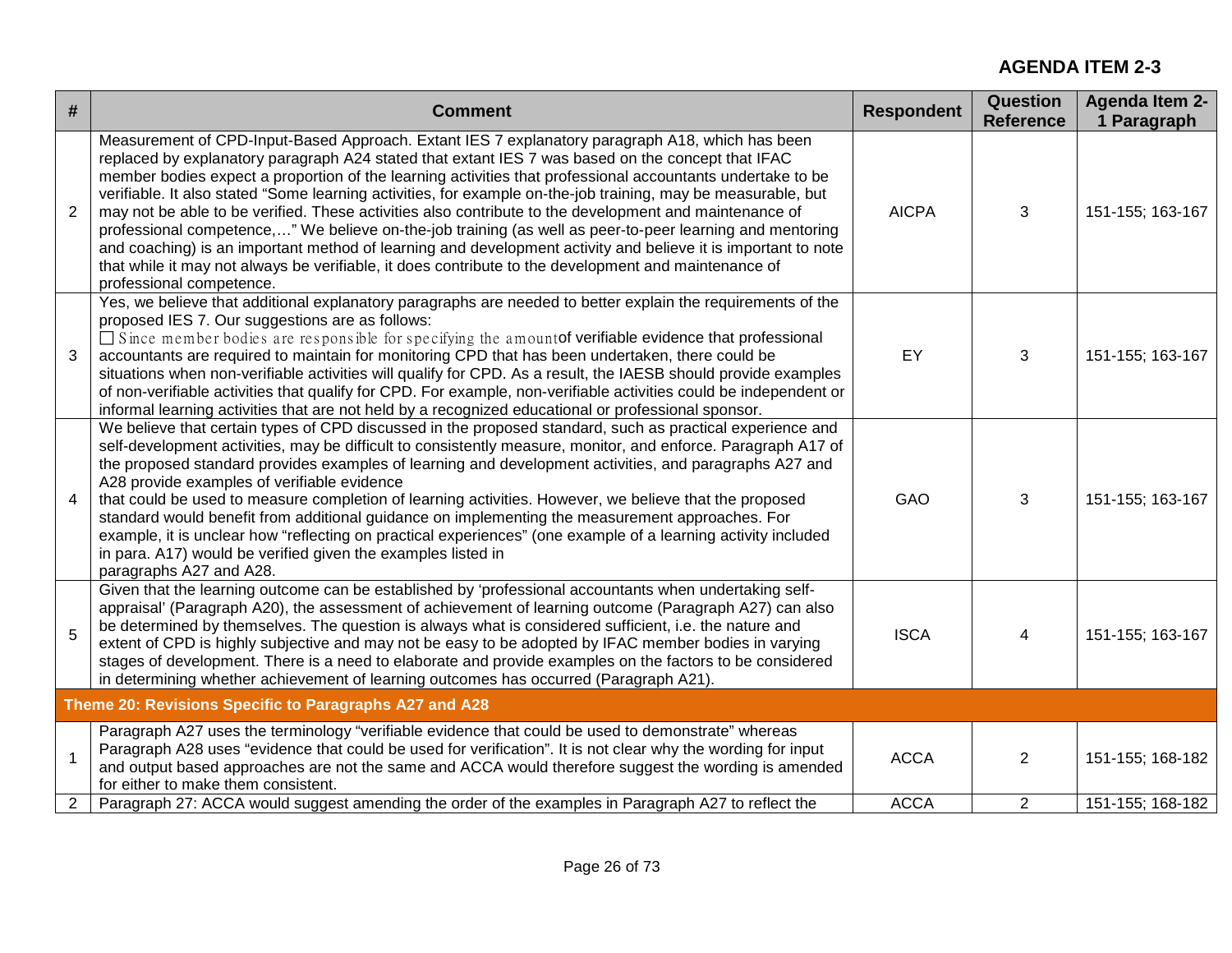| #              | <b>Comment</b>                                                                                                                                                                                                                                                                                                                                                                                                                                                                                                                                                                                                                                                                                                                                                                                                                                                                                                                                                                                                                                                                                                                                                                                                                                                                                                                                                                 | <b>Respondent</b> | <b>Question</b><br><b>Reference</b> | <b>Agenda Item 2-</b><br>1 Paragraph |
|----------------|--------------------------------------------------------------------------------------------------------------------------------------------------------------------------------------------------------------------------------------------------------------------------------------------------------------------------------------------------------------------------------------------------------------------------------------------------------------------------------------------------------------------------------------------------------------------------------------------------------------------------------------------------------------------------------------------------------------------------------------------------------------------------------------------------------------------------------------------------------------------------------------------------------------------------------------------------------------------------------------------------------------------------------------------------------------------------------------------------------------------------------------------------------------------------------------------------------------------------------------------------------------------------------------------------------------------------------------------------------------------------------|-------------------|-------------------------------------|--------------------------------------|
|                | most commonly used methods of CPD and also adding in three additional ones. The proposed new order<br>including additional examples would be:<br>o Assessment/self-assessment of learning outcomes achieved<br>o Records of work performed (work logs) that have been verified against a<br>competency map<br>o Objective assessments against a competency map<br>o Carrying out additional roles<br>o Independent confirmation of learning gained through advocacy roles or<br>coaching and mentoring<br>o Examination results<br>o Specialist or other qualifications<br>o Evaluations or assessments of written or published material by a<br>reviewer; and<br>o Publication of professional articles or of the results of research projects.                                                                                                                                                                                                                                                                                                                                                                                                                                                                                                                                                                                                                               |                   |                                     |                                      |
| 3              | Suggest adding the following the para A27:<br>(h) Writing of organisation policies e.g. accounting policies, risk management policies and employee code of<br>conduct.<br>(i) Involvement in leading discussions at as well as preparing for board or committee meetings e.g. audit<br>committee meetings (for professional accountants holding senior positions).                                                                                                                                                                                                                                                                                                                                                                                                                                                                                                                                                                                                                                                                                                                                                                                                                                                                                                                                                                                                             | <b>ISCA</b>       | 3                                   | 151-155; 168-182                     |
| $\overline{4}$ | Paragraph A 27 brings examples of verifiable evidence that could be used to demonstrate that learning<br>outcomes have been achieved in an output-based approach. We believe that item (c) assessment of<br>learning outcomes achieved and (e) objective assessment against competency, in the way that they are<br>described, does not make clear what type of verifiable evidence should be provided.                                                                                                                                                                                                                                                                                                                                                                                                                                                                                                                                                                                                                                                                                                                                                                                                                                                                                                                                                                        | <b>IBRACON</b>    | 3                                   | 151-155; 168-182                     |
| 5              | The examples provided at A27 as verifiable evidence that could be used to demonstrate learning outcomes<br>that have been achieved under an output-based approach could be perceived to be a definitive list. In<br>monitoring compliance with its existing output-based CPD scheme AAT has observed that its membership<br>has demonstrated a wide variety of activities that have fulfilled the requirement of developing and<br>maintaining the professional competence necessary to perform their roles, all of which following the<br>framework AAT has in place aligned to that detailed at A9. On that basis AAT is of the view that the way this<br>is presented could benefit from being softened in order to provide scope for flexibility which reflects the<br>reality of the way in which many professional accountants will approach their CPD obligations.<br>3.8. Furthermore, the emergence of new technologies (such as digital credentials and badging) and<br>dynamics such as peer-to-peer endorsement through professional networking platforms represent examples<br>of new ways that verifiable evidence could be obtained that are not included in the list provided at A27.<br>Producing something that could be perceived as a definitive list in the explanatory material runs the risk of<br>the revised IES appearing to be quickly out of date. | AAT               | 3                                   | 151-155; 168-182                     |
| 6              | We reviewed the requirements in paragraphs $15 - 17$ and believe they are appropriate and clear.                                                                                                                                                                                                                                                                                                                                                                                                                                                                                                                                                                                                                                                                                                                                                                                                                                                                                                                                                                                                                                                                                                                                                                                                                                                                               | <b>BDO</b>        | 2                                   | 151-155; 168-182                     |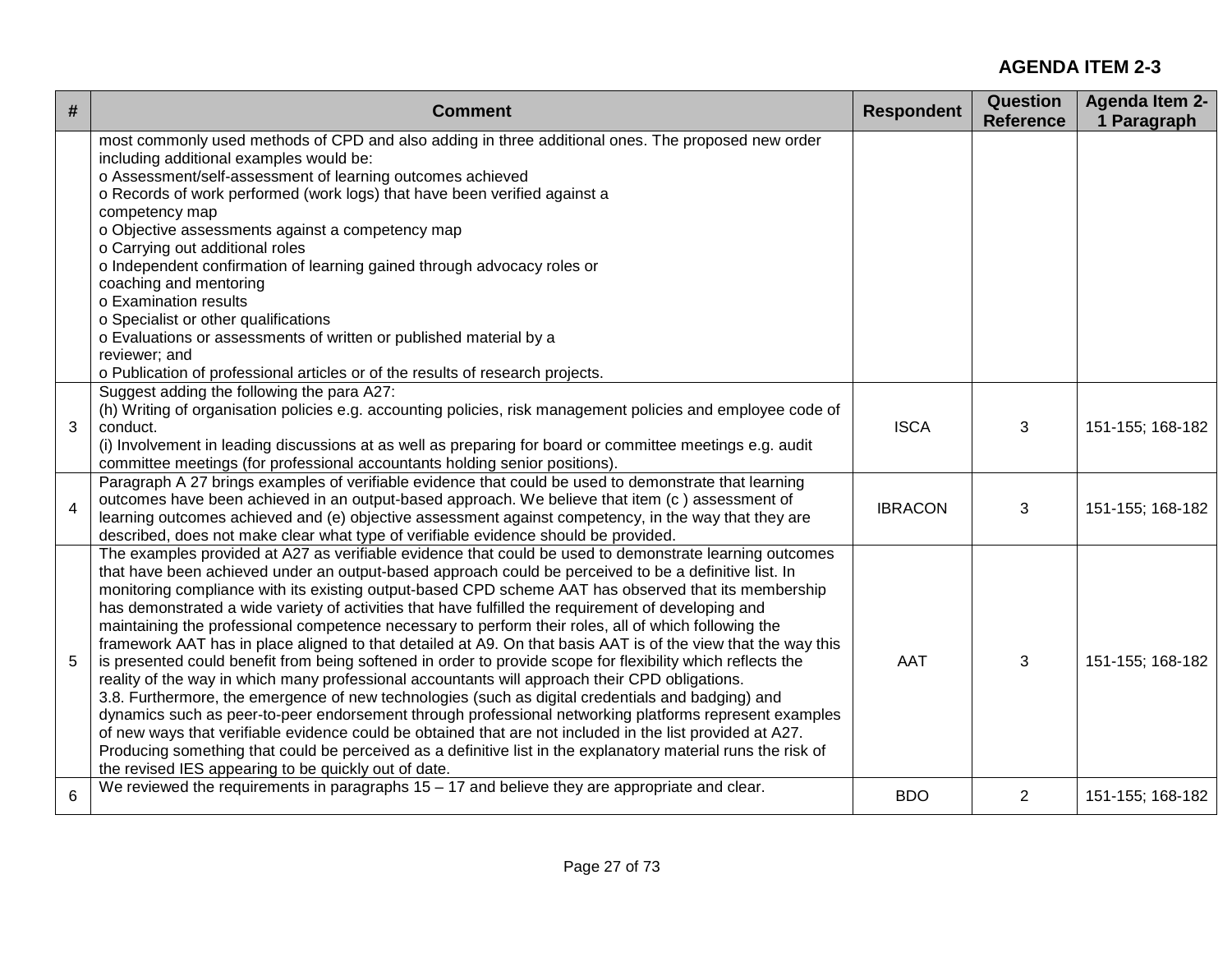| $\#$           | <b>Comment</b>                                                                                                                                                                                                                                                                                                                                                                                                                                                                                                                                                                                                                                                                                  | <b>Respondent</b> | <b>Question</b><br><b>Reference</b> | <b>Agenda Item 2-</b><br>1 Paragraph |
|----------------|-------------------------------------------------------------------------------------------------------------------------------------------------------------------------------------------------------------------------------------------------------------------------------------------------------------------------------------------------------------------------------------------------------------------------------------------------------------------------------------------------------------------------------------------------------------------------------------------------------------------------------------------------------------------------------------------------|-------------------|-------------------------------------|--------------------------------------|
|                | In conjunction, we reviewed the explanatory materials and noted that paragraph A28 refers to verifiable<br>evidence that could be used for verification of an input-based approach citing the example of course outlines<br>and teaching materials. As this is being used to illustrate the relevancy of a topic for the professional<br>accountant's role, we recommend that this is made clear in the explanatory material by adding 'to verify<br>the relevance of the topic' to the end of the sentence.                                                                                                                                                                                    |                   |                                     |                                      |
| $\overline{7}$ | In Paragraph A28, it is noted that points (b) and (c) appear to be repetitive. In view of this, we suggest the<br>following amendment:<br>Paragraph A28: The following examples represent evidence that could be used for verification in an input-<br>based approach:<br>(a) Course outlines and teaching materials;<br>(b) Confirmation of participation by independent sources; including the activity provider, instructor, employer,<br>mentor, or tutor.<br>(c) Independent confirmation that a learning activity has been completed successfully                                                                                                                                         | <b>ISCA</b>       | 3                                   | 151-155; 168-182                     |
| 8              | Bullet point (c) relating to examples of evidence use for verification purposes makes specific reference to<br>"independent confirmation". We note however that bullet point (b) could also be from an independent source<br>and thus question whether overlap exists between these bullet points or whether they are intended to be<br>mutually exclusive.                                                                                                                                                                                                                                                                                                                                     | Deloitte          | $\mathbf 0$                         | 151-155; 168-182                     |
| 9              | PARA 27: For points (c) on 'Assessments of learning outcomes achieved' and (e) on 'Objective<br>assessments against a competency map", we seek clarity on whether this includes a selfreflection of<br>learning outcomes that professional accountants would need to provide as part of 'verifiable evidence' and<br>whether such evidence can be provided without further endorsement by an independent source.                                                                                                                                                                                                                                                                                | <b>ISCA</b>       | 3                                   | 151-155; 168-182                     |
|                | <b>Theme 21: Other General Measurement Matters</b>                                                                                                                                                                                                                                                                                                                                                                                                                                                                                                                                                                                                                                              |                   |                                     |                                      |
| $\mathbf 1$    | An alignment of the minimum requirement for verifiable CPD between both output and input approaches<br>could help strengthen the value of both approaches and assist those who provide both, although we agree<br>that there doesn't need to be a prescribed minimum amount for an output-based approach.<br>The focus upon learning outcomes for both approaches should be made clearer and, given our comments<br>for paragraph 13, this could ensure consistency between both approaches to ensure how the learning<br>gained and applied because of the activity, is shown to develop and maintain the professional competence<br>relevant to their role and professional responsibilities. | <b>ICAS</b>       | $\overline{2}$                      | 185; 188-191                         |
| $\overline{2}$ | We would like you to illustrate by diagrams that the learning outcomes approach includes both output-<br>based approach and input-based approach and that input-based approach is not inconsistent with learning<br>outcomes approach.                                                                                                                                                                                                                                                                                                                                                                                                                                                          | <b>JICPA</b>      | 3                                   | 185; 188-191                         |
| 3              | While we appreciate the Board's approach to the requirements being principle-based, we find the<br>requirements insufficient to provide member bodies and professional accountants with what needs to be<br>done to comply with any of the approaches. The requirements also do not appear to adequately address all<br>the issues raised in consultations with stakeholders, for example, improving the implementation of an input-                                                                                                                                                                                                                                                            | <b>IRBA</b>       | 3                                   | 187; 188-191                         |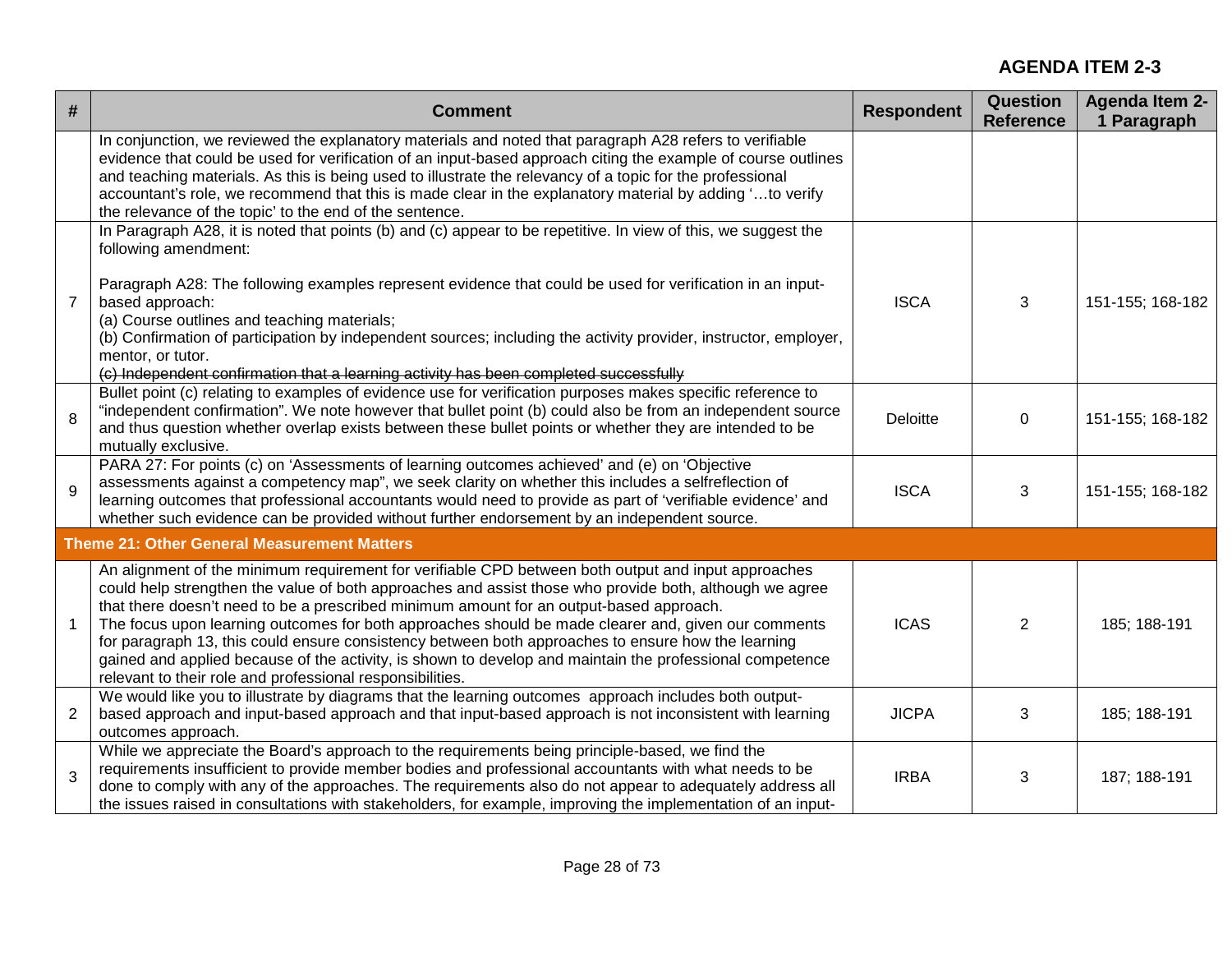| $\#$           | <b>Comment</b>                                                                                                                                                                                                                                                                                                                                                                                                                                                                                                                                                                                                                                                                                                                                                                                                                                                                                                                                                                                                                                                                                                                                                                                                                                                                                                                                                                                                                                                                                                                                                                                                         | <b>Respondent</b> | Question<br><b>Reference</b> | <b>Agenda Item 2-</b><br>1 Paragraph |
|----------------|------------------------------------------------------------------------------------------------------------------------------------------------------------------------------------------------------------------------------------------------------------------------------------------------------------------------------------------------------------------------------------------------------------------------------------------------------------------------------------------------------------------------------------------------------------------------------------------------------------------------------------------------------------------------------------------------------------------------------------------------------------------------------------------------------------------------------------------------------------------------------------------------------------------------------------------------------------------------------------------------------------------------------------------------------------------------------------------------------------------------------------------------------------------------------------------------------------------------------------------------------------------------------------------------------------------------------------------------------------------------------------------------------------------------------------------------------------------------------------------------------------------------------------------------------------------------------------------------------------------------|-------------------|------------------------------|--------------------------------------|
|                | based measurement approach; how to demonstrate the achievement of learning outcomes in an output-<br>based approach and understanding how to effectively use both the input and output-based measurement<br>approaches. The standard does not elaborate on the differences between the previous combination<br>approach and using 'both approaches'. This may be particularly important for those member bodies seeking<br>to improve the input-based approach by incorporating elements of the output-based approach in their<br>current input-based approach. We are particularly concerned that, while the proposed standard refers to<br>'monitoring and enforcement' of CPD, the current equirements will not provide an adequate basis for such<br>monitoring and enforcement, specifically for the output-based approach. As a regulator of the audit<br>profession in South Africa, we have been using an input-based approach and are currently reviewing our<br>CPD policy. The standard does not give us adequate guidance on how an output-based system could be<br>effectively implemented. Any future guidance material that will be prepared by the Board to supplement IES<br>7 should include examples of how an outputbased approach has been successfully implemented by IFAC<br>member bodies who have adopted this approach. Also of particular interest to us as a Regulator would be<br>the monitoring and enforcement of CPD activities under the output-based approach. The Board should<br>consider more guidance on the monitoring and enforcement of an output-based measurement approach. |                   |                              |                                      |
| 4              | Given one of the objectives of the proposed revisions to IES 7 is to assist IFAC member bodies and other<br>stakeholders to understand how to move from an input-based to an output-based measurement approach,<br>we believe relevant implementation guidance will be helpful. We recommend that this implementation<br>guidance include the following:<br>• Examples of learning outcomes and illustrations of how they can be measured through input                                                                                                                                                                                                                                                                                                                                                                                                                                                                                                                                                                                                                                                                                                                                                                                                                                                                                                                                                                                                                                                                                                                                                                | <b>PwC</b>        | $\overline{7}$               | 185; 188-191                         |
| 5              | Paragraph A13: Given that IES 8 is framed largely in terms of the competencies that an engagement partner<br>requires we would welcome some additional discussion in the Explanatory Material about how audit<br>engagement partners can demonstrate that they have met IES 8 requirements based on the measures<br>available to users of an input-based approach.                                                                                                                                                                                                                                                                                                                                                                                                                                                                                                                                                                                                                                                                                                                                                                                                                                                                                                                                                                                                                                                                                                                                                                                                                                                     | <b>FRC</b>        | 3                            | 186; 188-191                         |
| 6              | Further guidance on the relationship between IES 7 and IES 8 would be helpful in our view. Please also see<br>our response to question 3 above in respect of paragraph A13.                                                                                                                                                                                                                                                                                                                                                                                                                                                                                                                                                                                                                                                                                                                                                                                                                                                                                                                                                                                                                                                                                                                                                                                                                                                                                                                                                                                                                                            | <b>FRC</b>        | $\overline{7}$               | 186; 188-191                         |
|                | Theme 22: Opinions About the Output-Based Approach                                                                                                                                                                                                                                                                                                                                                                                                                                                                                                                                                                                                                                                                                                                                                                                                                                                                                                                                                                                                                                                                                                                                                                                                                                                                                                                                                                                                                                                                                                                                                                     |                   |                              |                                      |
| $\mathbf{1}$   | I Dumisani Msipa, recommend the move towards introducing an output orientated approach to Continuing<br>Professional Development Standards as proposed by the International Accounting Education Standards<br>Board, (IAESB). In my opinion, the move will enhance quality service delivery by all professional<br>Accountants going through the CPD Standardised sessions of trainings and, it will in a greater way improve<br>the approach of handling issues by Accountants in this technologically affected field on Accountancy. The IT<br>industry activities are one among others, of critically influential factors to the Accountancy Industry. This<br>calls for aligning standards with ever advancing technology. The (IES) 7 can be one best approach that will<br>embrace the needs of aligning knowledge and skills already acquired with current trends.                                                                                                                                                                                                                                                                                                                                                                                                                                                                                                                                                                                                                                                                                                                                              | Dumisani<br>Msipa | $\mathbf 0$                  | 195; 197-202                         |
| $\overline{2}$ | We understand and would be able to apply an output-based measurement approach as described in the<br>relevant requirements and related explanatory material.                                                                                                                                                                                                                                                                                                                                                                                                                                                                                                                                                                                                                                                                                                                                                                                                                                                                                                                                                                                                                                                                                                                                                                                                                                                                                                                                                                                                                                                           | <b>IDW</b>        | 4                            | 195; 197-202                         |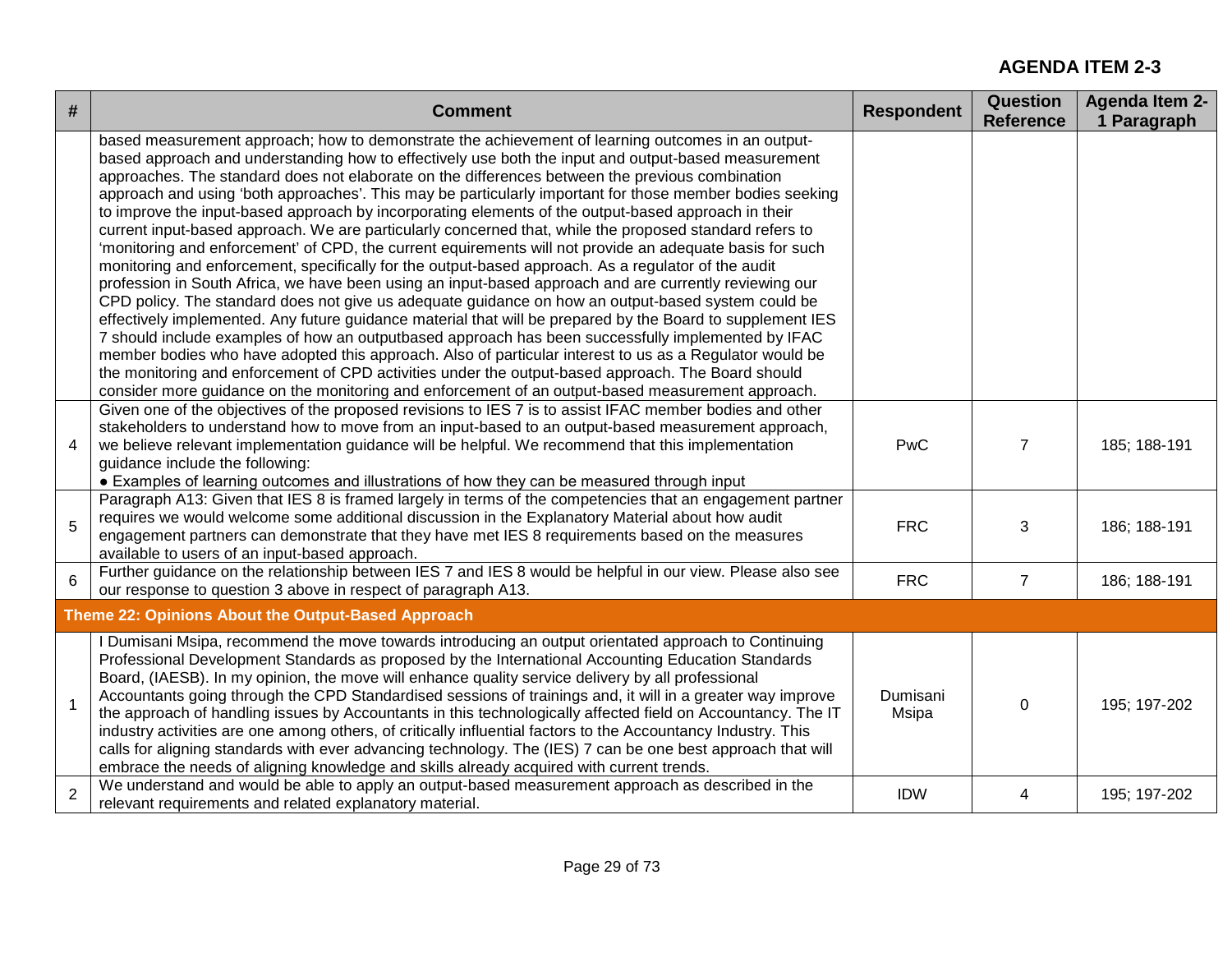| # | <b>Comment</b>                                                                                                                                                                                                                                                                                                                                                                                                                                                                                                                                                                                                                                                                                                                                                                                                                                                                                                                                                                                                                                                                                                                                                                                                                                         | <b>Respondent</b>                                          | <b>Question</b><br><b>Reference</b> | <b>Agenda Item 2-</b><br>1 Paragraph |
|---|--------------------------------------------------------------------------------------------------------------------------------------------------------------------------------------------------------------------------------------------------------------------------------------------------------------------------------------------------------------------------------------------------------------------------------------------------------------------------------------------------------------------------------------------------------------------------------------------------------------------------------------------------------------------------------------------------------------------------------------------------------------------------------------------------------------------------------------------------------------------------------------------------------------------------------------------------------------------------------------------------------------------------------------------------------------------------------------------------------------------------------------------------------------------------------------------------------------------------------------------------------|------------------------------------------------------------|-------------------------------------|--------------------------------------|
| 3 | We agree that clarity is needed (paragraph 12), especially in relation to the output and combination<br>approaches. Most accountancy bodies currently have input-based CPD but there is a lot to commend<br>output-based CPD as it focuses attention on professionalism and the expectation that professionals should<br>be able to reflect upon their development needs and to act accordingly. We therefore welcome the<br>clarifications in the proposed standard around output-based CPD and combination approaches.                                                                                                                                                                                                                                                                                                                                                                                                                                                                                                                                                                                                                                                                                                                               | Professors<br>Catriona<br>Paisey and<br>Nicholas<br>Paisey | $\overline{2}$                      | 195; 197-202                         |
| 4 | In general, we encourage meaningful measurements that are not hours-based or related to hours-based<br>measurements. It is critical to allow flexibility for member bodies to set appropriate parameters without losing<br>focus of the intent to promote lifelong learning of the professional accountant. Learning that is ongoing,<br>voluntary, and self-motivated pursuit of technical competence; professional skills; and professional values,<br>ethics, and attitudes is inherently difficult to confine to narrow definitions and measurements.                                                                                                                                                                                                                                                                                                                                                                                                                                                                                                                                                                                                                                                                                              | Indiana CPA<br>Society                                     | 2                                   | 195; 197-202                         |
| 5 | 1 ICAEW supports the establishment of high quality standards in accountancy, and recognises that the<br>profession is undergoing significant changes such as the globalisation of business and evolution in<br>technology and as such competency requirements must evolve to meet those trends and remain relevant to<br>stakeholders' needs.<br>2 ICAEW is particularly concerned to ensure that the profession continues to serve the public interest. In this<br>regard we support appropriate global standards that can facilitate the raising of standards for professional<br>competence. Clearly the competence of professional accountants is of critical importance and we believe<br>that strengthened public confidence in the accountancy profession is of the highest priority.<br>3 As such the ICAEW has continuously supported the development and strengthening of IES 7 since its<br>inception over a decade ago. We remain committed to the output-based approach to CPD (in force at<br>ICAEW since 2005). We see a focus on outputs as being grounded on the effectiveness of learning and<br>development activity while offering members the flexibility to select the amount and type of CPD that best<br>supports their needs. | <b>ICAEW</b>                                               | $\mathbf 0$                         | 195; 197-202                         |
| 6 | 18 Yes, to a degree. The proposed revisions may in fact prove more helpful in guiding PAOs that have yet to<br>introduce an output-based approach or are in the early stage of implementation of their CPD policy.<br>Specifically, the introduction of frameworks, such as the learning cycle described in A9 (a) – (d), is important<br>as these provide a clear structure for promoting the effectiveness of CPD activity.                                                                                                                                                                                                                                                                                                                                                                                                                                                                                                                                                                                                                                                                                                                                                                                                                          | <b>ICAEW</b>                                               | 4                                   | 195; 197-202                         |
| 7 | We acknowledge that there is a need to move towards an output-based approach as this would enable a<br>more holistic view of the professional accountant's professional development. Furthermore, it will allow the<br>professional accountant greater flexibility in demonstrating their continued learning and development,<br>considering the various platforms that learning can be conducted. This is consistent with the objectives of<br>the IES 7 to improve the relevance of CPD where professional development can be demonstrated by<br>learning outcomes and how the professional accountant was able to benefit from and apply the learning<br>outcomes in the professional work. An output-based approach also encourages self-reflection of the<br>professional accountant in performing a self-assessment of how he/she has been able to translate learning<br>to outcomes for his/her organisation, which benefits the professional accountant and the organisation.                                                                                                                                                                                                                                                                  | <b>ISCA</b>                                                | $\Omega$                            | 195; 197-202                         |
| 8 | The proposed revisions improve understanding and the ability of EFAA member organisations to apply an<br>output-based measurement approach.                                                                                                                                                                                                                                                                                                                                                                                                                                                                                                                                                                                                                                                                                                                                                                                                                                                                                                                                                                                                                                                                                                            | <b>EFAA</b>                                                | 4                                   | 195; 197-202                         |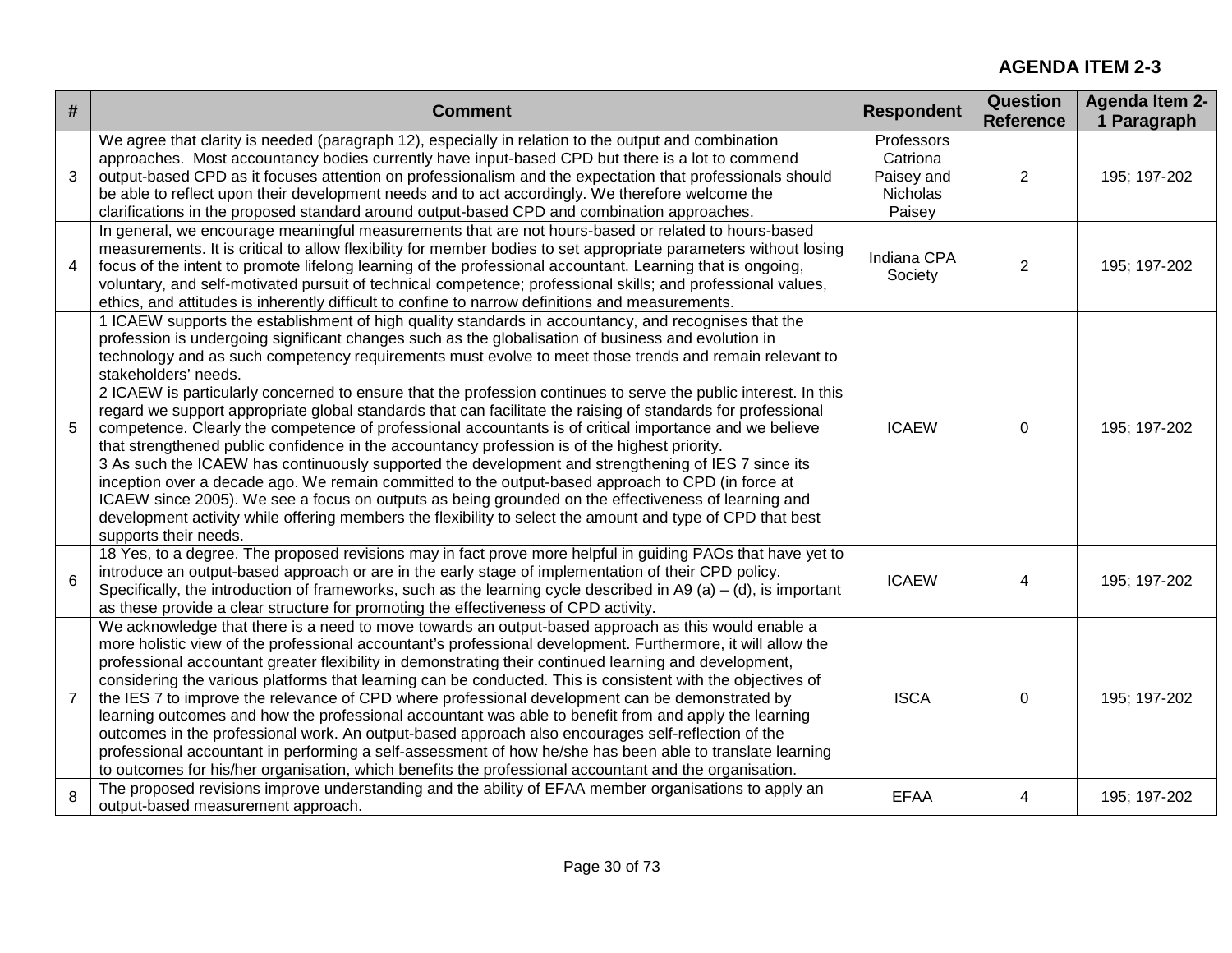| #               | <b>Comment</b>                                                                                                                                                                                                                                                                                                                                                                                                                                                                                                                                                                                                                                                                                                                                                                                                                                                                                                                                                                                                                                                                                                                                                                                                                                                                | <b>Respondent</b>   | <b>Question</b><br><b>Reference</b> | <b>Agenda Item 2-</b><br>1 Paragraph |
|-----------------|-------------------------------------------------------------------------------------------------------------------------------------------------------------------------------------------------------------------------------------------------------------------------------------------------------------------------------------------------------------------------------------------------------------------------------------------------------------------------------------------------------------------------------------------------------------------------------------------------------------------------------------------------------------------------------------------------------------------------------------------------------------------------------------------------------------------------------------------------------------------------------------------------------------------------------------------------------------------------------------------------------------------------------------------------------------------------------------------------------------------------------------------------------------------------------------------------------------------------------------------------------------------------------|---------------------|-------------------------------------|--------------------------------------|
| 9               | 3.9. AAT has operated an output-based approach for some time and is therefore comfortable with the<br>proposed revisions detailed in the exposure draft. AAT welcomes the developments in that they seek to<br>further strengthen the scope for IFAC member bodies to understand and implement an output-based<br>approach.                                                                                                                                                                                                                                                                                                                                                                                                                                                                                                                                                                                                                                                                                                                                                                                                                                                                                                                                                   | <b>AAT</b>          | 4                                   | 195; 197-202                         |
| 10              | As NBA, the public-law organisation for the Chartered Accountants in the Netherlands, we are very much in<br>favour of CPD based on an out-come approach as is proposed in the renewed IES 7.<br>We are of the opinion that not the hours related to CPD are important, but the concent of the CPD and the<br>relation to the actual work one is doing or the career one wants to have.<br>At this moment a group of members are in a pilot to get to know the new system. After we review the results,<br>we can make a final decision, that will also include monitoring and enforcement.                                                                                                                                                                                                                                                                                                                                                                                                                                                                                                                                                                                                                                                                                   | <b>NBA</b>          | 0                                   | 195; 197-202                         |
| 11              | With the primary objective of ensuring professional accountants develop and maintain the necessary<br>professional competence to perform their roles and meet stakeholder needs, there doesn't seem to be any<br>direct relationship from this objective to the input-based approach described in paragraph 14. While<br>undertaking a specified time period of learning and development activity can improve performance or<br>competence, there is no basis upon which to measure or validate that performance or competence.<br>Accordingly, we believe that an output-based approach is far superior to an input-based approach.<br>Over the years, professional accountants have perceived CPD activities to be a 'tick-the-box' exercise and<br>attending training without necessarily learning anything in order to simply comply with CPD requirements.<br>To change this perception, member bodies should adopt a more output-based measurement model for<br>verifiable CPD evidence, as a minimum. In this way, both measurement models would be used by all<br>member bodies, but for verifiable evidence that learning has taken place, there must be measurement in the<br>form of an assessment, evaluation or demonstration, as per the output-based approach. | Knowledge<br>Equity | $\overline{2}$                      | 195; 197-202                         |
| 12 <sup>7</sup> | Yes, we consider that the revisions are helpful and improve understanding.                                                                                                                                                                                                                                                                                                                                                                                                                                                                                                                                                                                                                                                                                                                                                                                                                                                                                                                                                                                                                                                                                                                                                                                                    | FRC                 | 4                                   | 195; 197-202                         |
| 13              | The proposed changes to the output based approach requirement and related explanatory material do<br>improve our understanding and ability to apply an output based measurement requirement. The focus on<br>learning outcomes allows for a better and more practical measurement basis.                                                                                                                                                                                                                                                                                                                                                                                                                                                                                                                                                                                                                                                                                                                                                                                                                                                                                                                                                                                      | <b>ICAZ</b>         | 4                                   | 195; 197-202                         |
| 14              | The proposed revisions help to better understand an output-based measurement approach.                                                                                                                                                                                                                                                                                                                                                                                                                                                                                                                                                                                                                                                                                                                                                                                                                                                                                                                                                                                                                                                                                                                                                                                        | <b>WPK</b>          | 4                                   | 195; 197-202                         |
| 15              | YES: It has improved the understanding and ability to apply an output-based measurement approach.<br>However, since some PAOs are yet to adopt output based approach, such PAOs should be encouraged and<br>assisted to implement output based measurement approach.<br>PAOs should also embrace a combined output- and input-based approach in the near future especially as it<br>relates to specialist areas, specialist roles and high-risk area.                                                                                                                                                                                                                                                                                                                                                                                                                                                                                                                                                                                                                                                                                                                                                                                                                         | <b>ICAN</b>         | 4                                   | 195; 197-202                         |
| 16              | Measurement of CPD. The Association supports an output-based measurement approach that focuses on<br>professional competence attained as opposed to an input-based measurement approach that may or may<br>not result in enhanced professional competence. However, we recognize there are significant steps<br>necessary for IFAC member bodies to implement, measure, monitor, and enforce an output-based<br>measurement approach and we appreciate the IAESB's recognition of this by continuing to allow an output-                                                                                                                                                                                                                                                                                                                                                                                                                                                                                                                                                                                                                                                                                                                                                      | <b>AICPA</b>        | 2                                   | 195; 197-202                         |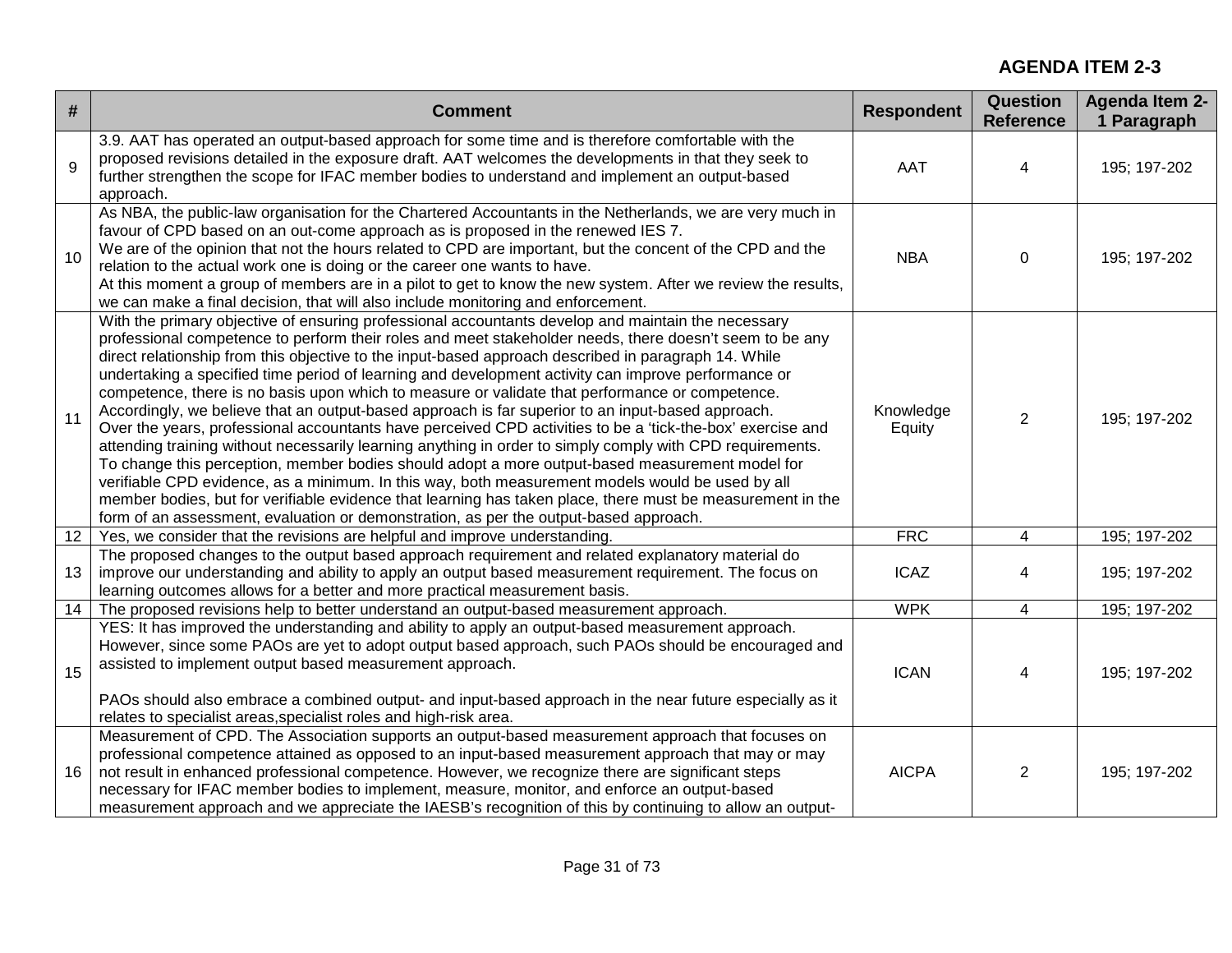| $\#$ | <b>Comment</b>                                                                                                                                                                                                                                                                                                                                                                                                                                                                                                                                                                                                                                                                                                                                                                                                                                                                                                                                                                                                                                                                                                                                           | <b>Respondent</b>                                          | Question<br><b>Reference</b> | <b>Agenda Item 2-</b><br>1 Paragraph |
|------|----------------------------------------------------------------------------------------------------------------------------------------------------------------------------------------------------------------------------------------------------------------------------------------------------------------------------------------------------------------------------------------------------------------------------------------------------------------------------------------------------------------------------------------------------------------------------------------------------------------------------------------------------------------------------------------------------------------------------------------------------------------------------------------------------------------------------------------------------------------------------------------------------------------------------------------------------------------------------------------------------------------------------------------------------------------------------------------------------------------------------------------------------------|------------------------------------------------------------|------------------------------|--------------------------------------|
|      | based, input-based, or combination of both approach to measurement. We hope that the IFAC member<br>bodies will consider a combination of both approaches as a step to experiment and learn what best meets<br>the needs of their local environment and the professional accountants in their jurisdiction in a move toward a<br>completely output-based measurement approach over time.                                                                                                                                                                                                                                                                                                                                                                                                                                                                                                                                                                                                                                                                                                                                                                 |                                                            |                              |                                      |
| 17   | Yes, they improve understanding. We have no suggestions to make.                                                                                                                                                                                                                                                                                                                                                                                                                                                                                                                                                                                                                                                                                                                                                                                                                                                                                                                                                                                                                                                                                         | <b>FACPCE</b>                                              | $\overline{4}$               | 195; 197-202                         |
| 18   | Consistent with our previous letters to you, and in particular our letter dated 8 March 2016 and titled Meeting<br>Future Expectations of Professional Competence: A Consultation on the IAESB's Future Strategy and<br>Priorities, we do not support a solely input-based approach to Continuing Professional Development (CPD).<br>We appreciate that for the vast majority of IFAC member bodies there is evidence to suggest that the input-<br>based approach remains their primary way of measuring CPD however we would have liked for this revised<br>IES to drive further change within the accounting profession by encouraging IFAC member bodies to move<br>in the direction of an output-based approach.<br>We acknowledge that the current Exposure Draft still permits an input-based and output-based approach to<br>enable flexibility in CPD approaches to accommodate a wide range of academic, legal and regulatory<br>differences, however we would encourage the IAESB through its provision of implementation guidance to<br>provide additional materials, as set out below, to further ncourage use of an output-based approach. | <b>BDO</b>                                                 | $\pmb{0}$                    | 195; 197-202                         |
| 19   | We support the specific linkage of the output-based approach to the demonstration of achievement of<br>learning outcomes. This is consistent with the approach taken in the IPD standards, and removes some of<br>the possible ambiguity created by the broader concept of demonstration of appropriate professional<br>competence set out in extant IES 7.                                                                                                                                                                                                                                                                                                                                                                                                                                                                                                                                                                                                                                                                                                                                                                                              | Deloitte                                                   | 4                            | 195; 197-202                         |
| 20   | Yes                                                                                                                                                                                                                                                                                                                                                                                                                                                                                                                                                                                                                                                                                                                                                                                                                                                                                                                                                                                                                                                                                                                                                      | <b>TURMOB</b>                                              | 4                            | 195; 197-202                         |
| 21   | We foresee certain challenges arising from an output-based measurement approach. As the output-based<br>approach gives the professional accountant greater flexibility in demonstrating compliance with CPD<br>requirements, it is more difficult to assess as it would call for a greater level of judgment and discretion. The<br>criteria-setting will also become more challenging as criteria that are too narrowly-set would go against the<br>concept of output-based measurement approach in allowing professional accountants greater room to<br>demonstrate learning outcomes.                                                                                                                                                                                                                                                                                                                                                                                                                                                                                                                                                                 | <b>ISCA</b>                                                | 6                            | 196; 197-202                         |
| 22   | The proposals for output-based CPD include a change from the current demonstration of competence to the<br>achievement of learning outcomes (paragraph 13). In educational terms, this makes sense but we believe<br>that such a change could be difficult for professionally-qualified accountants to implement in practice since<br>learning outcomes can be difficult to specify. Our experience of working in universities that use learning<br>outcome approaches is that these are often not fully understood, and require considerable thought and<br>precision of language. Difficulties will therefore arise where the specified learning outcomes lack precision or<br>clarity, in addition to difficulties associated with the appropriateness of the learning outcomes themselves.<br>We consider that considerable training and review would be required to make the proposed system<br>workable and this may impose a significant burden on professional bodies if charged with the task of<br>monitoring the achievement of these learning outcomes.                                                                                      | Professors<br>Catriona<br>Paisey and<br>Nicholas<br>Paisey | 4                            | 196; 197-202                         |
| 23   | A21. For IFAC member bodies and licensing regimes, determining achievement of learning outcomes by the                                                                                                                                                                                                                                                                                                                                                                                                                                                                                                                                                                                                                                                                                                                                                                                                                                                                                                                                                                                                                                                   | <b>SAIPA</b>                                               | 4                            | 196; 197-202                         |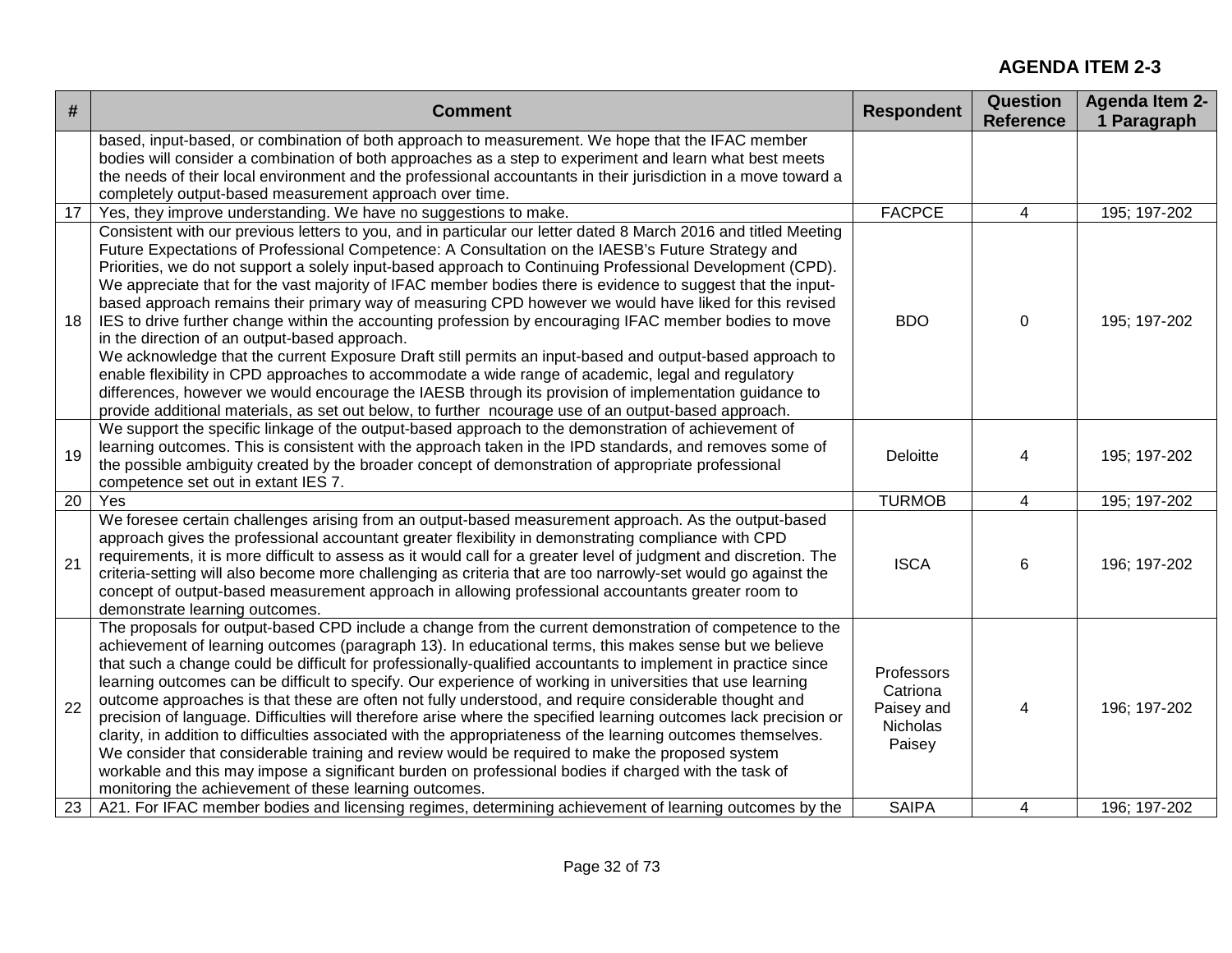| #  | <b>Comment</b>                                                                                                                                                                                                                                                                                                                                                                                                                                                                                                                                                                                                                                                                                                                                                                                                                                                                                                                                                                                                                                                                                                                                                                                                                                                 | <b>Respondent</b>                       | Question<br><b>Reference</b> | <b>Agenda Item 2-</b><br>1 Paragraph |
|----|----------------------------------------------------------------------------------------------------------------------------------------------------------------------------------------------------------------------------------------------------------------------------------------------------------------------------------------------------------------------------------------------------------------------------------------------------------------------------------------------------------------------------------------------------------------------------------------------------------------------------------------------------------------------------------------------------------------------------------------------------------------------------------------------------------------------------------------------------------------------------------------------------------------------------------------------------------------------------------------------------------------------------------------------------------------------------------------------------------------------------------------------------------------------------------------------------------------------------------------------------------------|-----------------------------------------|------------------------------|--------------------------------------|
|    | professional accountant may include consideration of factors such as: (a) The nature and extent of CPD<br>undertaken for the learning and development needs identified for the professional accountant's role; and (b)<br>The nature and extent of reflective activity the professional accountant has documented in their CPD record<br>demonstrating the achievement of learning outcomes. It will be impossible to monitor compliance.                                                                                                                                                                                                                                                                                                                                                                                                                                                                                                                                                                                                                                                                                                                                                                                                                      |                                         |                              |                                      |
| 24 | CPA Australia believes that auditing output-based CPD will have large resource impacts for IFAC member<br>bodies and their professional members. Additionally, professional members of IFAC member bodies will have<br>limited ability to meet the verifiable requirements in terms of their own resources and understanding of<br>competency based education.                                                                                                                                                                                                                                                                                                                                                                                                                                                                                                                                                                                                                                                                                                                                                                                                                                                                                                 | <b>CPA Australia</b>                    | 6                            | 196; 197-202                         |
| 25 | However, there are less clearly-defined areas of an output-based measurement approach which we need to<br>be aware of and we have to address these in building the measurement approach. An output-based<br>approach is less definitive and open to variations, hence it is more difficult for the IFAC member body to<br>measure and assess as compared to an input-based approach where a predefined threshold (e.g. minimum<br>CPD hours over a predefined period) is set. An output-based approach would give the professional<br>accountant greater flexibility in demonstrating learning outcomes. With this greater flexibility accorded to the<br>professional accountant, we are concerned if the varying expertise of different professional accountants in<br>demonstrating the learning outcomes would give greater benefit to a professional accountant who has flair in<br>presentation and persuasive communication. For example, while two professional accountants may have<br>participated in the same learning activity, a professional accountant who is more adept and persuasive in<br>demonstrating the learning outcomes would appear to have met the learning outcomes if assessed solely on<br>an output-based measurement approach. | <b>ISCA</b>                             | 6                            | 196; 197-202                         |
| 26 | Because of the results-based approach focuses on whether professional accountants can demonstrate<br>achievement of learning outcomes. The measurement approach in some cases is subjective and not<br>measurable in terms of an evaluation since the experience of these can't always be measured in a test,<br>there are many areas of expertise that would not be practical to assess with written assessments and could<br>not adequately determine compliance with CPD, the practical experienced is a perfect example that can't be<br>expressed in a test and gives de professional accountant a huge asset.                                                                                                                                                                                                                                                                                                                                                                                                                                                                                                                                                                                                                                            | Miguel Angel<br><b>Bouzas</b><br>Sanudo | 4                            | 196; 197-202                         |
| 27 | Whilst we have no argument with the focus on educational and professional development outcomes as<br>described in the revision of IES7, we do have a concern that:<br>1. IFAC member bodies may not have the ability to describe to members the requirements of the output-<br>based approach rather than CPD hours measurement (as per existing input-based approach) and that this<br>may not lead to improvements in professional learning and competency.<br>2. The resources required of IFAC member bodies to sufficiently audit professional development<br>requirements of output-based measurement will mean that little headway will be achieved.<br>3. Whilst some IFAC member bodies may be in a position to develop output-based measures (as CPA<br>Australia does in most of our professional development offer), this will be difficult to impossible to stipulate<br>for other providers of professional development, particularly for those organisations conducting internal<br>corporate programs.                                                                                                                                                                                                                                         | <b>CPA Australia</b>                    | $\Omega$                     | 196; 197-202                         |
| 28 | Certain regulated work that practitioners undertake has requirements to specify an amount of CPD in                                                                                                                                                                                                                                                                                                                                                                                                                                                                                                                                                                                                                                                                                                                                                                                                                                                                                                                                                                                                                                                                                                                                                            | <b>ACCA</b>                             | 6                            | 196; 197-202                         |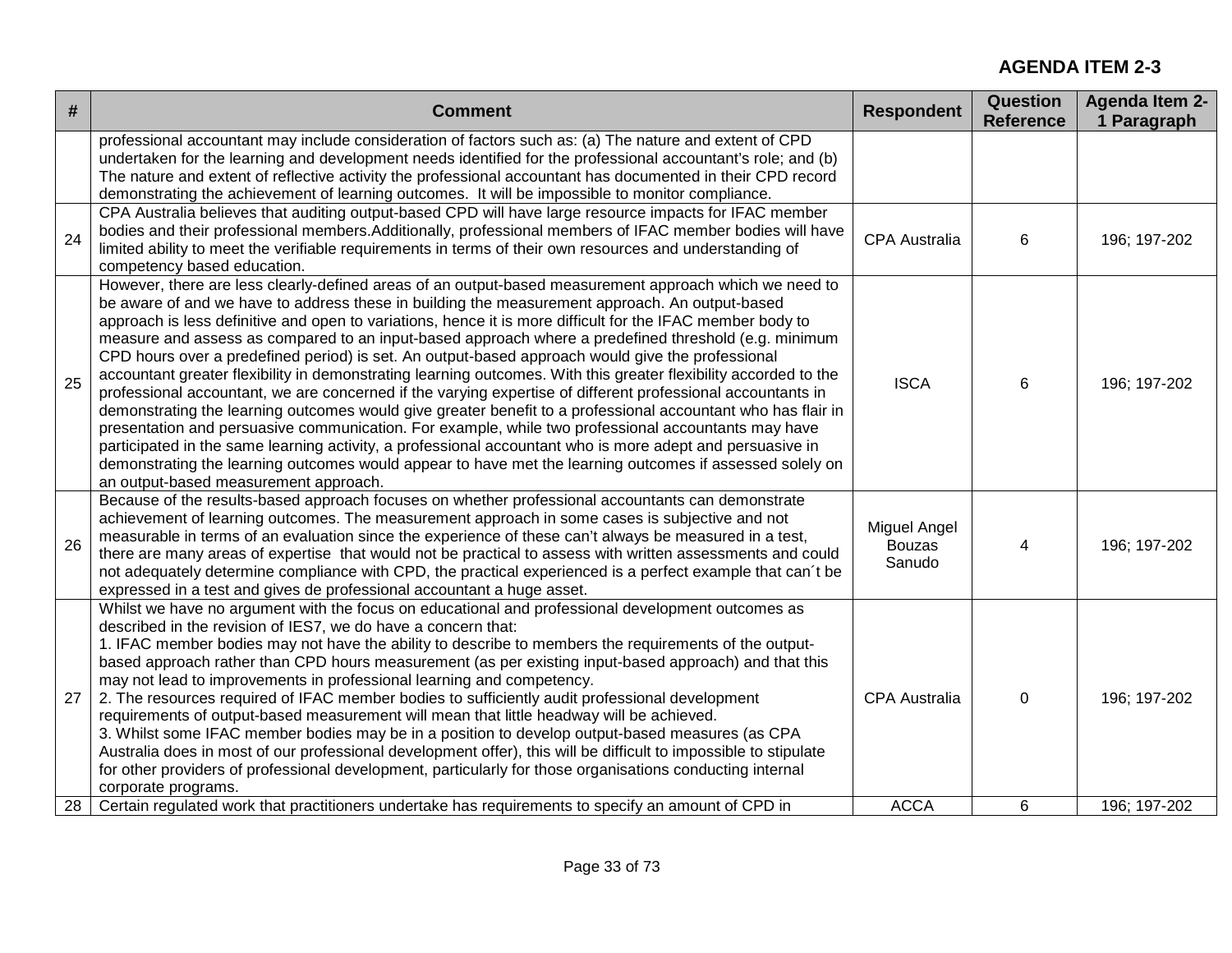| #  | <b>Comment</b>                                                                                                                                                                                                                                                                                                                                                                                                                                                                                                                                                                                                                                                                                                                                                                                                                                                                                                                                                                                                                                                                                                                                                                                                                                                                                                                                                                                                                                                                                                                                                                                                                                                                                                                                                                                                                                                                                                                                                                 | <b>Respondent</b> | <b>Question</b><br><b>Reference</b> | <b>Agenda Item 2-</b><br>1 Paragraph |
|----|--------------------------------------------------------------------------------------------------------------------------------------------------------------------------------------------------------------------------------------------------------------------------------------------------------------------------------------------------------------------------------------------------------------------------------------------------------------------------------------------------------------------------------------------------------------------------------------------------------------------------------------------------------------------------------------------------------------------------------------------------------------------------------------------------------------------------------------------------------------------------------------------------------------------------------------------------------------------------------------------------------------------------------------------------------------------------------------------------------------------------------------------------------------------------------------------------------------------------------------------------------------------------------------------------------------------------------------------------------------------------------------------------------------------------------------------------------------------------------------------------------------------------------------------------------------------------------------------------------------------------------------------------------------------------------------------------------------------------------------------------------------------------------------------------------------------------------------------------------------------------------------------------------------------------------------------------------------------------------|-------------------|-------------------------------------|--------------------------------------|
|    | relation to that work. These requirements will be at odds with the adoption of an output-based approach.<br>For example:<br>$\Box$ Practitioners in Ireland who provide advice to consumers on retail financial products or arrange, or offer to<br>arrange, retail financial products for consumers are required to achieve at least 15 formal hours of CPD<br>each year relevant to the functions in respect of which they are a qualified or grandfathered person.<br>$\Box$ Practitioners in South Africa undertaking tax work, and those who intend to do so in future, should register<br>on the South African Revenue Service (SARS) e-filing system. Registered members must ensure that they<br>comply with SARS' CPD requirements. SARS states that registered tax practitioners must undertake at least<br>15 hours of tax related CPD each year, of which at least nine hours must be verifiable.<br>Members often find planning the most difficult part of the CPD cycle preferring to do "just-in-time" learning or<br>to book onto relevant courses as and when they come up. Planning is a key stage in output-based CPD so it<br>will take time and resources to educate members.<br>Members and other stakeholders may be resistant to moving to output-based CPD as there can be a<br>perception that it can be less rigorous. Good communication and marketing will be essential to get the right<br>messages over - some bodies may not have the resources to do this. ACCA anticipate that many bodies will<br>find it difficult to provide the competency framework and planning tools required to move to an output-based<br>approach due to resource and technical constraints. Bodies which currently have an input-based approach<br>may need support to move to a mixed or fully output-based approach. This might be particularly problematic<br>for bodies wanting to become members of IFAC who may currently only have an informal CPD policy. |                   |                                     |                                      |
| 29 | Paragraph 13: Given the importance of selecting appropriate learning outcomes for measurement of CPD<br>we suggest that this paragraph is amended to say "IFAC member bodies using an output-based approach<br>shall require professional accountants to identify learning outcomes relevant to their role and professional<br>responsibilities and to demonstrate their achievement."                                                                                                                                                                                                                                                                                                                                                                                                                                                                                                                                                                                                                                                                                                                                                                                                                                                                                                                                                                                                                                                                                                                                                                                                                                                                                                                                                                                                                                                                                                                                                                                         | <b>FRC</b>        | 2                                   | 196; 197-202                         |
| 30 | 3.4. AAT would seek clarification on the expected definition of 'demonstrate' as set out in paragraph 13 and<br>what the expectations are for this in practice. Contingent on the expected definition of 'demonstrate', this<br>paragraph could also be seen as placing a prescriptive requirement on professional bodies which could be<br>perceived to contradict the guidance relating to periodic monitoring as provided in the explanatory material<br>at A29.                                                                                                                                                                                                                                                                                                                                                                                                                                                                                                                                                                                                                                                                                                                                                                                                                                                                                                                                                                                                                                                                                                                                                                                                                                                                                                                                                                                                                                                                                                            | AAT               | 2                                   | 196; 197-202                         |
| 31 | Measurement of CPD: Output-Based Approach. We are concerned about changes to requirement<br>paragraph 13 which states, "IFAC member bodies using an output-based approach shall require<br>professional accountants to demonstrate the achievement of learning outcomes relevant to their role and<br>professional responsibilities." Prior to the changes within this ED, demonstration of the development and<br>maintenance of appropriate professional competence was required. We understand from the Explanatory<br>Memorandum included in this ED, IAESB was striving to clarify by focusing on the demonstration of learning<br>outcomes, which are outputs of CPD learning and development activities; however, because learning<br>outcomes are synonymous with structured learning activities this may not appropriately recognize the value<br>of unstructured learning activities such as on-the-job training, peer-to-peer learning, and mentoring and<br>coaching that play a critical role in competence development. We recommend IAESB clarify that learning                                                                                                                                                                                                                                                                                                                                                                                                                                                                                                                                                                                                                                                                                                                                                                                                                                                                                                 | <b>AICPA</b>      | $\overline{2}$                      | 196; 197-202                         |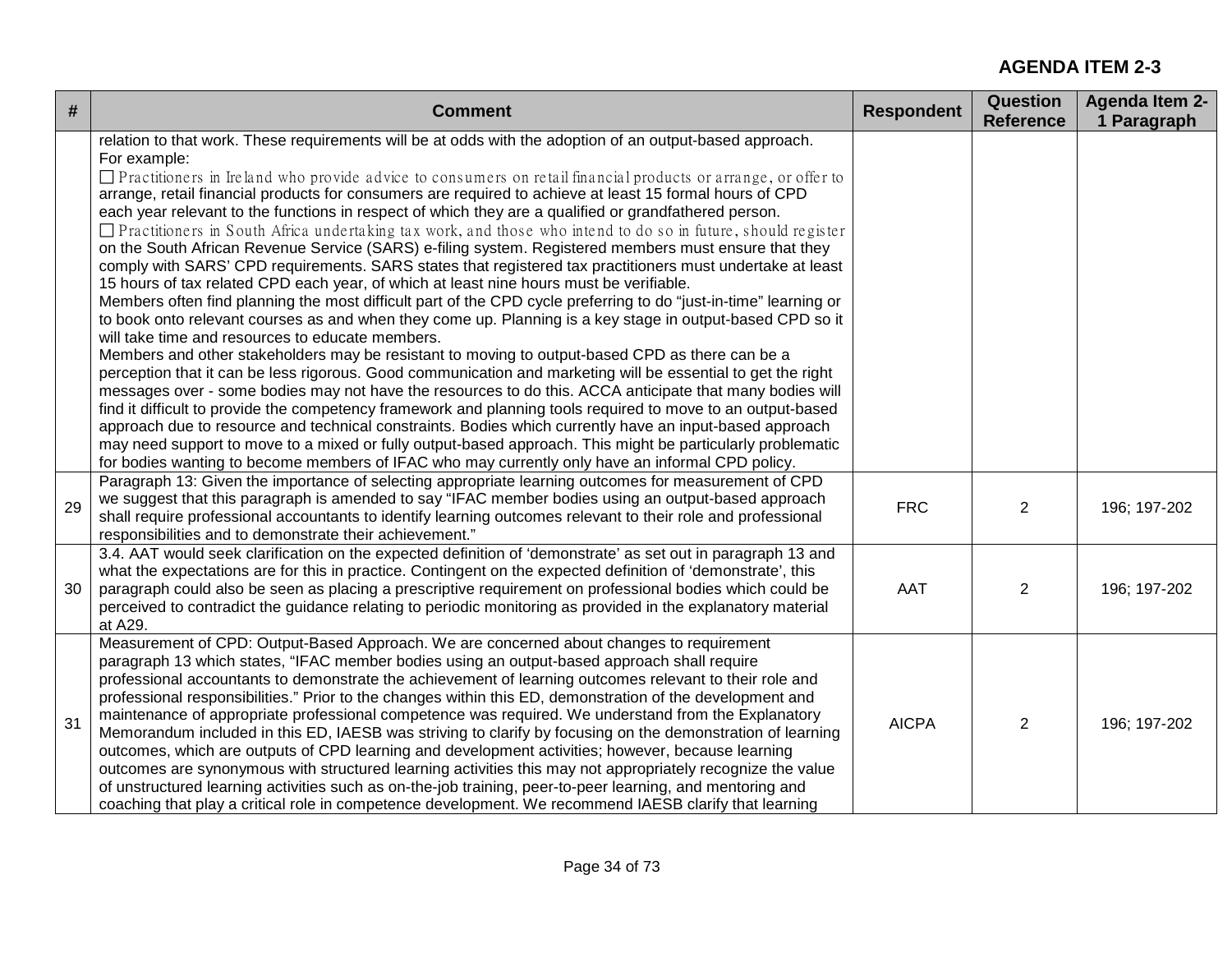| #              | <b>Comment</b>                                                                                                                                                                                                                                                                                                                                                                                                                                                                | <b>Respondent</b>      | Question<br><b>Reference</b> | <b>Agenda Item 2-</b><br>1 Paragraph |
|----------------|-------------------------------------------------------------------------------------------------------------------------------------------------------------------------------------------------------------------------------------------------------------------------------------------------------------------------------------------------------------------------------------------------------------------------------------------------------------------------------|------------------------|------------------------------|--------------------------------------|
|                | outcomes may arise from both structured and unstructured learning experiences. We recommend learning<br>outcomes be redefined as the measurable result that learners achieve upon completion of structured or<br>unstructured learning activities. Absent such clarification, the inclusion of "learning outcomes" could actually<br>be a hindrance to moving to an output-based measurement approach instead of an aid.                                                      |                        |                              |                                      |
| 32             | For Paragraphs 12 and 13, there can be greater clarity that IFAC member bodies shall also establish the<br>depth of details required of professional accountants in demonstrating the learning outcomes, and to have<br>the authority to seek verification of these learning outcomes to a reliable source e.g. the professional<br>accountant's employer.                                                                                                                    | <b>ISCA</b>            | $\overline{2}$               | 196; 197-202                         |
| 33             | As the focus of the output-based approach is on whether professional accountants can demonstrate the<br>achievement of learning outcomes, IFAC could provide guidance on the level of professional competence<br>for various job roles, in a format similar to that of Table A: Learning Outcomes in IES 2, IES 3 and IES 4.                                                                                                                                                  | <b>ISCA</b>            | 4                            | 196; 197-202                         |
|                | Theme 23: Revisions to Explanatory Material for the Output-Based Approach                                                                                                                                                                                                                                                                                                                                                                                                     |                        |                              |                                      |
|                | A20. The output-based approach typically includes the establishment of clearly defined learning outcomes<br>that are relevant to professional accountants' roles. Learning outcomes may be established by a number of<br>sources, including: (a) IFAC member bodies; (b) Professional accountants when undertaking self-appraisal;<br>(c) Employers; (d) Licensing regimes; and (e) Regulatory bodies. There appears to be a confusion between<br>outcomes and competencies.  | <b>SAIPA</b>           | 4                            | 203-215                              |
| $\overline{2}$ | CPA Australia believes that the explanatory paragraphs for the output-based approach (Ref: Para 13) and<br>the input-based approach (Ref: Para 14) may require further explanatory details in order for IFAC member<br>bodies to interpret and apply the intentions consistently.                                                                                                                                                                                             | <b>CPA Australia</b>   | 3                            | 203-215                              |
| $\overline{3}$ | The establishment of learning outcomes outlined in A19-A21 is very wide and therefore does not assist our<br>understanding.                                                                                                                                                                                                                                                                                                                                                   | <b>KPMG</b>            | 4                            | 203-215                              |
| $\overline{4}$ | We did not find A21 clear after repeated reading and reflection. This should be reworded to be clear on the<br>two factors to be considered.                                                                                                                                                                                                                                                                                                                                  | <b>KPMG</b>            | 4                            | 203-215                              |
| 5              | □ Given the complexity of measuring CPD under anoutput-based approach, we suggest that the IAESB<br>provide additional explanatory guidance related to measuring the achievement of CPD under the output-<br>based approach.                                                                                                                                                                                                                                                  | EY                     | 3                            | 203-215                              |
| 6              | We support the inclusion of: (b) professional accountants when undertaking self- appraisal; and (c)<br>employers.                                                                                                                                                                                                                                                                                                                                                             | Indiana CPA<br>Society | 6                            | 203-215                              |
| $\overline{7}$ | Commentary: In the explanation material at point A20 says "Learning outcomes can be established by<br>several sources including: a) IFAC member organizations, employers  etc. We believe it should say:<br>"The learning outcomes can be established by several instances including: a) IFAC body members, etc.                                                                                                                                                              | <b>IAA</b>             | 4                            | 203-215                              |
| 8              | No. As indicated in our overall comments, we struggle whether enough guidance has been provided in the<br>revised IES 7 for professional accountants to be able to measure CPD undertaken through an output-based<br>approach. As a result, we suggest that the Board provide additional explanatory guidance and examples<br>regarding the output-based approach.<br>Paragraph A21 describes the factors that should be considered in determining whether the achievement of | EY                     | 4                            | 203-215                              |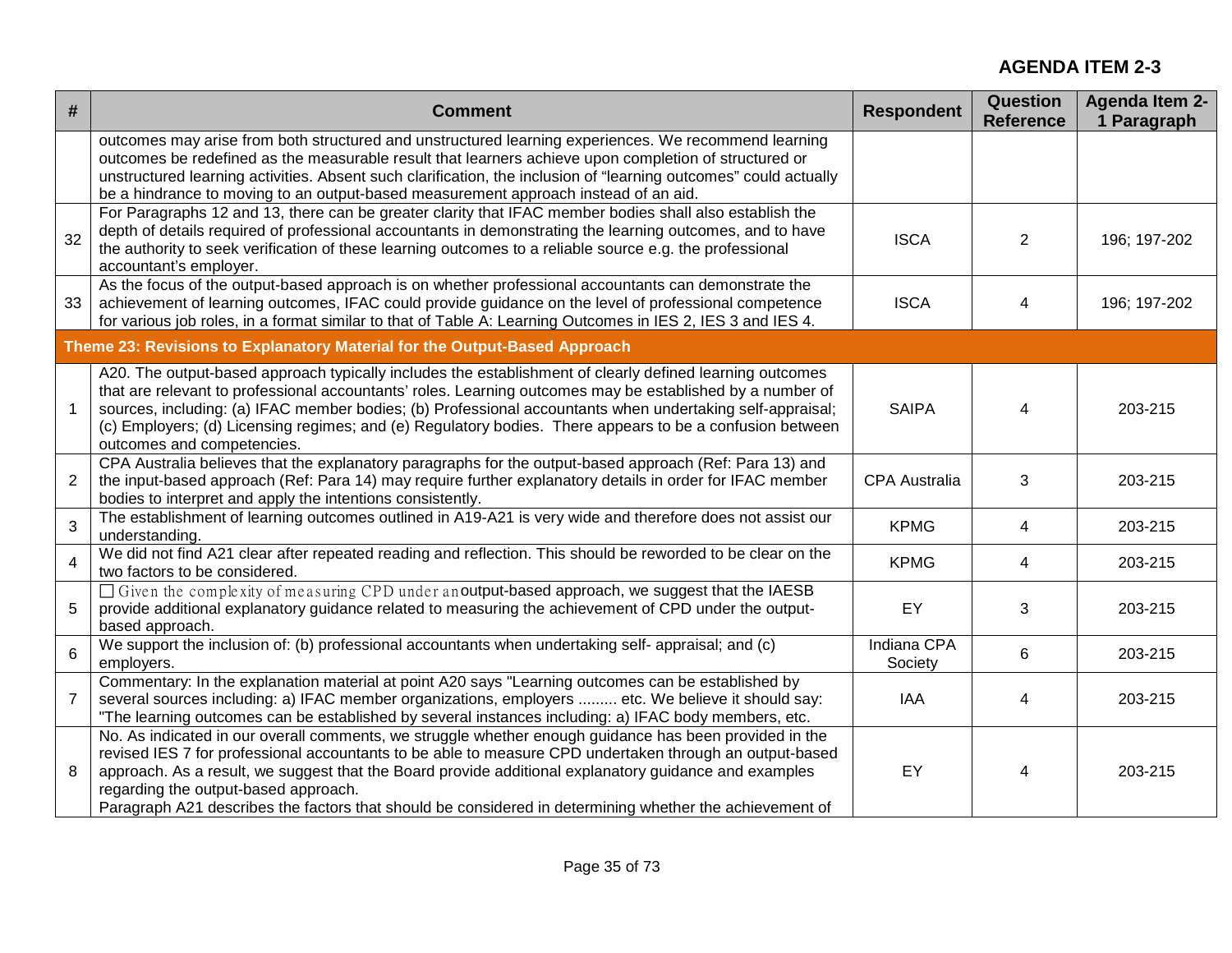| #  | <b>Comment</b>                                                                                                                                                                                                                                                                                                                                                                                                                                                                                                                                                                                                                                                                                                                                                                                                                                                                                                                                                                                                                                                                                                              | <b>Respondent</b>   | <b>Question</b><br><b>Reference</b> | <b>Agenda Item 2-</b><br>1 Paragraph |
|----|-----------------------------------------------------------------------------------------------------------------------------------------------------------------------------------------------------------------------------------------------------------------------------------------------------------------------------------------------------------------------------------------------------------------------------------------------------------------------------------------------------------------------------------------------------------------------------------------------------------------------------------------------------------------------------------------------------------------------------------------------------------------------------------------------------------------------------------------------------------------------------------------------------------------------------------------------------------------------------------------------------------------------------------------------------------------------------------------------------------------------------|---------------------|-------------------------------------|--------------------------------------|
|    | learning outcomes has occurred under an output-based approach. However, A21(a) describes an input-<br>based approach to determine whether learning outcomes have been achieved. Our interpretation is that an<br>individual would assess whether they have met a learning need by reviewing the CPD activities they have<br>completed. However, reviewing CPD activities does not necessarily assess whether the learning outcomes<br>have been achieved. Although well designed formal learning will include some form of assessment of<br>achievement of learning outcomes, other forms of CPD (such as unstructured reading) will not. Therefore,<br>we believe that in order for completion of a learning program to be used as an output measure, IES 7 needs<br>to address the importance of including properly designed learning which incorporates suitable assessment<br>processes. In addition, this section does not address how a professional accountant determines the<br>sufficiency of learning outcomes achieved (i.e., how many learning outcomes need to be met to comply with<br>the CPD requirements). |                     |                                     |                                      |
| 9  | $\Box$ As worded, paragraph A21(a) describes an input based approach when the focus of A21 is on<br>determining the achievement of learning outcomes. See detailed response in Question 4 below.                                                                                                                                                                                                                                                                                                                                                                                                                                                                                                                                                                                                                                                                                                                                                                                                                                                                                                                            | EY                  | 3                                   | 203-215                              |
| 10 | In paragraph A21 we note that one of the factors considered when determining the achievement of learning<br>outcomes by the professional accountant is the nature and extent of the CPD undertaken. We note that<br>extent of CPD could also relate to an input measure such as time or volume and thus seems incompatible<br>with determining whether the professional accountant is able to demonstrate the achievement of a learning<br>outcome. We suggest that 'extent' be replaced with 'depth' in order to make this clearer.                                                                                                                                                                                                                                                                                                                                                                                                                                                                                                                                                                                        | <b>BDO</b>          | $\overline{2}$                      | 203-215                              |
| 11 | Our interpretation of A 19 is that a test result is not sufficient for the measurement of achievement of<br>learning outcomes. A definition of a learning outcome would help our understanding. An example of output<br>based approach measurement activities would also be useful.                                                                                                                                                                                                                                                                                                                                                                                                                                                                                                                                                                                                                                                                                                                                                                                                                                         | <b>KPMG</b>         | 4                                   | 203-215                              |
| 12 | We believe that the revision in paragraph 13, which presents output-based approach requirements can help<br>to improve our understanding and our ability to apply an output-based measurement approach. However,<br>considering the subjectivisms of this approach we suggest to you to include more examples touching real<br>situations in the related explanatory material.                                                                                                                                                                                                                                                                                                                                                                                                                                                                                                                                                                                                                                                                                                                                              | <b>IBRACON</b>      | $\overline{4}$                      | 203-215                              |
| 13 | We appreciate the IAESB's efforts to revise the requirement and explanatory material related to the output-<br>based approach; however, we believe that it may continue to be difficult to consistently measure, monitor,<br>and enforce CPD using such an approach. It may be difficult for member bodies to specify the nature and<br>extent of verifiable evidence that professional accountants are required to maintain given the differing<br>learning outcomes that may be used in this approach resulting from professional accountants' differing<br>learning and development needs. We believe that the proposed standard would benefit from additional<br>guidance and specific examples of clearly defined learning outcomes, along with the nature and extent of<br>appropriate verifiable evidence that would demonstrate that learning outcomes were achieved.                                                                                                                                                                                                                                               | GAO                 | 4                                   | 203-215                              |
| 14 | Yes, the current requirements and application guidance are clear but the output-based approach is<br>effectively limited to demonstrating the achievement of learning outcomes.<br>Suggestion: Consideration should be given to how these learning objectives should be crafted, to ensure<br>they are not just relevant to professional accountants' roles, but directly meet the competence required for<br>the relevant roles.                                                                                                                                                                                                                                                                                                                                                                                                                                                                                                                                                                                                                                                                                           | Knowledge<br>Equity | 4                                   | 203-215                              |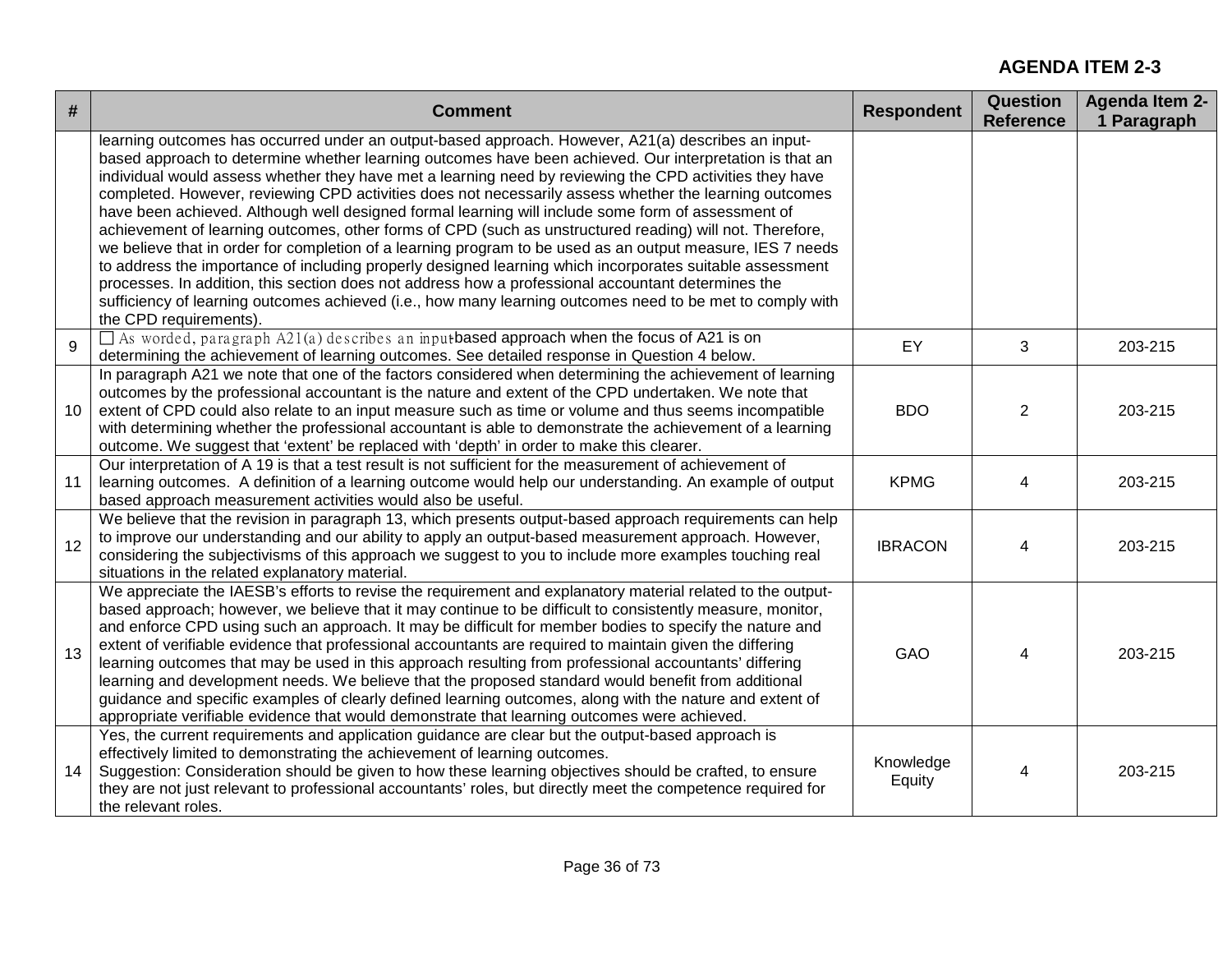| $\#$ | <b>Comment</b>                                                                                                                                                                                                                                                                                                                                                                                                                                                                                                                                                                                                                                              | <b>Respondent</b>   | <b>Question</b><br><b>Reference</b> | <b>Agenda Item 2-</b><br>1 Paragraph |
|------|-------------------------------------------------------------------------------------------------------------------------------------------------------------------------------------------------------------------------------------------------------------------------------------------------------------------------------------------------------------------------------------------------------------------------------------------------------------------------------------------------------------------------------------------------------------------------------------------------------------------------------------------------------------|---------------------|-------------------------------------|--------------------------------------|
| 15   | We also recommend that paragraph A20 be expanded to include 'educational organisations' or 'providers of<br>CPD' as a possible source of establishing learning outcomes, as these entities are heavily involved in the<br>industry (across business and public practice), are typically run by subject matter experts in the field, and<br>have a vested interest in the ongoing development of professional accountants and the accounting<br>profession itself.                                                                                                                                                                                           | Knowledge<br>Equity | 4                                   | 203-215                              |
| 16   | We propose that "clients" be newly added as paragraph A20 (f).                                                                                                                                                                                                                                                                                                                                                                                                                                                                                                                                                                                              | <b>JICPA</b>        | 4                                   | 203-215                              |
| 17   | We believe it would be useful to have an illustrative example on the measurement of the output-based<br>approach. The example in A25 is useful but we would like to see more clarification on the meaning of output<br>based and how it can be measured to help ensure consistency across the profession. If measurement of the<br>output approach is not clear for a variety of learning activities then adoption of an output based approach<br>could discourage these learning activities.                                                                                                                                                               | <b>KPMG</b>         | 4                                   | 203-215                              |
| 18   | With regard to this ED, we generally support some of the proposed changes. However, we do not believe<br>the ED provides a sufficient understanding of how to<br>>achieve an output-based measurement approach,                                                                                                                                                                                                                                                                                                                                                                                                                                             | <b>AICPA</b>        | 0                                   | 203-215                              |
| 19   | CPA Canada recognizes that an output-based approach to CPD focusing on learning outcomes would<br>support a more holistic view to the development and maintenance of professional competency when<br>compared to input-based measure such as hours of structured learning. Additional guidance as to how a<br>member would demonstrate learning outcomes may provide additional support to member organizations<br>interested in moving to an output-based system. In the absence of guidance, the Board may also consider<br>developing best practices based on the experiences of those jurisdictions who have already moved to an<br>output-based model. | CPA Canada          | 4                                   | 203-215                              |
| 20   | Regarding the proposed guidance on the measurement of an output-based approach, examples relating to<br>the structure of self-developed individual learning plans and self-assessment of those plans, including the<br>review and/or approval of those assessments by senior learning management within an audit firm, would be<br>helpful.                                                                                                                                                                                                                                                                                                                 | Deloitte            | 4                                   | 203-215                              |
| 21   | No. Please refer to the comments given above. It would be helpful if more guidance is provided on how to<br>'demonstrate the achievement of learning outcomes'.                                                                                                                                                                                                                                                                                                                                                                                                                                                                                             | <b>IRBA</b>         | 4                                   | 203-215                              |
| 22   | In regards to the output-based approach, we struggle whether enough explanatory guidance has been<br>provided in the revised IES 7 for professional accountants to be able to measure CPD undertaken through<br>an output-based approach. As a result, given the complexity of measuring CPD under an output-based<br>approach, we suggest that the Board revisit whether additional explanatory guidance is necessary related to<br>the output-based approach.                                                                                                                                                                                             | EY                  | 0                                   | 203-215                              |
| 23   | We noted and agree with IAESB's inclusion on the examples of verifiable evidence of outputbased approach<br>towards continuing professional development under the section on "Monitoring and Enforcement of CPD".<br>In Paragraph A21, it is noted that: For IFAC member bodies and licensing regimes, determining<br>achievement of learning outcomes by the professional accountant may include consideration of factors such<br>as: (b) The nature and extent of reflective activity the professional accountant has documented in their CPD                                                                                                             | <b>ISCA</b>         | 4                                   | 203-215                              |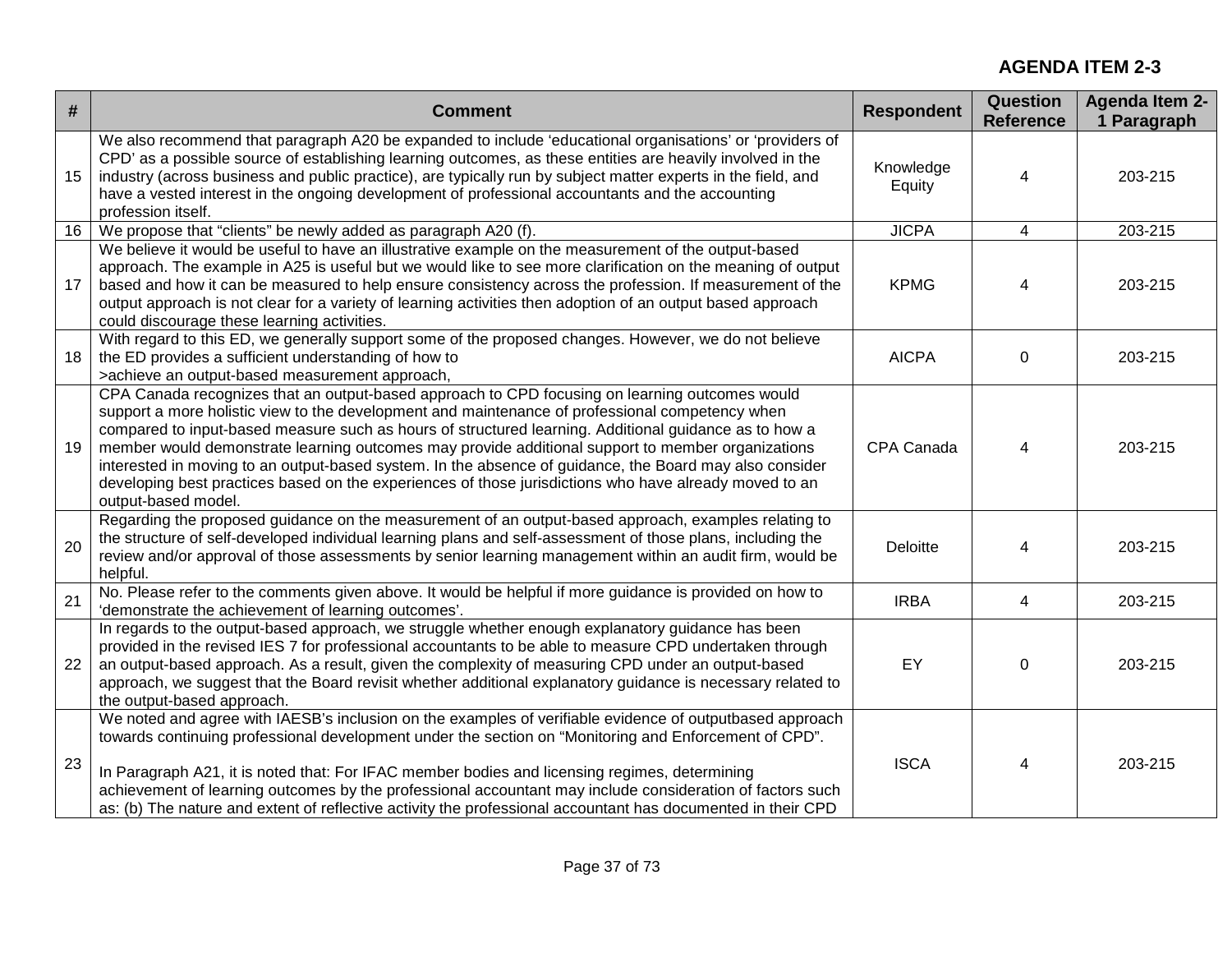| #              | <b>Comment</b>                                                                                                                                                                                                                                                                                                                                                                                                                                                                                                                                                                                                                                                                                                                                                                                                                                                                                                                                                                                                                                                                                                                                                                                                                                                                                                                                                                            | <b>Respondent</b> | <b>Question</b><br><b>Reference</b> | <b>Agenda Item 2-</b><br>1 Paragraph |
|----------------|-------------------------------------------------------------------------------------------------------------------------------------------------------------------------------------------------------------------------------------------------------------------------------------------------------------------------------------------------------------------------------------------------------------------------------------------------------------------------------------------------------------------------------------------------------------------------------------------------------------------------------------------------------------------------------------------------------------------------------------------------------------------------------------------------------------------------------------------------------------------------------------------------------------------------------------------------------------------------------------------------------------------------------------------------------------------------------------------------------------------------------------------------------------------------------------------------------------------------------------------------------------------------------------------------------------------------------------------------------------------------------------------|-------------------|-------------------------------------|--------------------------------------|
|                | record demonstrating the achievement of learning outcomes.<br>In view that reflective activities are commonly used in CPD courses, we would suggest for IAESB to provide<br>further clarification and guidance in IES 7 on:<br>o The documentation required;<br>o How it could be used and assessed to close identified competency gaps.                                                                                                                                                                                                                                                                                                                                                                                                                                                                                                                                                                                                                                                                                                                                                                                                                                                                                                                                                                                                                                                  |                   |                                     |                                      |
| 24             | Given that the learning outcome can be established by 'professional accountants when undertaking self-<br>appraisal' (Paragraph A20), the assessment of achievement of learning outcome (Paragraph A27) can also<br>be determined by themselves. The question is always what is considered sufficient, i.e. the nature and<br>extent of CPD is highly subjective and may not be easy to be adopted by IFAC member bodies in varying<br>stages of development. There is a need to elaborate and provide examples on the factors to be considered<br>in determining whether achievement of learning outcomes has occurred (Paragraph A21). It is unclear if the<br>Guiding Principles stated in the "Guidance to Support the Implementation of a Learning Outcomes<br>Approach" as previously issued by IAESB in January 2016 can be used to meet the requirements of the<br>proposed IES 7. The Guiding principles emphasise the clear links between specifying clear learning<br>outcomes and the assessment of these learning outcomes, specifying the qualitative characteristics which<br>such learning outcomes and assessments should meet. It would be helpful to illustrate some of these<br>qualitative characteristics after Paragraphs A21 or A28 to guide IFAC member bodies in determining the<br>verifiable evidence to be obtained to assess the learning outcome achieved. | <b>ISCA</b>       | $\overline{4}$                      | 203-215                              |
|                | Theme 24: Do Not Support Removal of Prescribed Hours in IES 7 (revised)                                                                                                                                                                                                                                                                                                                                                                                                                                                                                                                                                                                                                                                                                                                                                                                                                                                                                                                                                                                                                                                                                                                                                                                                                                                                                                                   |                   |                                     |                                      |
| $\overline{1}$ | Requirement in relation to measuring CPD using input-based approaches in paragraph 14 of the proposed<br>standard only refers to IFAC member bodies specifying an amount of learning and development activity<br>without setting a minimum bar for such an amount. While this is certainly principles-based, we are not<br>convinced that it is in the public interest to cease requiring a minimum level of activity for input-based<br>approaches in the context of those jurisdictions where solely output-based approaches are likely not to be<br>implementable due to the reference to input-based measures (e.g., hours of structured or verifiable CPD) in<br>law, regulation or professional requirements of IFAC member bodies.                                                                                                                                                                                                                                                                                                                                                                                                                                                                                                                                                                                                                                                 | <b>IDW</b>        | 2                                   | 218-219; 223-<br>228; 248            |
| 2              | Furthermore, although solely output-based approaches are contemplated in the standard, to cease requiring<br>a minimum amount of activity for input-based approaches sends the wrong message about the importance<br>of CPD to members of the profession. This is because the cost in terms of the likely amount of time<br>expended by members of the profession to meet the learning outcomes is an important consideration when<br>designing an output-based approach (whether designed by a member body or by a member) - that is the<br>amount of CPD activity is always subject to cost-benefit considerations, even for output-based approaches.<br>The amount of input-based activity specific in a standard is therefore an important underlying factor for<br>consideration even when solely an output-based approach is applied.                                                                                                                                                                                                                                                                                                                                                                                                                                                                                                                                               | <b>IDW</b>        | 2                                   | 218-219; 223-<br>228; 248            |
| 3              | We recognize that there are different means for measuring CPD activity using an input-based approach.<br>However, paragraph A22 of the proposed standard does clarify that the common factor among all input-                                                                                                                                                                                                                                                                                                                                                                                                                                                                                                                                                                                                                                                                                                                                                                                                                                                                                                                                                                                                                                                                                                                                                                             | <b>IDW</b>        | $\overline{2}$                      | 218-219; 223-<br>228; 248            |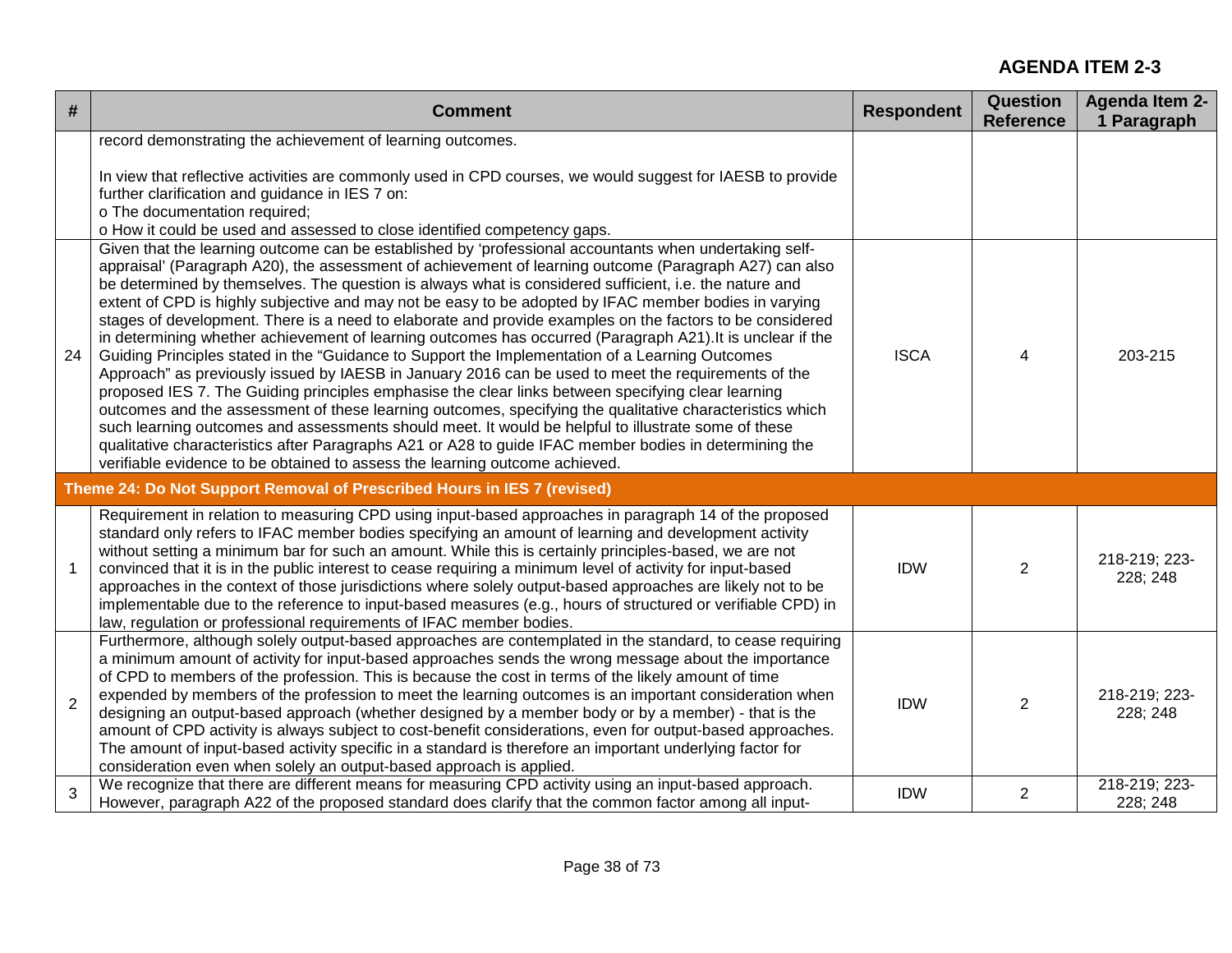| #               | <b>Comment</b>                                                                                                                                                                                                                                                                                                                                                                                                                                                                                                                                                                                                                                                                                                                                                                                                                  | <b>Respondent</b> | <b>Question</b><br><b>Reference</b> | <b>Agenda Item 2-</b><br>1 Paragraph |
|-----------------|---------------------------------------------------------------------------------------------------------------------------------------------------------------------------------------------------------------------------------------------------------------------------------------------------------------------------------------------------------------------------------------------------------------------------------------------------------------------------------------------------------------------------------------------------------------------------------------------------------------------------------------------------------------------------------------------------------------------------------------------------------------------------------------------------------------------------------|-------------------|-------------------------------------|--------------------------------------|
|                 | based approaches is their measurement of CPD activity in terms of "hours or equivalent learning units". A<br>requirement specifying a minimum CPD activity could therefore refer to "hours or equivalent learning units"<br>as extant IES 7 did. Furthermore, we regard it to be important that, if a minimum level of hours or equivalent<br>learning units needs to be required for input-based approaches to CPD, then there needs to be an<br>accompanying minimum requirement for some or all of the CPD to be supported by verifiable evidence.<br>We therefore recommend that the IAESB retain its current requirement in extant IES 7 for 120 hours or<br>equivalent learning units in each rolling three-year period, of which 60 hours must be verifiable, and 20<br>hours or equivalent learning units in each year. |                   |                                     |                                      |
| $\overline{4}$  | The change to remove a specified quantifiable minimum requirement of CPD for the input method is<br>unhelpful. The different regulators in different countries are using a specified number of CPD points as a<br>requirement which has in most cases been based on the IFAC pronouncements. It will now be difficult to<br>meet such regulatory requirements.<br>If no minimum requirement of CPD points or hours is stated in the IES7 requirements, it is believed that<br>detailed guidance will be required to assist IFAC member bodies to establish what a sufficient amount of<br>input CPD is.                                                                                                                                                                                                                         | <b>SAIPA</b>      | 2                                   | 218-219; 223-<br>228; 248            |
| 5               | As noted above, the proposed removal of a specified quantifiable volume of CPD under the input method<br>will have a significant impact on a number monitoring and measuring compliance, as well as in recognizing<br>compliance for members that hold membership in more than one professional body.                                                                                                                                                                                                                                                                                                                                                                                                                                                                                                                           | <b>SAIPA</b>      | 6                                   | 218-219; 223-<br>228; 248            |
| $6\phantom{1}6$ | The statement of an expected minimum requirement by IFAC is a helpful benchmark for all bodies using the<br>input method. In addition, many regulators have specified a minimum requirement of input hours and IES7<br>should reflect this where possible. PAFA member bodies following the input method are concerned that the<br>lack of a specified minimum requirement may cause conflict between the member bodies and the regulators.                                                                                                                                                                                                                                                                                                                                                                                     | <b>PAFA</b>       | 2                                   | 218-219; 223-<br>228; 248            |
| $\overline{7}$  | Paragraph 14 – the change to remove a specified, minimum requirement of CPD for the input method is<br>unhelpful. The view of PAFA member bodies who follow the input method is that this changed requirement<br>may weaken the position of a number of professional bodies.                                                                                                                                                                                                                                                                                                                                                                                                                                                                                                                                                    | <b>PAFA</b>       | 2                                   | 218-219; 223-<br>228; 248            |
| 8               | As noted at response 2 above, the proposed removal of a specified volume of CPD under the input method<br>will have a significant impact on a number of PAFA member bodies and may lead to difficulties in<br>implementing this revised IES.                                                                                                                                                                                                                                                                                                                                                                                                                                                                                                                                                                                    | <b>PAFA</b>       | 6                                   | 218-219; 223-<br>228; 248            |
| 9               | The 2014 revisions to IES 7 brought the standard to a position of maturity such that any further changes<br>now have to be carefully weighed, both in terms of necessity and unintended consequences. ICAEW<br>welcomes some of the enhancements to IES 7 that IAESB is now proposing but we are also concerned by<br>some of the changes. Our main point is the challenges that may be created by the proposed removal of<br>minimum input measures in paragraph 14. We set out our views more fully below.                                                                                                                                                                                                                                                                                                                    | <b>ICAEW</b>      | $\mathbf 0$                         | 218-219; 223-<br>228; 248            |
| 10              | 10 Not always. The requirements set out in paragraph 9-17 vary in their appropriateness.<br>11 Our main point, explained more fully below, is the wording of paragraph 14. We think it may present<br>challenges and difficulties if IAESB moves away from setting minimum time requirements for input policies<br>and leaves it to each PAO to mandate whatever CPD amounts they deem fit.                                                                                                                                                                                                                                                                                                                                                                                                                                     | <b>ICAEW</b>      | 2                                   | 218-219; 223-<br>228; 248            |
| 11              | 14 Yes, it would be beneficial to clarify certain aspects of the proposed requirements with additional                                                                                                                                                                                                                                                                                                                                                                                                                                                                                                                                                                                                                                                                                                                          | <b>ICAEW</b>      | 3                                   | 218-219; 223-                        |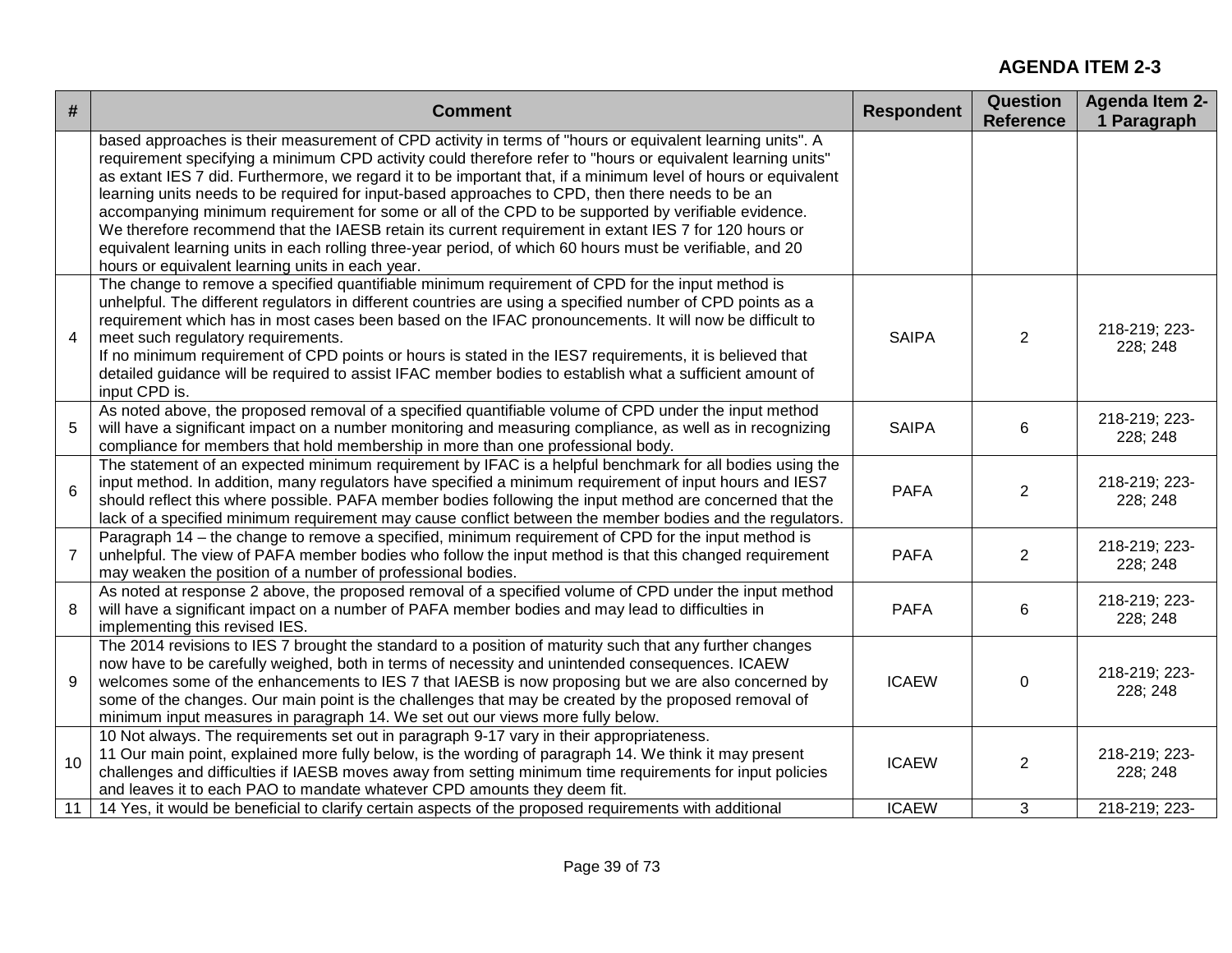| #  | <b>Comment</b>                                                                                                                                                                                                                                                                                                                                                                                                                                                                                                                                                                                                                                                                                                                                                                                                                                                                                                                                                                                                                                                                                                                                                                                                                                                                                                                                                                                                                                                                                                                                                                                                                                                                                                                                                                                                                                                                           | <b>Respondent</b>    | <b>Question</b><br><b>Reference</b> | <b>Agenda Item 2-</b><br>1 Paragraph |
|----|------------------------------------------------------------------------------------------------------------------------------------------------------------------------------------------------------------------------------------------------------------------------------------------------------------------------------------------------------------------------------------------------------------------------------------------------------------------------------------------------------------------------------------------------------------------------------------------------------------------------------------------------------------------------------------------------------------------------------------------------------------------------------------------------------------------------------------------------------------------------------------------------------------------------------------------------------------------------------------------------------------------------------------------------------------------------------------------------------------------------------------------------------------------------------------------------------------------------------------------------------------------------------------------------------------------------------------------------------------------------------------------------------------------------------------------------------------------------------------------------------------------------------------------------------------------------------------------------------------------------------------------------------------------------------------------------------------------------------------------------------------------------------------------------------------------------------------------------------------------------------------------|----------------------|-------------------------------------|--------------------------------------|
|    | explanatory paragraphs.<br>15 Our central concern with the Exposure Draft's proposals is the removal of the minimum 'time spent'<br>requirements for the input-based approach and the confusion this could cause. It is significant that it is<br>proposed to leave it to individual IFAC member bodies to each determine the minimum amount of CPD that<br>their members must complete.<br>16 ICAEW is generally not an advocate of prescribing amounts of 'CPD hours' or 'CPD points'. We moved<br>away from inputs in 2005 having previously operated an input-based system for 25 years. However, where<br>an input system is used, we do think it greatly aids clarity for stakeholders if there are specified minimums,<br>or at least guidance. The explanatory paragraphs for the input-based approach should at least provide<br>clearer guidance on what amounts of annual CPD the IAESB envisages as appropriate.                                                                                                                                                                                                                                                                                                                                                                                                                                                                                                                                                                                                                                                                                                                                                                                                                                                                                                                                                             |                      |                                     | 228; 248                             |
| 12 | 21 Yes, some. We do not anticipate any direct impact on ICAEW's own approach to CPD as the Exposure<br>Draft makes refinements to the outputs-based approach with which we can work.<br>22 Where we do see some challenges arising is from IAESB removing the minimum hours (or other input)<br>requirement for PAOs using this approach to CPD. There could be some unintended consequences here.<br>23 It could make it much more difficult for stakeholders (whether they be other PAOs, employers, regulators<br>or clients) to compare and contrast professional development requirements in force at individual bodies.<br>24 Currently, if a PAO declares that its CPD policy is "inputs-based and compliant with IES 7" it is clear how<br>much learning and development individual members of that body will be undertaking. There is a shared<br>benchmark.<br>25 Under the proposals here, there would be a lack of transparency over the CPD requirements parties<br>have been subject to. Stakeholders could in future struggle to make CPD assessments and could struggle to<br>agree equivalence. The consequences of this could be quite far-reaching. Professional bodies, ICAEW<br>included, could find it harder to agree and apply international partnership and credit agreements.<br>26 There is the associated risk of significant transitional problems as the threshold at individual bodies<br>changes from 120 hours over three years to something potentially very different, whether much higher or<br>lower. This could be particularly challenging where an inter-PAO agreement has been signed on the basis of<br>one approach to CPD being in force which is now being revised. And individual professional accountants<br>could reduce, perhaps significantly, the amount of CPD they complete each year without this being detected<br>or questioned. | <b>ICAEW</b>         | 6                                   | 218-219; 223-<br>228; 248            |
| 13 | CPA Australia supports some of the revisions to this standard. However, we do not support the removal of<br>the specification of the number of CPD hours required for professional members of IFAC professional<br>accounting bodies.                                                                                                                                                                                                                                                                                                                                                                                                                                                                                                                                                                                                                                                                                                                                                                                                                                                                                                                                                                                                                                                                                                                                                                                                                                                                                                                                                                                                                                                                                                                                                                                                                                                    | <b>CPA Australia</b> | $\mathbf 0$                         | 218-219; 223-<br>228; 248            |
| 14 | CPA Australia supports the measurement of CPD using either the output-based approach or the input-<br>based approach, or a combination of both.<br>CPA Australia is concerned that the removal of specified hours (Ref: Para A 16-A20. "Complete at least 120<br>hours") will lead to differential approaches by IFAC member bodies, thus removing a "benchmark" of<br>consistency across the profession. CPA Australia believes there should be some uniformity of standard for<br>professional development hours (or equivalent) for the input-based approach to ensure the profession is                                                                                                                                                                                                                                                                                                                                                                                                                                                                                                                                                                                                                                                                                                                                                                                                                                                                                                                                                                                                                                                                                                                                                                                                                                                                                              | <b>CPA Australia</b> | $\overline{2}$                      | 218-219; 223-<br>228; 248            |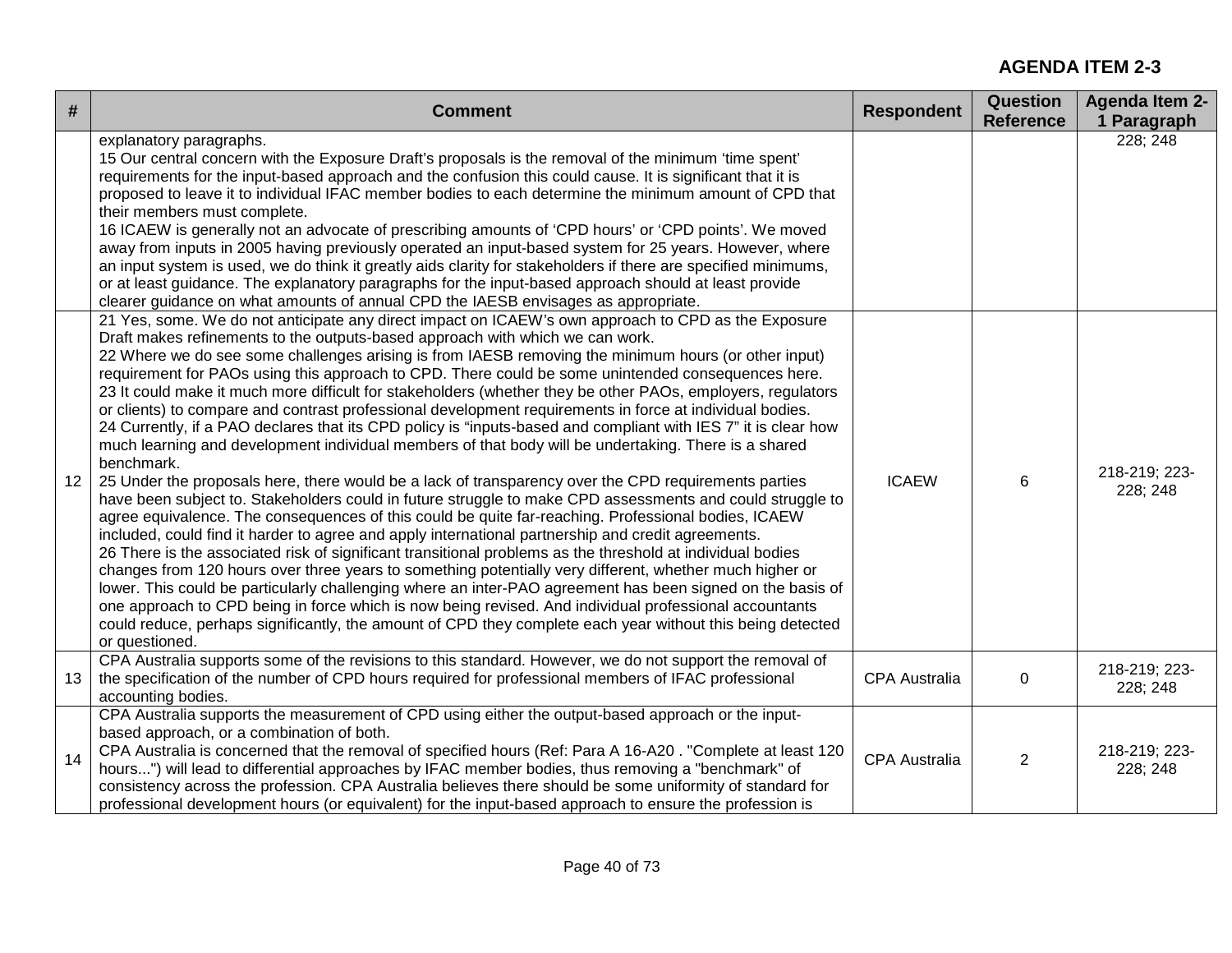| #  | <b>Comment</b>                                                                                                                                                                                                                                                                                                                                                                                                                                                                                                                                                                                                                                                                                                                                                                                                                                                                                                                                                                                                                                                                                     | <b>Respondent</b>    | Question<br><b>Reference</b> | <b>Agenda Item 2-</b><br>1 Paragraph |
|----|----------------------------------------------------------------------------------------------------------------------------------------------------------------------------------------------------------------------------------------------------------------------------------------------------------------------------------------------------------------------------------------------------------------------------------------------------------------------------------------------------------------------------------------------------------------------------------------------------------------------------------------------------------------------------------------------------------------------------------------------------------------------------------------------------------------------------------------------------------------------------------------------------------------------------------------------------------------------------------------------------------------------------------------------------------------------------------------------------|----------------------|------------------------------|--------------------------------------|
|    | committed to enabling ongoing development of professional competence, in the public interest. We believe<br>the proposed revisions to the standard (namely the removal of specified hours) will not achieve the aim to<br>improve consistency of CPD undertaken by professional accountants                                                                                                                                                                                                                                                                                                                                                                                                                                                                                                                                                                                                                                                                                                                                                                                                        |                      |                              |                                      |
| 15 | CPA Australia recommends retaining the requirement of 120 hours (or equivalent learning units) of relevant<br>professional development activity in each rolling three-year period, of which 60 hours (or equivalent learning<br>units) shall be verifiable.                                                                                                                                                                                                                                                                                                                                                                                                                                                                                                                                                                                                                                                                                                                                                                                                                                        | <b>CPA Australia</b> | 3                            | 218-219; 223-<br>228; 248            |
| 16 | ACCA has three routes members can follow in order to meet their CPD requirement. One of these routes is<br>the "other IFAC body" route where ACCA members that are also a member of another IFAC body, may<br>follow their route in order to also satisfy ACCA's CPD requirement. ACCA is currently secure in the<br>knowledge that any member following this route would either be following an output-based approach or if<br>input or combination they would have achieved at least 120 hours over three years. However, if bodies able<br>to set their own input amount this assurance of an equivalent policy is removed. We would either need to<br>remove the other IFAC body route or accept that members in different jurisdictions may be required to<br>achieve less CPD.                                                                                                                                                                                                                                                                                                               | <b>ACCA</b>          | 6                            | 218-219; 223-<br>228; 248            |
| 17 | Removal of the prescribed minimum number of hours when using the input-based approach. Regarding the<br>proposed revision to remove the prescribed minimum number of hours when using the input-based<br>approach, it is unclear to us what issue this change is                                                                                                                                                                                                                                                                                                                                                                                                                                                                                                                                                                                                                                                                                                                                                                                                                                   | <b>PwC</b>           | $\mathbf 0$                  | 218-219; 223-<br>228; 248            |
| 18 | Regarding the proposed revision to remove the prescribed minimum number of hours when using the input-<br>based approach, we are concerned the change has potential to:<br>> Dilute the effectiveness of IES 7                                                                                                                                                                                                                                                                                                                                                                                                                                                                                                                                                                                                                                                                                                                                                                                                                                                                                     | PwC                  | 0                            | 218-219; 223-<br>228; 248            |
| 19 | Regarding the proposed revision to remove the prescribed minimum number of hours when using the input-<br>based approach, we are concerned the change has potential to:<br>> Exacerbate some of the issues that the revisions are designed to address (e.g., the consistency of CPD<br>undertaken by professional accountants)<br>> Result in significant inconsistencies across IFAC member bodies. We believe that the IAESB should<br>instead re-assess the minimums specified in Extant IES 7 and revise the minimums if determined to be<br>appropriate.                                                                                                                                                                                                                                                                                                                                                                                                                                                                                                                                      | PwC                  | $\mathbf 0$                  | 218-219; 223-<br>228; 248            |
| 20 | We believe the revised requirements are appropriate and clear subject to the following observations:<br>Removal of the prescribed minimum number of hours when using the input-based approach:<br>1. None of the issues cited in the explanatory memorandum refer to a request or need for removal of the<br>prescribed minimum number of hours. We are concerned that the proposed revision to remove the<br>prescribed minimum number of hours when using the input-based approach (paragraph 14) has the<br>potential to dilute the effectiveness of IES 7 and may also exacerbate some of the issues that the revisions<br>are designed to address (e.g., the consistency of CPD undertaken by professional accountants).<br>2. We believe that removing the prescribed minimum and leaving the flexibility for IFAC member bodies to<br>determine these minimums could result in significant inconsistencies across IFAC ember bodies, which will<br>be challenging for global organizations who employ professional accountants subject to the standards of<br>different IFAC member bodies. | <b>PwC</b>           | $\overline{2}$               | 218-219; 223-<br>228; 248            |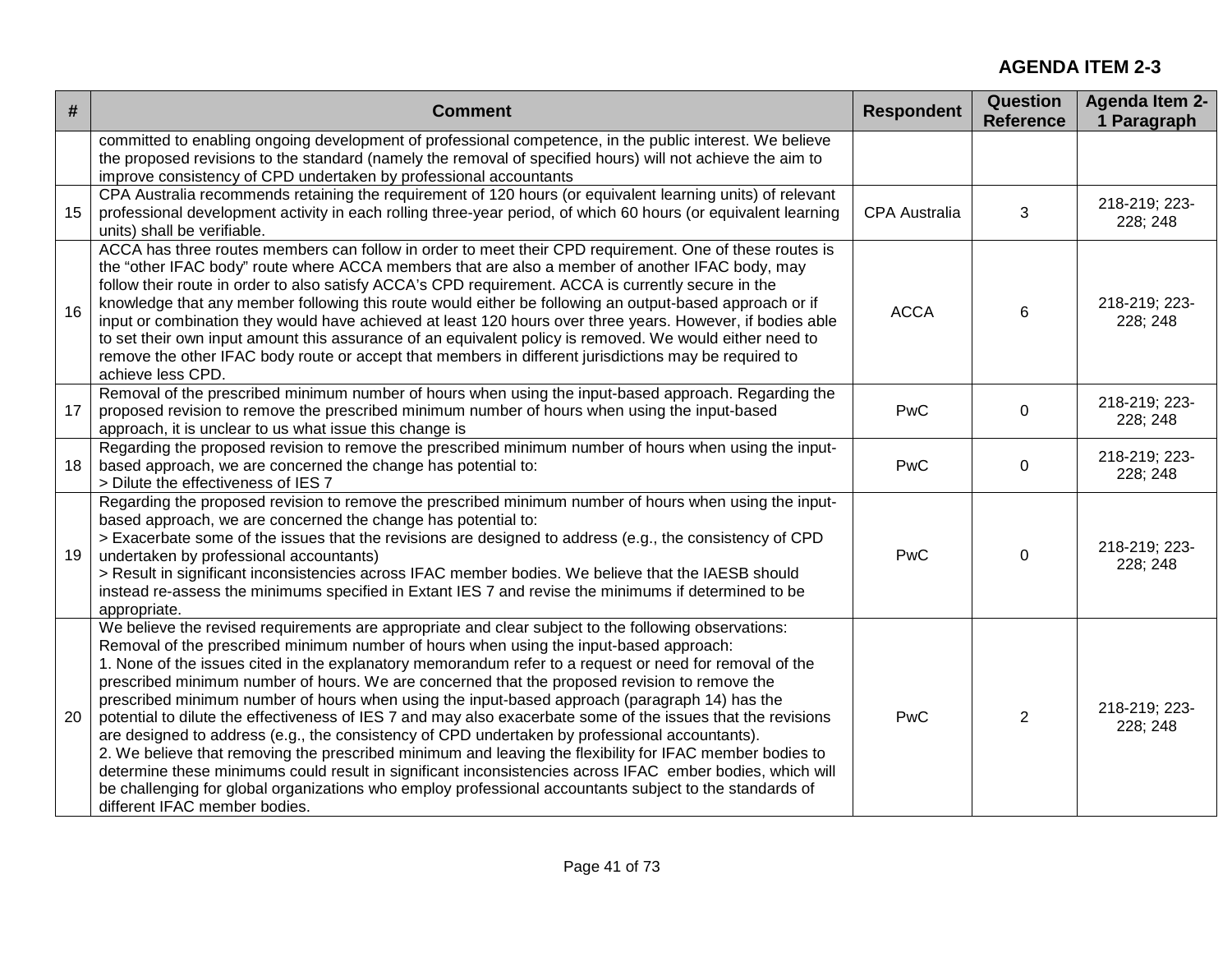| $\#$ | <b>Comment</b>                                                                                                                                                                                                                                                                                                                                                                                                                                                                                                                                                                                                                                                                                                                                                                                                                                                                                                                                                                                                                                                                                                                                                                                                                                                                                                                                                                                                                                                                                                                                                                                                                                                                                                                                                             | <b>Respondent</b> | Question<br><b>Reference</b> | <b>Agenda Item 2-</b><br>1 Paragraph |
|------|----------------------------------------------------------------------------------------------------------------------------------------------------------------------------------------------------------------------------------------------------------------------------------------------------------------------------------------------------------------------------------------------------------------------------------------------------------------------------------------------------------------------------------------------------------------------------------------------------------------------------------------------------------------------------------------------------------------------------------------------------------------------------------------------------------------------------------------------------------------------------------------------------------------------------------------------------------------------------------------------------------------------------------------------------------------------------------------------------------------------------------------------------------------------------------------------------------------------------------------------------------------------------------------------------------------------------------------------------------------------------------------------------------------------------------------------------------------------------------------------------------------------------------------------------------------------------------------------------------------------------------------------------------------------------------------------------------------------------------------------------------------------------|-------------------|------------------------------|--------------------------------------|
| 21   | We would anticipate that the change will help clarify expectations within our organization, with the exception<br>of the proposed revision to remove the prescribed minimum number of hours when using the input-based<br>measurement approach. As described in our response to Question 2, we believe a prescribed minimum<br>number of hours should be retained.                                                                                                                                                                                                                                                                                                                                                                                                                                                                                                                                                                                                                                                                                                                                                                                                                                                                                                                                                                                                                                                                                                                                                                                                                                                                                                                                                                                                         | PwC               | 6                            | 218-219; 223-<br>228; 248            |
| 22   | We suggest that for those IFAC member bodies implementing an input-based approach, the requirement for<br>professional accountants to complete a minimum specified amount of CPD (in hours, equivalent learning<br>units, or as relevant professional development activity) should remain.<br>Proposed change to: 'IFAC member bodies using an input-based approach shall require each professional<br>accountant to complete a specified amount of learning and development activity that meets at least the<br>following:<br>a) Complete 20 hours (or equivalent learning units) of relevant professional development activity in each<br>year or 60 hours in each rolling three-year period;<br>b) Measure learning activities as they relate directly to the achievement of learning outcomes.<br>The professional accountant will be required to demonstrate what had been gained from the achievement of<br>these learning outcomes and how these have been applied in developing and maintaining professional<br>competence relevant to their role and professional responsibilities'.<br>It is suggested that additional guidance in section A22 could state the minimum number of hours of CPD<br>activity required over a specified period of time.<br>We suggest reinstating the current paragraph 15 with the following changes, this paragraph having been<br>removed from the exposure draft:<br>a) Complete a pre-determined number of hours (or equivalent units) of learning or relevant professional<br>development activity of no less than 20 hours in each year, or 60 hours in each rolling three-year period, of<br>which a portion could be verifiable.<br>b) Remove<br>c) Retain as 'Measure learning activities to meet the above requirements'. | <b>ICAS</b>       | $\overline{2}$               | 218-219; 223-<br>228; 248            |
| 23   | We appreciate the IAESB's efforts to update the Continuing Professional Development (CPD) standards to<br>serve the public interest. We agree that CPD includes learning and development activities that contribute to<br>developing and maintaining professional competence, such as (1) education; (2) training; (3) practical<br>experience; (4) mentoring and coaching, (5) networking and sharing of knowledge and experiences; (6)<br>observation, feedback, and reflective activity; (7) planned self-development activities; and (8) unstructured<br>acquiring of knowledge. However, we believe that requiring a minimum specified amount of CPD measured<br>using an input-based approach best facilitates monitoring and enforcement of the requirements. Therefore,<br>we suggest that the CPD standard include a requirement for the professional accountant to complete a<br>specified amount of CPD relevant to the accountant's role and professional responsibilities measured in<br>hours or equivalent learning units. While we believe that learning and development activities measured<br>using the output-based approach also contribute to developing and maintaining a professional accountant's<br>competence, these activities may be more difficult to consistently measure, monitor, and enforce and should<br>be undertaken in addition to activities measured using the input-based approach.                                                                                                                                                                                                                                                                                                                                               | GAO               | $\pmb{0}$                    | 218-219; 223-<br>228; 248            |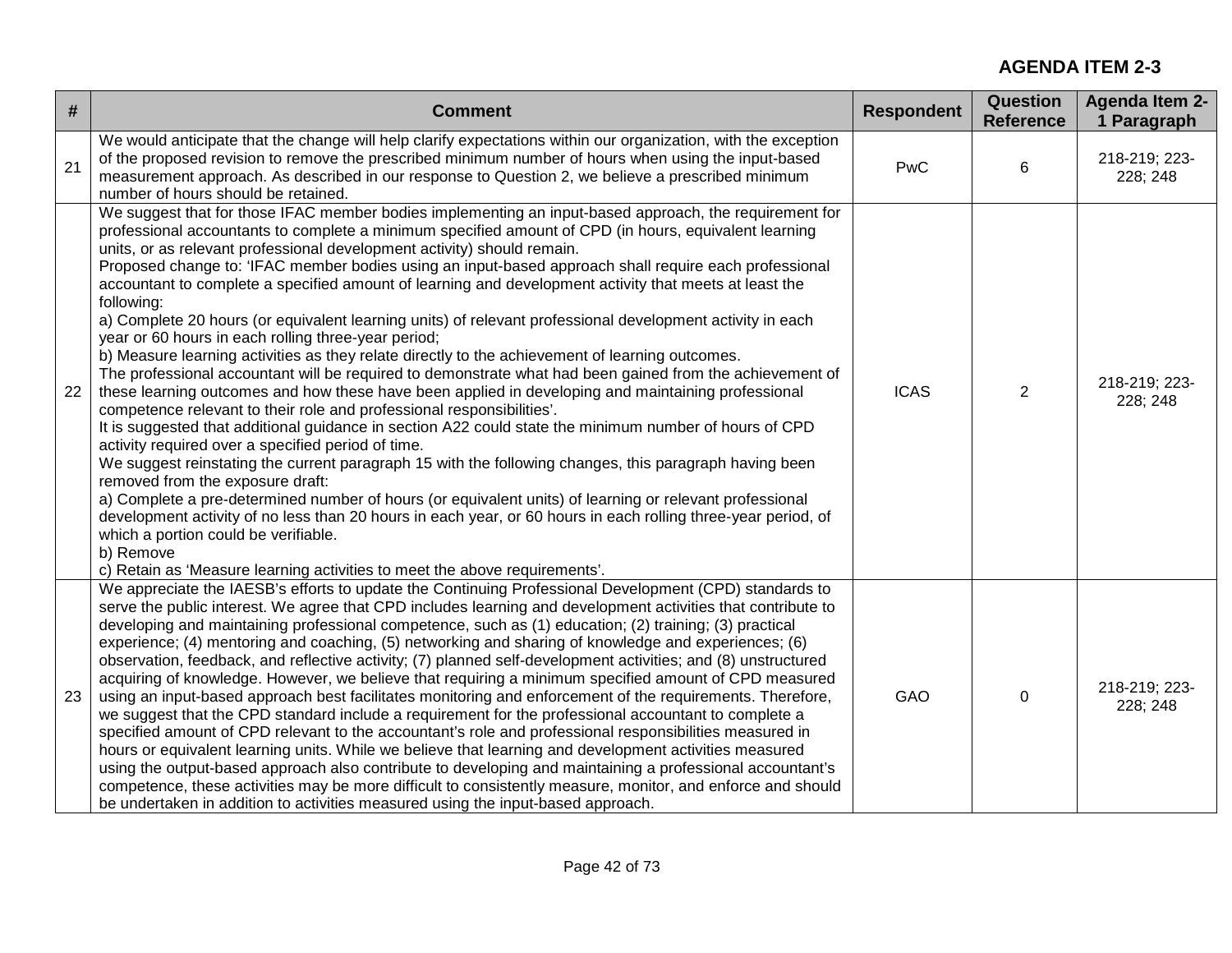| $\#$ | <b>Comment</b>                                                                                                                                                                                                                                                                                                                                                                                                                                                                                                                                                                                                                                                                                                                                                                                                                                                                                                                                                                                             | <b>Respondent</b>                   | Question<br><b>Reference</b> | <b>Agenda Item 2-</b><br>1 Paragraph |
|------|------------------------------------------------------------------------------------------------------------------------------------------------------------------------------------------------------------------------------------------------------------------------------------------------------------------------------------------------------------------------------------------------------------------------------------------------------------------------------------------------------------------------------------------------------------------------------------------------------------------------------------------------------------------------------------------------------------------------------------------------------------------------------------------------------------------------------------------------------------------------------------------------------------------------------------------------------------------------------------------------------------|-------------------------------------|------------------------------|--------------------------------------|
| 24   | As stated above, we believe that the CPD standard should include a requirement for completing a minimum<br>specified amount of CPD relevant to the professional accountant's role and professional responsibilities<br>measured in hours or learning units. We believe that CPD measured using the input-based approach best<br>facilitates monitoring and enforcement of the standard. CPD measured using an output-based approach<br>also contributes to developing and maintaining a professional accountant's competence. However, we<br>believe that such activities may be more difficult to consistently measure, monitor, and enforce and should<br>be undertaken in addition to activities measured using an input-based approach.                                                                                                                                                                                                                                                                | GAO                                 | 2                            | 218-219; 223-<br>228; 248            |
| 25   | While we support flexibility to use the input-based approach we question the ED proposing the requirement<br>for a "specified amount of learning development activity" (Paragraph 14). The extant IES 7 prescribes a<br>specific number of hours to be completed (120 hours in each rolling three-year period, of which 60 hours<br>shall be verifiable) (Paragraph 15). This lack of number of hours will likely result in widespread interpretation<br>by PAOs as to what is the appropriate "specified amount". Such differing interpretation will manifest itself in<br>a wide range of hours being used by PAOs and, hence, inconsistent implementation of this requirement.<br>Accordingly, we believe that IES 7 (Revised) should preserve this requirement in some way. We therefore<br>suggest that the explanatory material state, around Paragraphs A22-24, that ordinarily the specified amount<br>will be 120 hours in each rolling three-year period, of which 60 hours shall be verifiable. | <b>EFAA</b>                         | 0                            | 218-219; 223-<br>228; 248            |
| 26   | Yes, though please see our suggestion above relating to explanatory material for "specified amount" in<br>relation to input-based approach (Paragraph 14).                                                                                                                                                                                                                                                                                                                                                                                                                                                                                                                                                                                                                                                                                                                                                                                                                                                 | <b>EFAA</b>                         | 2                            | 218-219; 223-<br>228; 248            |
| 27   | Yes. Please see our suggestion above relating to explanatory material for "specified amount" in relation to<br>the input-based approach (Paragraph 14)                                                                                                                                                                                                                                                                                                                                                                                                                                                                                                                                                                                                                                                                                                                                                                                                                                                     | <b>EFAA</b>                         | 3                            | 218-219; 223-<br>228; 248            |
| 28   | As outlined above the only term that might demand further clarification is "specified amount" in relation to the<br>input-based approach (Paragraph 14).                                                                                                                                                                                                                                                                                                                                                                                                                                                                                                                                                                                                                                                                                                                                                                                                                                                   | <b>EFAA</b>                         | 5                            | 218-219; 223-<br>228; 248            |
| 29   | Chartered Accountants Ireland has considered the content of proposed IES 7 (Revised). We are broadly<br>supportive of Its content and accordingly will not be answering the specific questions asked. I would<br>mention, however that we have received some negative comments on the proposed removal of guidance on<br>the required number of hours needed under the Input approach. Having a required number of hours assists<br>In providing clarity to members and regulators.                                                                                                                                                                                                                                                                                                                                                                                                                                                                                                                        | Chartered<br>Accountants<br>Ireland | $\mathbf 0$                  | 218-219; 223-<br>228; 248            |
| 30   | The removal of a specified number of hours could lead to more inconsistency around the globe from IFAC<br>member bodies. KPMG's policies will change as needed to align with the revised IES 7 and to ensure that<br>there is no conflict with IFAC member bodies at a local level.<br>Where there is more than one member body in one jurisdiction and each adopts a different approach, this<br>could result in members and employers having to cater to two different criteria.<br>Where an input approach is taken we recommend benchmark hours to promote global consistency.                                                                                                                                                                                                                                                                                                                                                                                                                         | <b>KPMG</b>                         | $\mathbf 0$                  | 218-219; 223-<br>228; 248            |
| 31   | Paragraph 14 of the Exposure Draft only requires a "specified amount of learning and development activity".<br>The extant IES 7 (paragraph 15) prescribes a specific amount of hours to be completed (120 hours in each<br>rolling three-year period, of which 60 hours shall be verifiable). We strongly believe that IES 7 (Revised)                                                                                                                                                                                                                                                                                                                                                                                                                                                                                                                                                                                                                                                                     | <b>WPK</b>                          | $\boldsymbol{0}$             | 218-219; 223-<br>228; 248            |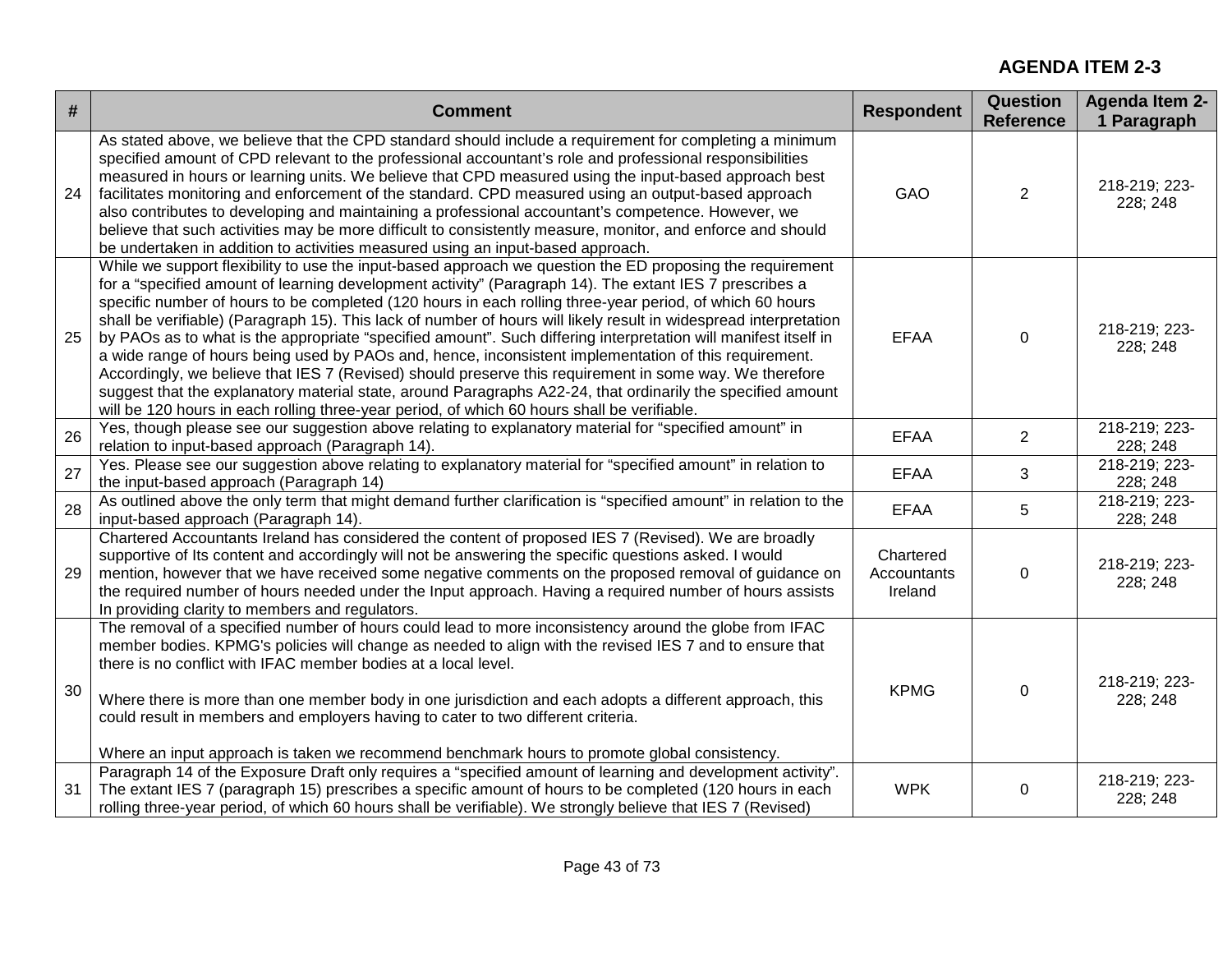| #  | <b>Comment</b>                                                                                                                                                                                                                                                                                                                                                                                                                                                                                                                                                                                                                                                                                                                                                                                                                                                                                                                                                                                                                                                                                                           | <b>Respondent</b> | Question<br><b>Reference</b> | <b>Agenda Item 2-</b><br>1 Paragraph |
|----|--------------------------------------------------------------------------------------------------------------------------------------------------------------------------------------------------------------------------------------------------------------------------------------------------------------------------------------------------------------------------------------------------------------------------------------------------------------------------------------------------------------------------------------------------------------------------------------------------------------------------------------------------------------------------------------------------------------------------------------------------------------------------------------------------------------------------------------------------------------------------------------------------------------------------------------------------------------------------------------------------------------------------------------------------------------------------------------------------------------------------|-------------------|------------------------------|--------------------------------------|
|    | should preserve this requirement. The replacement of a specific amount of hours with the mere requirement<br>of a "specified amount" (without designating a number of hours) would probably open discussions in quite a<br>few IFAC Member rganizations about what exactly the "specified amount" should look like. We are not<br>convinced that these discussions will always come to an end that fosters the quality of CPD. Again: An<br>inputbased approach with a specific amount of hours will help a lot of IFAC Member Organizations.                                                                                                                                                                                                                                                                                                                                                                                                                                                                                                                                                                            |                   |                              |                                      |
| 32 | ii. Paragraph 14 - We do not support the removal of a specified, minimum requirement of CPD for the input<br>method measurement approach.<br>Reason<br>We are of the view that PAOs or member bodies who adopt input method approach may experience<br>difficulties in applying the proposed modified method that the new input method demands.<br>The previous statement on the said paragraph of an expected minimum requirement by IFAC is a helpful<br>benchmark for PAOs and member bodies using the input method.<br>Furthermore, many PAOs and regulators have specified a minimum requirement of input hours for<br>assessment and measurement of CPDs for professional accountants and IES 7 should appropriately reflect<br>this.                                                                                                                                                                                                                                                                                                                                                                              | <b>ICAN</b>       | 2                            | 218-219; 223-<br>228; 248            |
| 33 | Yes, there are. There is need to also provide for the minimum requirement of hours in the proposed IES 7.<br>This will serve as a guide to member bodies in determining the adequacy of CPD<br>We recommend that detailed explanations be provided to enable more stakeholders to participate with<br>respect to the CPD needed/expected.                                                                                                                                                                                                                                                                                                                                                                                                                                                                                                                                                                                                                                                                                                                                                                                | <b>ICAN</b>       | 3                            | 218-219; 223-<br>228; 248            |
| 34 | The proposed removal of a specified volume of CPD under the input method will have a significant impact as<br>we adopt input-based method for assessment of CPDs. This may pose some challenges in implementing<br>the revised IES., for example, in the following areas:<br>i. A9: We need to build a mechanism for identifying the specific CPD needs of professional accountants<br>rather than recommend general CPD for all professional accountants;<br>ii. A10: We need to produce competency maps and learning templates and make same accessible to<br>professional accountants;<br>iii. A14:Include individuals who serve in executive capacity in the public sector. This is recommended<br>because of their high-profile position and the need for them to show the profession in the best light;<br>iv. A15(c): We may need to improve in collaborating with employers to emphasise the importance of CPD<br>within performance management processes;and<br>v A16 (a) - (i): we may need to review the development of activities that are undertaken as part of a planned<br>program of CPD, as a instance. | <b>ICAN</b>       | 6                            | 218-219; 223-<br>228; 248            |
| 35 | Under the current Japanese laws and ordinances, the JICPA members are required to carry out at least 40<br>training units in one fiscal year (from April 1 to March 31 in the<br>following year). Practically, they abide by the numerical criteria of Input-Based Approach provided in                                                                                                                                                                                                                                                                                                                                                                                                                                                                                                                                                                                                                                                                                                                                                                                                                                  | <b>JICPA</b>      | 6                            | 218-219; 223-<br>228; 248            |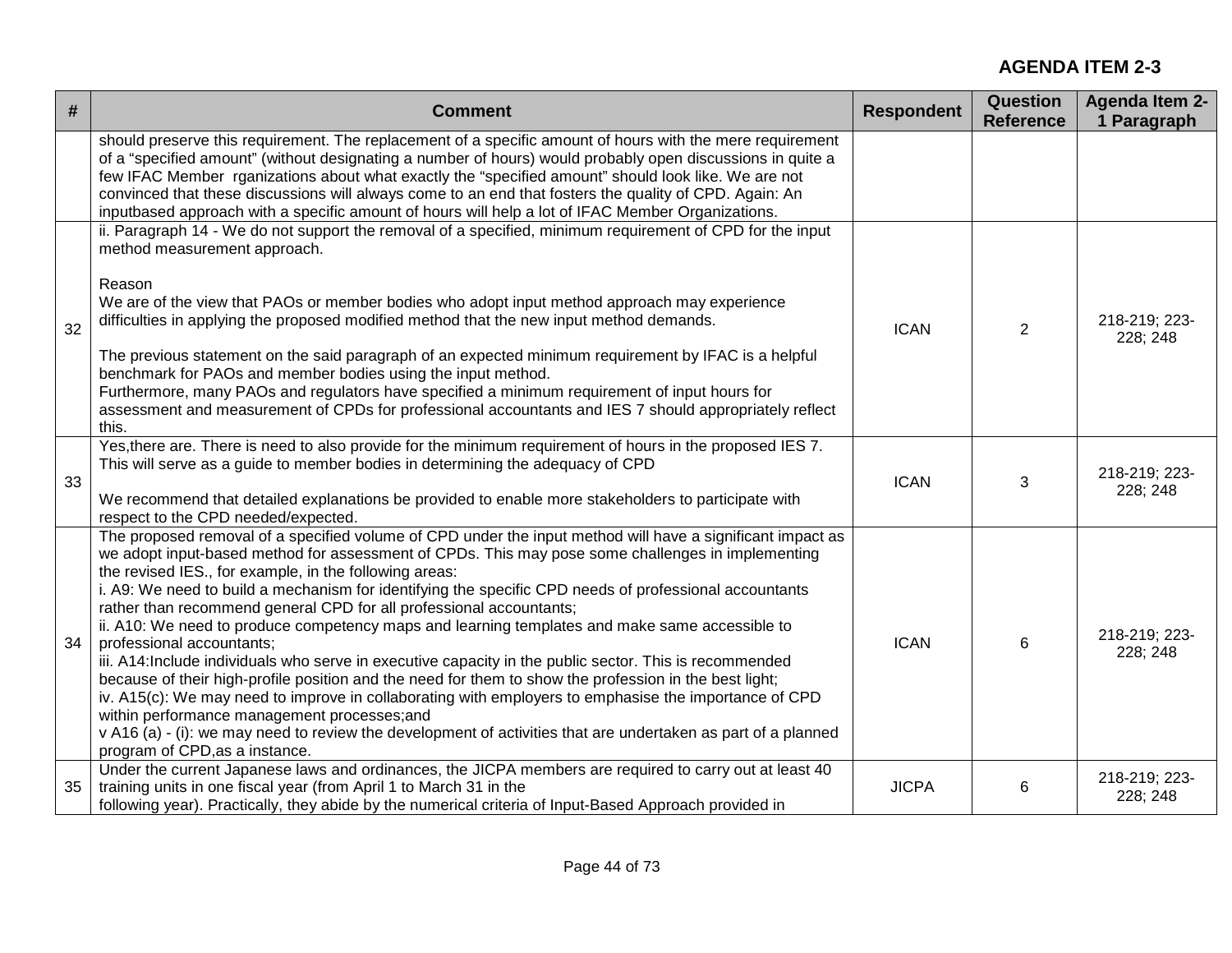| #  | <b>Comment</b>                                                                                                                                                                                                                                                                                                                                                                                                                                                                                                                                                                                                                                                                                                                                                                                                                                                                                                                                                                                                                                                                                                                                                                                                                                                                                                                                                                                                                                                                                                                                                                                                                                                                                                                                                                                                                  | <b>Respondent</b> | Question<br><b>Reference</b> | <b>Agenda Item 2-</b><br>1 Paragraph |
|----|---------------------------------------------------------------------------------------------------------------------------------------------------------------------------------------------------------------------------------------------------------------------------------------------------------------------------------------------------------------------------------------------------------------------------------------------------------------------------------------------------------------------------------------------------------------------------------------------------------------------------------------------------------------------------------------------------------------------------------------------------------------------------------------------------------------------------------------------------------------------------------------------------------------------------------------------------------------------------------------------------------------------------------------------------------------------------------------------------------------------------------------------------------------------------------------------------------------------------------------------------------------------------------------------------------------------------------------------------------------------------------------------------------------------------------------------------------------------------------------------------------------------------------------------------------------------------------------------------------------------------------------------------------------------------------------------------------------------------------------------------------------------------------------------------------------------------------|-------------------|------------------------------|--------------------------------------|
|    | paragraph 15 of IES 7. If the provision on specific number of hours concerning measurement of CPD's input-<br>based approach is rescinded, there is a possibility that professional accountants in Japan will be subject to<br>numerical criteria in the Japanese laws and ordinances.<br>We propose that this numerical standard also be stated in the revised version as a requirement.                                                                                                                                                                                                                                                                                                                                                                                                                                                                                                                                                                                                                                                                                                                                                                                                                                                                                                                                                                                                                                                                                                                                                                                                                                                                                                                                                                                                                                       |                   |                              |                                      |
| 36 | (4) Paragraph 14 requires "professional accountants to complete a specified amount of learning and<br>development activity" concerning learning units, but does not specify any numerical criteria. We propose that<br>those of paragraph 15 of the current IES 7 remain as requirements in the revised version.<br>If not stated in the requirements, they should be in the explanatory material.<br>If not included in either of them, we consider that its rationale should be explained in the Background of the<br>conclusion. Unless one of the above is implemented, the pertinence of numerical criteria of the current 7<br>becomes arguable. As we indicated in "Comments on Consultation Paper concerning Strategies and<br>Priorities of International Accounting Education Standards Board (IAESB) Going Forward" that we submitted<br>on March 8, 2016, requirements of specific number of hours of input-based approach are codification of<br>good practice of CPD already firmly established in many countries.<br>This is the base regulation that forms the core of CPD. Even If the requirements are deleted in the revised<br>IES 7, in countries where their own comparable rules have already been rooted, they will not abolish the<br>criteria on the number of hours. Irrespective of principle-based rules or minutely articulated rules, we request<br>the following regulations on specific number of hours not be deleted:<br>(a) Complete at least 120 hours (or equivalent learning units) of relevant professional development activity in<br>each rolling period three-year period, of which 60 hours (or equivalent learning units) shall be verifiable; and<br>(b) Complete at least 20 hours (or equivalent learning units) of relevant professional development activity in<br>each year. | <b>JICPA</b>      | $\mathbf 0$                  | 218-219; 223-<br>228; 248            |
| 37 | CPA Canada is generally supportive of the proposed amendments to IES 7. However, it was noted through<br>our discussions with regulatory bodies in Canada that the removal of the specific number of hours for the<br>input-based model will provide the member bodies with the discretion to set their own limits. There was a<br>concern expressed that this change would result in inconsistent standards across the accounting<br>profession.                                                                                                                                                                                                                                                                                                                                                                                                                                                                                                                                                                                                                                                                                                                                                                                                                                                                                                                                                                                                                                                                                                                                                                                                                                                                                                                                                                               | CPA Canada        | 0                            | 218-219; 223-<br>228; 248            |
| 38 | Given the revised standard maintains the ability for a member body to select an input or output-based<br>model, there appears to be no significant impact or implications to the Canadian CPA Profession as<br>reporting could continue with the status quo. However, as stated above, the removal of the requirement for<br>the 120 hours under the input-based method could lead to members challenging any hour requirement<br>implemented by a member body resulting to an overall lowering of the current requirements.                                                                                                                                                                                                                                                                                                                                                                                                                                                                                                                                                                                                                                                                                                                                                                                                                                                                                                                                                                                                                                                                                                                                                                                                                                                                                                    | CPA Canada        | 6                            | 218-219; 223-<br>228; 248            |
| 39 | We note that the requirement in paragraph 14 of the proposed standard regarding the measurement of CPD<br>using input-based approaches refers to IFAC member bodies specifying "an amount" of learning and<br>development activity. No minimum or reference amount for such activity is proposed, and the previously<br>stated 120-hour minimum over a 3-year period has been removed from the requirements.                                                                                                                                                                                                                                                                                                                                                                                                                                                                                                                                                                                                                                                                                                                                                                                                                                                                                                                                                                                                                                                                                                                                                                                                                                                                                                                                                                                                                    | Deloitte          | $\mathbf 0$                  | 218-219; 223-<br>228; 248            |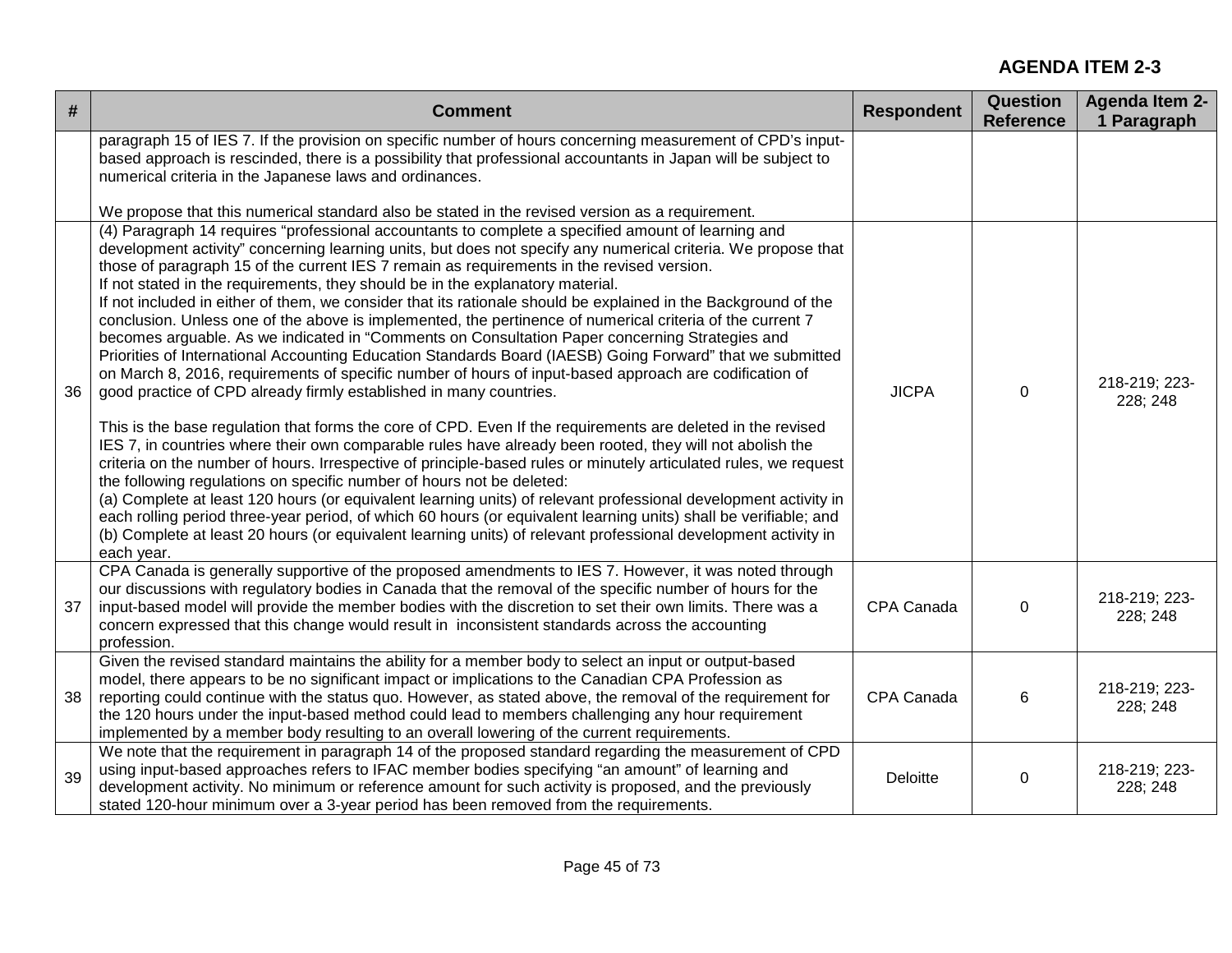| #  | <b>Comment</b>                                                                                                                                                                                                                                                                                                                                                                                                                                                                                                                                                                                                                                                                                                                                                                                                                                                                                                                                                                                                                                                                                                                                                                                                                                                                                                                                                                                                                                                                                                                                                                                                                                                                                                        | <b>Respondent</b> | <b>Question</b><br><b>Reference</b> | <b>Agenda Item 2-</b><br>1 Paragraph |
|----|-----------------------------------------------------------------------------------------------------------------------------------------------------------------------------------------------------------------------------------------------------------------------------------------------------------------------------------------------------------------------------------------------------------------------------------------------------------------------------------------------------------------------------------------------------------------------------------------------------------------------------------------------------------------------------------------------------------------------------------------------------------------------------------------------------------------------------------------------------------------------------------------------------------------------------------------------------------------------------------------------------------------------------------------------------------------------------------------------------------------------------------------------------------------------------------------------------------------------------------------------------------------------------------------------------------------------------------------------------------------------------------------------------------------------------------------------------------------------------------------------------------------------------------------------------------------------------------------------------------------------------------------------------------------------------------------------------------------------|-------------------|-------------------------------------|--------------------------------------|
|    | While this is certainly principles-based, we are not convinced that it is in the public interest to cease<br>requiring a minimum level of activity for input-based approaches. Indeed, certain jurisdictions may encounter<br>significant challenges in implementing purely output-based approaches as a result of local legislation<br>requiring input-based measures, namely hours of structured or verifiable CPD.<br>In our view, ceasing to require a minimum amount of activity for input-based approaches sends the wrong<br>message to the profession. Even under an output-based approach an important consideration will be the<br>overall investment made to achieve the learning outcomes and as a result there will always be cost-benefit<br>considerations in planning a program of CPD. The current universal 120-hour 'yardstick' measure provides a<br>vital signal of the importance of a significant investment in CPD for professional accountants, whatever the<br>measurement approach adopted. Removing this yardstick could be seen as an indication to those<br>responsible for the CPD of professional accountants, that they can or should reduce their investment, which<br>is unlikely to be in the interests of the profession.                                                                                                                                                                                                                                                                                                                                                                                                                                                        |                   |                                     |                                      |
| 40 | Furthermore, global audit networks such as ourselves have a strategic imperative to drive consistency in the<br>quality of audits conducted across the whole network, and the continuing professional development of audit<br>practitioners is one important contributor in achieving that. Whilst recognising there are inherent limitations in<br>an input-based approach to the measurement of CPD, a clear and consistent learning-hours measure is still<br>an important strategic tool in the setting, monitoring and measurement of learning requirements for a<br>complex, multi-jurisdictional organisation like ours. In the absence of an hours requirement set by the IES,<br>we expect there would still be a need to articulate a specific minimum requirement for our organisation and<br>would likely retain the existing 120-hour requirement which is already defined in our internal policy.<br>As a result, albeit the clarifications proposed relating to the output-based approach are helpful, we believe<br>that the removal of the quantitative "bright lines" included in extant IES 7, i.e. the 120 hour or equivalent<br>learning units in each rolling three-year period requirement, is unhelpful given the global context within<br>which we operate and will adversely affect consistency in application. We note that paragraph A22 of the<br>proposed standard does clarify that the common factor among all inputbased approaches is their<br>measurement of CPD activity in terms of "hours or equivalent learning units". Accordingly, a requirement<br>specifying a minimum amount of CPD activity could refer to "hours or equivalent learning units" as extant<br>IES 7 does. | Deloitte          | 0                                   | 218-219; 223-<br>228; 248            |
| 41 | The change to remove a specified, minimum requirement of CPD for the input method is unhelpful. Many<br>IFAC member bodies follow the input method and may be adversely affected by this change.<br>The statement of an expected minimum requirement by IFAC is a helpful benchmark for all bodies using the<br>input method. In addition, many regulators have specified a minimum requirement of input hours and IES 7<br>should reflect this where possible.<br>The lack of a specified minimum requirement may cause conflict between the member bodies and their<br>regulators, especially where regulators have put in place a minimum number of CPD hours or points to be<br>achieved by professional accountants.                                                                                                                                                                                                                                                                                                                                                                                                                                                                                                                                                                                                                                                                                                                                                                                                                                                                                                                                                                                             | <b>ICPAU</b>      | $\overline{2}$                      | 218-219; 223-<br>228; 248            |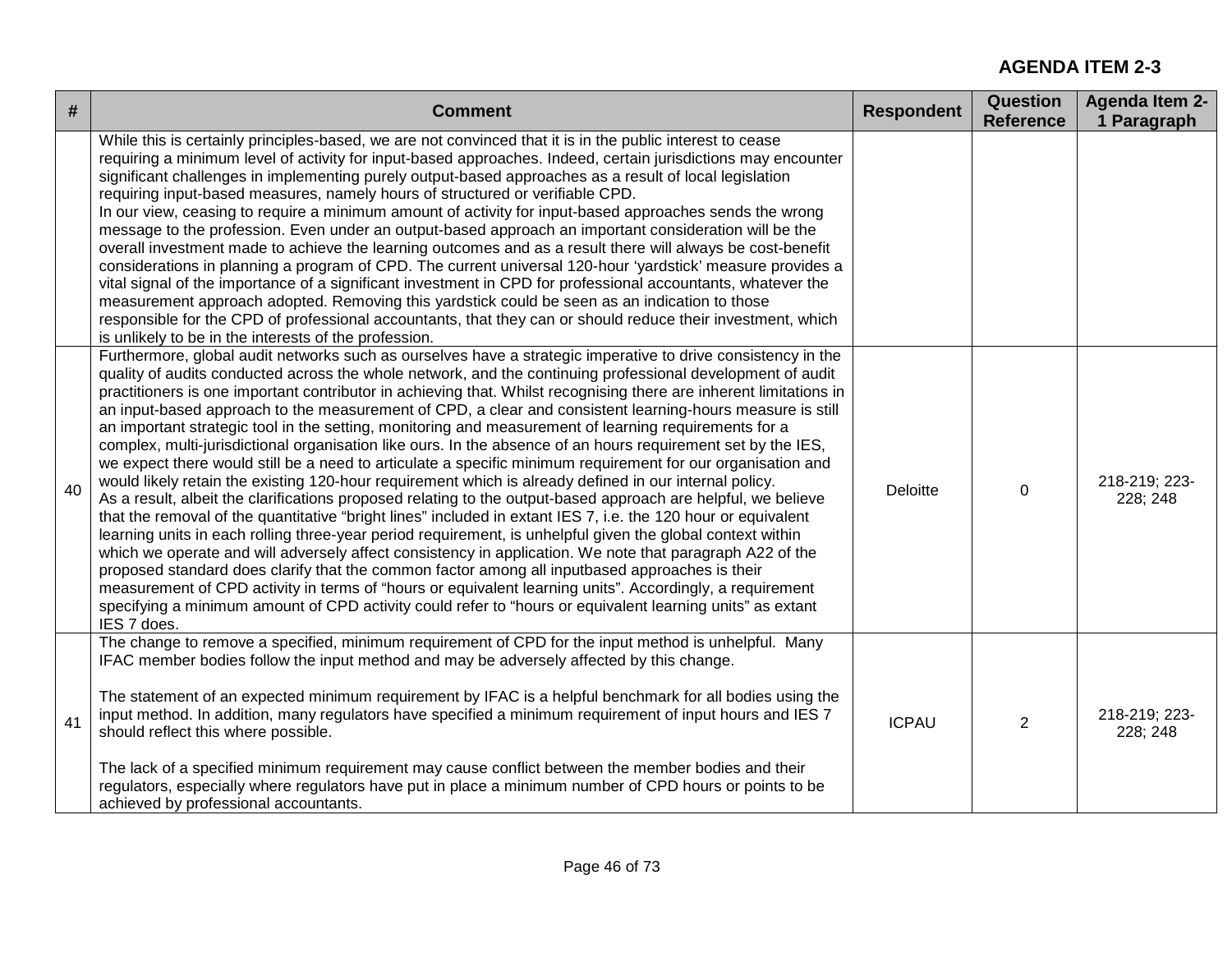| #              | <b>Comment</b>                                                                                                                                                                                                                                                                                                                                                                                                                                                                                                                                                                                                                                                                                                                                       | <b>Respondent</b>                                | Question<br><b>Reference</b> | <b>Agenda Item 2-</b><br>1 Paragraph |
|----------------|------------------------------------------------------------------------------------------------------------------------------------------------------------------------------------------------------------------------------------------------------------------------------------------------------------------------------------------------------------------------------------------------------------------------------------------------------------------------------------------------------------------------------------------------------------------------------------------------------------------------------------------------------------------------------------------------------------------------------------------------------|--------------------------------------------------|------------------------------|--------------------------------------|
| 42             | As noted at response 2 above, the proposed removal of a specified volume of CPD under the input method<br>will have a significant impact on a number of IFAC member bodies and may lead to difficulties in<br>implementing this revised IES.                                                                                                                                                                                                                                                                                                                                                                                                                                                                                                         | <b>ICPAU</b>                                     | 6                            | 218-219; 223-<br>228; 248            |
|                | Theme 25: Support Removal of Prescribed Hours in IES 7 (revised)                                                                                                                                                                                                                                                                                                                                                                                                                                                                                                                                                                                                                                                                                     |                                                  |                              |                                      |
| $\mathbf{1}$   | We also welcome the fact that the proposed standard does not specify the number of input hours<br>(paragraph 14) as this proposal better fits with a principles-based approach. The specification of hours does<br>not appear to sit well with the need for accountants, as professionals, to engage in CPD reflectively rather<br>than adopting a strict compliance approach.                                                                                                                                                                                                                                                                                                                                                                       | Professors<br>Catriona and<br>Nicholas<br>Paisey | $\overline{2}$               | 220; 223-228;<br>248                 |
| $\overline{2}$ | Overall, we support the International Accounting Education Standards Boards (IAESB) continuing effort to<br>improve its standards, including the proposed revision of IES 7 issued on June 5, 2017. We support the<br>direction of revised IES 7 and the removal of the fixed hours requirement of continuing professional<br>development (CPD) under the input-based approach.                                                                                                                                                                                                                                                                                                                                                                      | EY                                               | $\Omega$                     | 220; 223-228;<br>248                 |
| 3              | We are comfortable with no longer proscribing a fixed numerical amount of CPE hours in IES 7. However, it<br>is unclear in paragraph 14 and the related explanatory guidance as to how the specified amount of learning<br>and development activity is to be determined under the input-based approach. Historically, this has been a<br>specified number of hours or units of learning and development activity. With the removal of the hours<br>requirement, could this alternatively be a specified set of learning or specified courses professional<br>accountants should attend?                                                                                                                                                              | EY                                               | $\overline{2}$               | 220; 223-228;<br>248                 |
| $\overline{4}$ | Measurement of CPD: Input-Based Approach. The Association supports IAESB's removal, in paragraph 14,<br>of a prescriptive minimum number of hours (or equivalent learning units) that is required or is required to be<br>verifiable in a given timeframe because the number of hours spent on a learning activity does not equate to<br>competence gained. We recognize some respondents may express concern regarding how IFAC member<br>bodies may interpret and implement in their own input-based measurement approach; however, the<br>Association supports an output-based approach that focuses on professional competence attained as<br>opposed to an input-based approach that may or may not result in enhanced professional competence. | <b>AICPA</b>                                     | 2                            | 220; 223-228;<br>248                 |
| 5              | In relation to the input-based approach, we note the removal of the 120 hours minimum of CPD per rolling<br>three year period. We are supportive of this deletion as the requirement may become totemic and we are<br>unaware of any educational basis for the specific benchmark used. We believe that IFAC member bodies<br>should have the flexibility to determine their own benchmark measures for the input basis -taking into<br>account the academic environment, entry and qualification processes to the accounting profession, and<br>applicable legal and regulatory framework.                                                                                                                                                          | <b>BDO</b>                                       | 2                            | 220; 223-228;<br>248                 |
|                | Theme 26: Other Comment on the Input-Based Approach Requirement                                                                                                                                                                                                                                                                                                                                                                                                                                                                                                                                                                                                                                                                                      |                                                  |                              |                                      |
| $\mathbf{1}$   | 3. Paragraph 12 references measuring CPD but does not seem to mention measuring the quality of such<br>CPD when using the input-based approach. We believe that completing a specified amount of learning and<br>development activity relevant to their role may not necessarily mean that a professional accountant will<br>develop and maintain professional competence if that learning and development activity is not of high                                                                                                                                                                                                                                                                                                                   | PwC                                              | $\overline{2}$               | 229-237                              |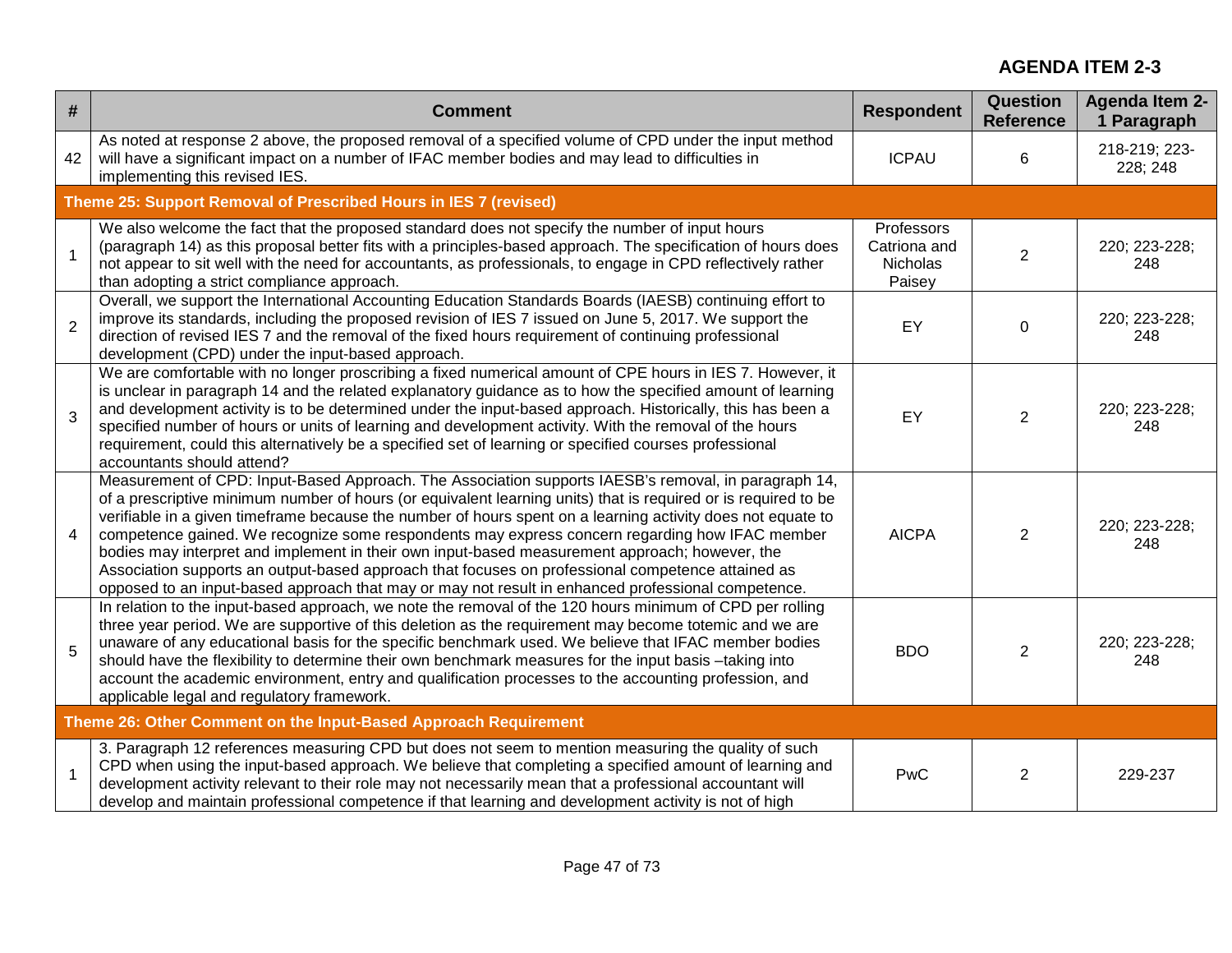| #              | <b>Comment</b>                                                                                                                                                                                                                                                                                                                                                                                                                                                                                                                                                                                                              | <b>Respondent</b> | <b>Question</b><br><b>Reference</b> | <b>Agenda Item 2-</b><br>1 Paragraph |
|----------------|-----------------------------------------------------------------------------------------------------------------------------------------------------------------------------------------------------------------------------------------------------------------------------------------------------------------------------------------------------------------------------------------------------------------------------------------------------------------------------------------------------------------------------------------------------------------------------------------------------------------------------|-------------------|-------------------------------------|--------------------------------------|
|                | quality. We suggest adding a reference to the quality of the learning and development activity to paragraph<br>14.                                                                                                                                                                                                                                                                                                                                                                                                                                                                                                          |                   |                                     |                                      |
|                | Theme 27: Revisions to Explanatory Material for the Input-Based Approach                                                                                                                                                                                                                                                                                                                                                                                                                                                                                                                                                    |                   |                                     |                                      |
| $\mathbf{1}$   | We do not understand the structure and meaning of paragraph A22 because the word "and" at the end of (b)<br>suggests that the example means that all three are being suggested. If that is not is meant, then the "and"<br>should be changed to "or".                                                                                                                                                                                                                                                                                                                                                                       | <b>IDW</b>        | 3                                   | 239-248                              |
| 2              | Paragraph A22 (b): ACCA suggests that "relevant" should be repositioned before "learning or" and that the<br>"and" at the end of the sentence be removed as it implies that all three elements can only operate in<br>conjunction with one another.                                                                                                                                                                                                                                                                                                                                                                         | <b>ACCA</b>       | $\overline{2}$                      | 239-248                              |
| 3              | The end of bullet point (c) refers to "to meet such requirements". This can be misconstrued based on the<br>lead in sentence of this paragraph. We would recommend removing this wording.                                                                                                                                                                                                                                                                                                                                                                                                                                   | Deloitte          | 0                                   | 239-248                              |
| $\overline{4}$ | In the discussion of an input-based approach, paragraph A22 introduces the concept of measuring CPD in<br>terms of "hours" or "equivalent learning units." We could not find a definition of "equivalent learning units" in<br>Glossary of Terms (2015) referred to in the exposure draft. The glossary should be updated to define<br>"equivalent learning units". It may also be helpful to provide illustrative examples, along with other key terms<br>such as "regular basis," or "enforcement." In addition, paragraph A25 references "learning hours" and that<br>term is not defined nor equated to learning units. | <b>NASBA</b>      | 5                                   | 239-248                              |
| 5              | It is possible for "other measures" in paragraph A23 to be confused with input-based approach. What "other"<br>means should be specified.                                                                                                                                                                                                                                                                                                                                                                                                                                                                                   | <b>JICPA</b>      | 5                                   | 239-248                              |
| 6              | Paragraph A23 states that 'IFAC member bodies may choose other measures that will be understood by<br>professional accountants' and then goes on to give examples of hours or units, both of which were set out in<br>paragraph A22(a). With the absence of any examples other than time or equivalent units then we believe<br>that the first sentence of paragraph A23 is defunct and should be deleted so the paragraph includes only the<br>examples.                                                                                                                                                                   | <b>BDO</b>        | $\overline{2}$                      | 239-248                              |
| $\overline{7}$ | We suggest that the explanatory paragraphs A22 and A23 be revised to expand the examples beyond hours<br>or learning units, if that was the intention.                                                                                                                                                                                                                                                                                                                                                                                                                                                                      | EY                | $\overline{2}$                      | 239-248                              |
| 8              | As indicated in our response to Question 2, we suggest that paragraphs A22 and A23 be expanded to<br>include additional examples beyond hours or learning units.                                                                                                                                                                                                                                                                                                                                                                                                                                                            | EY                | 3                                   | 239-248                              |
| 9              | Paragraph A23(b) suggests that CPD providers might determine the units allocated to a learning and<br>development activity. In our opinion, allowing CPD providers to determine the units allocated to a learning<br>and development activity without guidance from a member body or licensing body is ripe for abuse, and<br>should not be allowed. Paragraph A23(b) might be better written as follows: (b) Units allocated to the leaning<br>and development activity by a CPD provider in accordance with the rules or regulations of a member body or<br>licensing body.                                               | <b>NASBA</b>      | 3                                   | 239-248                              |
| 10             | Measurement of CPD-Determining an Approach. The Association appreciates the IAESB providing factors<br>for IFAC member bodies to consider when determining a measurement approach (starting at explanatory<br>paragraph A18); however, additional factors would be helpful including considering the shortcomings of an                                                                                                                                                                                                                                                                                                     | <b>AICPA</b>      | 3                                   | 239-248                              |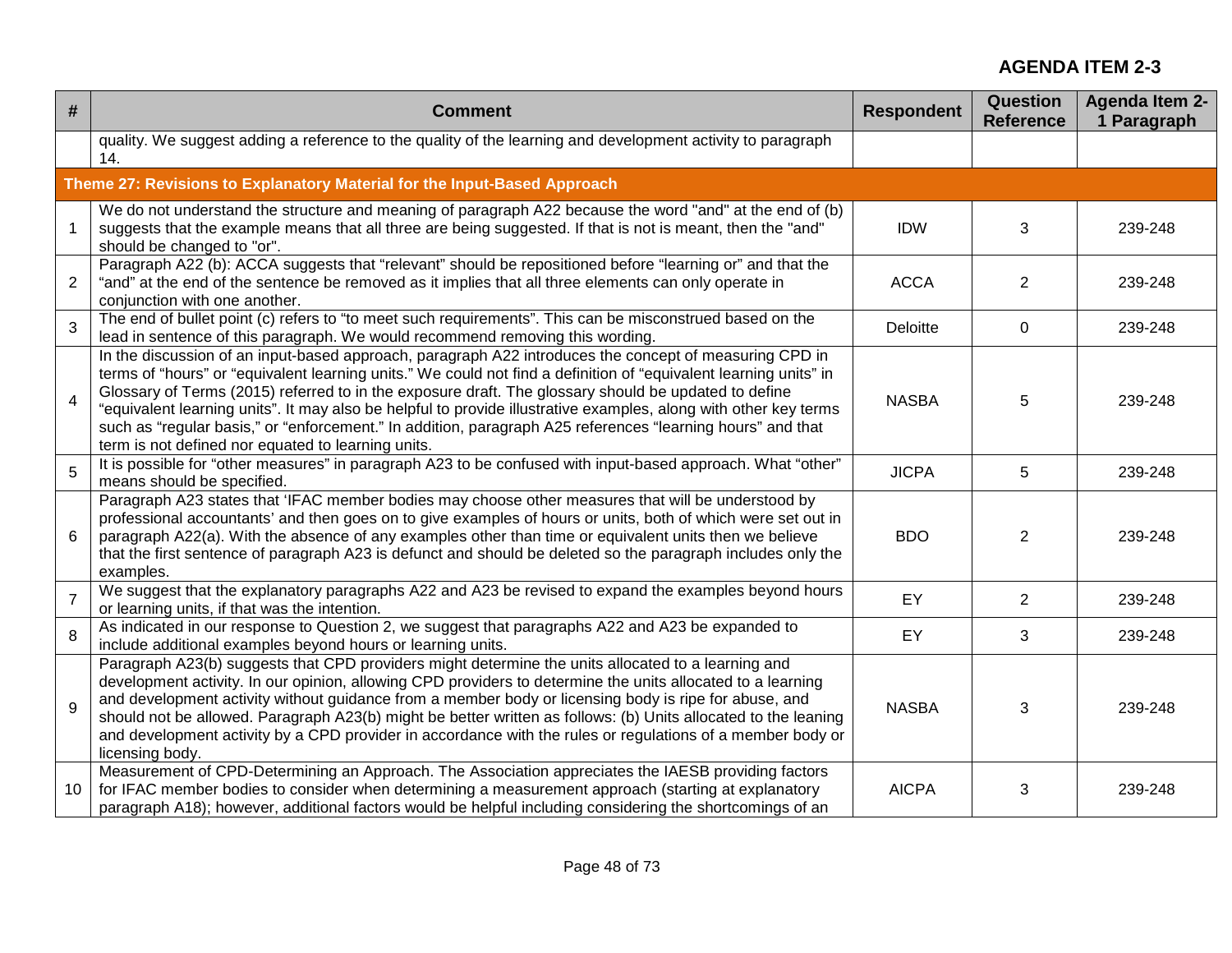| $\#$ | <b>Comment</b>                                                                                                                                                                                                                                                                                                                                                                                                                                                                                                                                                                                                                                                                                                                                                                                                                                                                                                                                                                                                                                                                                                                                                                                                                                                                                                                                                                                                                                                                                                                                                                                                                                                                                                                                                                                                                                                | <b>Respondent</b>    | <b>Question</b><br><b>Reference</b> | <b>Agenda Item 2-</b><br>1 Paragraph |
|------|---------------------------------------------------------------------------------------------------------------------------------------------------------------------------------------------------------------------------------------------------------------------------------------------------------------------------------------------------------------------------------------------------------------------------------------------------------------------------------------------------------------------------------------------------------------------------------------------------------------------------------------------------------------------------------------------------------------------------------------------------------------------------------------------------------------------------------------------------------------------------------------------------------------------------------------------------------------------------------------------------------------------------------------------------------------------------------------------------------------------------------------------------------------------------------------------------------------------------------------------------------------------------------------------------------------------------------------------------------------------------------------------------------------------------------------------------------------------------------------------------------------------------------------------------------------------------------------------------------------------------------------------------------------------------------------------------------------------------------------------------------------------------------------------------------------------------------------------------------------|----------------------|-------------------------------------|--------------------------------------|
|      | input-based approach including most importantly that it does not always measure development or<br>maintenance of professional competence. We have provided a similar comment below for explanatory<br>paragraph A22.                                                                                                                                                                                                                                                                                                                                                                                                                                                                                                                                                                                                                                                                                                                                                                                                                                                                                                                                                                                                                                                                                                                                                                                                                                                                                                                                                                                                                                                                                                                                                                                                                                          |                      |                                     |                                      |
|      | Extant IES 7 explanatory paragraph A16, which has been replaced by explanatory paragraph A22 contained<br>insights on the limitations of an input-based approach, which we believe are still relevant and useful to<br>include in efforts to move the accountancy profession to an output-based measurement approach, which<br>more appropriately measures professional competence development. Accordingly, we recommend keeping<br>the following extant language, "Input-based approaches have limitations; for example, they do not always<br>measure the learning outcomes or competence developed. IFAC member bodies may partially overcome<br>these limitations by communicating the underlying objectives of continuing improvement of professional<br>competence and a commitment to lifelong learning."                                                                                                                                                                                                                                                                                                                                                                                                                                                                                                                                                                                                                                                                                                                                                                                                                                                                                                                                                                                                                                             |                      |                                     |                                      |
| 11   | CPA Australia believes that the explanatory paragraphs for the output-based approach (Ref: Para 13) and<br>the input-based approach (Ref: Para 14) may require further explanatory details in order for IFAC member<br>bodies to interpret and apply the intentions consistently.                                                                                                                                                                                                                                                                                                                                                                                                                                                                                                                                                                                                                                                                                                                                                                                                                                                                                                                                                                                                                                                                                                                                                                                                                                                                                                                                                                                                                                                                                                                                                                             | <b>CPA Australia</b> | 3                                   | 239-248                              |
| 12   | Paragraph A23: The reference to "time spent" in A23 (a) may cause confusion because the term "number of<br>hours" is referenced in A22 and this in itself is a measure of "time spent".                                                                                                                                                                                                                                                                                                                                                                                                                                                                                                                                                                                                                                                                                                                                                                                                                                                                                                                                                                                                                                                                                                                                                                                                                                                                                                                                                                                                                                                                                                                                                                                                                                                                       | <b>ACCA</b>          | $\overline{2}$                      | 239-248                              |
| 13   | ISCA currently adopts the input-based measurement approach using CPD hours as the measurement<br>criteria rather than on learning outcomes. The national regulator and issuer of licenses for public<br>accountants in Singapore, the Accounting and Corporate Regulatory Authority (ACRA), has also adopted<br>the input-based measurement approach. ISCA's criteria for verifiable CPD activities is set as follows:<br>o The activity is relevant to the professional accountant's current or future work.<br>o There are clear learning objectives or outcomes when attending or completing the activity.<br>o The activity helps in the development of the professional competency.<br>o There is proof of attendance or participation of the activity.<br>The current explanatory paragraphs on input-based approach focus only on time spent or units allocated /<br>prescribed and do not mention about assessment of learning outcome or how the CPD activities are aligned<br>with the professional accountant's identified learning and development needs or role. To better align with the<br>objective of CPD activities that are<br>relevant to the current and future work of the professional accountant and life-long learning, we suggest to<br>add an additional explanatory paragraph after Paragraphs A22 or A23 to clarify that it is possible to establish<br>a continuum to illustrate additional controls or criteria that must be met before CPD is awarded for time<br>spent on a learning activity. It will be useful for IFAC<br>member bodies to move their CPD system along the continuum and improve the relevance of CPD.<br>The inclusion of an output-based measurement system would call for the necessity for demonstration of the<br>learning outcomes before the professional accountant can be assessed as compliant. | <b>ISCA</b>          | 3                                   | 239-248                              |
| 14   | We are comfortable with no longer proscribing a fixed numerical amount of CPE hours in IES 7. However, it                                                                                                                                                                                                                                                                                                                                                                                                                                                                                                                                                                                                                                                                                                                                                                                                                                                                                                                                                                                                                                                                                                                                                                                                                                                                                                                                                                                                                                                                                                                                                                                                                                                                                                                                                     | EY                   | 2                                   | 239-248                              |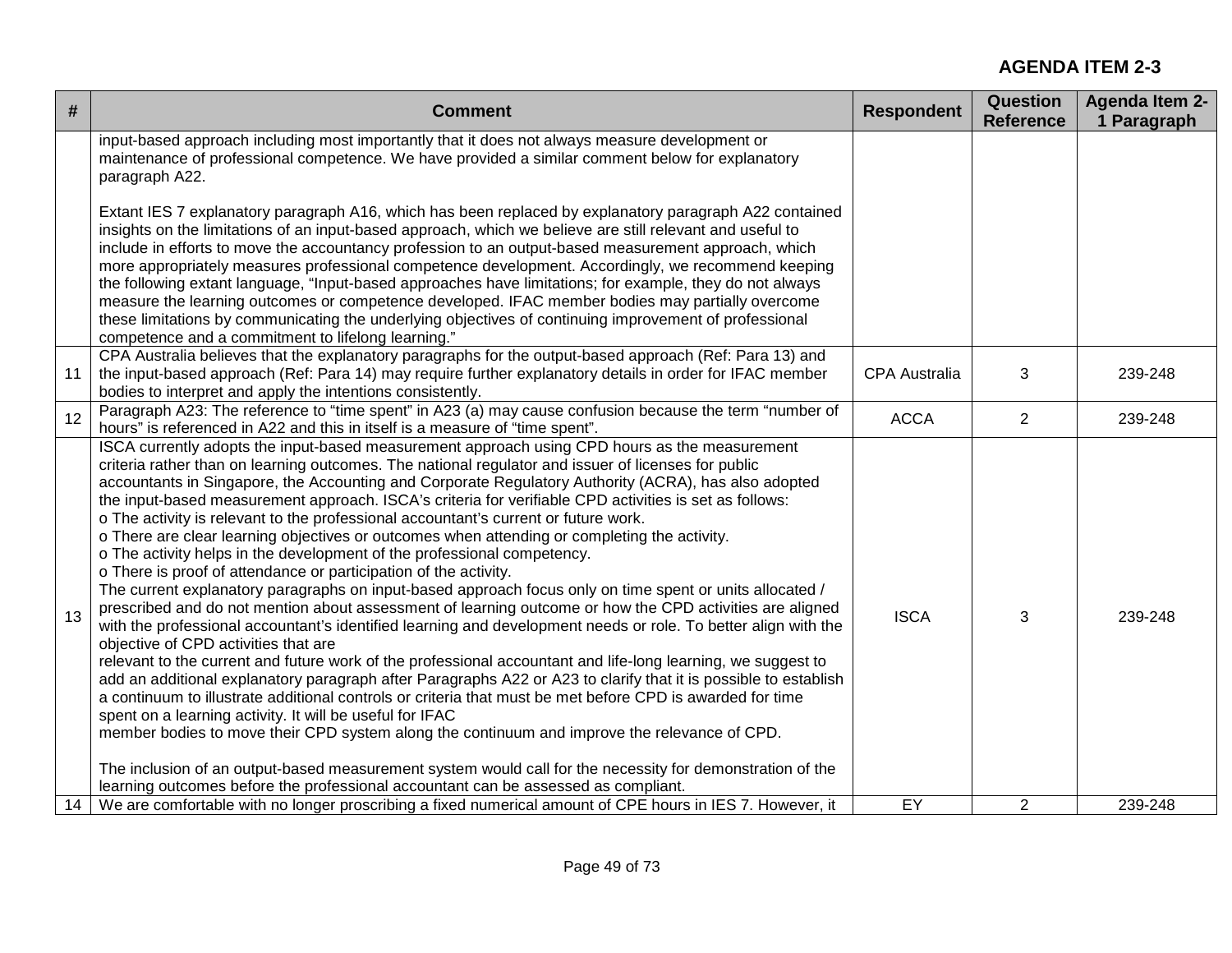| #              | <b>Comment</b>                                                                                                                                                                                                                                                                                                                                                                                                                                                                                                                                                                                                                                                                                                                                                                                                                                                                                                                                                                                                                                                                                                                                                                                                                                                                                                                                                                                                                                                                                         | <b>Respondent</b> | <b>Question</b><br><b>Reference</b> | <b>Agenda Item 2-</b><br>1 Paragraph |
|----------------|--------------------------------------------------------------------------------------------------------------------------------------------------------------------------------------------------------------------------------------------------------------------------------------------------------------------------------------------------------------------------------------------------------------------------------------------------------------------------------------------------------------------------------------------------------------------------------------------------------------------------------------------------------------------------------------------------------------------------------------------------------------------------------------------------------------------------------------------------------------------------------------------------------------------------------------------------------------------------------------------------------------------------------------------------------------------------------------------------------------------------------------------------------------------------------------------------------------------------------------------------------------------------------------------------------------------------------------------------------------------------------------------------------------------------------------------------------------------------------------------------------|-------------------|-------------------------------------|--------------------------------------|
|                | is unclear in paragraph 14 and the related explanatory guidance as to how the specified amount of learning<br>and development activity is to be determined under the input-based approach. Historically, this has been a<br>specified number of hours or units of learning and development activity.                                                                                                                                                                                                                                                                                                                                                                                                                                                                                                                                                                                                                                                                                                                                                                                                                                                                                                                                                                                                                                                                                                                                                                                                   |                   |                                     |                                      |
| 15             | In relation to paragraph 14, guidance on how an IFAC body following the input-based approach or a mix of<br>input and output can set and justify the amount of hours required each year for their members would be a<br>welcome addition to the explanatory paragraphs. Guidance on whether different amounts (hours or units)<br>can be set for different classes of membership or by members working in specific areas or sectors would<br>also be welcome.                                                                                                                                                                                                                                                                                                                                                                                                                                                                                                                                                                                                                                                                                                                                                                                                                                                                                                                                                                                                                                          | <b>ACCA</b>       | 3                                   | 239-248                              |
|                | Theme 28: Opinions about the Use of Both Approaches in IES 7 (revised) Requirements                                                                                                                                                                                                                                                                                                                                                                                                                                                                                                                                                                                                                                                                                                                                                                                                                                                                                                                                                                                                                                                                                                                                                                                                                                                                                                                                                                                                                    |                   |                                     |                                      |
| $\mathbf 1$    | Commentary: The requirements of IES 7, described in paragraphs 9 to 17, are adequate and clear,<br>however, having described the approaches to measurement of Continuing Professional Development based<br>on results and inputs, it would be desirable at paragraph 15 to describe the approach of DPC measurement<br>based on inputs and results, which would be written as follows: 15. Input-based approach and results IFAC<br>member organizations that use a mixed approach based on inputs and outputs will require professional<br>accountants to complete a specific amount of learning and development as well as demonstrate the<br>achievement of learning outcomes relevant to their performance and professional responsibilities.                                                                                                                                                                                                                                                                                                                                                                                                                                                                                                                                                                                                                                                                                                                                                      | <b>IAA</b>        | $\overline{2}$                      | 251-259                              |
| $\overline{2}$ | Paragraph 12 notes IFAC member bodies shall establish an approach to measurement of professional<br>accountants' CPD using the output-based approach, input-based approach, or both. Extant IES 7 stated the<br>third measurement option as "combination approaches"; the ED states the third measurement option as<br>"both". Explanatory paragraph A25 provides an example of how an IFAC member body may choose to use<br>both the output-based and input-based approaches as follows, "For example, professional accountants<br>would complete an educational program or course of study, followed by a written examination on the<br>content. Only on successful completion of the examination would the professional accountants be awarded<br>or credited with a number of learning hours for the overall learning activity that would be counted towards an<br>input based requirement." The Association has several concerns about this requirement and associated<br>explanatory paragraph including:<br>>It is not clear of the IAESB's intent in revisions to paragraph 12 to change "combination" to "both" when<br>referring to the third measurement method.<br>>In the Explanatory Memorandum it appears the change from "combination" to "both" was to eliminate the<br>need to have principles and requirements for the combination measurement approach, but it seems that<br>would still be necessary for an approach that includes both input-based and output-based measurement. | <b>AICPA</b>      | 2                                   | 251-259                              |
| 3              | Generally, the requirements in the above-mentioned paragraphs are clear and appropriate within the overall<br>context of IES. However, we propose inclusion of requirements and explanatory material on how IFAC<br>member bodies can use a combination of an input based and outcome based measurement basis of CPD.<br>There is a possible risk of duplication where IFAC member bodies decide to use both approaches which<br>may then result in strenuous requirements on professional accountants.                                                                                                                                                                                                                                                                                                                                                                                                                                                                                                                                                                                                                                                                                                                                                                                                                                                                                                                                                                                                | <b>ICAZ</b>       | $\overline{2}$                      | 251-259                              |
| 4              | The removal of the description of the combination approach from the IES is also welcome as we found                                                                                                                                                                                                                                                                                                                                                                                                                                                                                                                                                                                                                                                                                                                                                                                                                                                                                                                                                                                                                                                                                                                                                                                                                                                                                                                                                                                                    | <b>BDO</b>        | 2                                   | 251-259                              |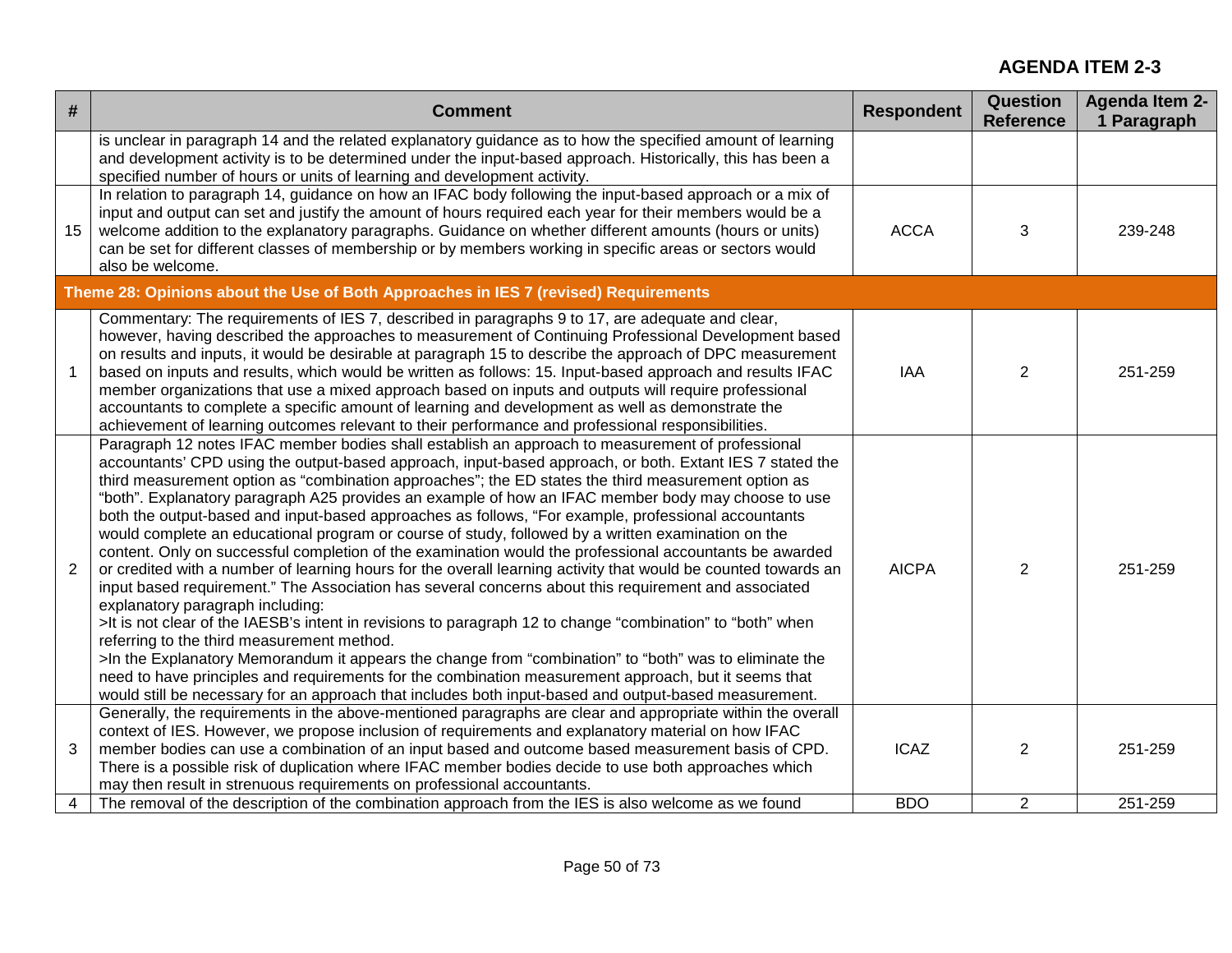| #              | <b>Comment</b>                                                                                                                                                                                                                                                                                                                                                                                                                                                                                                                                                                                                                                                                                                                                                                                                                                                                                                                                                                                                                                                                                                                                                                                                                                                                                                                                                                                                                                                                                                                                                                                                                                              | <b>Respondent</b> | <b>Question</b><br><b>Reference</b> | <b>Agenda Item 2-</b><br>1 Paragraph |
|----------------|-------------------------------------------------------------------------------------------------------------------------------------------------------------------------------------------------------------------------------------------------------------------------------------------------------------------------------------------------------------------------------------------------------------------------------------------------------------------------------------------------------------------------------------------------------------------------------------------------------------------------------------------------------------------------------------------------------------------------------------------------------------------------------------------------------------------------------------------------------------------------------------------------------------------------------------------------------------------------------------------------------------------------------------------------------------------------------------------------------------------------------------------------------------------------------------------------------------------------------------------------------------------------------------------------------------------------------------------------------------------------------------------------------------------------------------------------------------------------------------------------------------------------------------------------------------------------------------------------------------------------------------------------------------|-------------------|-------------------------------------|--------------------------------------|
|                | extant paragraph 16 unclear.                                                                                                                                                                                                                                                                                                                                                                                                                                                                                                                                                                                                                                                                                                                                                                                                                                                                                                                                                                                                                                                                                                                                                                                                                                                                                                                                                                                                                                                                                                                                                                                                                                |                   |                                     |                                      |
|                | Theme 29: Revisions to Explanatory Material for the Use of Both Approaches                                                                                                                                                                                                                                                                                                                                                                                                                                                                                                                                                                                                                                                                                                                                                                                                                                                                                                                                                                                                                                                                                                                                                                                                                                                                                                                                                                                                                                                                                                                                                                                  |                   |                                     |                                      |
|                | The Association does not believe the ED provides a sufficient understanding of how to<br>> achieve an output-based measurement approach,<br>> move from an input-based to an output-based measurement approach, or<br>> combine both the input and output measurement approaches.                                                                                                                                                                                                                                                                                                                                                                                                                                                                                                                                                                                                                                                                                                                                                                                                                                                                                                                                                                                                                                                                                                                                                                                                                                                                                                                                                                           | <b>AICPA</b>      | 4                                   | 260-264                              |
| 2              | we are concerned about the guidance provided in paragraph A25 for the use of both output-based and<br>input-based approaches.<br>First, the guidance needs to be clear that the achievement of learning outcomes attained while participating<br>in an input-based approach learning and development activity cannot be counted twice, if the same learning<br>outcomes are then demonstrated as part of an output-based approach.<br>Second, the combination of both measurement approaches introduces great complexities for IFAC member<br>bodies (or regulatory bodies) in equating the measurements for the satisfaction of CPD requirements for the<br>professional accountant. How will the input-based CPD that is traditionally measured in time equate to the<br>demonstration of the achievement of a learning outcome in output-based CPD? How will IFAC member<br>bodies (or regulatory bodies) consistently apply output-based CPD among professional accountants, when<br>an output-based CPD could vary significantly from professional accountant to professional accountant? The<br>discussion of a hybrid method incorporating both output-based and input-based approaches needs better<br>examples and a clear discussion of how each is used separately, and then ombined in an appropriate<br>manner.<br>Third, there is concern on the variance that could occur among IFAC member bodies (or other regulatory<br>bodies) in consistently allowing both measurement approaches, when the global environment for the<br>professional accountant indicates a need for more uniformity in the rules and regulations of the profession. | <b>NASBA</b>      | 3                                   | 260-264                              |
| 3              | Paragraph A25: the example given indicates that CPD is only given is an exam is passed may cause<br>difficulties. Members may complete the learning in one CPD year but sit the exam later. Using the example<br>given, the Member would not be able to claim CPD for the learning.                                                                                                                                                                                                                                                                                                                                                                                                                                                                                                                                                                                                                                                                                                                                                                                                                                                                                                                                                                                                                                                                                                                                                                                                                                                                                                                                                                         | <b>ACCA</b>       | $\overline{2}$                      | 260-264                              |
| $\overline{4}$ | In relation to the use of both measurement approaches, paragraph A25 states that IFAC member bodies<br>'may choose to use both the output-based and the input-based approaches'. We support having content on<br>this particular issue – not least because it provides a potential opportunity for those IFAC member bodies<br>currently using an input-based approach to consider adding to this through elements of an output-based<br>approach. As currently written though, we believe this may be confusing to some as it may be interpreted as<br>picking and choosing when to use each approach. By changing this sentence to read 'may choose to use<br>a combination of approaches which contain elements of output-based and input-based methods' we<br>believe this issue may be resolved.                                                                                                                                                                                                                                                                                                                                                                                                                                                                                                                                                                                                                                                                                                                                                                                                                                                       | <b>BDO</b>        | 2                                   | 260-264                              |
| 5              | Paragraph 12 permits bodies to use both output-based and input-based approaches together to measure<br>CPD. We believe that it would be helpful to explain further, possibly in paragraph A25 of the explanatory<br>material how the use of both measurement approaches differs (if it differs at all) from the combination                                                                                                                                                                                                                                                                                                                                                                                                                                                                                                                                                                                                                                                                                                                                                                                                                                                                                                                                                                                                                                                                                                                                                                                                                                                                                                                                 | <b>FRC</b>        | 2                                   | 260-264                              |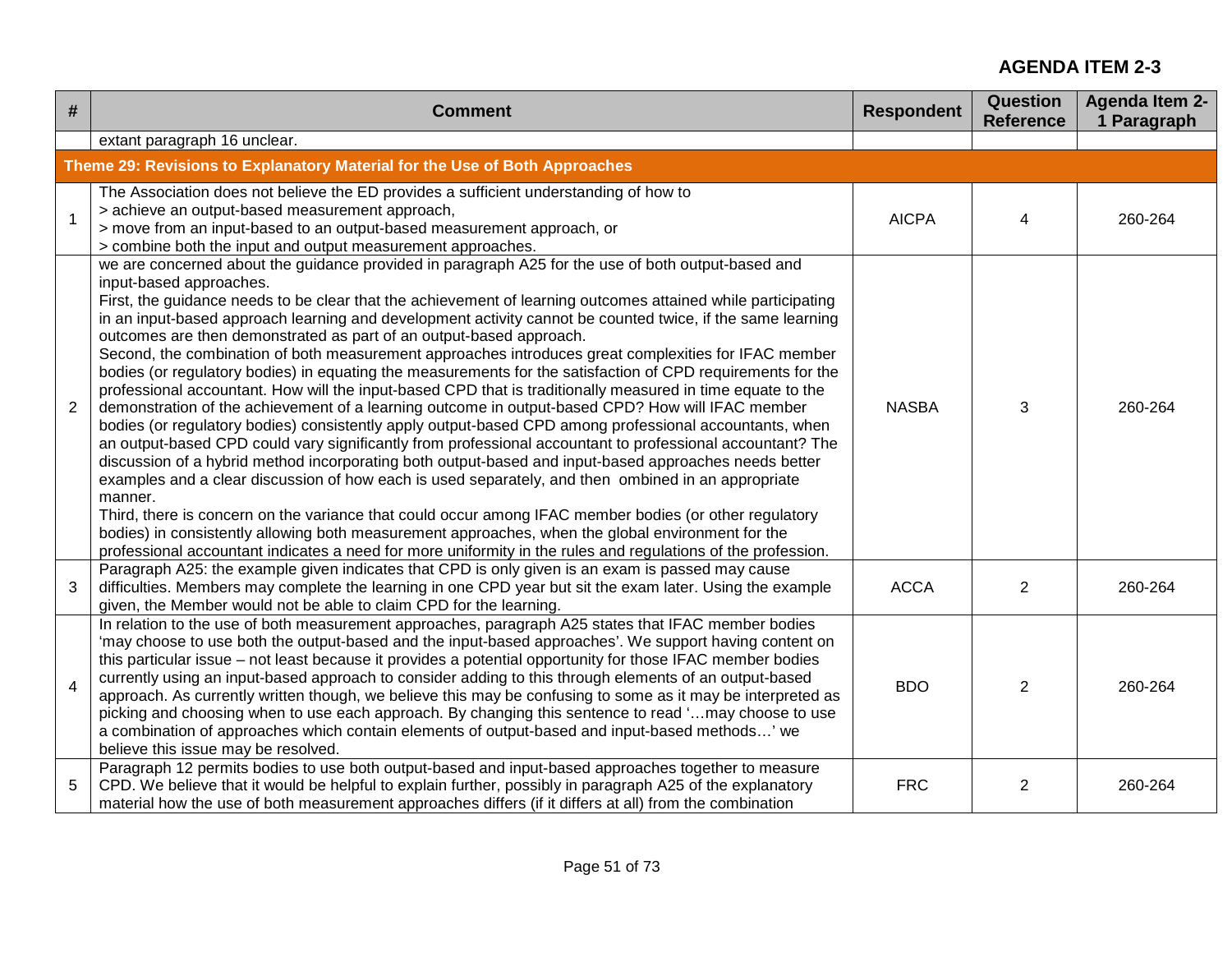| #              | <b>Comment</b>                                                                                                                                                                                                                                                                                                                                                                                                                                                                                                                                                                                                                                                                                                                                                                                                                                                                                                                                                                                                          | <b>Respondent</b>   | <b>Question</b><br><b>Reference</b> | <b>Agenda Item 2-</b><br>1 Paragraph |
|----------------|-------------------------------------------------------------------------------------------------------------------------------------------------------------------------------------------------------------------------------------------------------------------------------------------------------------------------------------------------------------------------------------------------------------------------------------------------------------------------------------------------------------------------------------------------------------------------------------------------------------------------------------------------------------------------------------------------------------------------------------------------------------------------------------------------------------------------------------------------------------------------------------------------------------------------------------------------------------------------------------------------------------------------|---------------------|-------------------------------------|--------------------------------------|
|                | approach in the current IES 7.                                                                                                                                                                                                                                                                                                                                                                                                                                                                                                                                                                                                                                                                                                                                                                                                                                                                                                                                                                                          |                     |                                     |                                      |
| $6\phantom{a}$ | As highlighted in question 2 above there is need for explanatory material where members bodies are using a<br>combination of an input based and outcome based measurement approach.                                                                                                                                                                                                                                                                                                                                                                                                                                                                                                                                                                                                                                                                                                                                                                                                                                     | <b>ICAZ</b>         | 3                                   | 260-264                              |
| $\overline{7}$ | >The example in explanatory paragraph A25 is a combination approach around a single learning event (e.g.<br>a professional accountant completes a program and passes an examination on that program to receive<br>input-based credit). Many input-based approaches already require completion of learning and demonstration<br>through passing an examination and thus this example does not fully demonstrate the possibilities of a<br>combination of an input-based and output-based approach.<br>>Additional examples should be included to encourage and facilitate IFAC member bodies in<br>implementation of an output-based approach. For example, an IFAC member body may establish an<br>approach by which the professional accountant records hours or equivalent learning units alongside a<br>reflective statement. Another example may include that an IFAC member body may establish an approach<br>by which a portion of the overall CPD requirement is input-based and the other portion output-based. | <b>AICPA</b>        | $\overline{2}$                      | 260-264                              |
| 8              | We note that the proposed IES continues to allow the use of a measurement approach that combines the<br>input-based and output-based methods of measurement, of which we are supportive as it:<br>(a) allows IFAC member bodies to begin the transition from a purely input-based approach toward an output-<br>based approach, and<br>(b) encourages each professional accountant to draw a direct correlation between the CPD activities they<br>undertake and their day to day work as a professional accountant.<br>We believe that stakeholders would find it helpful to see different examples of what is and is not acceptable<br>in this regard and how they fall along the spectrum with pure input and output-based approaches at either<br>end.                                                                                                                                                                                                                                                              | <b>BDO</b>          | $\overline{7}$                      | 260-264                              |
| 9              | With regard to this ED, we generally support some of the proposed changes. However, we do not believe<br>the ED provides a sufficient understanding of how to<br>> move from an input-based to an output-based measurement approach, or<br>> combine both the input and output measurement approaches.                                                                                                                                                                                                                                                                                                                                                                                                                                                                                                                                                                                                                                                                                                                  | <b>AICPA</b>        | 0                                   | 260-264                              |
|                | Theme 30: Suggested Revisions to Monitoring and Enforcement Requirements                                                                                                                                                                                                                                                                                                                                                                                                                                                                                                                                                                                                                                                                                                                                                                                                                                                                                                                                                |                     |                                     |                                      |
| $\mathbf{1}$   | We suggest that paragraph 16 be modified to include remediation. We suggest the following revision to<br>paragraph 16: IFAC member bodies shall  and, (b) provide appropriate sanctions and remediation for<br>failure to meet those requirements.                                                                                                                                                                                                                                                                                                                                                                                                                                                                                                                                                                                                                                                                                                                                                                      | EY                  | $\overline{2}$                      | 268-272                              |
| $\overline{2}$ | Paragraph 17: It may be helpful for the wording for Paragraph 17 be updated to reflect the fact that<br>enforcement should occur only when required and not simply "on a regular basis."                                                                                                                                                                                                                                                                                                                                                                                                                                                                                                                                                                                                                                                                                                                                                                                                                                | <b>ACCA</b>         | $\overline{2}$                      | 268-272                              |
|                | Theme 31: Possible Revisions to Explanatory Material for Monitoring and Enforcement                                                                                                                                                                                                                                                                                                                                                                                                                                                                                                                                                                                                                                                                                                                                                                                                                                                                                                                                     |                     |                                     |                                      |
|                | As a primary driver of IES 7 is to protect the public interest, and therefore the ongoing public image of<br>professional accountants, IFAC member bodies should be provided with more structure on the requirements<br>for the systematic monitoring processes and supplementary monitoring processes. The systematic                                                                                                                                                                                                                                                                                                                                                                                                                                                                                                                                                                                                                                                                                                  | Knowledge<br>Equity | 3                                   | 274; 276                             |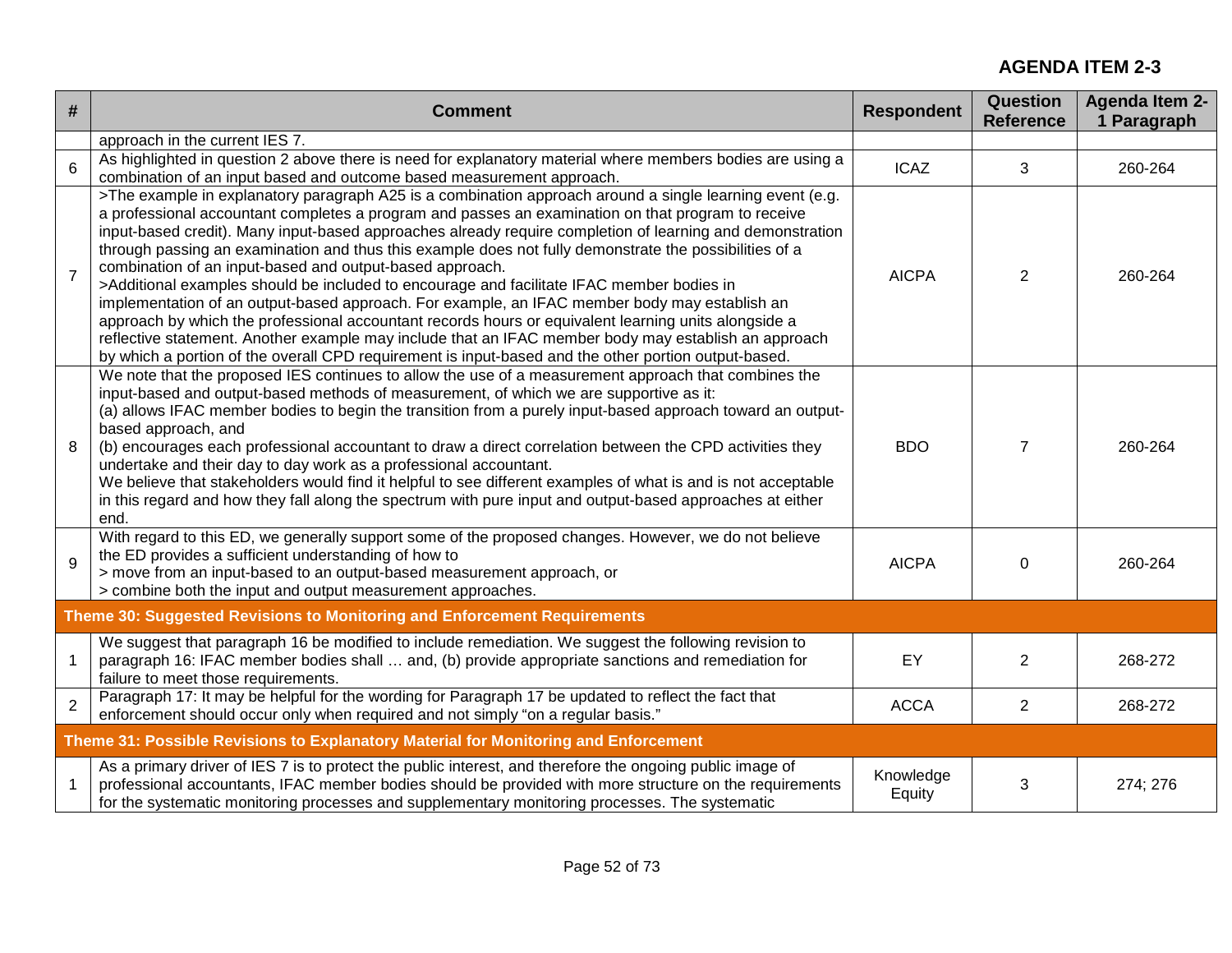| #              | <b>Comment</b>                                                                                                                                                                                                                                                                                                                                                                                                                                                                                                                                                                                                                                                                                                                                                                                                                                                                                                                                                                                                                       | <b>Respondent</b> | <b>Question</b><br><b>Reference</b> | <b>Agenda Item 2-</b><br>1 Paragraph |
|----------------|--------------------------------------------------------------------------------------------------------------------------------------------------------------------------------------------------------------------------------------------------------------------------------------------------------------------------------------------------------------------------------------------------------------------------------------------------------------------------------------------------------------------------------------------------------------------------------------------------------------------------------------------------------------------------------------------------------------------------------------------------------------------------------------------------------------------------------------------------------------------------------------------------------------------------------------------------------------------------------------------------------------------------------------|-------------------|-------------------------------------|--------------------------------------|
|                | monitoring process does not currently specify the timeframe for periodic declarations or provision of<br>evidence by professional accountants (e.g. yearly).                                                                                                                                                                                                                                                                                                                                                                                                                                                                                                                                                                                                                                                                                                                                                                                                                                                                         |                   |                                     |                                      |
| $\overline{2}$ | NASBA has concerns about paragraph 17 which states that "IFAC member bodies shall undertake<br>processes for measuring, monitoring, and enforcement of CPD on a regular basis." The explanatory<br>guidance does not define "a regular basis" and we are concerned that the period for measuring, monitoring,<br>and enforcing CPD be sufficiently short (for example one to three years) to bring a professional accountant<br>back into compliance if problems arise. We also note that the exposure draft drops the language in the<br>current paragraph A25 suggesting reporting cycles of one to five years.                                                                                                                                                                                                                                                                                                                                                                                                                    | <b>NASBA</b>      | $\overline{2}$                      | 274; 276                             |
| 3              | Monitoring and Enforcement of CPD: Measuring, Monitoring, and Enforcement on a Regular Basis. The<br>Association supports the new requirement in paragraph 17 that IFAC member bodies shall undertake<br>processes for measuring, monitoring, and enforcement of CPD on a regular basis. We noticed the IAESB<br>struck the following statement from the related explanatory material in paragraph A32: "Experience of some<br>IFAC member bodies suggest that cycles of more than five years may not meet these expectations, while<br>cycles of less than one year are likely to be overly burdensome on the IFAC member body and professional<br>accountants." A cycle less than 1 year could be overly burdensome to professional accountants and for the<br>monitoring processes they are subject to and a cycle more than 5 years may not achieve IAESB's desire<br>that non-compliance of a professional accountant with his or her CPD be brought into compliance within a<br>reasonable period (explanatory paragraph A34). | <b>AICPA</b>      | 2                                   | 274; 276                             |
| $\overline{4}$ | Further clarification of the practical expectations of 'systematic process' and 'monitor' as set out in<br>paragraph 16 would be welcomed. Would minimum levels and standards be expected and/or required by<br>IFAC for example?                                                                                                                                                                                                                                                                                                                                                                                                                                                                                                                                                                                                                                                                                                                                                                                                    | AAT               | $\overline{2}$                      | 275; 276                             |
| 5              | We recommend that the wording of bullet point (a) be slightly modified to read as follows: "Submitting a<br>declaration as to whether they meet their professional obligation to maintain the necessary knowledge and<br>skills to competently perform their role".                                                                                                                                                                                                                                                                                                                                                                                                                                                                                                                                                                                                                                                                                                                                                                  | <b>Deloitte</b>   | 3                                   | 277-279                              |
| 6              | Paragraph A 30 (a) refers to "auditing a sample of professional accountants". The term "audit" is restricted to<br>reasonable assurance engagements on historical financial information in IAASB engagement standards,<br>and the use of this term in this way would not be consistent with IES 8. We therefore suggest that the term<br>"audit" be replaced with "Testing".                                                                                                                                                                                                                                                                                                                                                                                                                                                                                                                                                                                                                                                         | <b>IDW</b>        | 3                                   | 280; 283-285                         |
| $\overline{7}$ | Paragraph A30 (a): ACCA would suggest replacing the word "auditing" with "reviewing". Auditing has a<br>specific meaning to many professional accountants and IFAC member bodies and may raise expectations<br>about the nature of the process adopted.                                                                                                                                                                                                                                                                                                                                                                                                                                                                                                                                                                                                                                                                                                                                                                              | <b>ACCA</b>       | $\overline{2}$                      | 280; 283-285                         |
| 8              | CPD for All Professional Accountants. Paragraph 9 introduces the requirement that IFAC member bodies<br>shall require all professional accountants to record CPD. The Association supports this requirement.<br>However, explanatory paragraph A30 notes supplementary monitoring processes may involve requiring<br>certain employers to track learning and development activities as part of their time recording systems. The<br>Association believes the responsibility to record CPD rests with the professional accountant as it represents<br>their professional competence development and may be burdensome for some employers, especially small<br>businesses, to record within their systems especially in instances where unstructured, informal learning is                                                                                                                                                                                                                                                             | <b>AICPA</b>      | $\overline{2}$                      | 281; 283-285                         |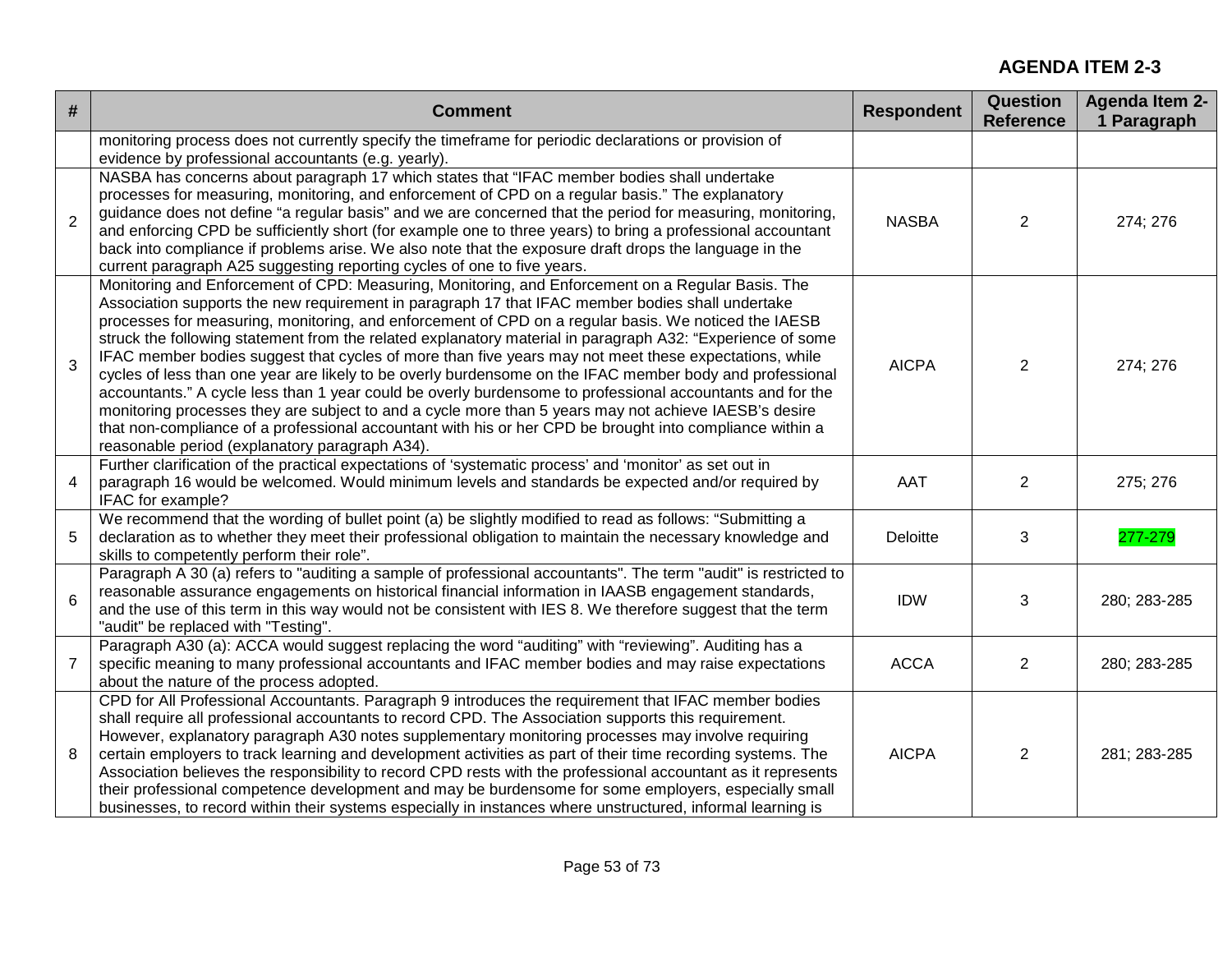| $\#$            | <b>Comment</b>                                                                                                                                                                                                                                                                                                                                                                                                                                                                                                                                                                                                                                                                                                                         | <b>Respondent</b>                                | Question<br><b>Reference</b> | <b>Agenda Item 2-</b><br>1 Paragraph |
|-----------------|----------------------------------------------------------------------------------------------------------------------------------------------------------------------------------------------------------------------------------------------------------------------------------------------------------------------------------------------------------------------------------------------------------------------------------------------------------------------------------------------------------------------------------------------------------------------------------------------------------------------------------------------------------------------------------------------------------------------------------------|--------------------------------------------------|------------------------------|--------------------------------------|
|                 | accepted as CPD. It may also be possible that some accountants undertake their learning in their own time<br>i.e. after work or they take a vacation day etc. CPD is personal – some accountants may be undertaking<br>activity that is relevant to an anticipated career move. Therefore, this could not be discussed with current<br>line managers or tracked on time sheets.                                                                                                                                                                                                                                                                                                                                                        |                                                  |                              |                                      |
| 9               | Paragraph A30 discusses supplementary monitoring processes, one of which is to audit a sample of<br>professional accountants to check compliance with the CPD requirements set. The use of the word<br>supplementary, which we recognize is also included in the extant IES 7, may be interpreted as these<br>processes being optional rather than an integral part of the overall monitoring process, which we believe<br>they are. In order to remove this ambiguity we suggest that paragraph A30 read 'Periodic monitoring<br>processes performed by the IFAC member body may involve'. This sentence structure is also more in line<br>with that of the preceding paragraph which is directed toward the professional accountant. | <b>BDO</b>                                       | 2                            | 282-285                              |
| 10              | Paragraph A35: The wording prescribes that wilful failure should result in disciplinary action. If this is the<br>intention of the IES then perhaps the content should be moved from the Explanatory Material to the<br>Requirements in Paragraphs 15 to 17.                                                                                                                                                                                                                                                                                                                                                                                                                                                                           | <b>ACCA</b>                                      | 2                            | 286-288                              |
| 11              | Supplementary monitoring processes refer to auditing samples, which can lead to a minimalist, cost-<br>focussed approach to the monitoring function.<br>Suggestion: The proposed IES 7 should take the opportunity to press harder on the obligations of IFAC<br>member bodies to prevent rogue professional accountants from operating and better ensuring the credibility<br>of the profession. It should specify the timeframe for systematic monitoring as well as the extent/reach of<br>supplementary monitoring processes to provide greater confidence in the profession.                                                                                                                                                      | Knowledge<br>Equity                              | 3                            | 289a; 290-293                        |
| 12              | We also support the risk-based approach proposed for monitoring (paragraph A31) as it seems sensible to<br>direct resources at those professionally-qualified accountants who may be most likely to be in situations<br>where the public interest could be affected most noticeably.                                                                                                                                                                                                                                                                                                                                                                                                                                                   | Professors<br>Catriona and<br>Nicholas<br>Paisey | $\mathbf 0$                  | 289b; 290-293                        |
| 13              | Paragraph 34 we suggest to include examples of steps that address the balance between the permission to<br>a professional accountant to defer or avoid compliance with CPD requirements and necessary punitive<br>sanctions.                                                                                                                                                                                                                                                                                                                                                                                                                                                                                                           | <b>IBRACON</b>                                   | 3                            | 289c; 290-293                        |
| 14              | Some of the penalties explained in the paragraph paragraphs may violate or lead to non-compliance with<br>the rules derived from the way in which this is raised, of course that should be encouraged to comply with<br>the rules but not in a coercive manner.                                                                                                                                                                                                                                                                                                                                                                                                                                                                        | Migel Angel<br><b>Bouzas</b><br>Sanudo           | 5                            | 289c; 290-293                        |
| 15              | The fact that some IFAC member bodies may have the legal authority to expel non-compliant professional<br>accountants or deny them the right to practice can be an extreme measure. The expulsion or denial of the<br>right to practice may lead to the departure or aversion of some accountants to compliance with the rules and<br>we believe that IFAC members should be given the freedom to establish corresponding penalties in a<br>gradual manner and depending on the corresponding fault publication of names can act as a general<br>deterrent to professional accountants and give a clear signal to the public of the profession's commitment to<br>maintaining competition on high standards.                           | Migel Angel<br><b>Bouzas</b><br>Sanudo           | 6                            | 289c; 290-293                        |
| 16 <sup>1</sup> | At paragraph A28 item (c): it would be helpful if there was further discussion of the meaning of "independent                                                                                                                                                                                                                                                                                                                                                                                                                                                                                                                                                                                                                          | <b>FRC</b>                                       | 5                            | 294; 297-303                         |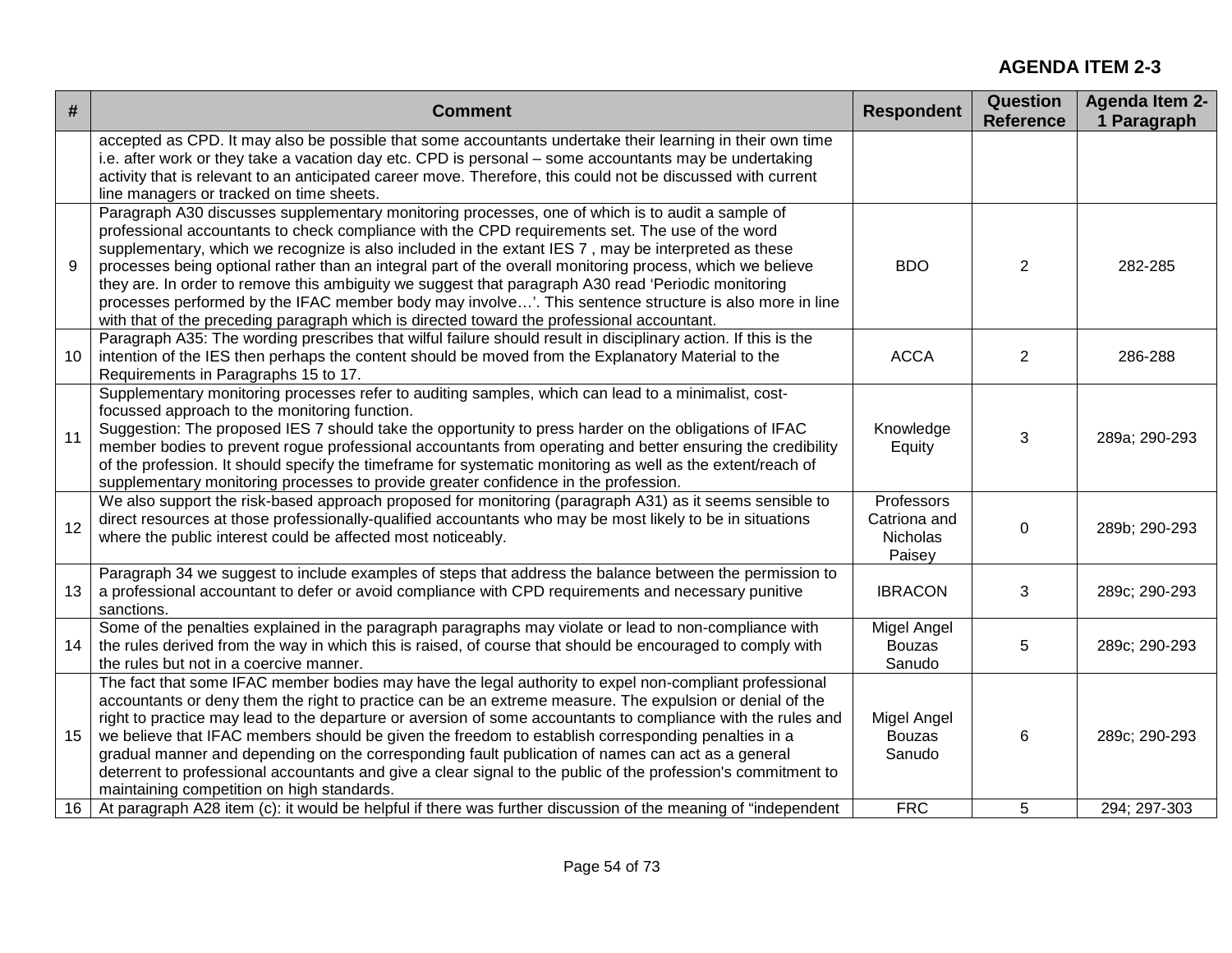| #              | <b>Comment</b>                                                                                                                                                                                                                                                                                                                                                                                                                                                                                                                                                                                                                                                                                                                                                                                                                                                                                                                                                                                                                                                                                                                                                                                                                                                                                                                                                                                      | <b>Respondent</b>         | <b>Question</b><br><b>Reference</b> | <b>Agenda Item 2-</b><br>1 Paragraph |
|----------------|-----------------------------------------------------------------------------------------------------------------------------------------------------------------------------------------------------------------------------------------------------------------------------------------------------------------------------------------------------------------------------------------------------------------------------------------------------------------------------------------------------------------------------------------------------------------------------------------------------------------------------------------------------------------------------------------------------------------------------------------------------------------------------------------------------------------------------------------------------------------------------------------------------------------------------------------------------------------------------------------------------------------------------------------------------------------------------------------------------------------------------------------------------------------------------------------------------------------------------------------------------------------------------------------------------------------------------------------------------------------------------------------------------|---------------------------|-------------------------------------|--------------------------------------|
|                | confirmation" in the context of verification of CPD activity. For example, is a declaration of compliance<br>provided by a professional accountant's work colleague or line manager a sufficiently independent<br>confirmation?                                                                                                                                                                                                                                                                                                                                                                                                                                                                                                                                                                                                                                                                                                                                                                                                                                                                                                                                                                                                                                                                                                                                                                     |                           |                                     |                                      |
| 17             | 17 There could also be more in the standard outlining the role that IT and systems can play in promoting<br>and administering CPD compliance. Too often the underpinning administrative issues of CPD systems are<br>not fully addressed following the publication of top-level requirements. Without investment in the right<br>systems any PAO will be severely compromised in its ability to introduce and run an effective approach to<br>CPD.                                                                                                                                                                                                                                                                                                                                                                                                                                                                                                                                                                                                                                                                                                                                                                                                                                                                                                                                                  | <b>ICAEW</b>              | 3                                   | 295; 297-303                         |
| 18             | Monitoring and Enforcement of CPD-Verifiable Evidence. Explanatory paragraph A27 (d) includes, as an<br>example of verifiable evidence, "Records of work performed (work logs) that have been verified against a<br>competency map;" While we recognize extant IES 7 contained this explanatory material as well, we do<br>believe that because of the ever-growing and diverse roles professional accountants serve today and<br>tomorrow that there may not always be a competency map to verify work performed against. We ask IAESB<br>to consider defining competency map, which is not currently defined in IES 7 or the IAESB Glossary of<br>Terms (2015), to be broadly defined which may include job descriptions or even project descriptions of roles<br>and responsibilities. We also recommend that recognition be made to the scenario when confidentiality<br>requirements may prohibit the professional accountant from completely providing records of work performed<br>and recognize that information may need to be withheld or redacted in those situations. In such situations,<br>IFAC member bodies, may consider use of a competent source that is able to confirm the competence has<br>been developed and maintained, which is included as language in extant IES 7 explanatory paragraph A14<br>as it related to reliability of verification in an output-based system. | <b>AICPA</b>              | 3                                   | 296; 297-303                         |
|                | Theme 32: General Comments about the Revisions of IES 7 (revised)                                                                                                                                                                                                                                                                                                                                                                                                                                                                                                                                                                                                                                                                                                                                                                                                                                                                                                                                                                                                                                                                                                                                                                                                                                                                                                                                   |                           |                                     |                                      |
| $\overline{1}$ | We view the proposed revised changes to be in the direction of the intended improved consistency, quality<br>and greater relevance of CPD. We believe these steps forward are necessary in order to continually ensure<br>professional development of professional accountants remains relevant, given the changing landscape of<br>how learning and development activity is conducted. Simultaneously, the proposed changes allow greater<br>emphasis on the demonstration of learning outcomes which is key to ensuring professional accountants<br>have applied their knowledge and skills acquired.                                                                                                                                                                                                                                                                                                                                                                                                                                                                                                                                                                                                                                                                                                                                                                                             | <b>ISCA</b>               | 0                                   | 304a; 305-306                        |
| $\overline{2}$ | We are in full support of the principles-based approach which has enhanced clarity and consistency in all<br>IESs, and allowed high flexibility for member bodies to develop professional accounting and continuing<br>professional development programs that meet the diverse local and stakeholder needs, while maintaining<br>focus on the core competence areas that all professional and aspiring accountants need to acquire.                                                                                                                                                                                                                                                                                                                                                                                                                                                                                                                                                                                                                                                                                                                                                                                                                                                                                                                                                                 | <b>ISCA</b>               | 3                                   | 304a; 305-306                        |
| 3              | After analyzing the IAESB revised standard on Continuing Professional Development my conclusions were I<br>do not have comments and that we fulfil all the requirements included in this revised standard considering<br>that the "Norma de Desarrollo Profesional Continuo" issued by the "Instituto Mexicano de Contadores<br>Públicos" covers all of them                                                                                                                                                                                                                                                                                                                                                                                                                                                                                                                                                                                                                                                                                                                                                                                                                                                                                                                                                                                                                                        | Juan Antonio<br>Rodriguez | 0                                   | 304a; 305-306                        |
| 4              | Exhibit 1.12 Each CPA society member may choose the method of measuring their continuous professional                                                                                                                                                                                                                                                                                                                                                                                                                                                                                                                                                                                                                                                                                                                                                                                                                                                                                                                                                                                                                                                                                                                                                                                                                                                                                               | Raul Castro               | 0                                   | 304a: 305-306                        |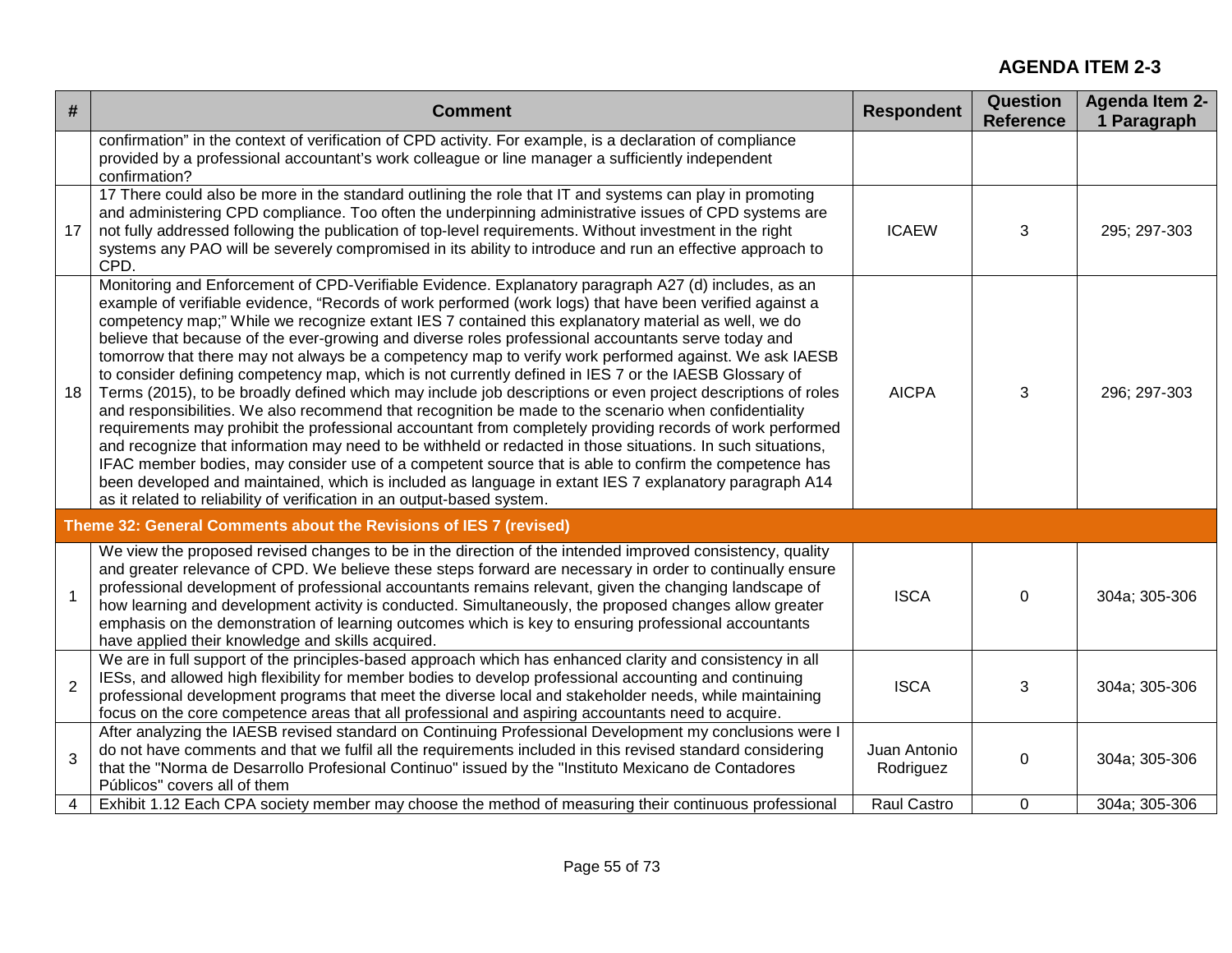| #               | <b>Comment</b>                                                                                                                                                                                                                                                                                                                                                                                                                                                                                                                                                                                                                                                                                                                                                                                                                                                                                                                                                                                                                                                                                                                                                                                                                                                                                                                                                 | <b>Respondent</b>                               | <b>Question</b><br><b>Reference</b> | <b>Agenda Item 2-</b><br>1 Paragraph |
|-----------------|----------------------------------------------------------------------------------------------------------------------------------------------------------------------------------------------------------------------------------------------------------------------------------------------------------------------------------------------------------------------------------------------------------------------------------------------------------------------------------------------------------------------------------------------------------------------------------------------------------------------------------------------------------------------------------------------------------------------------------------------------------------------------------------------------------------------------------------------------------------------------------------------------------------------------------------------------------------------------------------------------------------------------------------------------------------------------------------------------------------------------------------------------------------------------------------------------------------------------------------------------------------------------------------------------------------------------------------------------------------|-------------------------------------------------|-------------------------------------|--------------------------------------|
|                 | development according to their own learning characteristics, and the CPA societies will establish the<br>different ways of evaluating the completion of the updating of the accountant.<br>Exhibit 1.17 Penalties for failure to comply with the standard of continuing professional development will<br>depend on each country in accordance with the laws of the subject that apply to them.<br>Exhibit 1.A7 The CPA society member may choose from among the various activities proposed in the<br>standard to comply with the program of continuing professional development and will be subject to the<br>evaluation forms specific to the activities, the results of the evaluation will be commented with the CPA<br>society member and will be followed up, so that the areas of opportunity in their updating process tend to<br>fulfill their training objective over time.<br>As a conclusion, it is important to consider that the process of continuous professional development is part<br>of the professional commitment that the Public Accountant acquires in performing his profession, therefore<br>the Institutions of Higher Education as well as the CPA societies, must insist on students and professionals<br>in the commitments they acquire with their clients and with society in general in the quality professional<br>practice. | Espinosa                                        |                                     |                                      |
| 5               | TÜRMOB supports the revision of this IES 7. The proposed revisions are preferable and the standard as a<br>whole, is more clarified and more holistic in comparison to the previous standard.                                                                                                                                                                                                                                                                                                                                                                                                                                                                                                                                                                                                                                                                                                                                                                                                                                                                                                                                                                                                                                                                                                                                                                  | <b>TURMOB</b>                                   | 0                                   | 304a; 305-306                        |
| $6\phantom{1}$  | We are not convinced that the nature and extent of changes justified a project to re-open IES 7.<br>concerned that in some respects the proposed standard weakens CPD requirements at an international<br>level with the exception of the matters we note in our responses to the questions posed in the Exposure<br>Draft, the Standard appears to be appropriate.                                                                                                                                                                                                                                                                                                                                                                                                                                                                                                                                                                                                                                                                                                                                                                                                                                                                                                                                                                                            | <b>IDW</b>                                      | 0                                   | 304b; 305-306                        |
| 7               | Yes, they are clear.                                                                                                                                                                                                                                                                                                                                                                                                                                                                                                                                                                                                                                                                                                                                                                                                                                                                                                                                                                                                                                                                                                                                                                                                                                                                                                                                           | <b>FACPCE</b>                                   | $\overline{2}$                      | 304c; 305-306                        |
| 8               | Yes, the requirements proposed in IES 7 are appropriate. They are clear when reading it together with the<br>explanatory paragraphs.                                                                                                                                                                                                                                                                                                                                                                                                                                                                                                                                                                                                                                                                                                                                                                                                                                                                                                                                                                                                                                                                                                                                                                                                                           | <b>IBRACON</b>                                  | 2                                   | 304c; 305-306                        |
| 9               | They are appropriate and clear.                                                                                                                                                                                                                                                                                                                                                                                                                                                                                                                                                                                                                                                                                                                                                                                                                                                                                                                                                                                                                                                                                                                                                                                                                                                                                                                                | <b>JICPA</b>                                    | 2                                   | 304c; 305-306                        |
| 10              | Based on the Exposure Draft on IES 7 and its supporting "Supplement to Proposed Exposure Draft /ES 7",<br>the MIA is of the view that the proposed amendments (as noted by the mapping and tracked changes of the<br>Supplement document) are relevant and beneficial to both the Professional Accountancy Bodies ("PAO")<br>and its members.                                                                                                                                                                                                                                                                                                                                                                                                                                                                                                                                                                                                                                                                                                                                                                                                                                                                                                                                                                                                                  | Malaysian<br>Institute of<br><b>Accountants</b> | 2                                   | 304c; 305-306                        |
| 11              | Yes the Requirements of the proposed IES 7 are appropriate and clear.                                                                                                                                                                                                                                                                                                                                                                                                                                                                                                                                                                                                                                                                                                                                                                                                                                                                                                                                                                                                                                                                                                                                                                                                                                                                                          | Miguel Angel<br><b>Bouzas</b><br>Sanudo         | 2                                   | 304c; 305-306                        |
| 12 <sup>1</sup> | <b>TURMOB: Yes</b>                                                                                                                                                                                                                                                                                                                                                                                                                                                                                                                                                                                                                                                                                                                                                                                                                                                                                                                                                                                                                                                                                                                                                                                                                                                                                                                                             | <b>TURMOB</b>                                   | 2                                   | 304c; 305-306                        |
| 13              | CPD for All Professional Accountants. Paragraph 9 introduces the requirement that IFAC member bodies<br>shall require all professional accountants to record CPD. The Association supports this requirement.<br>Monitoring and Enforcement of CPD: Verifiable Evidence. The Association supports the new requirement in<br>paragraph 15 that IFAC member bodies shall specify the nature and extent of verifiable evidence that<br>professional accountants are required to maintain for CPD that has been undertaken. This is an                                                                                                                                                                                                                                                                                                                                                                                                                                                                                                                                                                                                                                                                                                                                                                                                                              | <b>AICPA</b>                                    | $\overline{2}$                      | 304d; 305-306                        |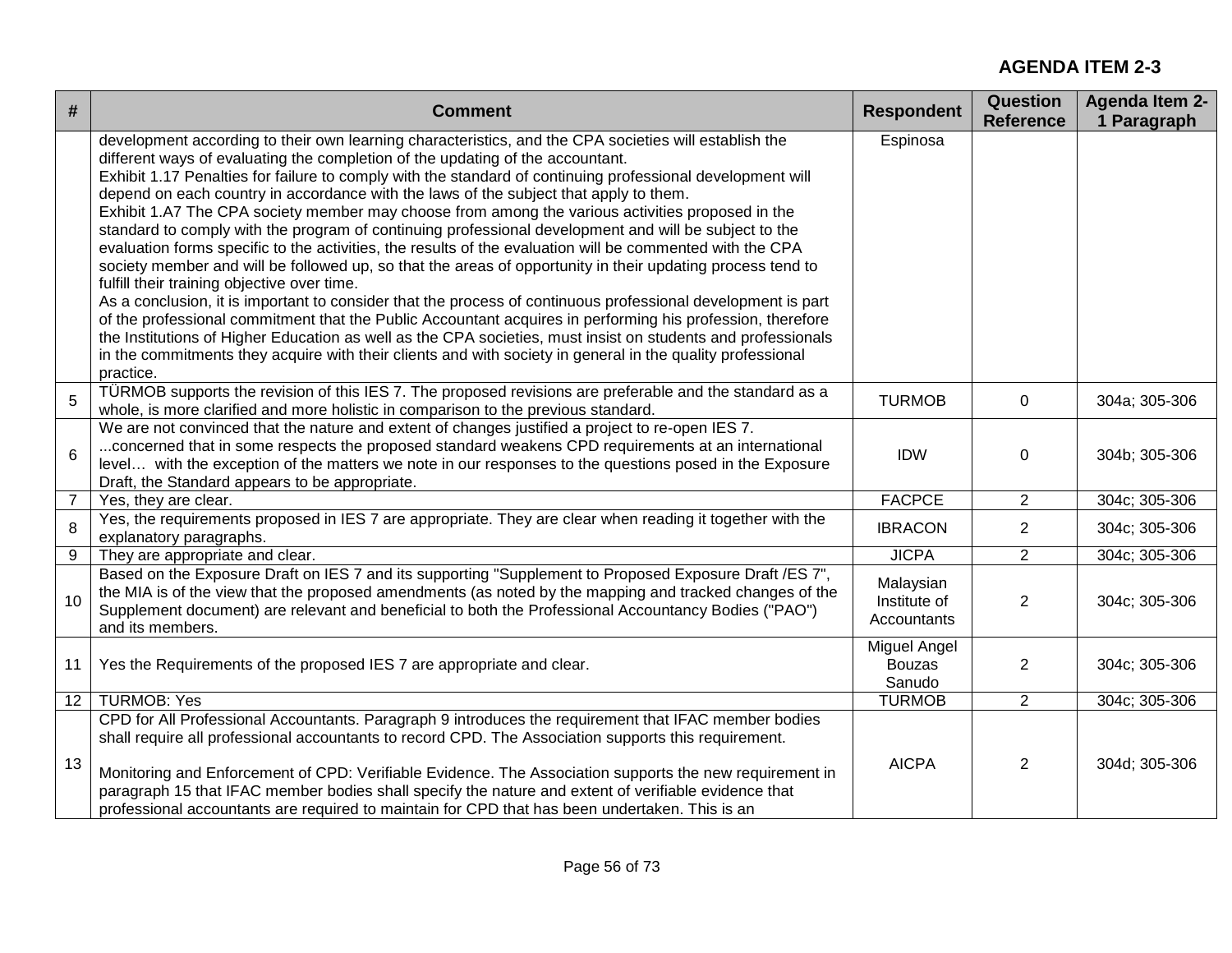| #  | <b>Comment</b>                                                                                                                                                                                                                                                                                                                                                                                                                                                                                                                                                                                                                                                                                                                                                                                                          | <b>Respondent</b> | <b>Question</b><br><b>Reference</b> | <b>Agenda Item 2-</b><br>1 Paragraph |
|----|-------------------------------------------------------------------------------------------------------------------------------------------------------------------------------------------------------------------------------------------------------------------------------------------------------------------------------------------------------------------------------------------------------------------------------------------------------------------------------------------------------------------------------------------------------------------------------------------------------------------------------------------------------------------------------------------------------------------------------------------------------------------------------------------------------------------------|-------------------|-------------------------------------|--------------------------------------|
|    | improvement from the extant IES 7 which provided only as explanatory material that IFAC member bodies<br>may provide guidance on verifiable evidence.                                                                                                                                                                                                                                                                                                                                                                                                                                                                                                                                                                                                                                                                   |                   |                                     |                                      |
|    | We believe the requirements of the proposed IES 7 are much clearer than the extant IES 7. The ordering of<br>the requirements is now more logical, from the initial requirements of who must undertake CPD through to<br>ultimate monitoring and enforcement. This approach: (a) mirrors the various decisions that an IFAC member<br>body would need to work through in order to successfully implement a CPD approach, and (b) reflects the<br>language of the rest of the suite of IESs. Additionally, these new requirements have an increased focus on<br>the professional accountant being responsible for their own professional competence and we are strongly<br>supportive of this acknowledgement of personal responsibility and encouragement of individuals to develop<br>a mind-set of lifelong learning. |                   |                                     | 304d; 305-306                        |
|    | The new requirement for the provision of CPD for all professional accountants (paragraph 9) is much more<br>succinct that the extant paragraph 12 that it replaces, and is worded in a manner that reflects the wide range<br>of activities that can contribute to an individual's development. By recognizing that it is a combination of<br>activities that develop and maintain the professional accountant's competence, not only provides clarity but<br>links to the overarching objective of the revised IES. We also welcome the acknowledgement that each<br>professional accountant has different learning and development needs and support the inclusion of the<br>example CPD framework which helps to highlight self-analysis, planning, activity and reflection stages.                                  | <b>BDO</b>        | $\overline{2}$                      |                                      |
| 14 | We believe the requirements of the proposed IES 7 are much clearer than the extant IES 7. The ordering of<br>the requirements is now more logical, from the initial requirements of who must undertake CPD through to<br>ultimate monitoring and enforcement. This approach: (a) mirrors the various decisions that an IFAC member<br>body would need to work through in order to successfully implement a CPD approach, and (b) reflects the<br>language of the rest of the suite of IESs. Additionally, these new requirements have an increased focus on<br>the professional accountant being responsible for their own professional competence and we are strongly<br>supportive of this acknowledgement of personal responsibility and encouragement of individuals to develop<br>a mind-set of lifelong learning. |                   |                                     |                                      |
|    | We also note the addition of a new section, Measurement of CPD, which deals directly with the possible<br>approaches for measuring CPD and which are likely to comprise some of the more challenging parts of the<br>IES for implementation by IFAC member bodies. Having a separate section provides a much clearer<br>differentiation than in the extant IES, where measurement is included under the heading of Mandatory CPD<br>for all Professional Accountants and is not given the prominence that it properly deserves.                                                                                                                                                                                                                                                                                         |                   |                                     |                                      |
|    | In relation to monitoring and enforcement, we are supportive of the expanded requirements which provide<br>clearer guidance to IFAC member bodies on what is expected, in terms of evidence and regularity of the<br>process. We also appreciate the increased explanatory material that has been provided with regards to what<br>may constitute verifiable evidence, especially in regards to the output-based approach, which previously had                                                                                                                                                                                                                                                                                                                                                                         |                   |                                     |                                      |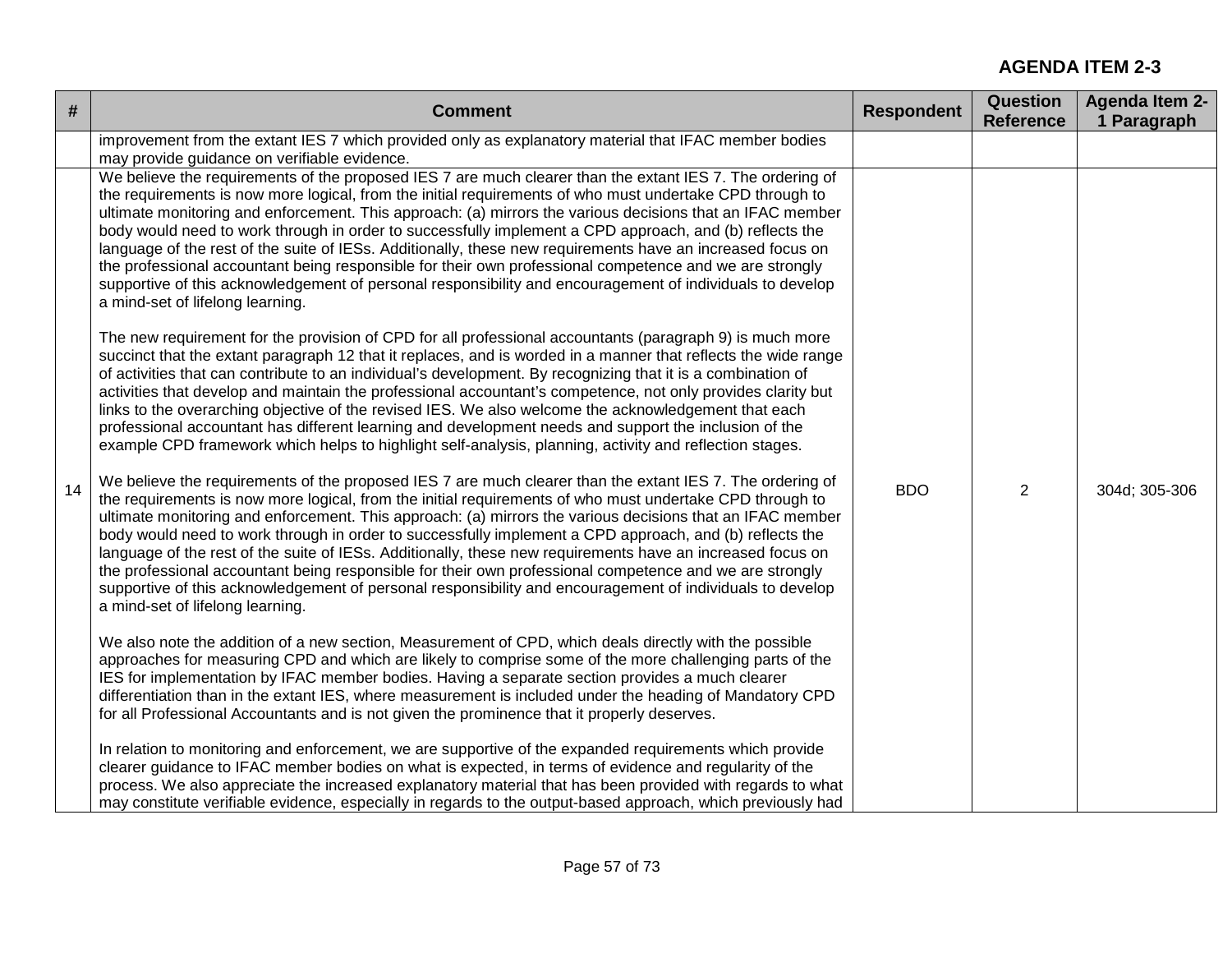| $\#$ | <b>Comment</b>                                                                                                                                                                                                                                                                                                                                                                                                                                                                                                                                                                                                                                                                                                                                                                                                                                                                                                                                                                                                                                                                                        | <b>Respondent</b> | <b>Question</b><br><b>Reference</b> | <b>Agenda Item 2-</b><br>1 Paragraph |
|------|-------------------------------------------------------------------------------------------------------------------------------------------------------------------------------------------------------------------------------------------------------------------------------------------------------------------------------------------------------------------------------------------------------------------------------------------------------------------------------------------------------------------------------------------------------------------------------------------------------------------------------------------------------------------------------------------------------------------------------------------------------------------------------------------------------------------------------------------------------------------------------------------------------------------------------------------------------------------------------------------------------------------------------------------------------------------------------------------------------|-------------------|-------------------------------------|--------------------------------------|
|      | little guidance.                                                                                                                                                                                                                                                                                                                                                                                                                                                                                                                                                                                                                                                                                                                                                                                                                                                                                                                                                                                                                                                                                      |                   |                                     |                                      |
| 15   | Generally, CPA Canada is supportive of moving toward a more principles based method of reporting<br>continuing professional development (CPD) by member bodies and we are pleased with the Board's<br>recommendation to enhance the explanatory material included in the revised standard. In particular, we are<br>in agreement with the proposed CPD Framework, which provides the member bodies with a clear process<br>that can be used by members to assess their CPD requirements.                                                                                                                                                                                                                                                                                                                                                                                                                                                                                                                                                                                                              | CPA Canada        | $\mathbf 0$                         | 304d; 305-306                        |
| 16   | CPA Canada believes the Requirements of the Proposed IES 7 are appropriate and clear. In particular, we<br>support the changes to focus on the accountant's role.                                                                                                                                                                                                                                                                                                                                                                                                                                                                                                                                                                                                                                                                                                                                                                                                                                                                                                                                     | CPA Canada        | 2                                   | 304d; 305-306                        |
| 17   | Yes, though please see our suggestion above relating to explanatory material for "specified amount" in<br>relation to input-based approach (Paragraph 14).                                                                                                                                                                                                                                                                                                                                                                                                                                                                                                                                                                                                                                                                                                                                                                                                                                                                                                                                            | <b>EFAA</b>       | $\overline{2}$                      | 304d; 305-306                        |
| 18   | As competent authority for audit in the UK we welcome the project to clarify and improve IES 7 and the<br>changes made have our support. We have some comments and suggestions on specific detailed points in<br>the Standard and Explanatory Material.                                                                                                                                                                                                                                                                                                                                                                                                                                                                                                                                                                                                                                                                                                                                                                                                                                               | <b>FRC</b>        | $\mathbf 0$                         | 304d; 305-306                        |
| 19   | The requirements of IES 7, described in paragraphs 9 to 17, are adequate and clear, however, having<br>described the approaches to measurement of Continuing Professional Development based on results and<br>inputs, it would be desirable at paragraph 15 to describe the approach of DPC measurement based on<br>inputs and results                                                                                                                                                                                                                                                                                                                                                                                                                                                                                                                                                                                                                                                                                                                                                                | IAA               | 2                                   | 304d; 305-306                        |
| 20   | Generally, the requirements in the above-mentioned paragraphs are clear and appropriate within the overall<br>context of IES. However, we propose inclusion of requirements and explanatory material on how IFAC<br>member bodies can use a combination of an input based and outcome based measurement basis of CPD.<br>There is a possible risk of duplication where IFAC member bodies decide to use both approaches which<br>may then result in strenuous requirements on professional accountants.                                                                                                                                                                                                                                                                                                                                                                                                                                                                                                                                                                                               | <b>ICAZ</b>       | $\overline{2}$                      | 304d; 305-306                        |
| 21   | With the exception of the following paragraphs, the requirements are appropriate and clear:<br>It is not properly written and its meaning is unclear. It should be redrafted to read "IFAC member bodies<br>shall promote the importance of, and a commitment to, CPD as a means of development and maintenance<br>of professional competence."                                                                                                                                                                                                                                                                                                                                                                                                                                                                                                                                                                                                                                                                                                                                                       | <b>ICPAU</b>      | $\overline{2}$                      | 304d; 305-306                        |
| 22   | With the exception of the matters we address immediately below, we believe the requirements to be<br>appropriate and clear. We will address the most important issue from our point of view first.                                                                                                                                                                                                                                                                                                                                                                                                                                                                                                                                                                                                                                                                                                                                                                                                                                                                                                    | <b>IDW</b>        | $\overline{2}$                      | 304d; 305-306                        |
| 23   | The requirements are appropriate, clear and principle-based. Based on the reading of the proposed<br>standard, it is clear that the Board has steered away from being prescriptive. For example, the current<br>standard prescribes the number of hours that professional accountants ought to complete in a given cycle if<br>they are on an input-based approach. The proposed standard is leaving it to the IFAC member bodies to<br>determine their own requirements. This allows IFAC member bodies in different jurisdictions to set<br>requirements that are more relevant and appropriate for their jurisdictions. However, while the requirements<br>have steered away from requiring measurement based on hours, the explanatory material still refers<br>specifically to hours as an input measure, and while this measure should only serve as an example, it might<br>drive the same behavior which the board had hoped to change. The proposed standard does not give<br>sufficient direction or guidance to member bodies that have opted to use the input-based approach, as it still | <b>IRBA</b>       | $\overline{2}$                      | 304d; 305-306                        |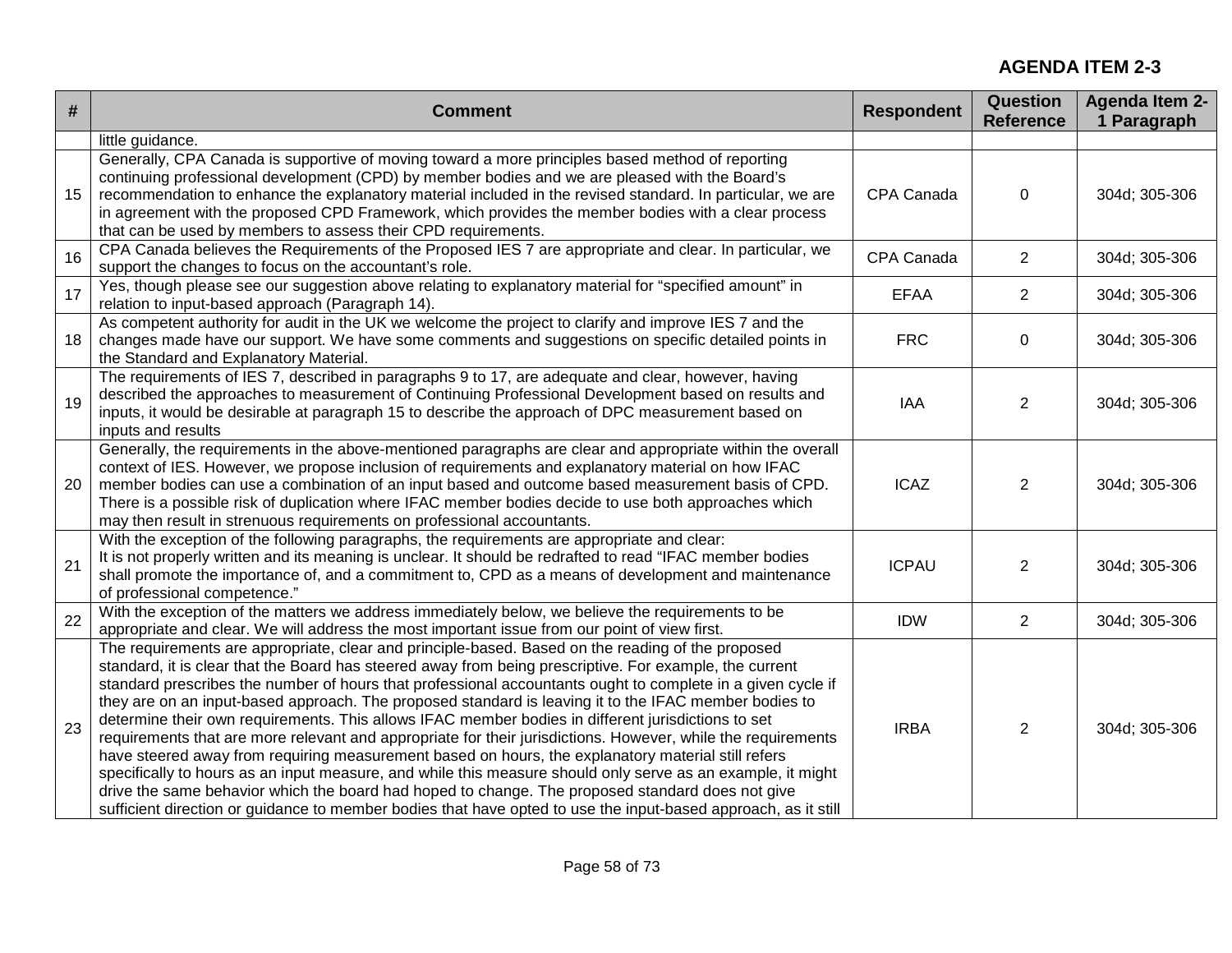| #  | <b>Comment</b>                                                                                                                                                                                                                                                                                                                                                                                                                                                                                                                                                                                                                                                                                                                                                                                                                                                                                                                                                                                                                                                                                                                                                                                                                                                                                                                                                                                                                                                                                                                                                                                                                                                                                                                                     | <b>Respondent</b>                       | Question<br><b>Reference</b> | <b>Agenda Item 2-</b><br>1 Paragraph |
|----|----------------------------------------------------------------------------------------------------------------------------------------------------------------------------------------------------------------------------------------------------------------------------------------------------------------------------------------------------------------------------------------------------------------------------------------------------------------------------------------------------------------------------------------------------------------------------------------------------------------------------------------------------------------------------------------------------------------------------------------------------------------------------------------------------------------------------------------------------------------------------------------------------------------------------------------------------------------------------------------------------------------------------------------------------------------------------------------------------------------------------------------------------------------------------------------------------------------------------------------------------------------------------------------------------------------------------------------------------------------------------------------------------------------------------------------------------------------------------------------------------------------------------------------------------------------------------------------------------------------------------------------------------------------------------------------------------------------------------------------------------|-----------------------------------------|------------------------------|--------------------------------------|
|    | refers to units which must be determined by the member body (which could, again, be hours).                                                                                                                                                                                                                                                                                                                                                                                                                                                                                                                                                                                                                                                                                                                                                                                                                                                                                                                                                                                                                                                                                                                                                                                                                                                                                                                                                                                                                                                                                                                                                                                                                                                        |                                         |                              |                                      |
| 24 | With the revisions made to IES 7 and our suggested amendments outlined in our responses to Questions 3<br>and 4, we are of the view that the Requirements have been adequately clarified.                                                                                                                                                                                                                                                                                                                                                                                                                                                                                                                                                                                                                                                                                                                                                                                                                                                                                                                                                                                                                                                                                                                                                                                                                                                                                                                                                                                                                                                                                                                                                          | <b>ISCA</b>                             | 5                            | 304d; 305-306                        |
| 25 | KnowledgEquity is a registered training organisation (RTO) in Australia that provides training and consulting<br>services in accounting and business management. We offer face-to-face continuing professional<br>development (CPD) courses for our corporate and government clients. We ave also developed an online<br>CPD library, which contains courses and webinars across a range of performance and stewardship topics.<br>Our subscription model enables professional ccountants to satisfy their professional membership education<br>and learning requirements which is currently aligned to the extant IES 7. We commend the IAESB for taking<br>the initiative to revise this standard with the view to serve the public interest and based on the extensive<br>research conducted. When finalising the proposals contained in this exposure draft, we encourage the<br>IAESB to seek out specific comments and input from educational organisations and providers of CPD. We<br>support the objective of the ED, and the proposals as a useful starting point. We also roadly support the<br>principles-based approach to the standard. Against this backdrop of support, we are concerned that the<br>proposals do not go far enough to heighten the importance of CPD or change the perception of lifelong<br>learning as being 'critical' to the profession and its public interest expectations. We are also concerned that<br>the choice of measurement models would result in inconsistent quality of education by professional<br>accountants across different member bodies, especially for those within the same country or jurisdiction. Our<br>comments to specific questions raised in the ED are set out in Appendix 1. | Knowledge<br>Equity                     | $\mathbf 0$                  | 304d; 305-306                        |
| 26 | The requirements are clear. We note that previously the minimum amount of hours of learning and<br>development activity for the input approach was specified in IES 7. The revised standard states that a<br>specified amount of learning and development shall be required. We comment on this further in question 6.                                                                                                                                                                                                                                                                                                                                                                                                                                                                                                                                                                                                                                                                                                                                                                                                                                                                                                                                                                                                                                                                                                                                                                                                                                                                                                                                                                                                                             | <b>KPMG</b>                             | 2                            | 304d; 305-306                        |
| 27 | With the exception of the following paragraphs, the requirements are appropriate and clear:                                                                                                                                                                                                                                                                                                                                                                                                                                                                                                                                                                                                                                                                                                                                                                                                                                                                                                                                                                                                                                                                                                                                                                                                                                                                                                                                                                                                                                                                                                                                                                                                                                                        | <b>PAFA</b>                             | $\overline{2}$               | 304d; 305-306                        |
| 28 | With the exception of the matter of measurement of CPD addressed above, the requirements seem<br>appropriate and clear.                                                                                                                                                                                                                                                                                                                                                                                                                                                                                                                                                                                                                                                                                                                                                                                                                                                                                                                                                                                                                                                                                                                                                                                                                                                                                                                                                                                                                                                                                                                                                                                                                            | <b>WPK</b>                              | $\overline{2}$               | 304d; 305-306                        |
| 29 | We believe that on the whole the explanatory material explains the requirements well and that therefore no<br>additional explanatory paragraphs are required.                                                                                                                                                                                                                                                                                                                                                                                                                                                                                                                                                                                                                                                                                                                                                                                                                                                                                                                                                                                                                                                                                                                                                                                                                                                                                                                                                                                                                                                                                                                                                                                      | <b>IDW</b>                              | 3                            | 304e; 305-306                        |
| 30 | We do not think that any additional explanatory paragraphs are needed.                                                                                                                                                                                                                                                                                                                                                                                                                                                                                                                                                                                                                                                                                                                                                                                                                                                                                                                                                                                                                                                                                                                                                                                                                                                                                                                                                                                                                                                                                                                                                                                                                                                                             | <b>WPK</b>                              | 3                            | 304e; 305-306                        |
| 31 | The exposed ones are adequate                                                                                                                                                                                                                                                                                                                                                                                                                                                                                                                                                                                                                                                                                                                                                                                                                                                                                                                                                                                                                                                                                                                                                                                                                                                                                                                                                                                                                                                                                                                                                                                                                                                                                                                      | <b>FACPCE</b>                           | 3                            | 304e; 305-306                        |
| 32 | <b>TURMOB: No</b>                                                                                                                                                                                                                                                                                                                                                                                                                                                                                                                                                                                                                                                                                                                                                                                                                                                                                                                                                                                                                                                                                                                                                                                                                                                                                                                                                                                                                                                                                                                                                                                                                                                                                                                                  | <b>TURMOB</b>                           | 3                            | 304e; 305-306                        |
| 33 | Illustrative examples for the additional explanatory paragraphs would be useful for clarity - see question 4.                                                                                                                                                                                                                                                                                                                                                                                                                                                                                                                                                                                                                                                                                                                                                                                                                                                                                                                                                                                                                                                                                                                                                                                                                                                                                                                                                                                                                                                                                                                                                                                                                                      | <b>KPMG</b>                             | 3                            | 304f; 305-306                        |
| 34 | Yes in our opinion there are some explanatory paragraphs that should be better explain the requirements of<br>the proposed IES 7.                                                                                                                                                                                                                                                                                                                                                                                                                                                                                                                                                                                                                                                                                                                                                                                                                                                                                                                                                                                                                                                                                                                                                                                                                                                                                                                                                                                                                                                                                                                                                                                                                  | Miguel Angel<br><b>Bouzas</b><br>Sanudo | 3                            | 304f; 305-306                        |
| 35 | Explanatory paragraphs A5, and A9 to A12, should be key features of the quality assurance processes and<br>CPD frameworks for IFAC member bodies. While we appreciate that this is part of the explanatory material<br>(rather than the requirements), and that the standard is principles-based, the wording here is very soft in                                                                                                                                                                                                                                                                                                                                                                                                                                                                                                                                                                                                                                                                                                                                                                                                                                                                                                                                                                                                                                                                                                                                                                                                                                                                                                                                                                                                                 | Knowledge<br>Equity                     | 3                            | 304f; 305-306                        |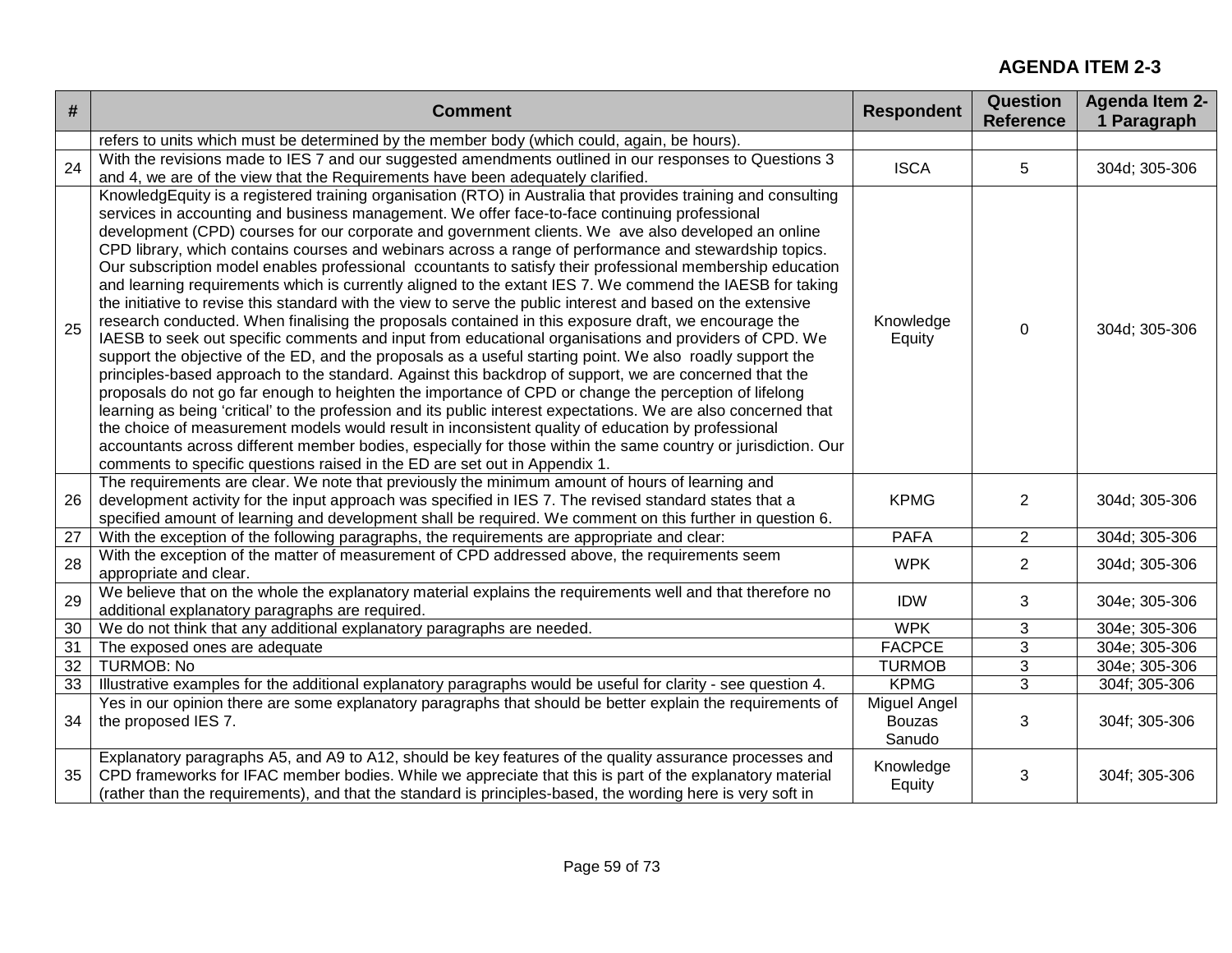| espousing what an IFAC member bodies' quality assurance processes and CPD frameworks should entail,<br>especially with the instances of the word 'may'. Use of the word 'may' limits the effectiveness of this<br>standard in truly seeking to uplift the competence of professional accountants, noting that IFAC members<br>are the drivers of this.<br>Suggestion: We recommend removing the word 'may' as the examples provided should be prevalent in<br>IFAC member bodies' quality assurance processes and CPD frameworks.<br>We do not believe that there are any additional terms that require further clarification however, in order to<br>further support access and application of this revised IES, we encourage IFAC to consider the need for<br>translation of the IESs (and implementation guidance materials) in order to:<br>36<br><b>BDO</b><br>5<br>304g; 305-306 | 1 Paragraph   |
|----------------------------------------------------------------------------------------------------------------------------------------------------------------------------------------------------------------------------------------------------------------------------------------------------------------------------------------------------------------------------------------------------------------------------------------------------------------------------------------------------------------------------------------------------------------------------------------------------------------------------------------------------------------------------------------------------------------------------------------------------------------------------------------------------------------------------------------------------------------------------------------|---------------|
|                                                                                                                                                                                                                                                                                                                                                                                                                                                                                                                                                                                                                                                                                                                                                                                                                                                                                        |               |
|                                                                                                                                                                                                                                                                                                                                                                                                                                                                                                                                                                                                                                                                                                                                                                                                                                                                                        |               |
|                                                                                                                                                                                                                                                                                                                                                                                                                                                                                                                                                                                                                                                                                                                                                                                                                                                                                        |               |
|                                                                                                                                                                                                                                                                                                                                                                                                                                                                                                                                                                                                                                                                                                                                                                                                                                                                                        |               |
|                                                                                                                                                                                                                                                                                                                                                                                                                                                                                                                                                                                                                                                                                                                                                                                                                                                                                        |               |
|                                                                                                                                                                                                                                                                                                                                                                                                                                                                                                                                                                                                                                                                                                                                                                                                                                                                                        |               |
|                                                                                                                                                                                                                                                                                                                                                                                                                                                                                                                                                                                                                                                                                                                                                                                                                                                                                        |               |
|                                                                                                                                                                                                                                                                                                                                                                                                                                                                                                                                                                                                                                                                                                                                                                                                                                                                                        |               |
|                                                                                                                                                                                                                                                                                                                                                                                                                                                                                                                                                                                                                                                                                                                                                                                                                                                                                        |               |
| > support IFAC member bodies; and<br>> prevent misapplication of requests in such a critical area for the profession.                                                                                                                                                                                                                                                                                                                                                                                                                                                                                                                                                                                                                                                                                                                                                                  |               |
| $\overline{37}$<br>No.<br><b>CPA Australia</b><br>5                                                                                                                                                                                                                                                                                                                                                                                                                                                                                                                                                                                                                                                                                                                                                                                                                                    | 304g; 305-306 |
| 38<br>CPA Canada<br>5<br>CPA Canada is satisfied with the terms as presented.                                                                                                                                                                                                                                                                                                                                                                                                                                                                                                                                                                                                                                                                                                                                                                                                          | 304g; 305-306 |
| <b>FACPCE</b><br>39<br>No. They are intelligible.<br>5                                                                                                                                                                                                                                                                                                                                                                                                                                                                                                                                                                                                                                                                                                                                                                                                                                 | 304g; 305-306 |
| 40<br>We did not identify any terms that require further clarification.<br>GAO<br>5                                                                                                                                                                                                                                                                                                                                                                                                                                                                                                                                                                                                                                                                                                                                                                                                    | 304g; 305-306 |
| $\overline{41}$<br>We do not identify any term that could need further clarification.<br><b>IBRACON</b><br>5                                                                                                                                                                                                                                                                                                                                                                                                                                                                                                                                                                                                                                                                                                                                                                           | 304g; 305-306 |
| 42<br>There is no term that requires further clarification.<br><b>ICAN</b><br>5                                                                                                                                                                                                                                                                                                                                                                                                                                                                                                                                                                                                                                                                                                                                                                                                        | 304g; 305-306 |
| 43<br>None that we have identified.<br><b>ICAZ</b><br>5                                                                                                                                                                                                                                                                                                                                                                                                                                                                                                                                                                                                                                                                                                                                                                                                                                | 304g; 305-306 |
| <b>ICPAU</b><br>44<br>No terms require further clarification.<br>5                                                                                                                                                                                                                                                                                                                                                                                                                                                                                                                                                                                                                                                                                                                                                                                                                     | 304g; 305-306 |
| We do not believe there are any terms within the proposed IES 7 that require further clarification.<br>45<br><b>IDW</b><br>5                                                                                                                                                                                                                                                                                                                                                                                                                                                                                                                                                                                                                                                                                                                                                           | 304g; 305-306 |
| <b>PAFA</b><br>5<br>46<br>No terms require further clarification.                                                                                                                                                                                                                                                                                                                                                                                                                                                                                                                                                                                                                                                                                                                                                                                                                      | 304g; 305-306 |
| <b>TURMOB: No</b><br>5<br>47<br><b>TURMOB</b>                                                                                                                                                                                                                                                                                                                                                                                                                                                                                                                                                                                                                                                                                                                                                                                                                                          | 304g; 305-306 |
| 5<br><b>WPK</b><br>48<br>We do not see any terms which require further clarification.                                                                                                                                                                                                                                                                                                                                                                                                                                                                                                                                                                                                                                                                                                                                                                                                  | 304g; 305-306 |
| 3.10. Aside from the points raised in response to questions 2 and 3 above, AAT considers that the<br>49<br>AAT<br>5                                                                                                                                                                                                                                                                                                                                                                                                                                                                                                                                                                                                                                                                                                                                                                    | 304h; 305-306 |
| terminology as set out appears sufficient.                                                                                                                                                                                                                                                                                                                                                                                                                                                                                                                                                                                                                                                                                                                                                                                                                                             |               |
| No, we do not anticipate implications to our Firm since the revised IES 7 continues to allow the use of the<br>50<br>EY<br>6                                                                                                                                                                                                                                                                                                                                                                                                                                                                                                                                                                                                                                                                                                                                                           | 304i; 305-306 |
| input-based or output-based approach or a combination of the two.                                                                                                                                                                                                                                                                                                                                                                                                                                                                                                                                                                                                                                                                                                                                                                                                                      |               |
| We anticipate no major impact on the RSBs in implementing the requirements of the proposed IES 7. The                                                                                                                                                                                                                                                                                                                                                                                                                                                                                                                                                                                                                                                                                                                                                                                  |               |
| FRC will reflect any changes arising from the revision of IES 7 in the Delegation<br><b>FRC</b><br>6<br>51                                                                                                                                                                                                                                                                                                                                                                                                                                                                                                                                                                                                                                                                                                                                                                             | 304i; 305-306 |
| Agreements with the RSBs.                                                                                                                                                                                                                                                                                                                                                                                                                                                                                                                                                                                                                                                                                                                                                                                                                                                              |               |
| GAO<br>52<br>We do not anticipate any impact or implications for our organization.<br>6                                                                                                                                                                                                                                                                                                                                                                                                                                                                                                                                                                                                                                                                                                                                                                                                | 304i; 305-306 |
| We do not expect significant impacts or implications for the IDW or for other organizations, such as the WPK<br>53<br><b>IDW</b><br>6                                                                                                                                                                                                                                                                                                                                                                                                                                                                                                                                                                                                                                                                                                                                                  | 304i; 305-306 |
| in Germany, in implementing the requirements included in this proposed IES 7.                                                                                                                                                                                                                                                                                                                                                                                                                                                                                                                                                                                                                                                                                                                                                                                                          |               |
| No, in respect of the current state of the exposure draft, we do not anticipate a material impact for                                                                                                                                                                                                                                                                                                                                                                                                                                                                                                                                                                                                                                                                                                                                                                                  |               |
| KnowledgEquity or for the member bodies in Australia. While this sounds positive, it is more likely a negative<br>Knowledge<br>54<br>6<br>in the sense that member bodies will continue to use their current measurement models and in so doing, the                                                                                                                                                                                                                                                                                                                                                                                                                                                                                                                                                                                                                                   | 304i; 305-306 |
| Equity<br>opportunity and influence that this exposure draft should have on promoting the importance of CPD and                                                                                                                                                                                                                                                                                                                                                                                                                                                                                                                                                                                                                                                                                                                                                                        |               |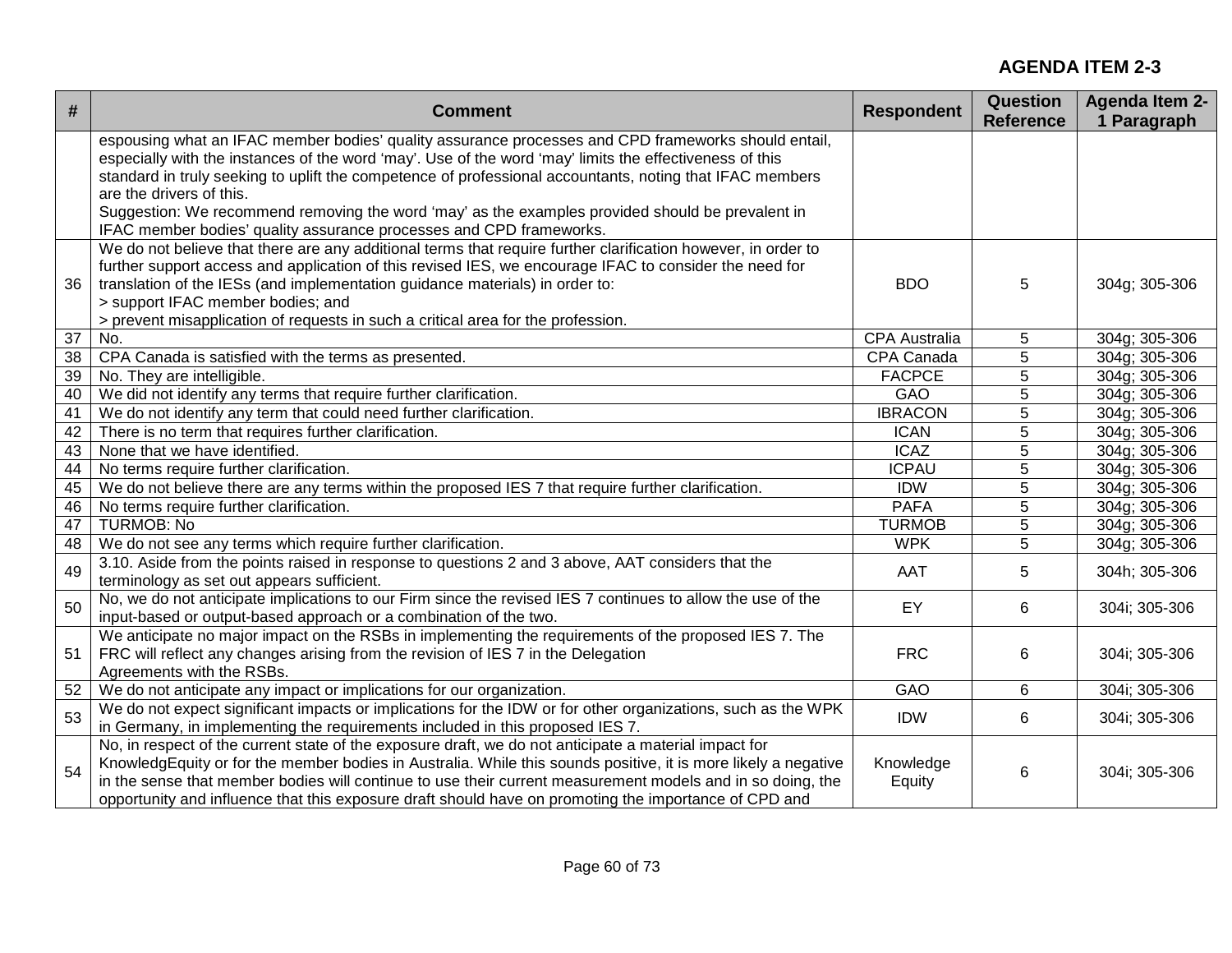| $\#$ | <b>Comment</b>                                                                                                                                                                                                                                                                                                                                                                                                                                                                                                                                                                                                                                                                                                                                                                         | <b>Respondent</b>                               | Question<br><b>Reference</b> | <b>Agenda Item 2-</b><br>1 Paragraph |
|------|----------------------------------------------------------------------------------------------------------------------------------------------------------------------------------------------------------------------------------------------------------------------------------------------------------------------------------------------------------------------------------------------------------------------------------------------------------------------------------------------------------------------------------------------------------------------------------------------------------------------------------------------------------------------------------------------------------------------------------------------------------------------------------------|-------------------------------------------------|------------------------------|--------------------------------------|
|      | lifelong learning may be lost.                                                                                                                                                                                                                                                                                                                                                                                                                                                                                                                                                                                                                                                                                                                                                         |                                                 |                              |                                      |
| 55   | At this time we do not anticipate any direct impact for NASBA. There is interest in the concept of output-<br>based learning, as the regulators of the U.S. Certified Public Accountant profession are discussing how to<br>measure, verify and consistently apply output-based learning for their licensees. Currently, there is only one<br>out of 55 U.S. Boards of Accountancy that accepts output-based learning in satisfaction of continuing<br>professional education requirements. We welcome better explanatory guidance on the implementation of<br>output-based approaches.                                                                                                                                                                                                | <b>NASBA</b>                                    | 6                            | 304i; 305-306                        |
| 56   | The CPD approach in Germany already being on an appropriate level with a focus on adequacy and<br>relevance of each professional accountant's CPD, we do not expect any significant impact or implications for<br>IFAC member bodies in Germany in implementing the requirements included in this Exposure Draft.                                                                                                                                                                                                                                                                                                                                                                                                                                                                      | <b>WPK</b>                                      | 6                            | 304i; 305-306                        |
| 57   | The MIA is also supportive of the proposed changes; however, this needs to be introduced gradually and will<br>take time (for example 5 years) to improvise, implement, and embrace the output-based approach to its<br>fullest extent taking into consideration of the different market segments and target groups to ensure the<br>accountancy community as a whole is able to understand, appreciate and embrace the benefits of the<br>output-based approach.                                                                                                                                                                                                                                                                                                                      | Malaysian<br>Institute of<br><b>Accountants</b> | 4                            | 304j; 305-306                        |
| 58   | We anticipate some of our member organisations being impacted. IAESB is reminded that not all our<br>members are IFAC member organisations. Those EFAA members that are IFAC members include some<br>small less well-resourced PAOs that will need time to fully implement the requirements. We welcome the<br>ED's clarity and principles-based nature that allows for flexibility in its application. This will help mitigate the<br>impact and ensure the benefits of its adoption and implementation will exceed the costs.                                                                                                                                                                                                                                                        | <b>EFAA</b>                                     | 6                            | 304j; 305-306                        |
| 59   | 3.11. As mentioned above, AAT is in the process of reviewing its CPD policy and reporting procedures, as<br>such consideration as to the requirement for IFAC member bodies to specify the nature and extent of<br>verifiable evidence required as part of its monitoring procedures will be at the forefront of this review.<br>3.12. Similarly, examples referenced at A10, A14 and A15 will provide a useful steer for AAT to consider<br>whether the measures it has in place can be further developed accordingly.<br>3.13. As highlighted in AAT's response to question 2 above, if there are specific minimum requirements<br>expected and/or required by IFAC then this may cause additional administrative costs and compliance<br>burdens for IFAC membership organisations. | <b>AAT</b>                                      | 6                            | 304j; 305-306                        |
| 60   | There are significant impacts and implications for TURMOB in implementing the requirements included in<br>this proposed IES 7 Exposure Draft.<br>As a IFAC member body, TURMOB have regulated all education standards in line with the framework of<br>IFAC standards. Now, we are studying on one of TURMOB education standard related in continuing<br>professional education, and probably, in parallel with IES 7 (revised) will be implemented in 2019. On this<br>way, IES 7 Exposure Draft was taken care for new necessary rules and some of issues are going to be<br>updated.                                                                                                                                                                                                | <b>TURMOB</b>                                   | 6                            | 304j; 305-306                        |
| 61   | As an IFAC member body there may be need for us to train our members and CPD service providers on the<br>clarifications around appropriate learning and development activities as identified in par 5.                                                                                                                                                                                                                                                                                                                                                                                                                                                                                                                                                                                 | <b>ICAZ</b>                                     | 6                            | 304j; 305-306                        |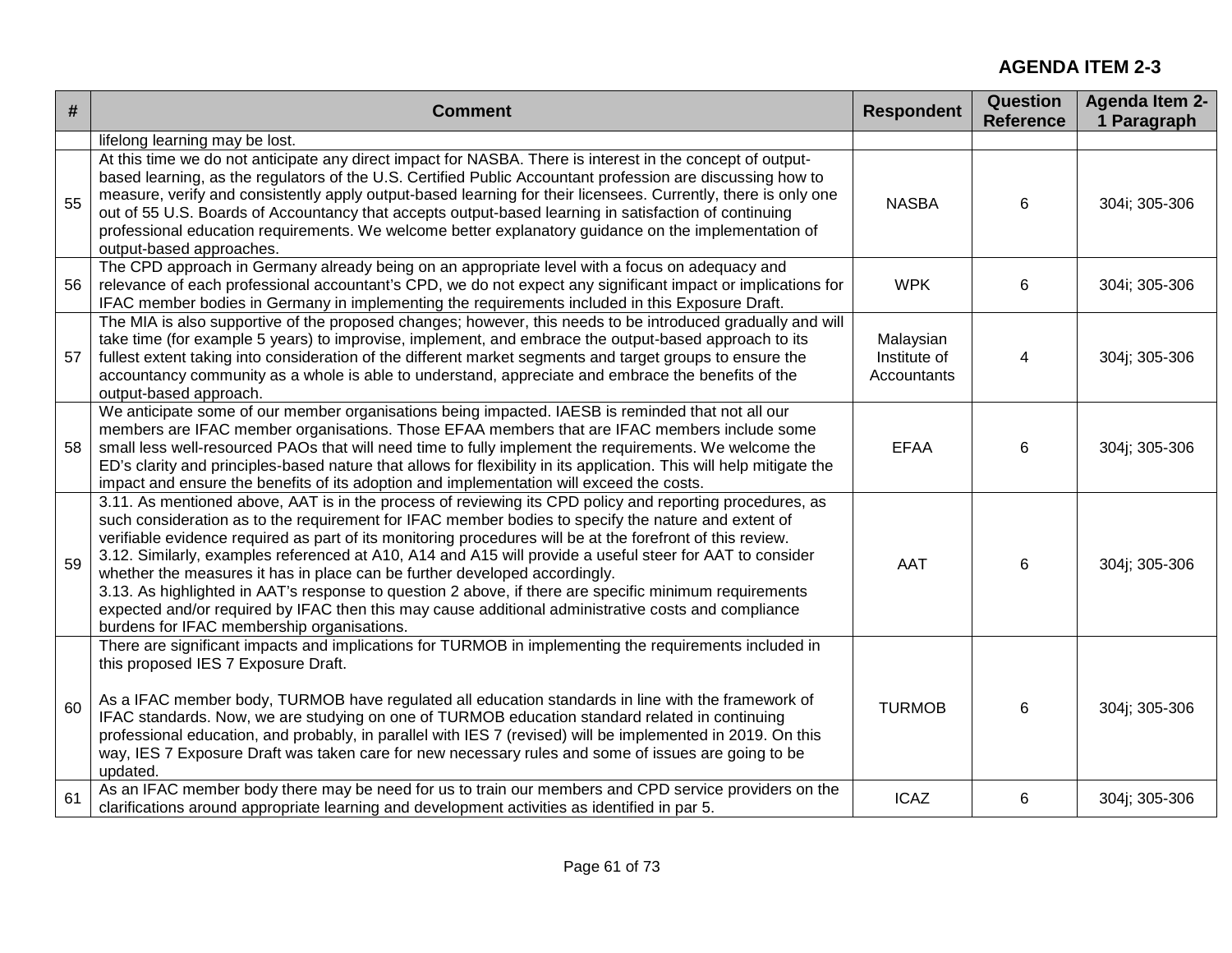| $\#$ | <b>Comment</b>                                                                                                                                                                                                                                                                                                                                                                                                                                                                                                                                                                                                                                                                                                                                                                                                                                                                                                                              | <b>Respondent</b>   | <b>Question</b><br><b>Reference</b> | <b>Agenda Item 2-</b><br>1 Paragraph |
|------|---------------------------------------------------------------------------------------------------------------------------------------------------------------------------------------------------------------------------------------------------------------------------------------------------------------------------------------------------------------------------------------------------------------------------------------------------------------------------------------------------------------------------------------------------------------------------------------------------------------------------------------------------------------------------------------------------------------------------------------------------------------------------------------------------------------------------------------------------------------------------------------------------------------------------------------------|---------------------|-------------------------------------|--------------------------------------|
| 62   | With respect to this question, it should be noted that the Argentine laws form a legal and organizational<br>system of initial professional development as well as education and continuous professional development,<br>so in this respect professional bodies make their best efforts to divulge and strengthen the knowledge of<br>IFAC regulations.<br>Among these efforts is the design and management of the SFAP, Federal System of Professional Update,<br>voluntary for the enrolled and conferences, workshops and other actions of dissemination and dissemination<br>of standards such as collaborative work with educational institutions (universities) Which are those who have<br>the power to grant the qualifying certificates for the professional exercise and before which professional<br>bodies should only proceed to their registration in the corresponding register.                                             | <b>FACPCE</b>       | 6                                   | 304j; 305-306                        |
| 63   | What topics or subject areas should implementation guidance cover?<br>3.15. In general AAT is of the view that the implementation guidance is sufficient in terms of encompassing<br>the relevant topics and subject areas to support the successful operation of CPD frameworks by IFAC<br>member bodies.<br>3.16. As referenced above at 3.7, where there are examples provided (in this instance in relation to<br>verifiable evidence) it is difficult to provide a definitive list, and mindful in particular of advances in<br>technology which will provide new ways for bodies to engage with their professional accountant members,<br>there is a need to provide for flexibility. It may therefore be useful to reinforce the benefits of the IFAC<br>membership community in facilitating the sharing of practices implemented by IFAC member bodies to<br>further ensure the consistency and rigour of the enforcement of IES7. | <b>AAT</b>          | $\overline{7}$                      | 304k; 305-306                        |
| 64   | Additional implementation guidance beyond that in the proposed explanatory material is not needed at this<br>time. We would, however, encourage the IAESB to leverage the IFAC Global Knowledge Gateway and<br>populate it with news and articles showcasing how PAOs apply IESs. This might demand the Gateway has<br>an Education and Training topic area.                                                                                                                                                                                                                                                                                                                                                                                                                                                                                                                                                                                | <b>EFAA</b>         | $\overline{7}$                      | 304k; 305-306                        |
| 65   | The issues outlined in the implementation guide are sufficient                                                                                                                                                                                                                                                                                                                                                                                                                                                                                                                                                                                                                                                                                                                                                                                                                                                                              | <b>FACPCE</b>       | $\overline{7}$                      | 304k; 305-306                        |
| 66   | We believe that additional implementation guidance beyond that in the proposed explanatory material is not<br>needed.                                                                                                                                                                                                                                                                                                                                                                                                                                                                                                                                                                                                                                                                                                                                                                                                                       | <b>IDW</b>          | $\overline{7}$                      | 304k; 305-306                        |
| 67   | None identified.                                                                                                                                                                                                                                                                                                                                                                                                                                                                                                                                                                                                                                                                                                                                                                                                                                                                                                                            | Knowledge<br>Equity | $\overline{7}$                      | 304k; 305-306                        |
| 68   | We believe that, at least for the time being, additional implementation guidance beyond that in the proposed<br>explanatory material is not needed.                                                                                                                                                                                                                                                                                                                                                                                                                                                                                                                                                                                                                                                                                                                                                                                         | <b>WPK</b>          | $\overline{7}$                      | 304k; 305-306                        |
| 69   | Additional implementation guidance beyond that in the proposed explanatory material is not needed at this<br>time. We would, however, encourage the IAESB to leverage the IFAC Global Knowledge Gateway and<br>populate it with news and articles showcasing how PAOs apply IESs. This might demand the Gateway has<br>an Education and Training topic area.                                                                                                                                                                                                                                                                                                                                                                                                                                                                                                                                                                                | <b>EFAA</b>         | 7                                   | 304l; 305-306                        |
| 70   | 3.15. In general AAT is of the view that the implementation guidance is sufficient in terms of encompassing<br>the relevant topics and subject areas to support the successful operation of CPD frameworks by IFAC<br>member bodies.<br>3.16. As referenced above at 3.7, where there are examples provided (in this instance in relation to                                                                                                                                                                                                                                                                                                                                                                                                                                                                                                                                                                                                | <b>AAT</b>          | 7                                   | 304l; 305-306                        |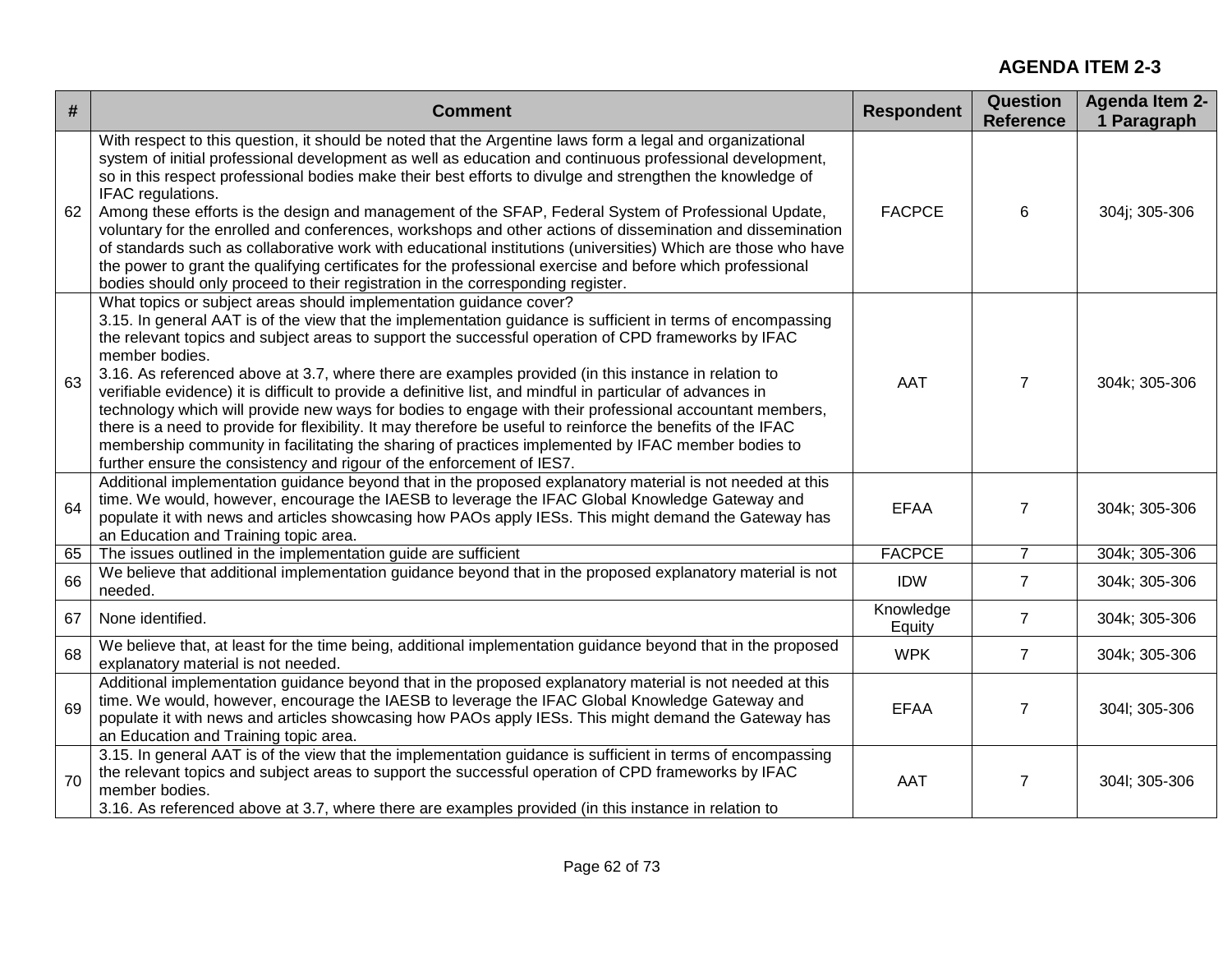| $\#$           | <b>Comment</b>                                                                                                                                                                                                                                                                                                                                                                                                                                                                                                                                                                                                                                                                     | <b>Respondent</b>    | <b>Question</b><br><b>Reference</b> | <b>Agenda Item 2-</b><br>1 Paragraph |
|----------------|------------------------------------------------------------------------------------------------------------------------------------------------------------------------------------------------------------------------------------------------------------------------------------------------------------------------------------------------------------------------------------------------------------------------------------------------------------------------------------------------------------------------------------------------------------------------------------------------------------------------------------------------------------------------------------|----------------------|-------------------------------------|--------------------------------------|
|                | verifiable evidence) it is difficult to provide a definitive list, and mindful in particular of advances in<br>technology which will provide new ways for bodies to engage with their professional accountant members,<br>there is a need to provide for flexibility. It may therefore be useful to reinforce the benefits of the IFAC<br>membership community in facilitating the sharing of practices implemented by IFAC member bodies to<br>further ensure the consistency and rigour of the enforcement of IES7.                                                                                                                                                              |                      |                                     |                                      |
| 71             | We do not believe that there are any additional terms that require further clarification however, in order to<br>further support access and application of this revised IES, we encourage IFAC to consider the need for<br>translation of the IESs (and implementation guidance materials) in order to:<br>> support IFAC member bodies; and<br>> prevent misapplication of requests in such a critical area for the profession.                                                                                                                                                                                                                                                   | <b>BDO</b>           | 5                                   | 304m; 305-306                        |
| 72             | ICPAU is likely to continue to using a combination of the output and input-based approaches.                                                                                                                                                                                                                                                                                                                                                                                                                                                                                                                                                                                       | <b>ICPAU</b>         | 4                                   | 304n; 305-306                        |
| 73             | We note that the proposed standard contains many requirements for IFAC member bodies, similar to the<br>Statements of Member Obligations with which the member bodies have to comply. It might be helpful if the<br>standard could clarify that, while the member body has certain obligations, the responsibility for continuous<br>professional development also rests with the professional accountant.                                                                                                                                                                                                                                                                         | <b>IRBA</b>          | $\Omega$                            | 304o; 305-306                        |
|                | Theme 33: Requests for Guidance related to 'CPD for All Professional Accountants' and 'Promotion of and Access to CPD' Requirements                                                                                                                                                                                                                                                                                                                                                                                                                                                                                                                                                |                      |                                     |                                      |
| $\mathbf{1}$   | As we have noted previously, we are very supportive of the inclusion of a CPD framework. As this is will<br>likely be new to many IFAC member bodies we believe that implementation guidance on this topic would be<br>very helpful. We would support the provision of:<br>(a) various examples of such CPD frameworks currently in place, both in the accountancy profession and in<br>other professions (as relevant), and<br>(b) a diagram and additional thought leadership pieces to support IFAC member body consideration of a<br>CPD framework approach to supporting their membership.                                                                                    | <b>BDO</b>           | 7                                   | 308; 313-314                         |
| $\overline{2}$ | CPA Australia has an Accounting and Finance Capability Framework, as do some other IFAC member<br>bodies. We recommend inclusion of best practice examples of how capability (or competency) frameworks<br>can be used to measure, monitor and enforce CPD requirements. Implementat ion guidance should also<br>cover best practice case studies of IFAC member bodies using output-based approaches to measure,<br>monitor (including verification) and enforce CPD. In particular,<br>the case studies should address implementation guidance at scale by using best practice case studies of<br>IFAC member bodies who have memberships of greater than 100,000 professionals. | <b>CPA Australia</b> | $\overline{7}$                      | 308; 313-314                         |
| 3              | Implementation guidance could usefully cover: how a PAO should explain CPD requirements to professional<br>accountants to promote compliance; how IT can assist in the administration of CPD systems; and how a<br>PAO running an inputs-based approach can set meaningful and transparent CPD benchmarks for its<br>members.<br>As IAESB's approach to IES 8 showed, webinars can be a very useful way of providing implementation<br>guidance and may be preferable on efficiency and cost grounds to guidance booklets.                                                                                                                                                         | <b>ICAEW</b>         | 7                                   | 308; 313-314                         |
| 4              | There is need for implementation guidance to PAOs that the proposed removal of a specified volume of                                                                                                                                                                                                                                                                                                                                                                                                                                                                                                                                                                               | <b>ICAN</b>          | $\overline{7}$                      | 308; 313-314                         |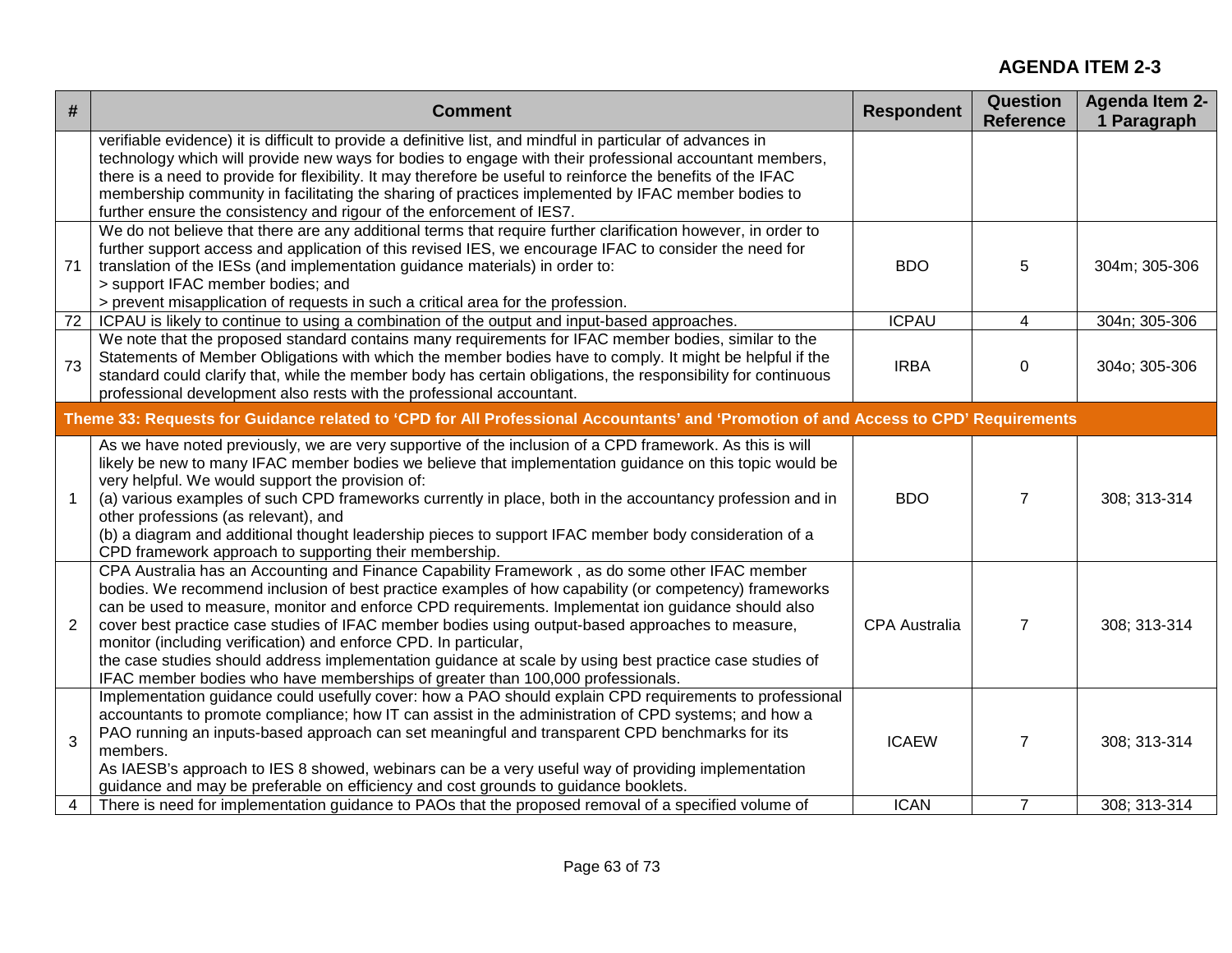| $\#$           | <b>Comment</b>                                                                                                                                                                                                                                                                                                                                                                                                                                                                                                                                                                                                                                                                                                                                                                                                                                     | <b>Respondent</b> | <b>Question</b><br><b>Reference</b> | <b>Agenda Item 2-</b><br>1 Paragraph |
|----------------|----------------------------------------------------------------------------------------------------------------------------------------------------------------------------------------------------------------------------------------------------------------------------------------------------------------------------------------------------------------------------------------------------------------------------------------------------------------------------------------------------------------------------------------------------------------------------------------------------------------------------------------------------------------------------------------------------------------------------------------------------------------------------------------------------------------------------------------------------|-------------------|-------------------------------------|--------------------------------------|
|                | CPD under the input method will affect. This is to reduce the difficulties that adoption and implementation of<br>this revised IES will cause.<br>Specifically, there is need for implementation guidelines in the following areas.<br>(a) Promotion and Access to CPDs<br>(b) Measurement of CPDs<br>(c) Monitoring and Enforcement of CPDs                                                                                                                                                                                                                                                                                                                                                                                                                                                                                                       |                   |                                     |                                      |
|                | Theme 34: Requests for Guidance related to the Output-Based Approach                                                                                                                                                                                                                                                                                                                                                                                                                                                                                                                                                                                                                                                                                                                                                                               |                   |                                     |                                      |
| $\mathbf{1}$   | CPA Australia has an Accounting and Finance Capability Framework, as do some other IFAC member<br>bodies. We recommend inclusion of best practice examples of how capability (or competency) frameworks<br>can be used to measure, monitor and enforce CPD requirements. Implementat ion guidance should also<br>cover best practice case studies of IFAC member bodies using output-based approaches to measure,<br>monitor (including verification) and enforce CPD. In particular, the case studies should address<br>implementation guidance at scale by using best practice case studies of IFAC member bodies who have<br>memberships of greater than 100,000 professionals.<br>Should you have any questions regarding this submission, please do not hesitate to contact Robert<br>Thomason by email at rob.thomason@cpaaustralia .com.au. | CPA Australia     | $\overline{7}$                      | 309; 313-314                         |
| $\overline{2}$ | ACCA suggests that guidance on identifying and setting learning outcomes could be<br>included at this point. The reference to 'learning outcomes' assists clarity and has the advantage of being<br>consistent with the revised IES 8 however, IES 8 is considerably more prescriptive in terms of the required<br>learning outcomes which leads to more certainty for both professional accountants and IFAC member<br>bodies.<br>IES 7 (Revised) would benefit from clear guidance or examples of the learning outcomes that might be<br>appropriate for typical roles that a professional accountant may undertake.                                                                                                                                                                                                                             | <b>ACCA</b>       | $\overline{7}$                      | 309; 313-314                         |
| 3              | Requirement to demonstrate achievement of learning outcomes when using the outputbased approach.<br>Regarding the proposed output-based approach, we believe it will be difficult to determine and articulate<br>specific and relevant learning outcomes for experienced professional accountants who have completed their<br>initial development and have a wide range of roles and responsibilities. Therefore, we believe it will be<br>important to develop implementation guidance that illustrates specific and relevant learning outcomes that<br>may be appropriate in these circumstances.                                                                                                                                                                                                                                                | PwC               | $\Omega$                            | 309; 313-314                         |
| 4              | With regards to paragraph A20, we expect that the identification of "clearly-defined learning outcomes" to<br>cover the wide range of possible professional competencies that will be relevant to individual professional<br>accountants in different roles, will be challenging for the types of organizations identified. We believe that<br>including implementation guidance to illustrate clearly-defined learning outcomes, will increase the likelihood<br>that IFAC member bodies will encourage adoption of the output-based measurement approach rather than<br>preferring an input-based measurement approach where a "specified amount of learning and development<br>activity relevant to their role" may be perceived as easier to measure.                                                                                          | PwC               | 4                                   | 309; 313-314                         |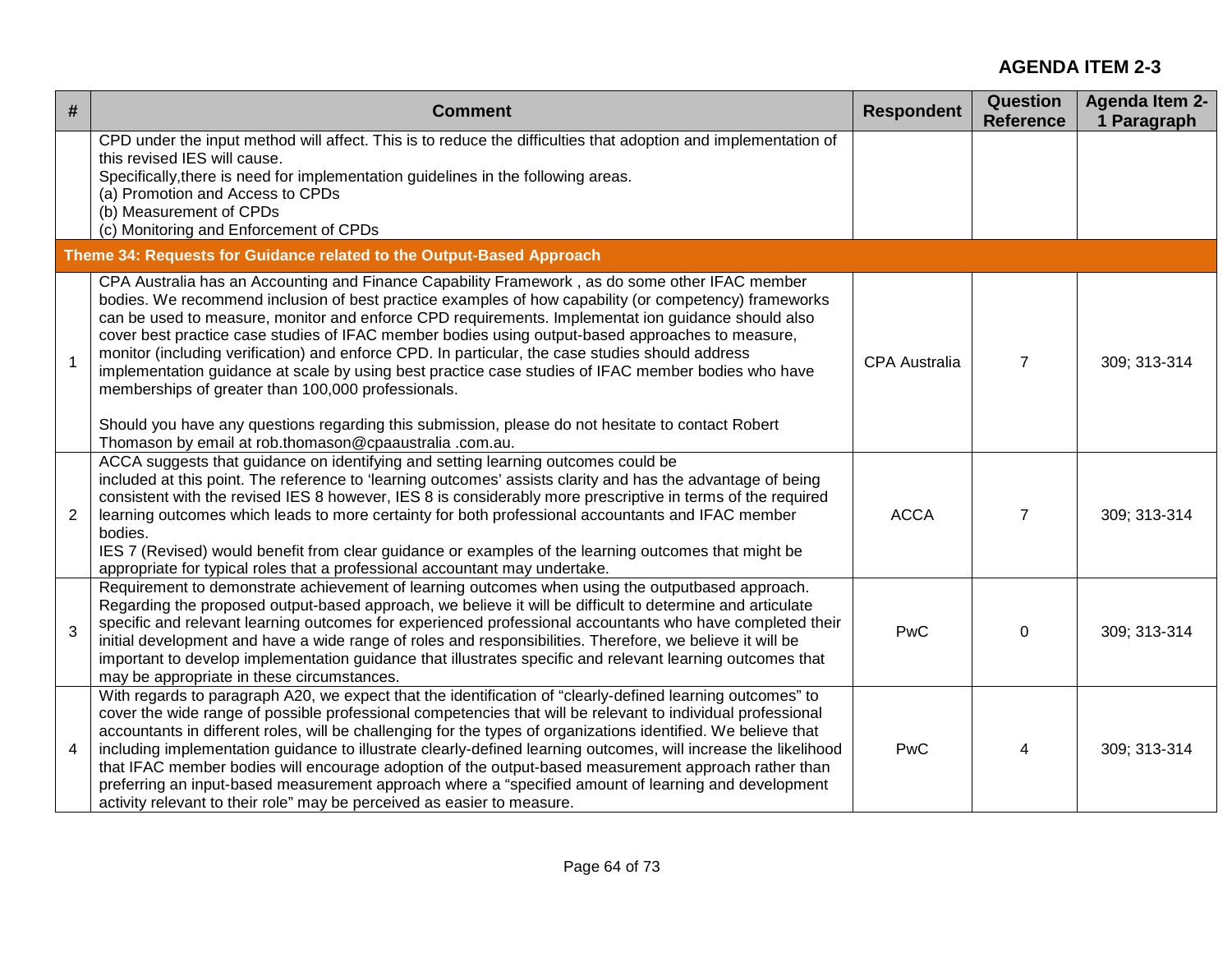| #              | <b>Comment</b>                                                                                                                                                                                                                                                                                                                                                                                                                                                                                                                                                                                                                                                                                                                                                                                                                                                                                                                                                | <b>Respondent</b>                       | Question<br><b>Reference</b> | <b>Agenda Item 2-</b><br>1 Paragraph |
|----------------|---------------------------------------------------------------------------------------------------------------------------------------------------------------------------------------------------------------------------------------------------------------------------------------------------------------------------------------------------------------------------------------------------------------------------------------------------------------------------------------------------------------------------------------------------------------------------------------------------------------------------------------------------------------------------------------------------------------------------------------------------------------------------------------------------------------------------------------------------------------------------------------------------------------------------------------------------------------|-----------------------------------------|------------------------------|--------------------------------------|
| 5              | Given one of the objectives of the proposed revisions to IES 7 is to assist IFAC member bodies and other<br>stakeholders to understand how to move from an input-based to an output-based measurement approach,<br>we believe relevant implementation guidance will be helpful. We recommend that this implementation<br>guidance include the following:<br>• How to identify "clearly defined learning outcomes" that cover the wide range of possible professional<br>competences that are relevant to individual professional accountants that perform different roles;                                                                                                                                                                                                                                                                                                                                                                                    | <b>PwC</b>                              | $\overline{7}$               | 309; 313-314                         |
| 6              | Regarding the proposed output-based approach, we believe it will be difficult to determine and articulate<br>specific and relevant learning outcomes (paragraph 13) for experienced rofessional accountants who have<br>completed their initial professional development and have a wide range of roles and responsibilities.<br>Therefore, we believe it will be important to develop implementation guidance that illustrates specific and<br>relevant learning outcomes that may be appropriate in these circumstances.                                                                                                                                                                                                                                                                                                                                                                                                                                    | <b>PwC</b>                              | 2                            | 309; 313-314                         |
| $\overline{7}$ | '-'Measurement of CPD: Mainly related to output-based approach.                                                                                                                                                                                                                                                                                                                                                                                                                                                                                                                                                                                                                                                                                                                                                                                                                                                                                               | <b>IBRACON</b>                          | $\overline{7}$               | 309; 313-314                         |
| 8              | It would be helpful if the Board were to provide additional guidance as to how verifiable and nonverifiable<br>learning outcomes would be measured in output-based reporting and how a member body or regulator could<br>monitor an output-based system.                                                                                                                                                                                                                                                                                                                                                                                                                                                                                                                                                                                                                                                                                                      | CPA Canada                              | $\overline{7}$               | 309; 313-314                         |
| 9              | The revisions to the requirement and the explanatory materials do improve our understanding of the output-<br>based approach. However, even with the revisions made to the requirement and related explanatory<br>material it is still unclear how the output-based approach would look and operate in practice, given how<br>IFAC member bodies have different approaches based on local regulations and other factors.<br>Having example-based implementation guidance could provide: (a) further clarity and (b) support to IFAC<br>member bodies as they seek to modify their existing approaches to measurement. This may also encourage<br>professional accountants to make a more direct linkage between the CPD they undertake and the practical<br>application or demonstration of the learning in a work-based context, thereby increasing the perceived<br>relevance and value of the activities in the eyes of the individual and their employer. | <b>BDO</b>                              | 4                            | 309; 313-314                         |
| 10             | Within the implementation guide should be covering topics referring to the IFAC member bodies should<br>establish the way of evaluating on an output basis the experience as part of the CPD, as well as a transition<br>mechanism in order to be gradually helping professional accountants who are not complying with CPD in<br>base to results.                                                                                                                                                                                                                                                                                                                                                                                                                                                                                                                                                                                                            | Miguel Angel<br><b>Bouzas</b><br>Sanudo | $\overline{7}$               | 309; 313-314                         |
| 11             | Output-based approach - additional guidance with practical examples can be provided to explain how<br>adoption of an output based approach may be implemented by IFAC members. The implementation<br>guidance in this regard must focus on the application of the framework as detailed in paragraph A9;                                                                                                                                                                                                                                                                                                                                                                                                                                                                                                                                                                                                                                                      | <b>IRBA</b>                             | $\overline{7}$               | 309; 313-314                         |
| 12             | 19 IAESB could usefully provide more guidance on the challenges of the output-based approach. For<br>instance, that professional accountants need to judge for themselves the amount and type of CPD that they<br>need and the factors they should weigh; they cannot declare compliance by dedicating a certain amount of<br>time to learning and development each year. Under the output approach, PAOs must invest significant<br>resources in qualified staff to review CPD records as the focus is on evidencing relevant outcomes from<br>learning.                                                                                                                                                                                                                                                                                                                                                                                                     | <b>ICAEW</b>                            | 4                            | 309; 313-314                         |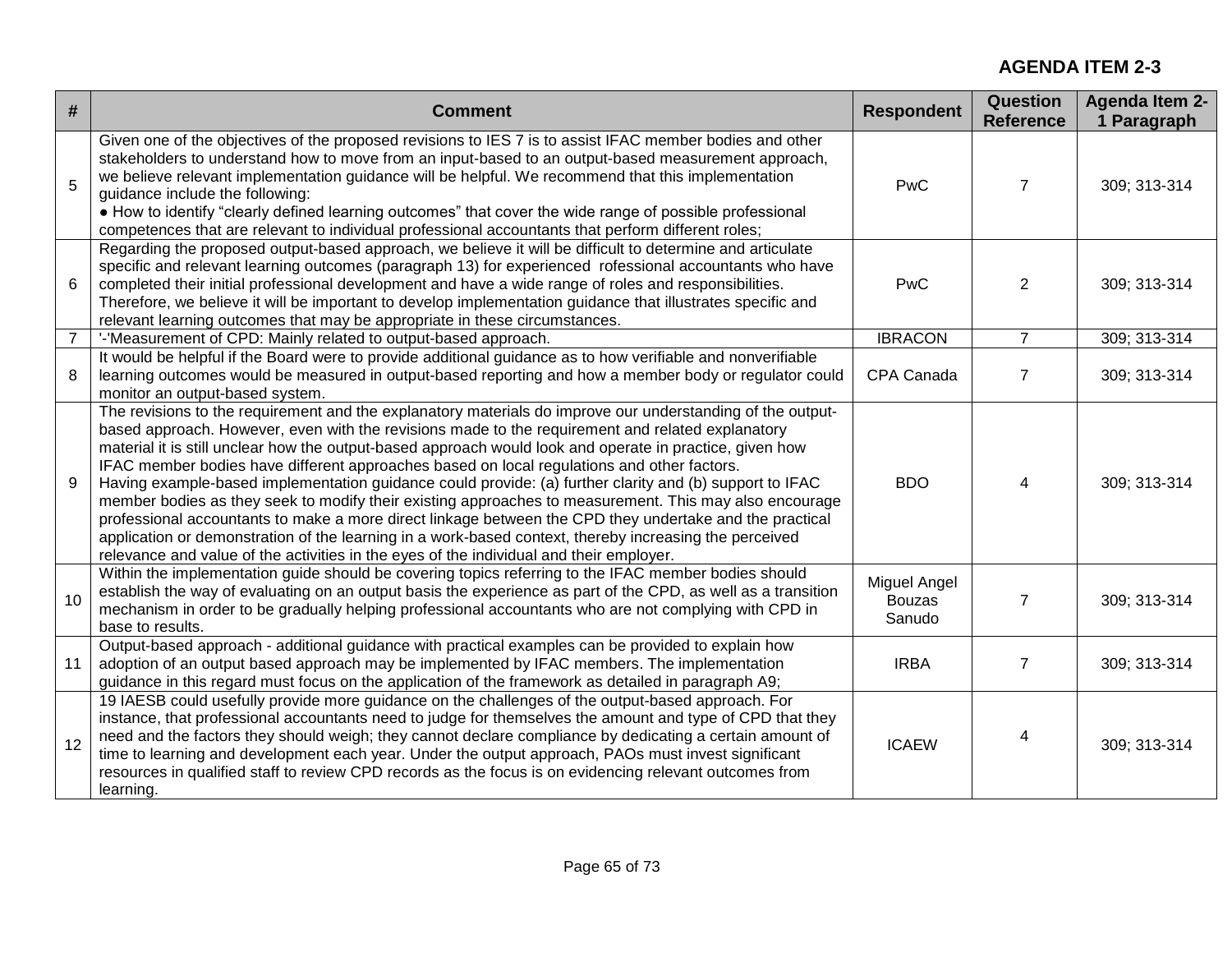| $\#$            | <b>Comment</b>                                                                                                                                                                                                                                                                                                                                                                                                                                                                                                                                                                                                                                                                                                                                                                                                                                                                                                                                                                                                                                                                                                                                                                                                                           | <b>Respondent</b> | <b>Question</b><br><b>Reference</b> | <b>Agenda Item 2-</b><br>1 Paragraph |
|-----------------|------------------------------------------------------------------------------------------------------------------------------------------------------------------------------------------------------------------------------------------------------------------------------------------------------------------------------------------------------------------------------------------------------------------------------------------------------------------------------------------------------------------------------------------------------------------------------------------------------------------------------------------------------------------------------------------------------------------------------------------------------------------------------------------------------------------------------------------------------------------------------------------------------------------------------------------------------------------------------------------------------------------------------------------------------------------------------------------------------------------------------------------------------------------------------------------------------------------------------------------|-------------------|-------------------------------------|--------------------------------------|
|                 | Theme 35: Requests for Guidance related to the Input-Based Approach                                                                                                                                                                                                                                                                                                                                                                                                                                                                                                                                                                                                                                                                                                                                                                                                                                                                                                                                                                                                                                                                                                                                                                      |                   |                                     |                                      |
|                 | If no minimum requirement of hours is stated in the IES7 requirements, it is believed by PAFA member<br>bodies that detailed guidance will be required to assist IFAC member bodies to establish what a sufficient<br>amount of input CPD is.                                                                                                                                                                                                                                                                                                                                                                                                                                                                                                                                                                                                                                                                                                                                                                                                                                                                                                                                                                                            | <b>PAFA</b>       | 3                                   | 310; 313-314                         |
| $\overline{2}$  | As noted at response 2 and 6 above, the proposed removal of a specified volume of CPD under the input<br>method will have a significant impact on a number of PAFA member bodies and may lead to difficulties in<br>implementing this revised IES. If this is the case detailed implementation guidance will be required to assist<br>PAFA member bodies to implement this change in approach.                                                                                                                                                                                                                                                                                                                                                                                                                                                                                                                                                                                                                                                                                                                                                                                                                                           | <b>PAFA</b>       | $\overline{7}$                      | 310; 313-314                         |
| 3               | Paragraphs 14 and A22-24: While the flexibility for IFAC bodies in determining the amount of CPD their<br>members should undertake when using the input-based approach may be welcome, it is possible that it may<br>lead to large variances across bodies. ACCA would therefore welcome guidance for all bodies on how to<br>determine the correct amount of CPD using this method.                                                                                                                                                                                                                                                                                                                                                                                                                                                                                                                                                                                                                                                                                                                                                                                                                                                     | <b>ACCA</b>       | $\overline{2}$                      | 310; 313-314                         |
| $\overline{4}$  | We suggest IFAC to provide guidance on the recommended hours for input-based approach. This increases<br>clarity and provides a benchmark for professional accountants to assess the adequacy of CPD undertaken.                                                                                                                                                                                                                                                                                                                                                                                                                                                                                                                                                                                                                                                                                                                                                                                                                                                                                                                                                                                                                         | <b>ISCA</b>       | $\overline{7}$                      | 310; 313-314                         |
| 5               | There is need for implementation guidance to PAOs that the proposed removal of a specified volume of<br>CPD under the input method will affect. This is to reduce the difficulties that adoption and implementation of<br>this revised IES will cause.<br>Specifically, there is need for implementation guidelines in the following areas.<br>(a) Promotion and Access to CPDs<br>(b) Measurement of CPDs<br>(c) Monitoring and Enforcement of CPDs                                                                                                                                                                                                                                                                                                                                                                                                                                                                                                                                                                                                                                                                                                                                                                                     | <b>ICAN</b>       | $\overline{7}$                      | 310; 313-314                         |
| $6\phantom{1}6$ | We welcome the emphasis the IAESB has placed on the potential recognition of both formal and informal<br>learning under the CPD term. We believe that this broadening of potential CPD content and approaches is<br>important as it reflects how people learn through on-the-job training, practical experience and coaching. This<br>does however give rise to some challenging questions about how these types of learning activities could be<br>measured under the input-based approach. For example how would on-the-job learning be measured under<br>an input-based approach? Would an hour of on-the-job learning be equivalent to an hour of reading a<br>journal or attendance at a live technical webinar? We recognize that this is an area in which IFAC member<br>bodies are likely to need more support. We also believe that it is important that outside of IES 7 the IAESB<br>use thought leadership or the recently launched Personal Perspectives to help broaden the debate about<br>acceptable types of CPD – perhaps providing an opportunity for the IAESB to share viewpoints from<br>professional accountants operating in commerce, the public sector, accounting firms and other parts of the<br>profession. | <b>BDO</b>        | $\overline{7}$                      | 310; 313-314                         |
| $\overline{7}$  | We note that both the output-based approach and the input-based approach have no learning outcomes or<br>learning and development activity specified in the Exposure Draft, however paragraph 9 requires that the<br>CPD be sufficient to develop and maintain the professional accountant's professional competence and as<br>such this statement implies a minimum CPD requirement that IFAC member bodies will need to                                                                                                                                                                                                                                                                                                                                                                                                                                                                                                                                                                                                                                                                                                                                                                                                                | <b>BDO</b>        | $\overline{7}$                      | 310; 313-314                         |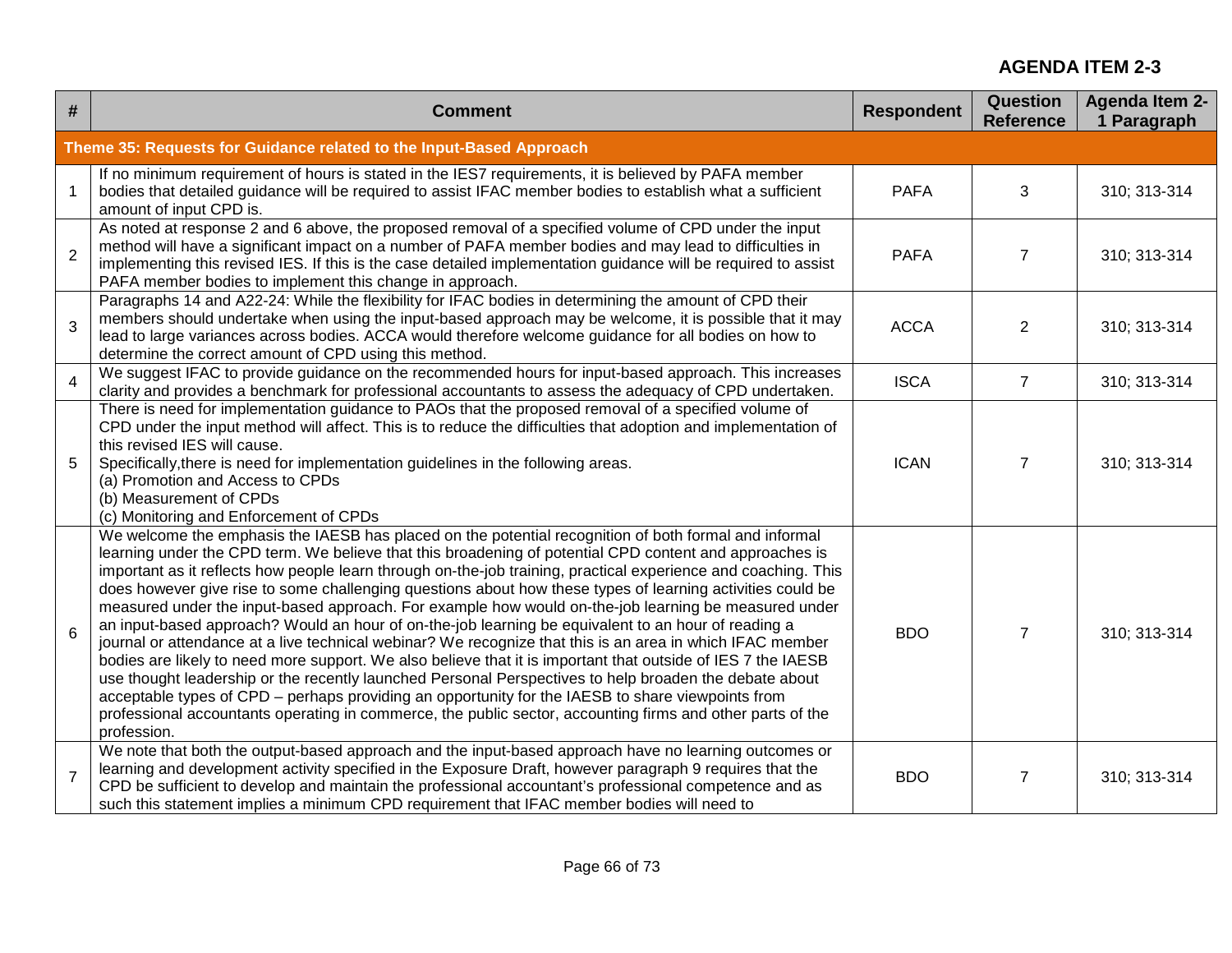| #  | <b>Comment</b>                                                                                                                                                                                                                                                                                                                                                                                                                                                                                                                                                                                                                                                                                                                                                                                                                                                                                                           | <b>Respondent</b> | <b>Question</b><br><b>Reference</b> | <b>Agenda Item 2-</b><br>1 Paragraph |
|----|--------------------------------------------------------------------------------------------------------------------------------------------------------------------------------------------------------------------------------------------------------------------------------------------------------------------------------------------------------------------------------------------------------------------------------------------------------------------------------------------------------------------------------------------------------------------------------------------------------------------------------------------------------------------------------------------------------------------------------------------------------------------------------------------------------------------------------------------------------------------------------------------------------------------------|-------------------|-------------------------------------|--------------------------------------|
|    | communicate to their members and with which they will need to comply. While it is clear that 1 hour of CPD<br>a year is likely to be insufficient it is not clear (a) what amount would be, (b) how an IFAC member body<br>would begin to determine that, or (c) how IFAC would evaluate whether they believe the IFAC member body<br>has complied with the requirement.<br>We understand that a principles-based approach to standards-setting may require IFAC member bodies to<br>consider what is appropriate for their jurisdiction and this may vary between countries, roles and so on,<br>however this does raise an interesting challenge as it means that IFAC member bodies have no point of<br>reference, other than prior metrics, with which to determine what an appropriate amount of CPD is. We<br>believe implementation guidance on this matter will be very helpful as would encouraging IFAC member |                   |                                     |                                      |
|    | bodies to move towards the output-based CPD approach, perhaps by the use of a CPD framework, to<br>ensure that what is being learnt is sufficient and relevant to the each professional accountant's role.                                                                                                                                                                                                                                                                                                                                                                                                                                                                                                                                                                                                                                                                                                               |                   |                                     |                                      |
| 8  | Input-based approach – for IFAC member bodies already on the input-based approach and those that do<br>not desire to move towards an output-based approach, what are the improvements that can be made to this<br>approach by incorporating elements from an output-based approach;                                                                                                                                                                                                                                                                                                                                                                                                                                                                                                                                                                                                                                      | <b>IRBA</b>       | $\overline{7}$                      | 310; 313-314                         |
| 9  | If no minimum requirement of hours is stated in the IES 7 requirements, detailed guidance should be<br>provided to assist IFAC member bodies to establish what a sufficient amount of input CPD is.                                                                                                                                                                                                                                                                                                                                                                                                                                                                                                                                                                                                                                                                                                                      | <b>ICPAU</b>      | 3                                   | 310; 313-314                         |
| 10 | As noted at response 2 and 6 above, the proposed removal of a specified volume of CPD under the input<br>method will have a significant impact on a number of IFAC member bodies and may lead to difficulties in<br>implementing this revised IES. If the proposal is adopted, then detailed implementation guidance will be<br>required to assist IFAC member bodies to implement this change in approach.                                                                                                                                                                                                                                                                                                                                                                                                                                                                                                              | <b>ICPAU</b>      | $\overline{7}$                      | 310; 313-314                         |
| 11 | TURMOB: As far as we have reviewed, the proposed IES 7 do not include a paragraph as follows:<br>Input-Based Approach (Ref: Para. A16-A20)<br>15. IFAC member bodies implementing an input-based approach shall require each professional accountant<br>to:<br>(a) Complete at least 120 hours (or equivalent learning units) of relevant professional development activity in<br>each rolling three-year period, of which 60 hours (or equivalent learning units) shall be verifiable;<br>(b) Complete at least 20 hours (or equivalent learning units) of relevant professional development activity in<br>each year; and<br>(c) Measure learning activities to meet the above requirements.<br>Per us, to achieve a specific standard around the world, the minimum and maximum training hours for the<br>input and output based approaches can be specified in the Implementation Guide.                             | <b>TURMOB</b>     | $\overline{7}$                      | 310; 313-314                         |
| 12 | Question 7: What topics or subject areas should implementation guidance cover?<br>Given one of the objectives of the proposed revisions to IES 7 is to assist IFAC member bodies and other<br>stakeholders to understand how to move from an input-based to an output-based measurement approach,<br>we believe relevant implementation guidance will be helpful. We recommend that this implementation<br>guidance include the following:<br>• The expected benefits of moving from an input-based to an output-based measurement approach;<br>• How to identify "clearly defined learning outcomes" that cover the wide range of possible professional                                                                                                                                                                                                                                                                 | <b>PwC</b>        | $\overline{7}$                      | 310; 313-314                         |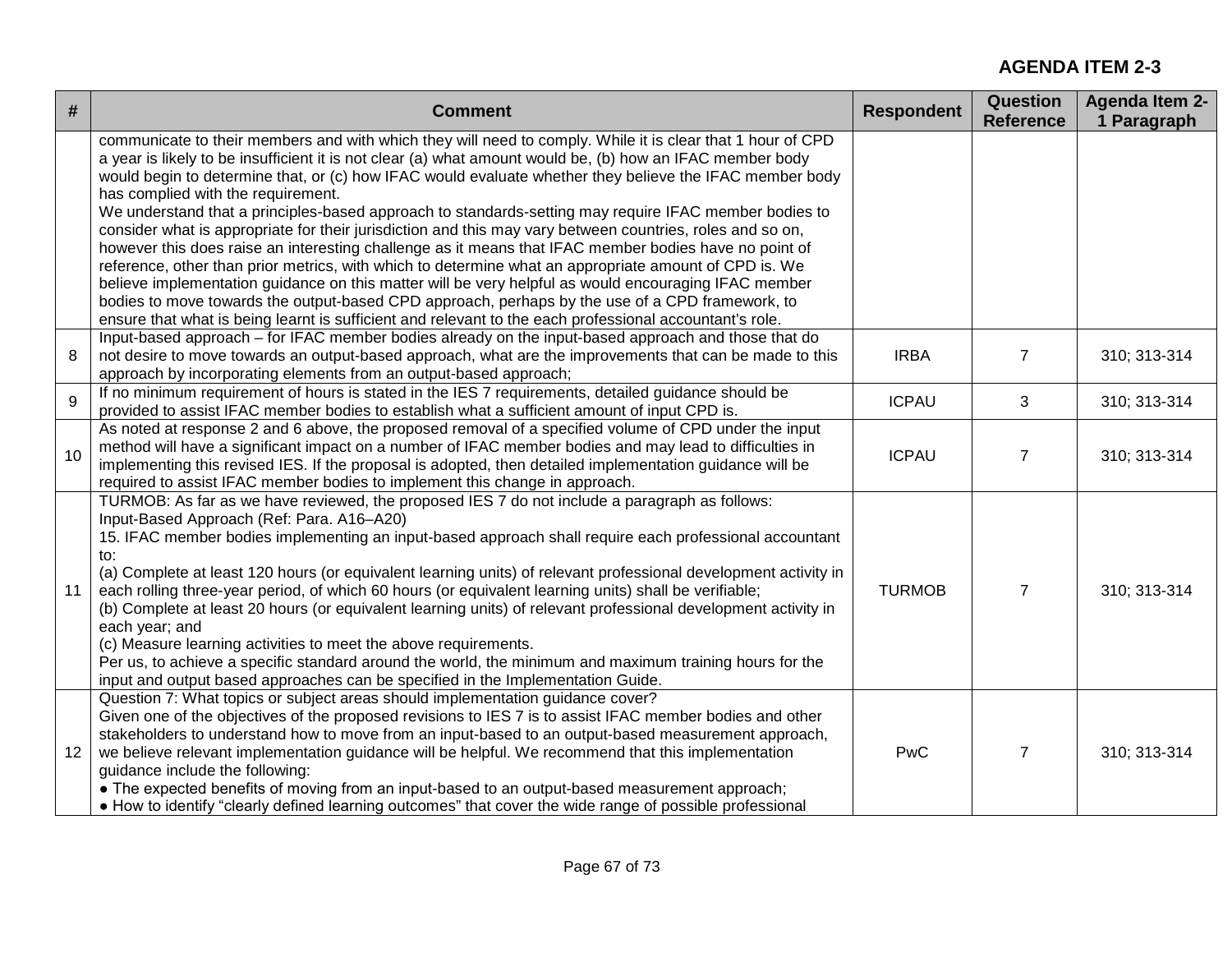| $\#$ | <b>Comment</b>                                                                                                                                                                                                                                                                                                                                                                                                                                                                                                                                                                                                                                                                                                                                                                                                                                                                                                                                                                                                                                                                                                                                                                                                                                                                                                                                                                                                                                                                                                                                                                                                                       | <b>Respondent</b> | <b>Question</b><br><b>Reference</b> | <b>Agenda Item 2-</b><br>1 Paragraph |
|------|--------------------------------------------------------------------------------------------------------------------------------------------------------------------------------------------------------------------------------------------------------------------------------------------------------------------------------------------------------------------------------------------------------------------------------------------------------------------------------------------------------------------------------------------------------------------------------------------------------------------------------------------------------------------------------------------------------------------------------------------------------------------------------------------------------------------------------------------------------------------------------------------------------------------------------------------------------------------------------------------------------------------------------------------------------------------------------------------------------------------------------------------------------------------------------------------------------------------------------------------------------------------------------------------------------------------------------------------------------------------------------------------------------------------------------------------------------------------------------------------------------------------------------------------------------------------------------------------------------------------------------------|-------------------|-------------------------------------|--------------------------------------|
|      | competences that are relevant to individual professional accountants that perform different roles;<br>• Examples of learning outcomes and illustrations of how they can be measured through input and output-<br>based measures;<br>• How to implement consistent implementation of measurement requirements when both input and output-<br>based measures are used;<br>. Illustrative examples/good practices relating to the recording of CPD, including some of the more<br>intangible outputs e.g., reflection.                                                                                                                                                                                                                                                                                                                                                                                                                                                                                                                                                                                                                                                                                                                                                                                                                                                                                                                                                                                                                                                                                                                  |                   |                                     |                                      |
| 13   | As mentioned in our introductory comments, we note that the IES retains a purely input-based approach for<br>evaluating CPD. As we have stated in previous comment letters, we do not believe that a pure input-based<br>approach is in line with the principles-based approach of the body of IES's and as noted in our letter<br>responding to Meeting Future Expectations of Professional Competence: A Consultation on the IAESB's<br>Future Strategy and Priorities, attendance at a learning event does not necessarily guarantee from a<br>learning perspective that the attendee paid attention to the materials delivered or is able to apply the<br>knowledge or skills in a workplace context. As such we do not believe that it is the most reliable<br>measurement of CPD undertaken to develop and maintain professional competence.<br>In order to improve on the measurement perspective of the input-based approach we would encourage the<br>IAESB to explore the potential usage of a CPD framework, such as the one introduced in the exposure draft,<br>so that professional accountants are encouraged to be more involved in the determination, application and<br>review of their CPD learning rather than the pure input-based (and potentially passive) approach permitted<br>by this IES. An excellent way to share this measure could be through the provision of implementation<br>guidance which address through example cases how IFAC member bodies have moved from a pure input-<br>based approach to one which has more opportunities for review and reflection by the professional<br>accountant. | <b>BDO</b>        | $\overline{7}$                      | 310; 313-314                         |
| 14   | As we noted earlier, we are highly supportive of the expansion of what is considered to be CPD activity as it<br>is more reflective of how learning and development within a role actually occurs. However, for those<br>organizations with employees who are members of IFAC member bodies that continue to use the input-<br>based approach we foresee possible difficulties with tracking certain activities, for example on-the-job<br>training, as it is unclear when the activity starts and ends or what it constitutes. We believe that the<br>expanded CPD activities are valuable and that a large number of professional accountants have the<br>potential to be positively affected by this change. As a result we would propose that implementation<br>guidance on this matter would be of great value to stakeholders and suggest that it also illustrates how<br>these issues do not only arise under the output-based approach.                                                                                                                                                                                                                                                                                                                                                                                                                                                                                                                                                                                                                                                                                      | <b>BDO</b>        | 6                                   | 310; 313-314                         |
| 15   | 27 Implementation guidance could usefully cover how a PAO running an inputs-based approach can set<br>meaningful and transparent CPD benchmarks for its members.<br>28 As IAESB's approach to IES 8 showed, webinars can be a very useful way of providing implementation<br>guidance and may be preferable on efficiency and cost grounds to guidance booklets.                                                                                                                                                                                                                                                                                                                                                                                                                                                                                                                                                                                                                                                                                                                                                                                                                                                                                                                                                                                                                                                                                                                                                                                                                                                                     | <b>ICAEW</b>      | $\overline{7}$                      | 310; 313-314                         |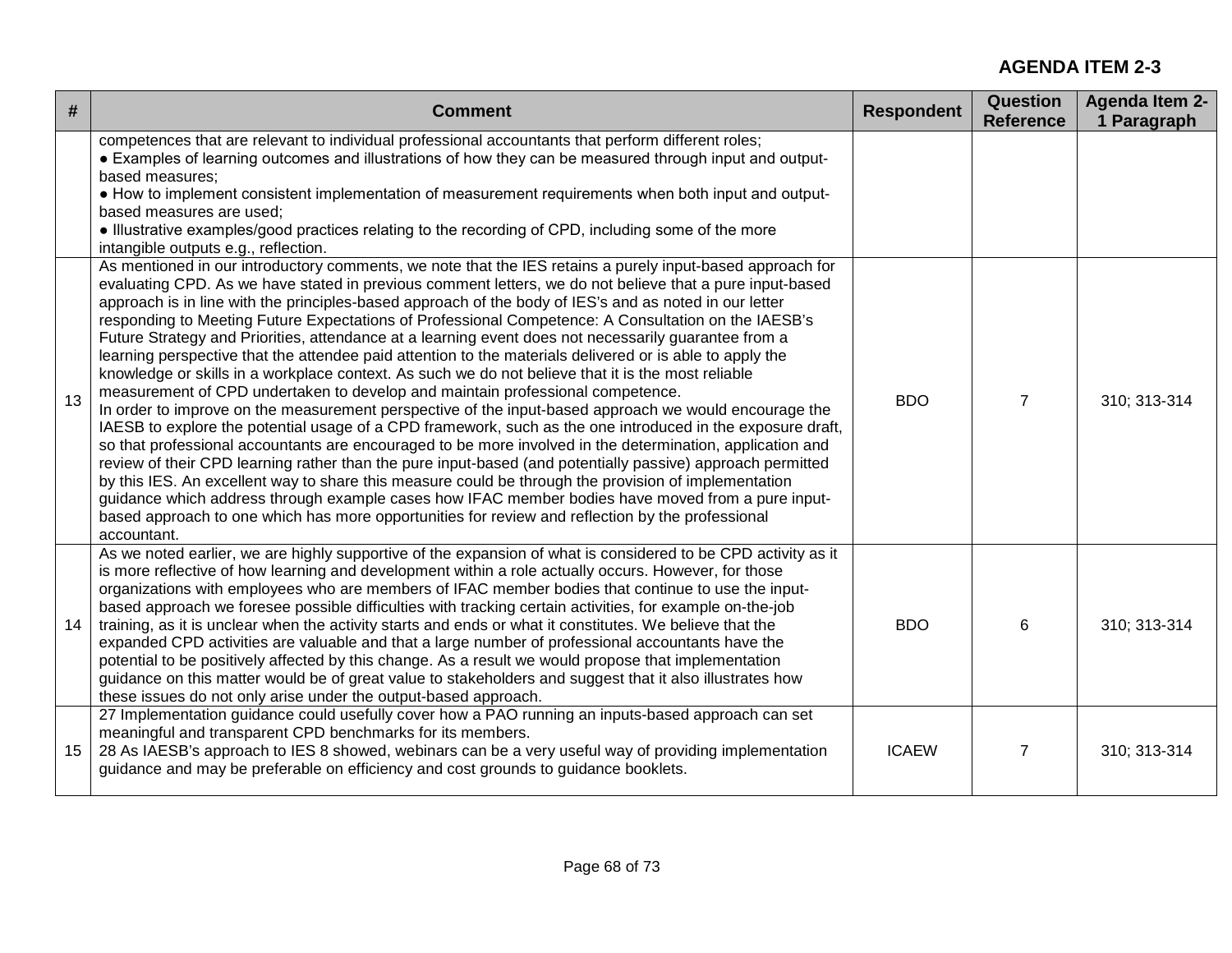| #              | <b>Comment</b>                                                                                                                                                                                                                                                                                                                                                                                                                                                                                                                                                                                                                                                                                                                                                                                                                                                                                                                                                                                                                                                                                                                                                                                                                                                                                                                                                       | <b>Respondent</b> | <b>Question</b><br><b>Reference</b> | <b>Agenda Item 2-</b><br>1 Paragraph |
|----------------|----------------------------------------------------------------------------------------------------------------------------------------------------------------------------------------------------------------------------------------------------------------------------------------------------------------------------------------------------------------------------------------------------------------------------------------------------------------------------------------------------------------------------------------------------------------------------------------------------------------------------------------------------------------------------------------------------------------------------------------------------------------------------------------------------------------------------------------------------------------------------------------------------------------------------------------------------------------------------------------------------------------------------------------------------------------------------------------------------------------------------------------------------------------------------------------------------------------------------------------------------------------------------------------------------------------------------------------------------------------------|-------------------|-------------------------------------|--------------------------------------|
|                | Theme 36: Requests for Guidance related to the Use of Both Approaches                                                                                                                                                                                                                                                                                                                                                                                                                                                                                                                                                                                                                                                                                                                                                                                                                                                                                                                                                                                                                                                                                                                                                                                                                                                                                                |                   |                                     |                                      |
|                | What topics or subject areas should implementation guidance cover?<br>It would be helpful if the implementation guide also covered the following:<br>□ Guidance on how to move from an inputbased to an output-based approach with practical help on the<br>issues a body may need to address and the solutions they could employ.<br>$\Box$ Practical examples of how to measure of a combined approach<br>$\Box$ An explanation of why a focus on outputs is essential but also an explanation of why a combined<br>approach might be necessary in some respects. Extensive examples of what such an approach might look<br>like would be useful.                                                                                                                                                                                                                                                                                                                                                                                                                                                                                                                                                                                                                                                                                                                  | <b>ACCA</b>       | $\overline{7}$                      | 311; 313-314                         |
| $\overline{2}$ | Question 3: Are there any additional explanatory paragraphs needed to better explain<br>the requirements of the proposed IES 7?<br>1. The explanatory memorandum indicates that further guidance and clarification is needed for IFAC<br>member bodies and other stakeholders about "how to move from an input-based to an output-based<br>measurement approach." Although the proposed revisions to IES 7 describe how each of the measurement<br>approaches could operate, we believe that additional implementation guidance should be provided to<br>address how to move from one measurement approach to the other. More details of what we believe should<br>be included in the implementation guidance are discussed in our response to Question 7.<br>2. The explanatory memorandum indicates that further clarification and guidance is needed for IFAC<br>member bodies and other stakeholders about "how to improve consistent implementation of measurement<br>requirements when both input and output measures are used". We believe that additional implementation<br>guidance should be provided in this regard as we do not believe such guidance is reflected in the proposed<br>explanatory material paragraphs. More details of what we believe should be included in the implementation<br>guidance are discussed in our response to Question 7. | PwC               | $\overline{7}$                      | 311; 313-314                         |
| 3              | For IFAC member bodies which are currently adopting only the input-based measurement approach, there<br>needs to be a clear definition of the output-based approach and guidance in the transition from an input-<br>based to an output-based measurement approach, or integration of both approaches.                                                                                                                                                                                                                                                                                                                                                                                                                                                                                                                                                                                                                                                                                                                                                                                                                                                                                                                                                                                                                                                               | <b>ISCA</b>       | 0                                   | 311; 313-314                         |
| 4              | While we embrace the move towards an output-based measurement approach, we are of the view that an<br>output-based approach cannot fully replace an input-based approach, but rather an output-based approach<br>can be used to complement the input-based approach and compensate certain restrictions of the input-<br>based approach where not enough emphasis is accorded to learning outcomes and its application to the<br>professional accountant's work. Guidance on how output-based measurement approach can be used<br>together with input-based approach to ensure a holistic assessment of CPD that is also easily measurable<br>can be provided.                                                                                                                                                                                                                                                                                                                                                                                                                                                                                                                                                                                                                                                                                                       | <b>ISCA</b>       | $\overline{7}$                      | 311; 313-314                         |
| 5              | Given one of the objectives of the proposed revisions to IES 7 is to assist IFAC member bodies and other<br>stakeholders to understand how to move from an input-based to an output-based measurement approach,<br>we believe relevant implementation guidance will be helpful. We recommend that this implementation<br>guidance include the following:                                                                                                                                                                                                                                                                                                                                                                                                                                                                                                                                                                                                                                                                                                                                                                                                                                                                                                                                                                                                             | PwC               | $\overline{7}$                      | 311; 313-314                         |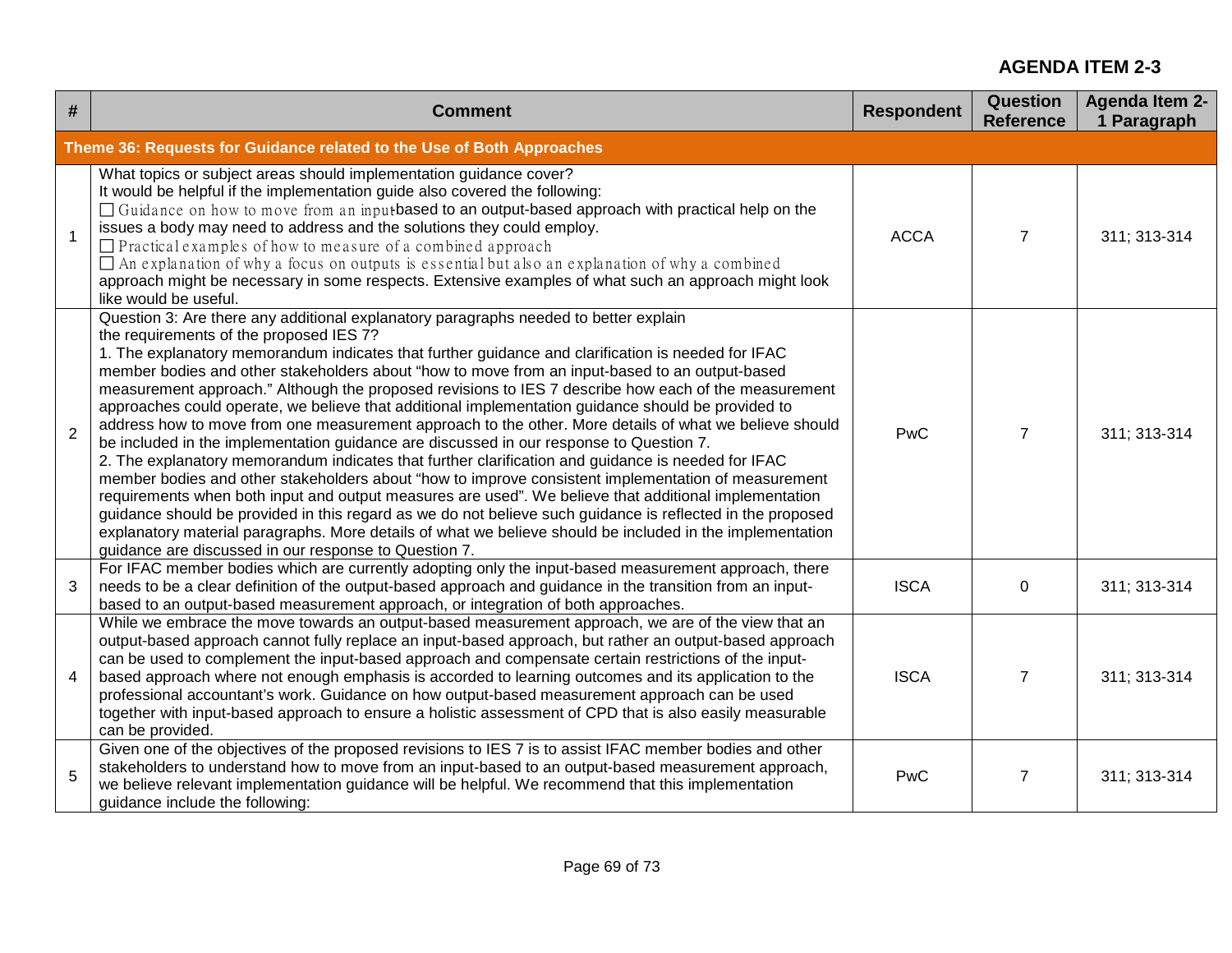| #              | <b>Comment</b>                                                                                                                                                                                                                                                                                                                                                                                                                                                                                                                                                                                                                                                                                                                                                                                                                                                                                                                                                                                                                                                                                                                                                                                                                                                                                                                                                                            | <b>Respondent</b> | <b>Question</b><br><b>Reference</b> | <b>Agenda Item 2-</b><br>1 Paragraph |
|----------------|-------------------------------------------------------------------------------------------------------------------------------------------------------------------------------------------------------------------------------------------------------------------------------------------------------------------------------------------------------------------------------------------------------------------------------------------------------------------------------------------------------------------------------------------------------------------------------------------------------------------------------------------------------------------------------------------------------------------------------------------------------------------------------------------------------------------------------------------------------------------------------------------------------------------------------------------------------------------------------------------------------------------------------------------------------------------------------------------------------------------------------------------------------------------------------------------------------------------------------------------------------------------------------------------------------------------------------------------------------------------------------------------|-------------------|-------------------------------------|--------------------------------------|
|                | • How to implement consistent implementation of measurement requirements when both input and output-<br>based measures are used;                                                                                                                                                                                                                                                                                                                                                                                                                                                                                                                                                                                                                                                                                                                                                                                                                                                                                                                                                                                                                                                                                                                                                                                                                                                          |                   |                                     |                                      |
| 6              | Learners now have many options for learning - both formal and informal. We were hoping for more<br>examples of how a learner cah demonstrate learning outcomes (using either or<br>both approaches) e.g. through reading, watching or researching pertinent on-demand learning assets<br>(including assets which take a short time to complete).                                                                                                                                                                                                                                                                                                                                                                                                                                                                                                                                                                                                                                                                                                                                                                                                                                                                                                                                                                                                                                          | <b>KPMG</b>       | $\overline{7}$                      | 311; 313-314                         |
| $\overline{7}$ | Guidance would be useful on transition where a member body moves to a new approach. This could have<br>significant systems implications for members and other stakeholders.                                                                                                                                                                                                                                                                                                                                                                                                                                                                                                                                                                                                                                                                                                                                                                                                                                                                                                                                                                                                                                                                                                                                                                                                               | <b>KPMG</b>       | $\overline{7}$                      | 311; 313-314                         |
| 8              | In addition to the items noted in question 2 above, we note in the Significant Issues section of the Exposure<br>Draft on page 6, the first bullet point explained how to move from an input- based approach to an output-<br>based approach as one of the main issues. This suggests both a preference on the part of the IAESB<br>towards one of the two approaches and a desire for IFAC member bodies to be encouraged to move away<br>from a solely input-based approach. Neither of these matters appear to be fully reflected either in the IES or<br>in the explanatory materials that support it. We acknowledge that the IAESB has made improvements to this<br>revised IES to support the clarity of the input-based and output-based approaches, eliminated the<br>'combination' approach which was not well understood and also removed the arbitrary hours targets that<br>were included in the input-based approach section previously. We would strongly encourage the IAESB to<br>create and share appropriate implementation guidance on how IFAC member bodies can move from an<br>input-based to output-based approach of measurement. To help support this guidance it would be useful if<br>the IAESB could highlight the value attached to the output-based method by making appropriate linkages to<br>the IAESB's recent papers on a learning outcomes approach. | <b>BDO</b>        | 3                                   | 311; 313-314                         |
| 9              | As we noted in question 3, the Significant Issues section of the Exposure Draft discussed understanding<br>how to move from an input-based approach to an output-based approach as a key issue. We believe that<br>this is a critical area for the IAESB to consider as it provides an opportunity for CPD to establish a more<br>relevant link to each professional accountant's role (i.e. the demonstration of the achievement of learning<br>outcomes ideally in a practical context). We recognize that encouraging IFAC member bodies to move<br>towards an output-based approach, particularly when many of them do not have sole authority over CPD or<br>accounting regulations in their jurisdictions, is a longer-term aspiration. To help achieve this change we<br>believe that implementation guidance on how IFAC member bodies can start to implement alternative<br>approaches to CPD measurement will be very important.                                                                                                                                                                                                                                                                                                                                                                                                                                                | <b>BDO</b>        | $\overline{7}$                      | 311; 313-314                         |
| 10             | As noted in previous responses to the IAESB, we remain supportive of a revision of IES 7. In addition,<br>subject to our comments outlined above, we support the main changes that have been proposed by the<br>IAESB in relation to this particular IES.<br>The IAESB correctly identified the importance of professional competence as being core to the success of<br>learning and development at the IPD stage of an aspiring professional accountant's career as evidenced by<br>the demonstration of learning outcomes. Our view remains that the input-based approach, which is still a<br>permitted measurement approach for CPD in this proposed IES 7, increasingly appears to be a less<br>effective measurement of learning and is not well aligned to the equirements approach adopted by the                                                                                                                                                                                                                                                                                                                                                                                                                                                                                                                                                                                | <b>BDO</b>        | $\mathbf 0$                         | 311; 313-314                         |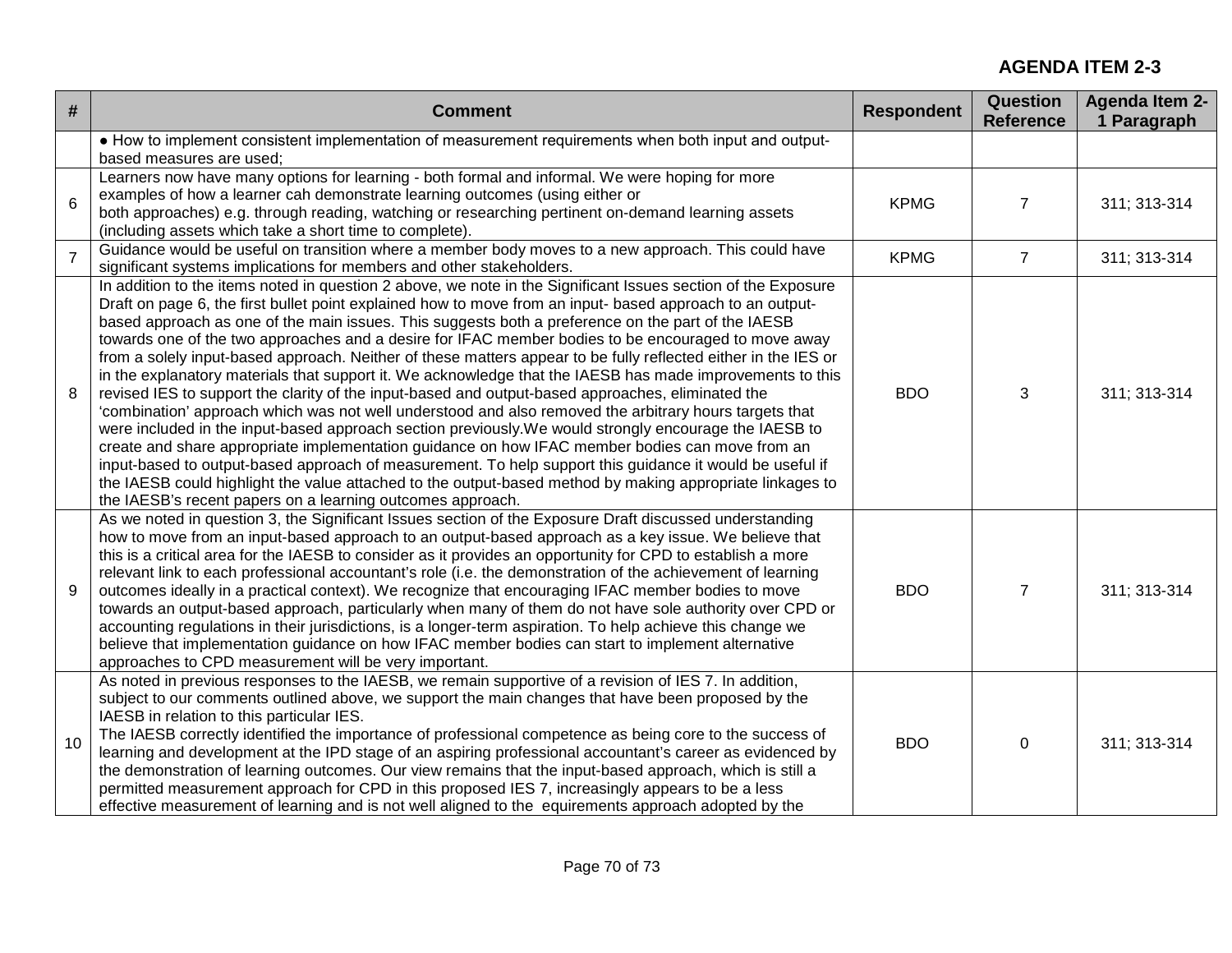| #              | <b>Comment</b>                                                                                                                                                                                                                                                                                                                                                                                                                                                                                                                                                                                                                                                                                                                                                                                                                                                                                                                                                                                                                                                                                                                                                                                                                                             | <b>Respondent</b>    | <b>Question</b><br><b>Reference</b> | <b>Agenda Item 2-</b><br>1 Paragraph |
|----------------|------------------------------------------------------------------------------------------------------------------------------------------------------------------------------------------------------------------------------------------------------------------------------------------------------------------------------------------------------------------------------------------------------------------------------------------------------------------------------------------------------------------------------------------------------------------------------------------------------------------------------------------------------------------------------------------------------------------------------------------------------------------------------------------------------------------------------------------------------------------------------------------------------------------------------------------------------------------------------------------------------------------------------------------------------------------------------------------------------------------------------------------------------------------------------------------------------------------------------------------------------------|----------------------|-------------------------------------|--------------------------------------|
|                | Initial Professional Development content-based IESs4.<br>One of the limitations of the input-based approach is that is does not directly measure the learning outcomes<br>or professional competence developed through CPD, instead focusing on the number of hours a<br>professional accountant has spent undertaking CPD as a proxy for learning and therefore we would ask that<br>the IAESB continue to emphasize this approach to demonstrating the achievement of learning outcomes as<br>part of the CPD phase of an individual's career and lifelong learning<br>In order to support the learning outcomes approach of the other IESs, we believe that IES 7 implementation<br>guidance should emphasize the importance of moving from a pure input-based approach to CPD through<br>use of a CPD framework or other examples of how IFAC member bodies have achieved this. In that regard,<br>we see the benefits of the IAESB highlighting through ongoing implementation guidance and thought<br>leadership pieces how an output-based approach or a combination of input-based and output-based has the<br>potential to provide more relevant and applicable CPD learning to boost the professional competence of<br>professional accountants. |                      |                                     |                                      |
|                | Theme 37: Requests for Guidance related to the Monitoring and Enforcement Requirements                                                                                                                                                                                                                                                                                                                                                                                                                                                                                                                                                                                                                                                                                                                                                                                                                                                                                                                                                                                                                                                                                                                                                                     |                      |                                     |                                      |
|                | While we have noted several areas where there are potential opportunities for confusion among IFAC<br>member bodies within this section, Response to Questions for Commenters, the most significant concern is<br>that we do not believe IES 7 provides sufficient guidance yet to facilitate movement to an output-based<br>measurement approach. The implementation guidance clarifies some issues of concern, but does not<br>provide sufficient detail to assist IFAC member bodies in addressing the challenges of an output-based<br>approach despite the understanding that it is a preferable approach over input-based. The Association asks<br>IAESB to consider additional guidance regarding how IFAC member bodies can effectively and efficiently<br>monitor under an output-based approach especially when volumes of professional accountants are high and<br>roles held diverse. We believe there is significant desire among many IFAC member bodies to move to an<br>output-based approach; however, the challenges with monitoring and enforcement are significant and IFAC<br>member bodies could benefit from additional guidance or insight on what has worked or not in other areas.                                               | <b>AICPA</b>         | 6                                   | 312; 313-314                         |
| $\overline{2}$ | Guidance and practical examples on how monitoring and enforcement can be effectively performed where<br>an output-based approach or both approaches are used.                                                                                                                                                                                                                                                                                                                                                                                                                                                                                                                                                                                                                                                                                                                                                                                                                                                                                                                                                                                                                                                                                              | <b>IRBA</b>          | $\overline{7}$                      | 312; 313-314                         |
| 3              | CPA Australia believes the output-based approach is educationally sound. CPA Australia, in principle,<br>supports a move towards output-based approaches for measuring CPO, however the monitoring and<br>enforcement of the output-based approach to CPD may not be successful. The current implementation<br>guidance does not cover this in a practicable and executable manner, particularly at scale.                                                                                                                                                                                                                                                                                                                                                                                                                                                                                                                                                                                                                                                                                                                                                                                                                                                 | <b>CPA Australia</b> | 4                                   | 312; 313-314                         |
| 4              | - Supplementary Monitoring process: Mainly to the topic related to audit a sample of professional<br>accountants to check compliance with CPD requirements<br>- Enforcement: Including examples of steps that address the balance between the permission to a<br>professional accountant to defer or avoid compliance with CPD requirements and necessary punitive<br>sanctions                                                                                                                                                                                                                                                                                                                                                                                                                                                                                                                                                                                                                                                                                                                                                                                                                                                                            | <b>IBRACON</b>       | $\overline{7}$                      | 312; 313-314                         |
| 5              | We believe that implementation guidance should cover the measurement approaches and provide additional                                                                                                                                                                                                                                                                                                                                                                                                                                                                                                                                                                                                                                                                                                                                                                                                                                                                                                                                                                                                                                                                                                                                                     | GAO                  | $\overline{7}$                      | 312; 313-314                         |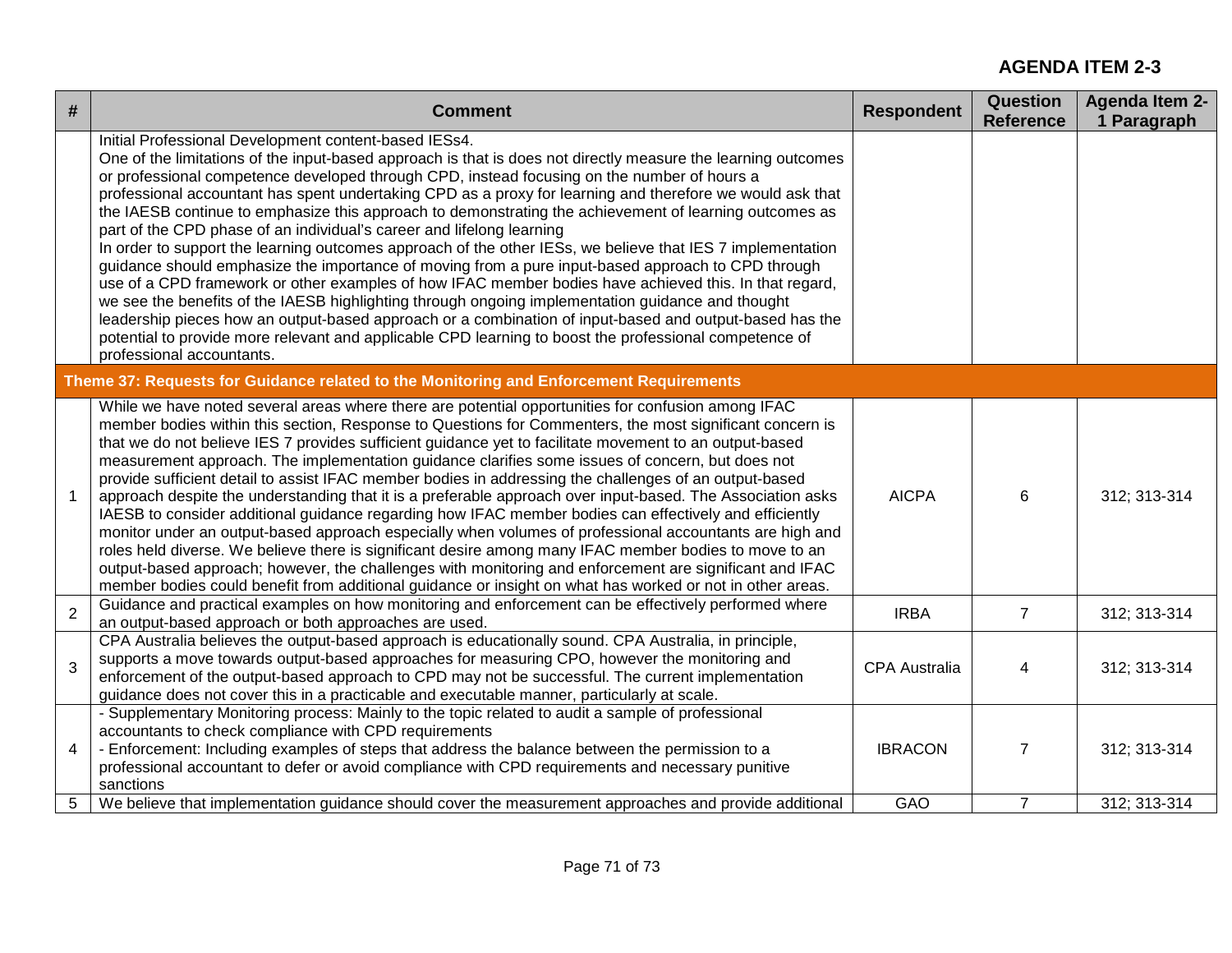| # | <b>Comment</b>                                                                                                                                                                                                                                                                                                                                                                                                                                                                                                                   | <b>Respondent</b>                      | <b>Question</b><br><b>Reference</b> | <b>Agenda Item 2-</b><br>1 Paragraph |
|---|----------------------------------------------------------------------------------------------------------------------------------------------------------------------------------------------------------------------------------------------------------------------------------------------------------------------------------------------------------------------------------------------------------------------------------------------------------------------------------------------------------------------------------|----------------------------------------|-------------------------------------|--------------------------------------|
|   | guidance to member bodies on appropriately measuring, monitoring, and enforcing CPD.                                                                                                                                                                                                                                                                                                                                                                                                                                             |                                        |                                     |                                      |
| 6 | Within the implementation guide should be covering topics referring to the IFAC member bodies should<br>establish the way of evaluating on an output basis the experience as part of the CPD, as well as a transition<br>mechanism in order to be gradually helping professional accountants who are not complying with CPD in<br>base to results.                                                                                                                                                                               | Migel Angel<br><b>Bouzas</b><br>Sanudo |                                     | 312; 313-314                         |
|   | Specifically, there is need for implementation guidelines in the following areas.<br>(a) Promotion and Access to CPDs<br>(b) Measurement of CPDs<br>(c) Monitoring and Enforcement of CPDs                                                                                                                                                                                                                                                                                                                                       | <b>ICAN</b>                            |                                     | 312; 313-314                         |
| 8 | 27 Implementation guidance could usefully cover: how a PAO should explain CPD requirements to<br>professional accountants to promote compliance; how IT can assist in the administration of CPD systems;<br>and how a PAO running an inputs-based approach can set meaningful and transparent CPD benchmarks<br>for its members.<br>28 As IAESB's approach to IES 8 showed, webinars can be a very useful way of providing implementation<br>guidance and may be preferable on efficiency and cost grounds to guidance booklets. | <b>ICAEW</b>                           |                                     | 312; 313-314                         |

#### **Question Reference Key:**

- **Question 0**: The board also invited respondents to provide general commentary.
- **Question 1**: Is the Objective statement (see paragraph 8) of the proposed IES 7 appropriate and clear?
- **Question 2**: Are the requirements (see paragraphs 9-17) of the proposed IES 7 appropriate and clear?
- **Question 3**: Are there any additional explanatory paragraphs needed to better explain the requirements of the proposed IES 7?
- **Question 4**: Do proposed revisions to the output-based approach requirement (see paragraph 13) and related explanatory material (see paragraphs A19-21) improve understanding and your ability to apply an output-based measurement approach? If not, what suggestions do you have to improve clarity of the output-based approach?
- **Question 5**: Are there any terms within the proposed IES 7 which require further clarification? If so, please explain the nature of the deficiencies?
- **Question 6**: Do you anticipate any impact or implications for your organization, or organizations with which you are familiar, in implementing the requirements included in this proposed IES 7?